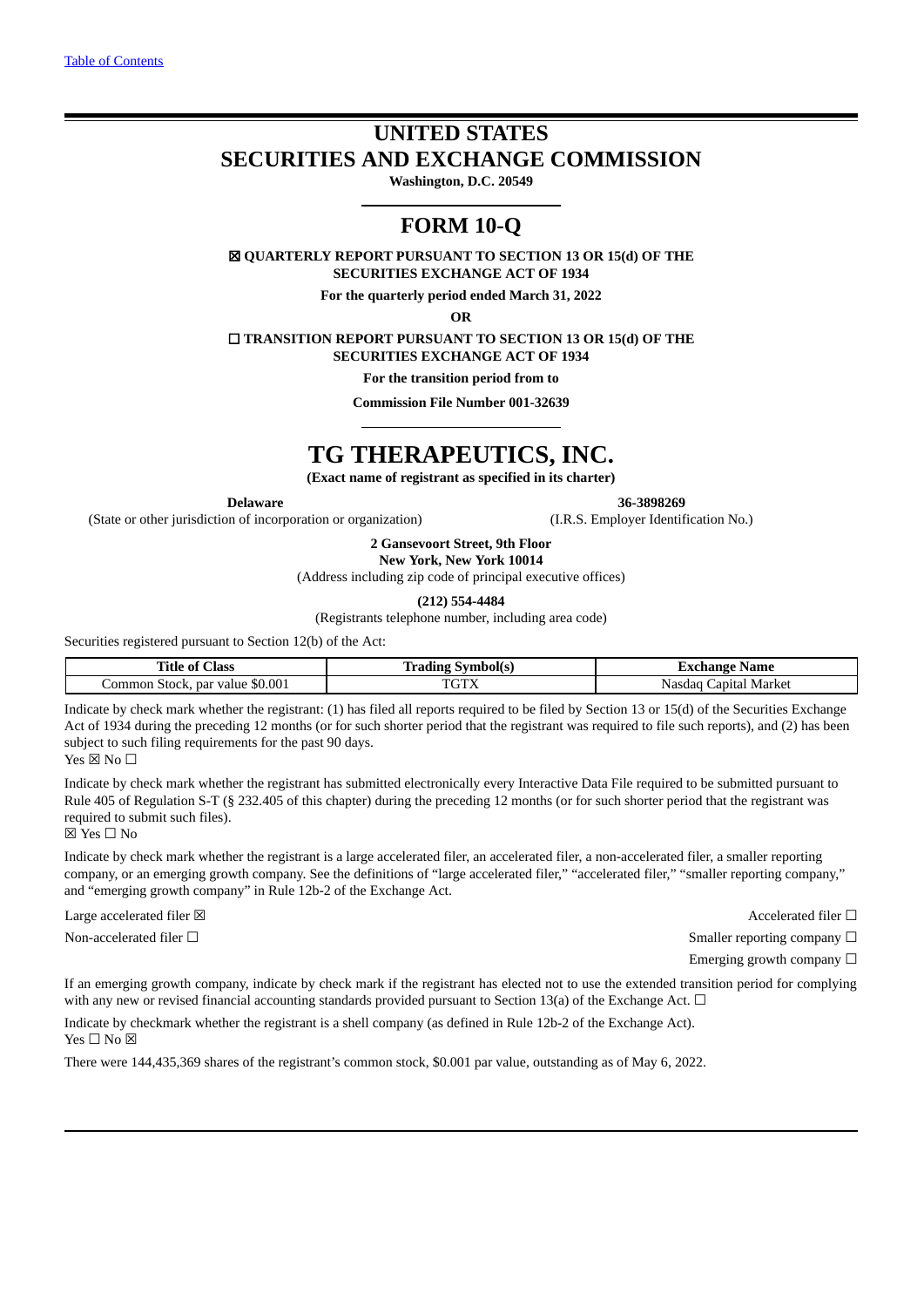# **TG THERAPEUTICS, INC. FORM 10-Q FOR THE QUARTER ENDED MARCH 31, 2022**

# **TABLE OF CONTENTS**

<span id="page-1-0"></span>

|                   | SPECIAL CAUTIONARY NOTICE REGARDING FORWARD-LOOKING STATEMENTS                          | $\mathsf 3$    |
|-------------------|-----------------------------------------------------------------------------------------|----------------|
|                   | <b>SUMMARY RISK FACTORS</b>                                                             | $\overline{4}$ |
| <b>PART I</b>     | <b>FINANCIAL INFORMATION</b>                                                            | 6              |
| Item 1            | <b>Financial Statements:</b>                                                            | 6              |
|                   | <b>Condensed Consolidated Balance Sheets</b>                                            | 6              |
|                   | <b>Condensed Consolidated Statements of Operations (unaudited)</b>                      | 7              |
|                   | <b>Condensed Consolidated Statements of Changes in Stockholders' Equity (unaudited)</b> | 8              |
|                   | <b>Condensed Consolidated Statements of Cash Flows (unaudited)</b>                      | 9              |
|                   | <b>Notes to Condensed Consolidated Financial Statements (unaudited)</b>                 | 10             |
| Item 2            | Management's Discussion and Analysis of Financial Condition and Results of Operations   | 20             |
| Item <sub>3</sub> | <b>Quantitative and Qualitative Disclosures About Market Risk</b>                       | 25             |
| Item 4            | <b>Controls and Procedures</b>                                                          | 25             |
| <b>PART II</b>    | <b>OTHER INFORMATION</b>                                                                | 25             |
| Item 1            | <b>Legal Proceedings</b>                                                                | 25             |
| Item 1A           | <b>Risk Factors</b>                                                                     | 26             |
| Item 2            | <b>Unregistered Sales of Equity Securities and Use of Proceeds</b>                      | 73             |
| Item <sub>3</sub> | <b>Defaults of Senior Securities</b>                                                    | 73             |
| Item 4            | <b>Mine Safety Disclosures</b>                                                          | 73             |
| Item 5            | <b>Other Information</b>                                                                | 73             |
| Item 6            | <b>Exhibits</b>                                                                         | 74             |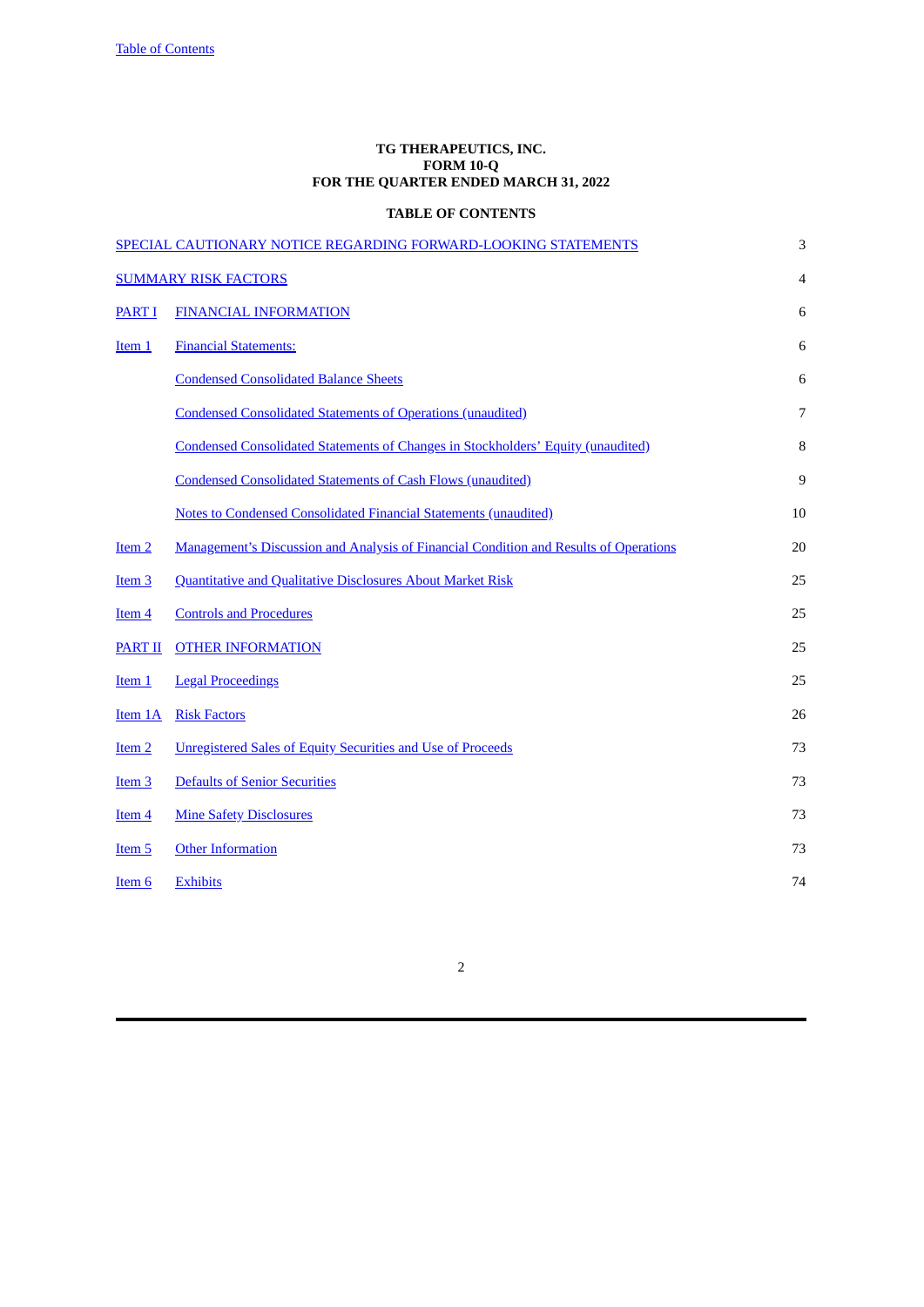# <span id="page-2-0"></span>**SPECIAL CAUTIONARY NOTICE REGARDING FORWARD-LOOKING STATEMENTS**

Certain matters discussed in this report, including matters discussed under the captions "Business" and "Management's Discussion and Analysis of Financial Condition and Results of Operations," may constitute forwardlooking statements for purposes of the Securities Act of 1933, as amended, or the Securities Act, and the Securities Exchange Act of 1934, as amended, or the Exchange Act, and involve known and unknown risks, uncertainties and other factors that may cause our actual results, performance or achievements to be materially different from the future results, performance or achievements expressed or implied by such forward-looking statements. In some cases, you can identify forward-looking statements by words such as "anticipate," "believe," "contemplate," "continue," "could," "estimate," "expect," "intend," "may," "plan," "potential," "predict," "project," "seek," "should," "target," "will," "would" or the negative of these words or other comparable terminology, although not all forward-looking statements contain these identifying words.

All written or oral forward-looking statements attributable to us are expressly qualified in their entirety by these cautionary statements. In addition, with respect to all of our forward-looking statements, we claim the protection of the safe harbor for forward-looking statements contained in the Private Securities Litigation Reform Act of 1995. Such forwardlooking statements include, but are not limited to, statements about:

- our ability to obtain regulatory approval for ublituximab in relapsing forms of multiple sclerosis (RMS) and any other product candidates;
- our ability to adapt and expand our commercial infrastructure to successfully launch, market and sell ublituximab in RMS if we obtain regulatory approval in the future;
- the success of the potential commercialization of ublituximab or any future products or combinations of products, including the anticipated rate and degree of market acceptance and pricing and reimbursement;
- the initiation, timing, progress and results of our pre-clinical studies and clinical trials;
- our ability to advance drug candidates into, and successfully complete, clinical trials;
- our ability to establish and maintain contractual relationships, on commercially reasonable terms, with third parties for manufacturing, distribution and supply, and a range of other support functions for our clinical development and commercialization efforts;
- the implementation of our business model, strategic plans for our business and drug candidates;
- the scope of protection we are able to establish and maintain for intellectual property rights covering our product candidates;
- estimates of our expenses, future revenues, capital requirements and our needs for additional financing;
- our ability to maintain and establish collaborations and enter into strategic arrangements, if desired;
- our ability to meet any of our financial projections or guidance, including without limitation short and long-term revenue projections or guidance and changes to the assumptions underlying those projections or guidance;
- our financial performance and cash burn management; and
- developments relating to our competitors and our industry.
	- 3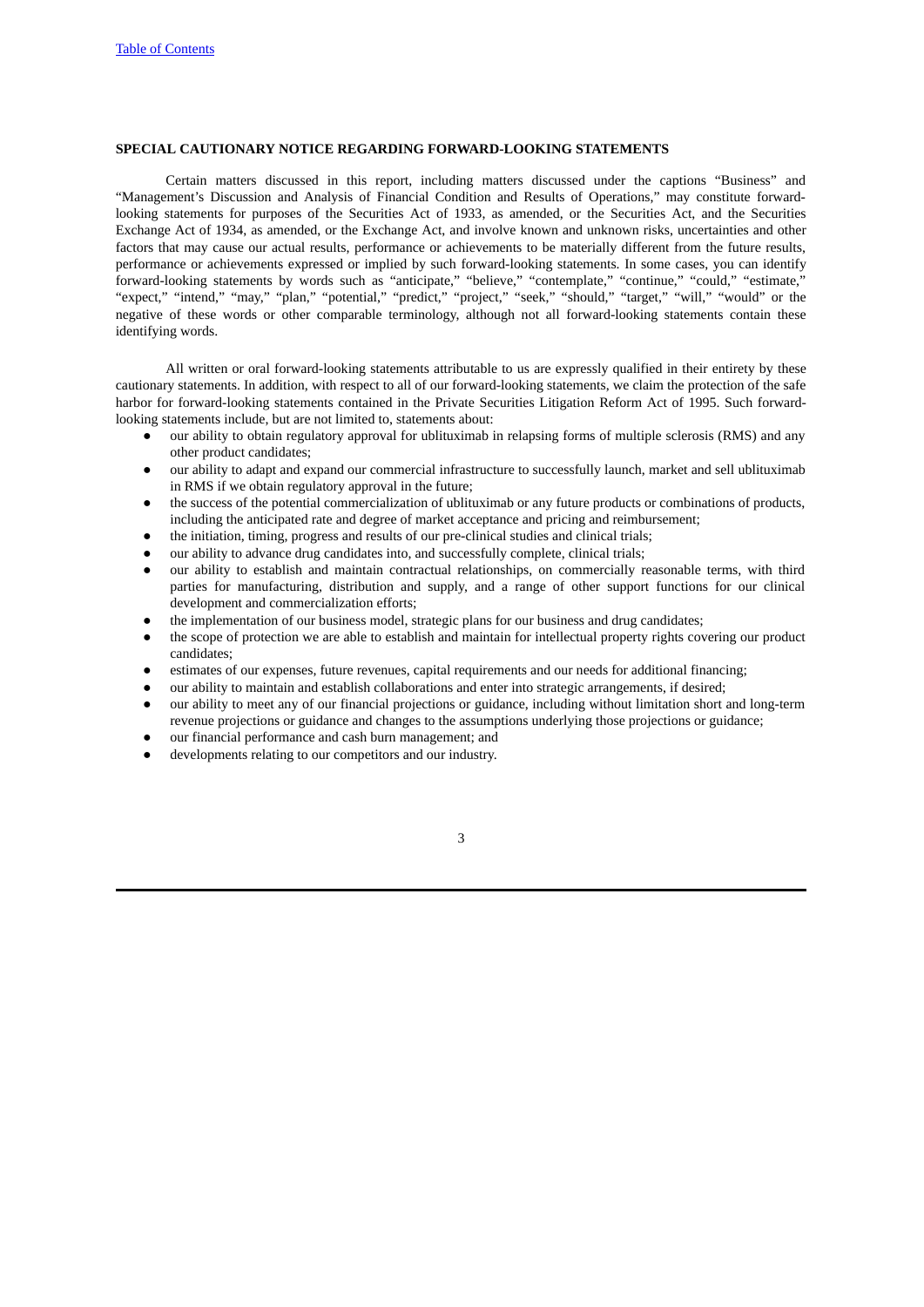# <span id="page-3-0"></span>**SUMMARY RISK FACTORS**

Our business is subject to a number of risks of which you should be aware before making an investment decision. The risks described below are a summary of the principal risks associated with an investment in us and are not the only risks we face. You should carefully consider these risks, the risk factors in Item IA, and the other reports and documents that we have filed with the Securities and Exchange Commission (SEC).

## **Risks Related to Drug Development and Regulatory Approval**

- If we are unable to obtain regulatory approval for our product candidates and ultimately cannot commercialize one or more of them, or experience significant delays in doing so, our business will be materially harmed.
- Our product candidates may cause undesirable side effects that could delay or prevent their regulatory approval or significantly limit their commercial profile following marketing approval, if any.
- Because results of preclinical studies and early clinical trials are not necessarily predictive of future results, any product candidate we advance may not have favorable results in later clinical trials. Moreover, interim, "top-line," and preliminary data from our clinical trials that we announce or publish may change, or the perceived product profile may be impacted, as more patient data or additional endpoints are analyzed.
- Any product candidates we may advance through clinical development are subject to extensive regulation, which can be costly and time consuming, cause unanticipated delays, or prevent the receipt of the required approvals.

## **Risks Related to Commercialization**

- We cannot predict when or if we will obtain regulatory approval to commercialize our product candidates, including ublituximab in RMS.
- We have limited experience operating as a commercial company, and, as a result, the marketing and sale of ublituximab in RMS, if approved, may be less successful than anticipated.
- If any of our future product candidates receive approval but do not achieve broad market acceptance among physicians, patients, payors, and the medical community, the revenues that we generate from product sales will be limited.
- If the market opportunities for any products for which we may receive approval, including ublituximab in RMS, are smaller than we estimate or if any approval that we obtain is based on a narrower patient population or the labeling includes warnings or limitations that are not acceptable to patients or healthcare providers, our revenue will be adversely affected.
- We face substantial competition for treatments for our target indications, which may result in others commercializing drugs before or more successfully than we do, resulting in the reduction or elimination of our commercial opportunity.
- If we are unable to establish additional commercial capabilities and infrastructure to support a potential launch in RMS or expansion into geographies outside the U.S., we may be unable to generate sufficient revenue to sustain our business.
- Product liability lawsuits could cause us to incur substantial liabilities and limit product commercialization.

## **Risks Related to our Financial Position and Need for Additional Capital**

- We have incurred significant operating losses since our inception and anticipate that we will continue to incur losses for the foreseeable future.
- We will need to raise substantial additional funding. If we are unable to raise capital when needed, we will be forced to delay, reduce, or eliminate some of our drug development programs or commercialization efforts.
- Our level of indebtedness and debt service obligations could adversely affect our financial condition and may make it more difficult for us to fund our operations.

## **Risks Related to Governmental Regulation of the Pharmaceutical Industry**

- We are subject to extensive regulation, including new legislative and regulatory proposals, that may increase our compliance costs and adversely affect our ability to market our products, obtain collaborators and raise capital.
- If we fail to comply with various healthcare laws and regulations, we may incur losses or be subject to liability.
- If we fail to comply with regulatory requirements, any product for which we obtain marketing approval could be subject to restrictions or withdrawal from the market and we may be subject to penalties.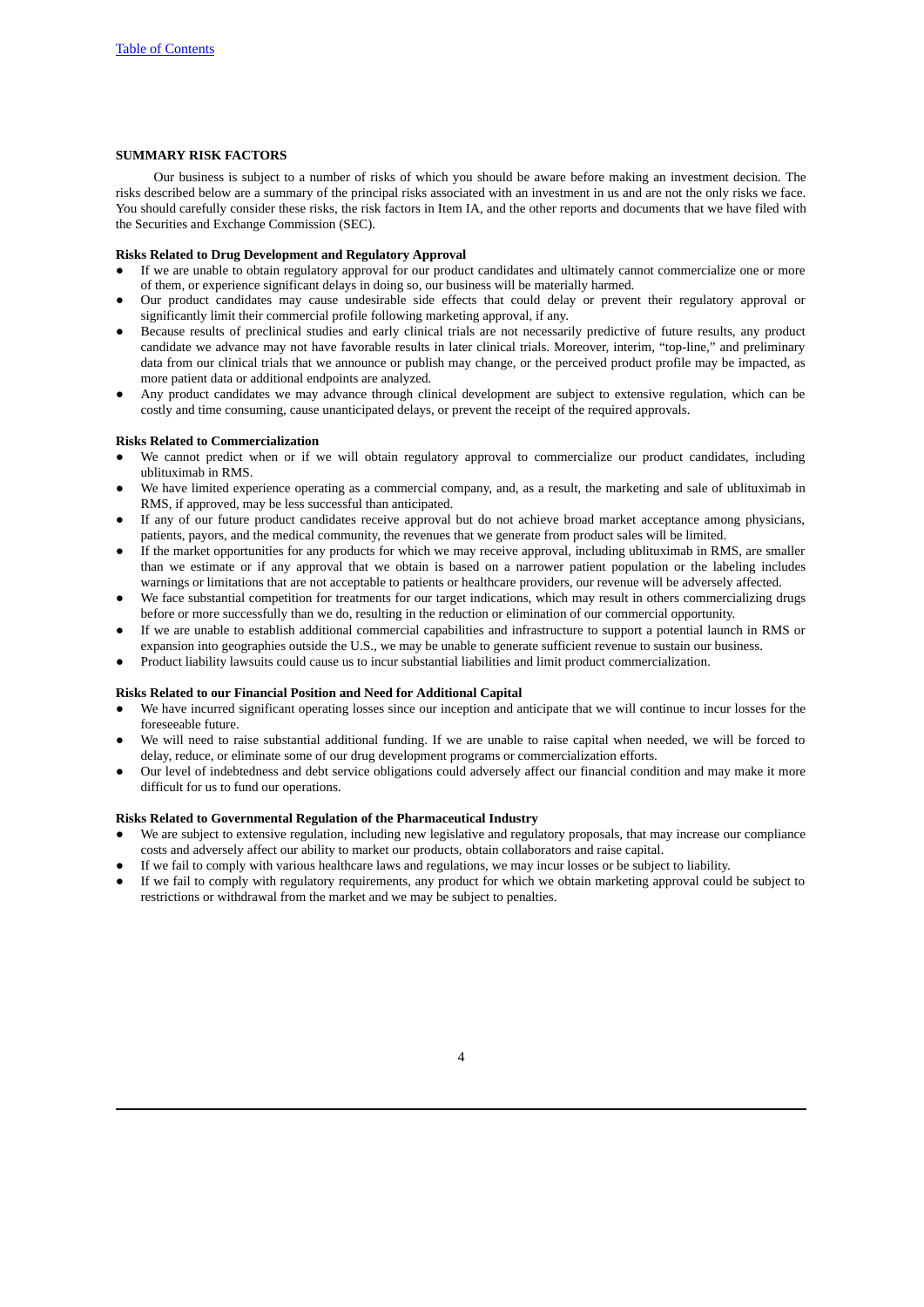# **Risks Related to our Dependence on Third Parties**

- If the third parties on which we rely to conduct our clinical trials and generate clinical, preclinical and other data necessary to support our regulatory applications do not perform their services as required, we may not be able to obtain regulatory approval for or commercialize our product candidates when expected or at all.
- Our reliance on third parties for commercial and clinical supply of our products and product candidates increases the risk that we will not have sufficient quantities of our products or product candidates or such quantities at an acceptable cost or quality, which could delay, prevent or impair our development or commercialization efforts.
- Because we have in-licensed our products and product candidates from third parties, any dispute with or non-performance by our licensors will adversely affect our ability to develop and commercialize the applicable product.

# **Risks Related to Intellectual Property**

- Our success depends upon our ability to obtain and protect our intellectual property, and if the scope of our patent protection obtained is not sufficiently broad, our competitors could develop and commercialize products similar or identical to ours, and our ability to successfully commercialize our products may be impaired.
- Our patent protection could be reduced or eliminated for non-compliance with various procedural and other requirements imposed by governmental patent agencies.
- We may need to license certain intellectual property from third parties, and such licenses may not be available or may not be available on commercially reasonable terms.
- If we or our partners are sued for infringing intellectual property rights of third parties, it will be costly and time consuming, and an unfavorable outcome in that litigation would have a material adverse effect on our business.
- If we are unable to protect the confidentiality of our trade secrets, our business may be significantly harmed.

## **Risks Related to COVID-19**

- Public health issues, and specifically the pandemic caused by COVID-19, could have an adverse impact on our financial condition and results of operations and other aspects of our business.
- Patients and healthcare providers have raised concerns that immunosuppressive products, like anti-CD20 antibodies and other B-cell targeted agents, may increase the risk of acquiring COVID-19 or lead to more severe complications upon infection. These concerns may impact the commercial potential for ublituximab and other immunosuppressive products that we have in development.

# **General Risk Factors**

- We will need to develop and expand our business, and we may encounter difficulties in managing this development and expansion.
- Our ability to continue our clinical development and commercialization activities will depend on our ability to attract and maintain key management and other personnel.
- Certain of our executive officers, directors and other stockholders own more than 5% of our outstanding common stock and may be able to influence our management and the outcome of matters submitted to shareholders for approval.
- Certain anti-takeover provisions in our charter documents and Delaware law could make a third-party acquisition more difficult, which could limit the price investors might be willing to pay for our common stock.
- Our stock price is, and we expect it to remain, volatile, which could limit investors' ability to sell stock at a profit and could subject us to securities and shareholder derivative litigation.

The foregoing is only a summary of some of our risks. These and other risks are discussed more fully in the section entitled "Risk Factors" in Part II, Item IA and elsewhere in this Quarterly Report on Form 10-Q (our Risk Factors).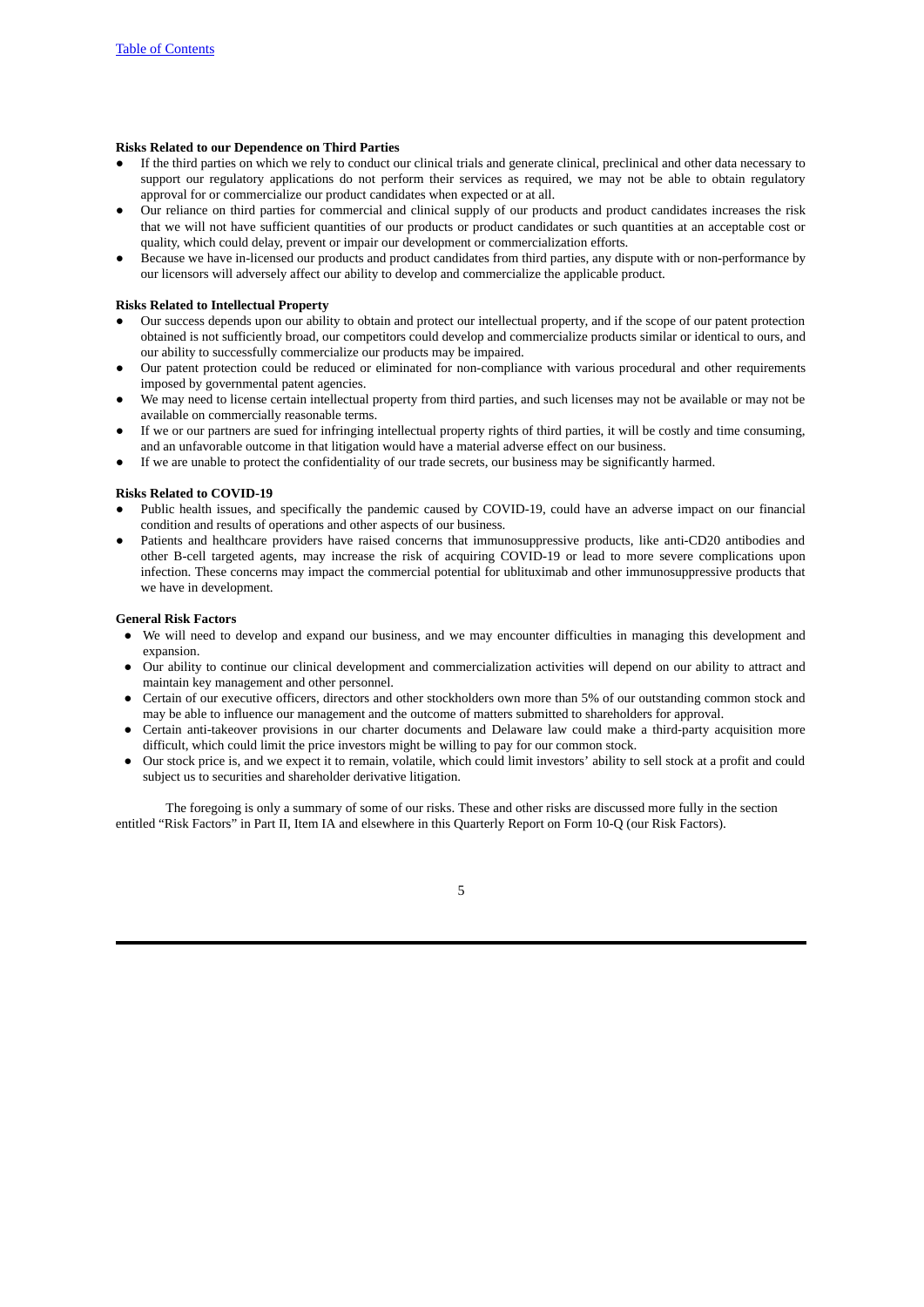# **PART I. FINANCIAL INFORMATION**

# <span id="page-5-2"></span><span id="page-5-1"></span><span id="page-5-0"></span>**ITEM 1. FINANCIAL STATEMENTS**

# **TG Therapeutics, Inc.**

Condensed Consolidated Balance Sheets

(in thousands, except share and per share amounts)

|                                                                                | March 31,<br>2022<br>(Unaudited) |             | December 31,<br>2021<br>(Note 1) |
|--------------------------------------------------------------------------------|----------------------------------|-------------|----------------------------------|
| <b>Assets</b>                                                                  |                                  |             |                                  |
| Current assets:                                                                |                                  |             |                                  |
| Cash and cash equivalents                                                      | \$                               | 185,676     | \$<br>298,887                    |
| Short-term investment securities                                               |                                  | 47,525      | 15,876                           |
| Accounts receivable, net                                                       |                                  | 903         | 1,389                            |
| Prepaid research and development                                               |                                  | 4,092       | 11,929                           |
| Other current assets                                                           |                                  | 4,020       | 2,884                            |
| Total current assets                                                           |                                  | 242,216     | 330,965                          |
| Restricted cash                                                                |                                  | 1,265       | 1,264                            |
| Long-term investment securities                                                |                                  | 47,472      | 35,533                           |
| Right of use assets                                                            |                                  | 8,964       | 8,629                            |
| Leasehold interest, net                                                        |                                  | 1,786       | 1,839                            |
| Equipment, net                                                                 |                                  | 526         | 600                              |
| Goodwill                                                                       |                                  | 799         | 799                              |
| <b>Total assets</b>                                                            | \$                               | 303,028     | \$<br>379,629                    |
| Liabilities and stockholders' equity                                           |                                  |             |                                  |
| Current liabilities:                                                           |                                  |             |                                  |
|                                                                                | \$                               | 49,668      | \$<br>51,294                     |
| Accounts payable and accrued expenses<br>Other current liabilities             |                                  | 1.873       | 1,512                            |
| Loan payable - current portion                                                 |                                  |             | 975                              |
| Lease liability - current portion                                              |                                  | 1,492       | 1,437                            |
| Accrued compensation                                                           |                                  | 1,623       | 10,166                           |
| Total current liabilities                                                      |                                  | 54,656      | 65,384                           |
| Deferred revenue, net of current portion                                       |                                  | 419         | 457                              |
| Loan payable - non-current                                                     |                                  | 67,249      | 66,788                           |
| Lease liability - non-current                                                  |                                  | 10,318      | 9,847                            |
| <b>Total liabilities</b>                                                       |                                  | 132,642     | 142,476                          |
| Commitments and contingencies                                                  |                                  |             |                                  |
| Stockholders' equity:                                                          |                                  |             |                                  |
| Common stock, \$0.001 par value per share (175,000,000 shares authorized,      |                                  |             |                                  |
| 144,583,334 and 143,292,043 shares issued, 144,542,025 and 143,250,734 shares  |                                  |             |                                  |
| outstanding at March 31, 2022 and December 31, 2021, respectively)             |                                  | 145         | 143                              |
| Additional paid-in capital                                                     |                                  | 1,568,186   | 1,565,942                        |
| Treasury stock, at cost, 41,309 shares at March 31, 2022 and December 31, 2021 |                                  | (234)       | (234)                            |
| Accumulated deficit                                                            |                                  | (1,397,711) | (1,328,698)                      |
| Total stockholders' equity                                                     |                                  | 170,386     | 237,153                          |
| Total liabilities and stockholders' equity                                     | \$                               | 303,028     | \$<br>379,629                    |
|                                                                                |                                  |             |                                  |

*The accompanying notes are an integral part of the condensed consolidated financial statements.*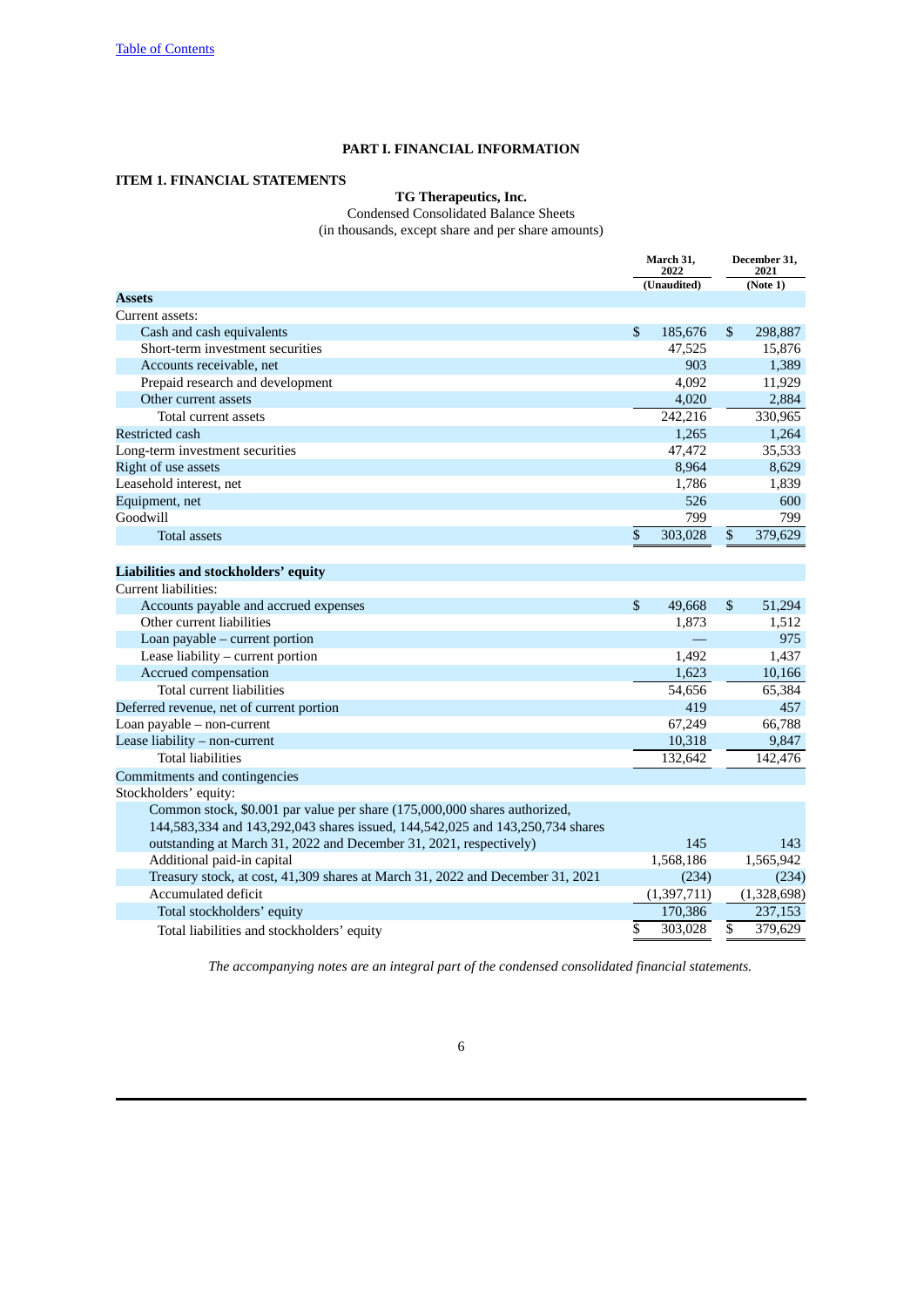## **TG Therapeutics, Inc.**

# Condensed Consolidated Statements of Operations (in thousands, except share and per share amounts) (Unaudited)

<span id="page-6-0"></span>

|                                                                          | Three months ended<br>March 31, |             |    |             |
|--------------------------------------------------------------------------|---------------------------------|-------------|----|-------------|
|                                                                          |                                 | 2022        |    | 2021        |
| Revenue:                                                                 |                                 |             |    |             |
| Product revenue, net                                                     | \$                              | 1,978       | \$ | 755         |
| License revenue                                                          |                                 | 38          |    | 38          |
| Total revenue                                                            | $\overline{\mathbb{S}}$         | 2,016       | \$ | 793         |
| Costs and expenses:                                                      |                                 |             |    |             |
| Cost of product revenue                                                  |                                 | 237         |    | 139         |
| Research and development:                                                |                                 |             |    |             |
| Noncash compensation                                                     |                                 | 1,895       |    | 7,511       |
| Other research and development                                           |                                 | 46,147      |    | 55,583      |
| Total research and development                                           |                                 | 48,042      |    | 63,094      |
| Selling, general and administrative:                                     |                                 |             |    |             |
| Noncash compensation                                                     |                                 | 226         |    | 9,107       |
| Other selling, general and administrative                                |                                 | 20,383      |    | 17,655      |
| Total selling, general and administrative                                |                                 | 20,609      |    | 26,762      |
|                                                                          |                                 |             |    |             |
| Total costs and expenses                                                 |                                 | 68,888      |    | 89,995      |
|                                                                          |                                 |             |    |             |
| <b>Operating loss</b>                                                    |                                 | (66, 872)   |    | (89,202)    |
| Other expense (income):                                                  |                                 |             |    |             |
| Interest expense                                                         |                                 | 2,664       |    | 1,898       |
| Other income                                                             |                                 | (523)       |    | (472)       |
| Total other expense (income), net                                        |                                 | 2,141       |    | 1,426       |
|                                                                          |                                 | (69, 013)   |    | (90, 628)   |
| <b>Net loss</b>                                                          | \$                              |             | \$ |             |
| Basic and diluted net loss per common share                              | \$                              | (0.51)      | \$ | (0.69)      |
| Weighted-average shares used in computing basic and diluted net loss per |                                 |             |    |             |
| common share                                                             |                                 | 134,400,500 |    | 131,898,626 |

*The accompanying notes are an integral part of the condensed consolidated financial statements.*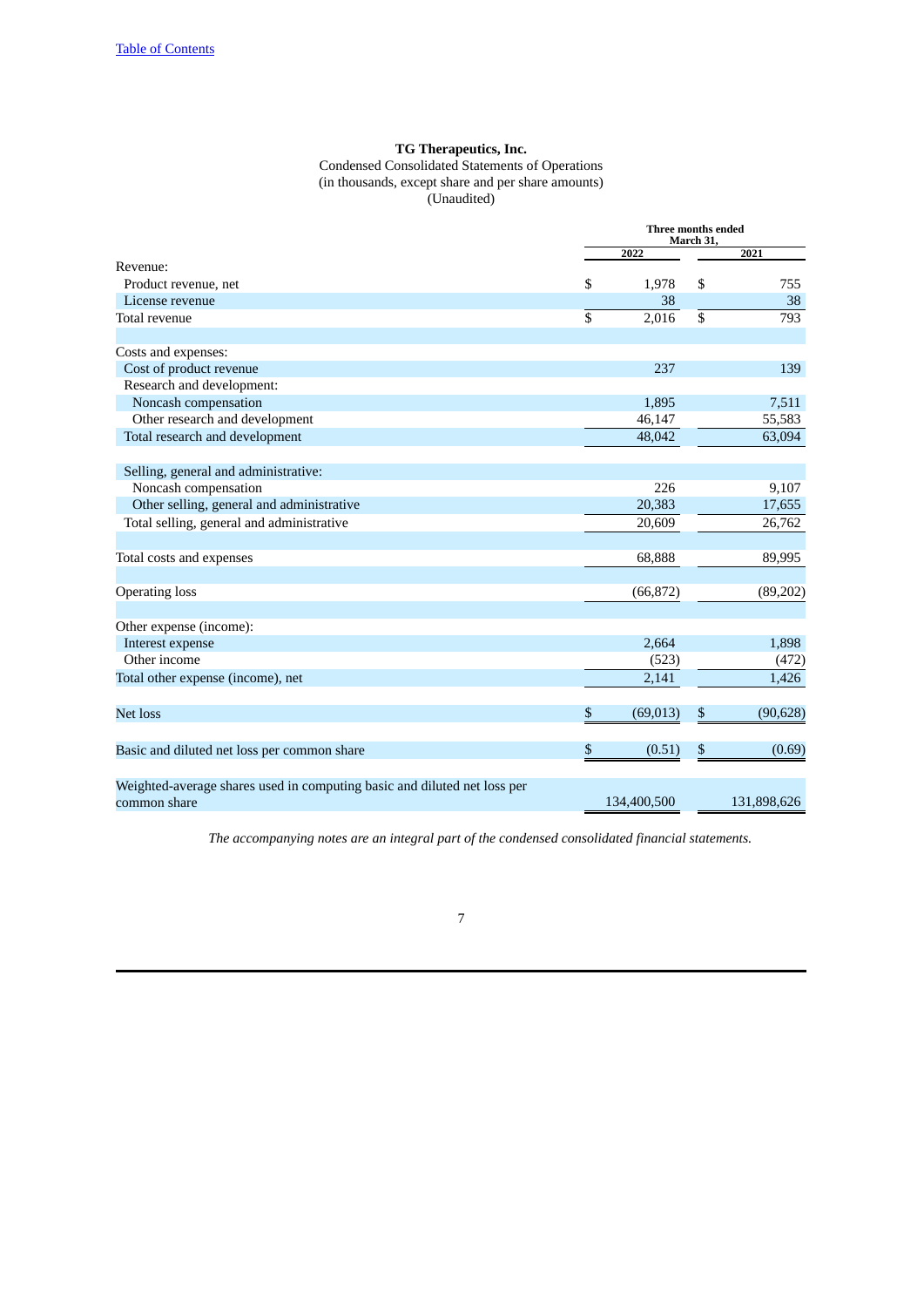#### **TG Therapeutics, Inc.**

# Condensed Consolidated Statements of Changes in Stockholders' Equity (in thousands, except share and per share amounts)

(Unaudited)

<span id="page-7-0"></span>

|                                                                   |               |               | <b>Additional</b> |                                |  |       |                |                          |              |
|-------------------------------------------------------------------|---------------|---------------|-------------------|--------------------------------|--|-------|----------------|--------------------------|--------------|
|                                                                   | Common Stock  |               | paid-in           | <b>Treasury Stock</b>          |  |       |                | Accumulated              |              |
|                                                                   | <b>Shares</b> | <b>Amount</b> | capital           | <b>Shares</b><br><b>Amount</b> |  |       | <b>Deficit</b> |                          | <b>Total</b> |
| Balance at January 1, 2021                                        | 140.617.606   | 141           | \$1.500,040       | 41.309                         |  | (234) |                | (980, 597)               | \$519,350    |
| Issuance of common stock in connection with exercise of options   | 31.245        | 宋             | 128               | $\overline{\phantom{a}}$       |  | _     |                |                          | 128          |
| Issuance of restricted stock                                      | 893.488       |               | (1)               | _                              |  |       |                |                          |              |
| Forfeiture of restricted stock                                    | (21, 643)     | 宋             |                   | $\overline{\phantom{a}}$       |  |       |                |                          |              |
| Offering costs paid                                               |               |               | (183)             | _                              |  |       |                | _                        | (183)        |
| Compensation in respect of restricted stock granted to employees, |               |               |                   |                                |  |       |                |                          |              |
| directors and consultants                                         |               |               | 16.618            |                                |  |       |                | $\overline{\phantom{a}}$ | 16,618       |
| Net loss                                                          |               |               |                   |                                |  |       |                | (90, 628)                | (90, 628)    |
| Balance at March 31, 2021                                         | 141,520,696   | 142           | 1.516.602         | 41,309                         |  | (234) |                | (1,071,225)              | 445,285      |
|                                                                   |               |               |                   |                                |  |       |                |                          |              |

|                                                                   |                         |  |                       | <b>Additional</b> |               |               |       |             |           |  |  |  |  |                |              |
|-------------------------------------------------------------------|-------------------------|--|-----------------------|-------------------|---------------|---------------|-------|-------------|-----------|--|--|--|--|----------------|--------------|
|                                                                   | paid-in<br>Common Stock |  | <b>Treasury Stock</b> |                   |               | Accumulated   |       |             |           |  |  |  |  |                |              |
|                                                                   | <b>Shares</b>           |  | <b>Amount</b>         | capital           | <b>Shares</b> | <b>Amount</b> |       |             |           |  |  |  |  | <b>Deficit</b> | <b>Total</b> |
| Balance at January 1, 2022                                        | 143.292.043             |  | 143                   | \$1.565,942       | 41.309        |               | (234) | (1,328,698) | \$237,153 |  |  |  |  |                |              |
| Issuance of common stock in connection with exercise of options   | 30,411                  |  | 宋                     | 125               | _             |               |       |             | 125       |  |  |  |  |                |              |
| Issuance of restricted stock                                      | 1.852.626               |  |                       | (2)               | _             |               |       |             |           |  |  |  |  |                |              |
| Forfeiture of restricted stock                                    | (591,746)               |  | *                     |                   | _             |               |       |             |           |  |  |  |  |                |              |
| Compensation in respect of restricted stock granted to employees, |                         |  |                       |                   |               |               |       |             |           |  |  |  |  |                |              |
| directors and consultants                                         |                         |  |                       | 2.121             | __            |               |       |             | 2.121     |  |  |  |  |                |              |
| Net loss                                                          |                         |  |                       |                   |               |               |       | (69, 013)   | (69, 013) |  |  |  |  |                |              |
| Balance at March 31, 2022                                         | 144,583,334             |  | 145                   | 1.568.186         | 41.309        |               | (234) | (1,397,711) | 170.386   |  |  |  |  |                |              |

*\*Amount less than one thousand dollars*

*The accompanying notes are an integral part of the condensed consolidated financial statements.*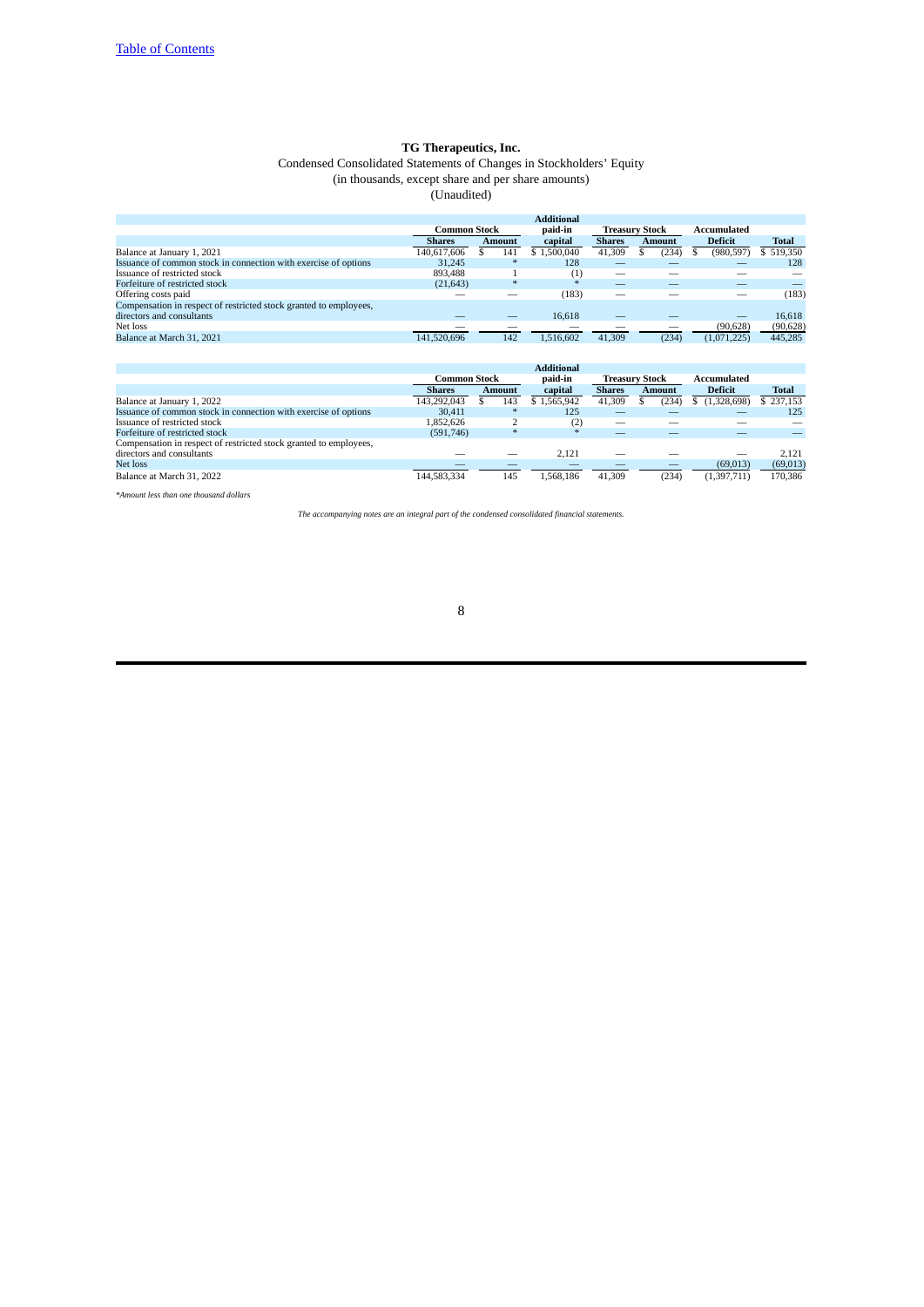# **TG Therapeutics, Inc.** Condensed Consolidated Statements of Cash Flows (in thousands) (Unaudited)

<span id="page-8-0"></span>

|                                                                             | Three months ended<br>March 31. |    |           |
|-----------------------------------------------------------------------------|---------------------------------|----|-----------|
|                                                                             | 2022                            |    | 2021      |
| <b>CASH FLOWS FROM OPERATING ACTIVITIES</b>                                 |                                 |    |           |
| Net loss                                                                    | \$<br>(69, 013)                 | \$ | (90, 628) |
| Adjustments to reconcile net loss to net cash used in operating activities: |                                 |    |           |
| Noncash stock compensation expense                                          | 2.121                           |    | 16.618    |
| Depreciation and amortization                                               | 76                              |    | 59        |
| Amortization of premium on investment securities                            | 23                              |    | 127       |
| Amortization of debt issuance costs                                         | 461                             |    | 231       |
| Amortization of leasehold interest                                          | 53                              |    | 53        |
| Noncash change in lease liability and right of use asset                    | 683                             |    | 479       |
| Change in fair value of notes payable                                       | (178)                           |    | (58)      |
| Changes in assets and liabilities:                                          |                                 |    |           |
| Decrease (increase) in other current assets                                 | 6.759                           |    | (4,107)   |
| Decrease (increase) in accounts receivable                                  | 487                             |    | (771)     |
| (Decrease) increase in accounts payable and accrued expenses                | (10, 170)                       |    | 904       |
| Decrease in lease liabilities                                               | (492)                           |    | (507)     |
| Increase (decrease) in other current liabilities                            | 539                             |    | (3,717)   |
| Decrease in deferred revenue                                                | (38)                            |    | (38)      |
| Net cash used in operating activities                                       | (68.689)                        |    | (81, 355) |
| <b>CASH FLOWS FROM INVESTING ACTIVITIES</b>                                 |                                 |    |           |
| Proceeds from maturity of short-term securities                             | 13.225                          |    | 17,000    |
| Investment in held-to-maturity securities                                   | (56, 889)                       |    | (17, 447) |
| Purchases of PPE                                                            | (7)                             |    | (67)      |
| Net cash used in investing activities                                       | (43.671)                        |    | (514)     |
| <b>CASH FLOWS FROM FINANCING ACTIVITIES</b>                                 |                                 |    |           |
| Payment of loan payable                                                     | (975)                           |    |           |
| Proceeds from exercise of options                                           | 125                             |    | 128       |
|                                                                             |                                 |    |           |
| Offering costs paid                                                         |                                 |    | (183)     |
| Net cash used in financing activities                                       | (850)                           |    | (55)      |
| NET DECREASE IN CASH, CASH EQUIVALENTS AND RESTRICTED CASH                  | (113, 210)                      |    | (81, 924) |
| CASH, CASH EQUIVALENTS AND RESTRICTED CASH AT BEGINNING OF PERIOD           | 300,151                         |    | 554,698   |
| CASH, CASH EQUIVALENTS AND RESTRICTED CASH AT END OF PERIOD                 | 186,941                         |    | 472,774   |
|                                                                             |                                 |    |           |
| Reconciliation to amounts on condensed consolidated balance sheets:         |                                 |    |           |
| Cash and cash equivalents                                                   | \$<br>185,676                   | \$ | 471.514   |
| Restricted cash                                                             | 1,265                           |    | 1,260     |
| Total cash, cash equivalents and restricted cash                            | \$<br>186,941                   | \$ | 472,774   |
|                                                                             |                                 |    |           |
| Cash paid for:                                                              |                                 |    |           |
| Interest                                                                    | \$<br>1,584                     | \$ | 769       |

*The accompanying notes are an integral part of the condensed consolidated financial statements.*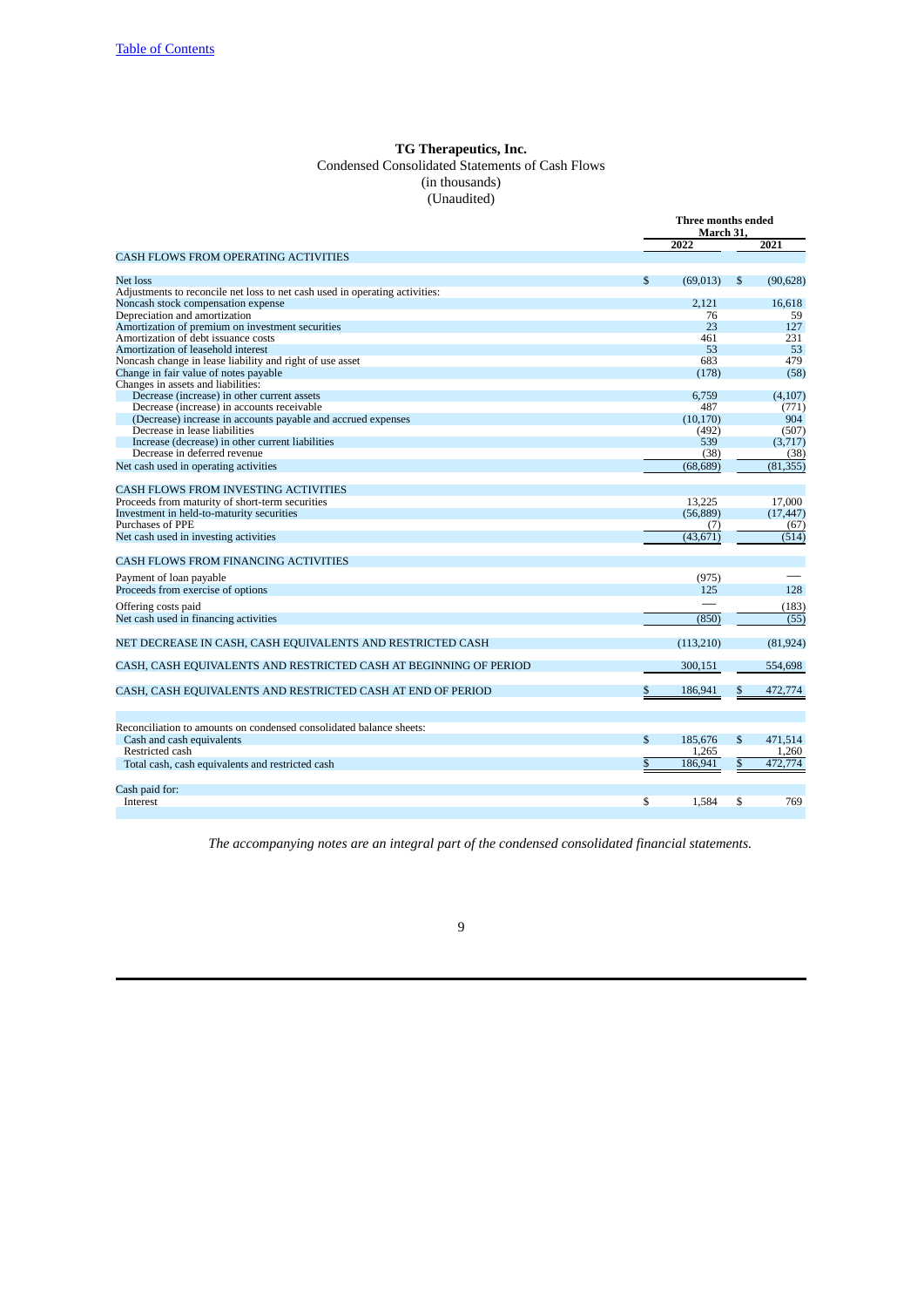# **TG Therapeutics, Inc.** Notes to Condensed Consolidated Financial Statements (unaudited)

<span id="page-9-0"></span>Unless the context requires otherwise, references in this report to "TG," "Company," "we," "us" and "our" refer to TG *Therapeutics, Inc. and our subsidiaries.*

#### **NOTE 1 ORGANIZATION AND SUMMARY OF SIGNIFICANT ACCOUNTING POLICIES**

#### *Description of Business*

TG Therapeutics is a biopharmaceutical company focused on the acquisition, development and commercialization of novel treatments for B-cell malignancies and autoimmune diseases. In addition to a research pipeline including several investigational medicines, TG has completed a Phase 3 program for ublituximab, an investigational glycoengineered monoclonal antibody that targets a unique epitope on CD20-expressing B-cells, to treat patients with relapsing forms of multiple sclerosis (RMS). We also actively evaluate complementary products, technologies and companies for in-licensing, partnership, acquisition and/or investment opportunities.

#### *Basis of Presentation*

The accompanying unaudited condensed consolidated financial statements were prepared in accordance with U.S. generally accepted accounting principles (GAAP), for interim financial information and with the instructions to Quarterly Report on Form 10-Q and Article 10 of Regulation S-X of the Exchange Act. Accordingly, they may not include all of the information and footnotes required by GAAP for complete financial statements. All adjustments that are, in the opinion of management, of a normal recurring nature and are necessary for a fair presentation of the condensed consolidated financial statements have been included. Nevertheless, these condensed consolidated financial statements should be read in conjunction with the audited consolidated financial statements contained in our Annual Report on Form 10-K for the year ended December 31, 2021. The accompanying condensed December 31, 2021 balance sheet has been derived from these statements. The results of operations for the three months ended March 31, 2022 are not necessarily indicative of the results that may be expected for the entire fiscal year or any other interim period.

In December 2018, the Company created an Australian corporation, TG Therapeutics AUS Pty Ltd. (TG AUS), as a wholly-owned subsidiary. This corporation's functional currency, the Australian dollar, is also its reporting currency, and its financial statements are translated to U.S. dollars, the Company's reporting currency, prior to consolidation. The activities of TG AUS result in immaterial currency translation adjustments and, thus, are included in Other Income/Expense on the Company's condensed consolidated statement of operations. The accompanying condensed consolidated financial statements include the accounts of the Company and its subsidiaries, and all intercompany accounts and transactions have been eliminated in consolidation.

#### *Liquidity and Capital Resources*

We have incurred operating losses since our inception, and expect to continue to incur operating losses for the foreseeable future and may never become profitable. As of March 31, 2022, we have an accumulated deficit of \$1.4 billion.

Our major sources of cash have been proceeds from private placement and public offering of equity securities, and from our loan and security agreements executed with Hercules Capital, Inc. (Hercules) (see Note 6 for more information). Since inception, we have incurred significant operating losses. Substantially all our operating losses have resulted from costs incurred in connection with our research and development programs and from selling, general and administrative costs associated with our operations, including our commercialization activities. We expect to continue to incur significant expenses and operating losses for the foreseeable future. Because we have withdrawn UKONIQ from sale, we have no marketed products currently. We expect to continue to incur significant research and development expenses and we expect to continue to incur significant commercialization and outsourced-manufacturing expenses as we plan for the possible commercialization of ublituximab in RMS. Because of the numerous risks and uncertainties associated with developing pharmaceuticals, we are unable to predict the extent of any future losses or when we will become profitable, if at all. Even if we do become profitable, we may not be able to sustain or increase our profitability on a quarterly or annual basis. Our ability to become profitable depends upon our ability to generate substantial revenue.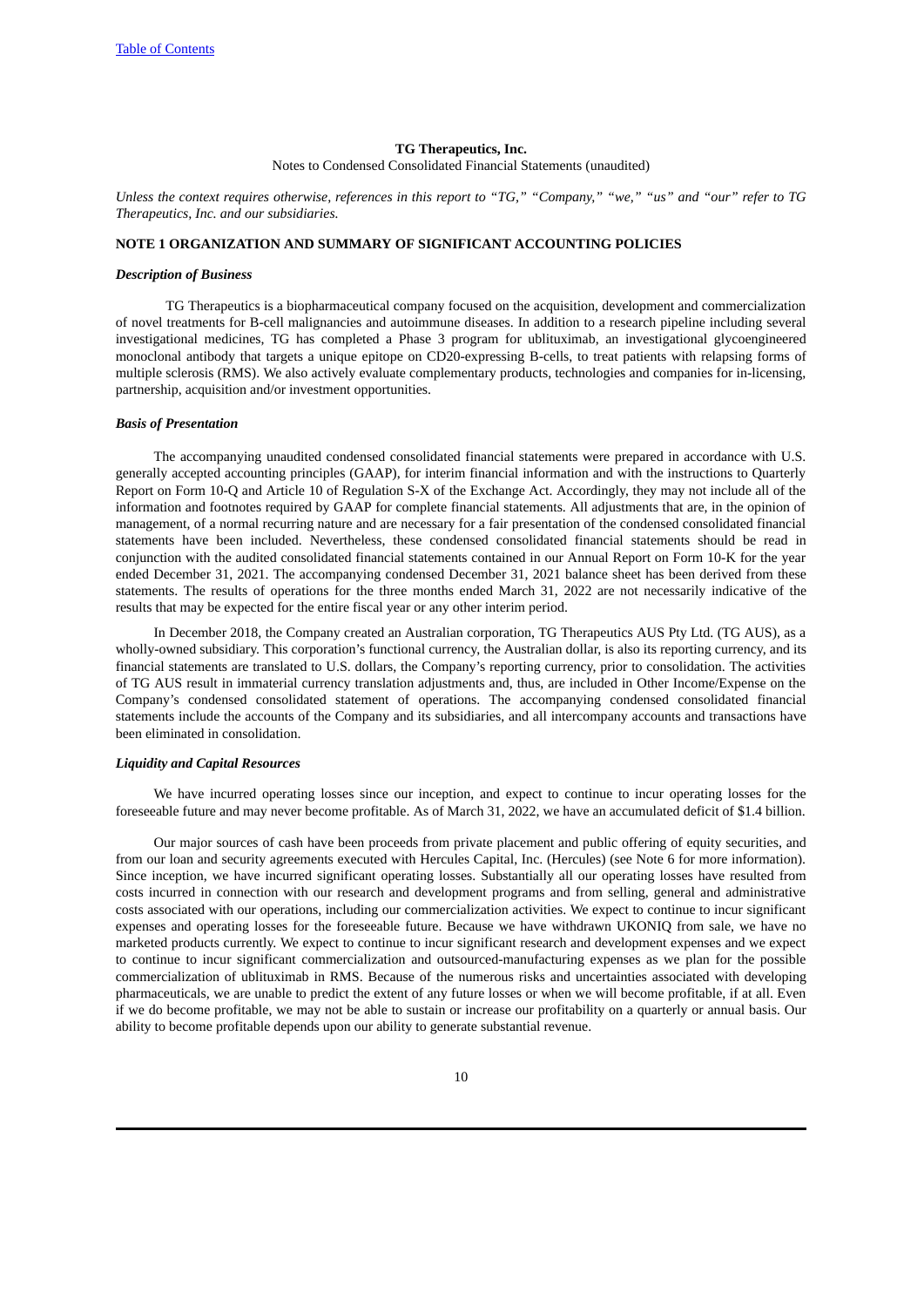As of March 31, 2022, we had \$280.7 million in cash and cash equivalents, and investment securities. We anticipate that our cash and cash equivalents, and investment securities as of March 31, 2022 will provide sufficient liquidity for more than a twelve-month period from the date of filing this Quarterly Report on Form 10-Q. The actual amount of cash that we will need to operate is subject to many factors, including, but not limited to, the costs and timing of clinical and commercial manufacturing supply arrangements for each product and product candidate, and the costs of expanding our sales, distribution and other commercialization capabilities. We are dependent upon significant future financing to provide the cash necessary to execute our long-term operations.

Our common stock is quoted on the Nasdaq Capital Market and trades under the symbol "TGTX."

#### *Summary of Significant Accounting Policies*

Our significant accounting policies are described in Note 1 of Notes to Consolidated Financial Statements included in our 2021 Annual Report on Form 10-K, except updated herein or as it relates to the adoption of new accounting standards during the three months ended March 31, 2022. Management does not believe that any recently issued, but not yet effective, accounting pronouncements, if currently adopted, would have a material effect on the Company's consolidated financial statements.

# *Net Loss Per Common Share*

Basic net loss per share of our common stock is calculated by dividing net loss applicable to the common stock by the weighted-average number of our common stock outstanding for the period. Diluted net loss per share of common stock is the same as basic net loss per share of common stock since potentially dilutive securities from stock options, stock warrants and convertible preferred stock would have an antidilutive effect either because we incurred a net loss during the period presented or because such potentially dilutive securities were out of the money and the Company realized net income during the period presented. The cumulative amounts of potentially dilutive securities excluded from the calculation were 12,657,717 securities and 12,129,734 securities for the three months ended March 31, 2022 and 2021, respectively.

The following table summarizes our potentially dilutive securities at March 31, 2022 and 2021:

|                                      |            | <b>Three Months Ended</b><br>March 31. |
|--------------------------------------|------------|----------------------------------------|
|                                      | 2022       | 2021                                   |
| Unvested restricted stock            | 9,952,451  | 9,474,026                              |
| Options                              | 2,423,991  | 2,490,396                              |
| <b>Warrants</b>                      | 262,100    | 147,058                                |
| Shares issuable upon note conversion | 19.175     | 18,254                                 |
| <b>Total</b>                         | 12,657,717 | 12,129,734                             |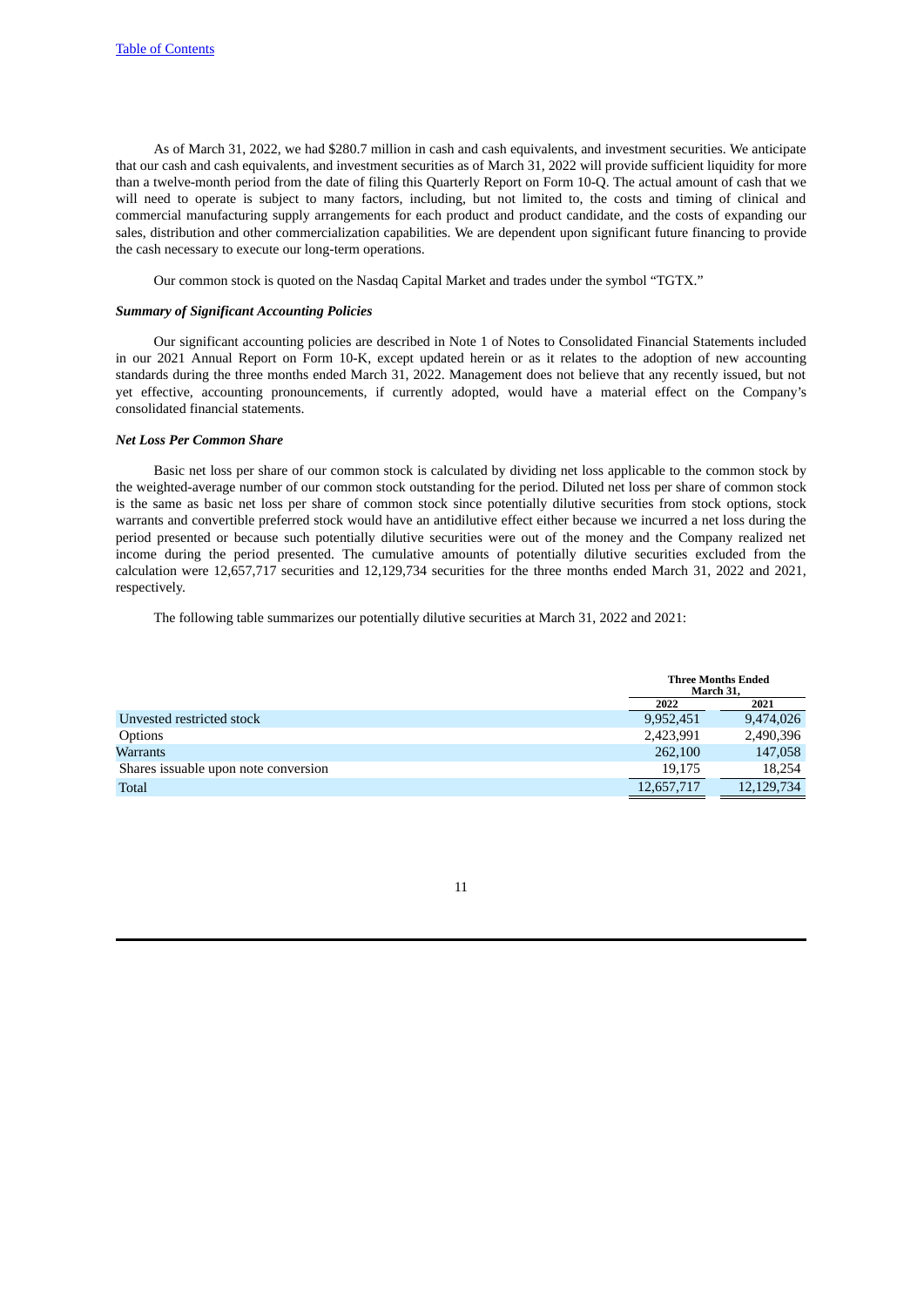# **NOTE 2 REVENUE RECOGNITION**

# **Gross-to-Net Sales Adjustments**

To date, our only source of product revenue has been from the U.S. sales of UKONIQ, which we began shipping to our customers in February 2021. On April 15, 2022, we announced our voluntary withdrawal of UKONIQ from sale. We record our best estimate for sales discounts and allowances to which customers are likely to be entitled. The reconciliation of gross product sales to net product sales by each significant category of gross-to-net adjustments was as follows for the three months ended March 31, 2022 and 2021:

| (in thousands)                               | Three months ended<br><b>March 31, 2022</b> |  | Three months ended<br>March 31, 2021 |
|----------------------------------------------|---------------------------------------------|--|--------------------------------------|
| Gross product revenue                        | 3.419                                       |  | 906                                  |
| Gross-to-net adjustments:                    |                                             |  |                                      |
| Chargebacks and administrative fees          | (250)                                       |  | (75)                                 |
| Trade discounts and allowances               | (220)                                       |  | (37)                                 |
| Government rebates and co-payment assistance | (229)                                       |  | (35)                                 |
| Sales returns and allowances                 | (742)                                       |  | (4)                                  |
| Total gross-to-net adjustments $(1)$         | (1, 441)                                    |  | (151)                                |
| Net product revenue                          | 1,978                                       |  | 755                                  |

(1) As of March 31, 2022 approximately \$1.3 million of estimated gross-to-net accruals have been recorded as a reduction of accounts receivable, net and within accounts payable and accrued expenses on the condensed consolidated balance sheets. In addtion, as of March 31, 2022, we determined an allowance for expected credit losses related to outstanding accounts receivable was currently not required based upon our review of contractual payment terms and individual customer circumstances.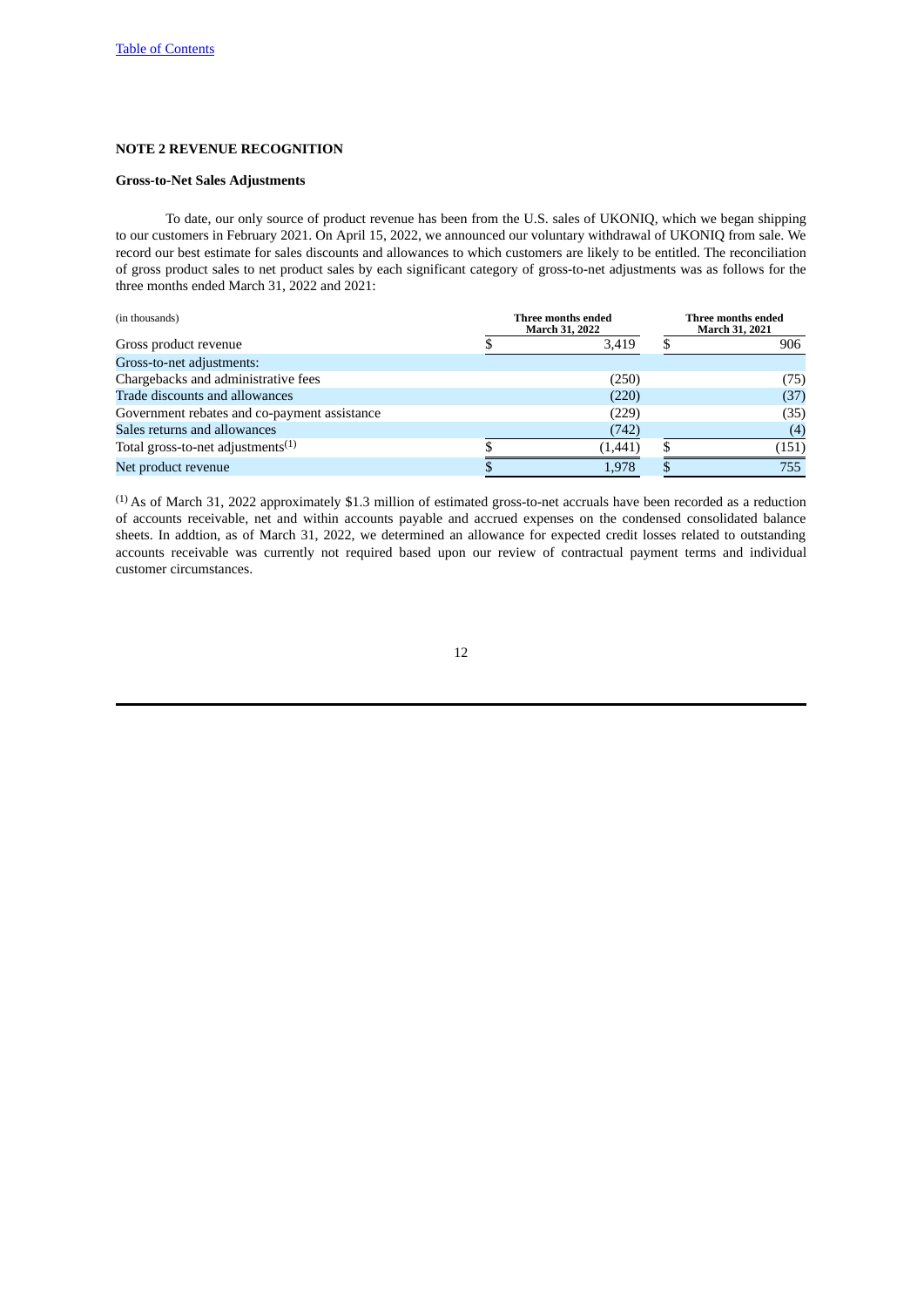# **NOTE 3 INVESTMENT SECURITIES**

Our investments as of March 31, 2022 and December 31, 2021 are classified as held-to-maturity. Held-to-maturity investments are recorded at amortized cost.

The following tables summarize our investment securities at March 31, 2022 and December 31, 2021:

|                                                                 | March 31, 2022                           |                                             |                                       |       |    |                                |
|-----------------------------------------------------------------|------------------------------------------|---------------------------------------------|---------------------------------------|-------|----|--------------------------------|
| (in thousands)                                                  | Amortized<br>cost, as<br>adjusted        | <b>Gross</b><br>unrealized<br>holding gains | Gross<br>unrealized<br>holding losses |       |    | <b>Estimated</b><br>fair value |
| Short-term investments:                                         |                                          |                                             |                                       |       |    |                                |
| Obligations of domestic governmental agencies (maturing between |                                          |                                             |                                       |       |    |                                |
| April 2022 and March 2023) (held-to-maturity)                   | \$47,525                                 | $1 \quad$ \$<br>\$                          |                                       | 81    | \$ | 47,445                         |
|                                                                 |                                          |                                             |                                       |       |    |                                |
| Long-term investments:                                          |                                          |                                             |                                       |       |    |                                |
| Obligations of domestic governmental agencies (maturing between |                                          |                                             |                                       |       |    |                                |
| April 2023 and February 2024) (held-to-maturity)                | 47,472                                   |                                             |                                       | 930   |    | 46,542                         |
| Total short-term and long-term investment securities            | \$94,997                                 | \$                                          | \$                                    | 1,011 | \$ | 93,987                         |
|                                                                 |                                          |                                             |                                       |       |    |                                |
|                                                                 |                                          |                                             |                                       |       |    |                                |
|                                                                 |                                          |                                             | <b>December 31, 2021</b>              |       |    |                                |
|                                                                 | <b>Amortized</b><br>cost, as<br>adjusted | Gross<br>unrealized<br>holding gains        | Gross<br>unrealized<br>holding losses |       |    | <b>Estimated fair</b><br>value |
| Short-term investments:                                         |                                          |                                             |                                       |       |    |                                |
| Obligations of domestic governmental agencies (maturing between |                                          |                                             |                                       |       |    |                                |
| January 2022 and April 2022) (held-to-maturity)                 | \$15,876                                 | S.                                          | - \$                                  | 4     | \$ | 15,872                         |
|                                                                 |                                          |                                             |                                       |       |    |                                |
| Long-term investments:                                          |                                          |                                             |                                       |       |    |                                |
| Obligations of domestic governmental agencies (maturing between |                                          |                                             |                                       |       |    |                                |
| February 2023 and June 2023) (held-to-maturity)                 | 35,533                                   |                                             |                                       | 160   |    | 35,373                         |

# **NOTE 4 FAIR VALUE MEASUREMENTS**

We measure certain financial assets and liabilities at fair value on a recurring basis in the condensed consolidated financial statements. The fair value hierarchy ranks the quality and reliability of inputs, or assumptions, used in the determination of fair value and requires financial assets and liabilities carried at fair value to be classified and disclosed in one of the following three categories:

- Level 1 quoted prices in active markets for identical assets and liabilities;
- Level 2 inputs other than Level 1 quoted prices that are directly or indirectly observable; and
- Level 3 unobservable inputs that are not corroborated by market data.

As of March 31, 2022 and December 31, 2021, the fair values of cash and cash equivalents, restricted cash, accounts receivable, and loan and interest payable approximate their carrying value.

At the time of our merger (we were then known as Manhattan Pharmaceuticals, Inc. (Manhattan)) with Ariston Pharmaceuticals, Inc. (Ariston) in March 2010, Ariston issued \$15.5 million of five-year 5% notes payable (the 5% Notes) in satisfaction of several note payable issuances. The 5% Notes and accrued and unpaid interest thereon are convertible at the option of the holder into common stock at the conversion price of \$1,125 per share. We have no obligations under the 5% Notes aside from the conversion feature.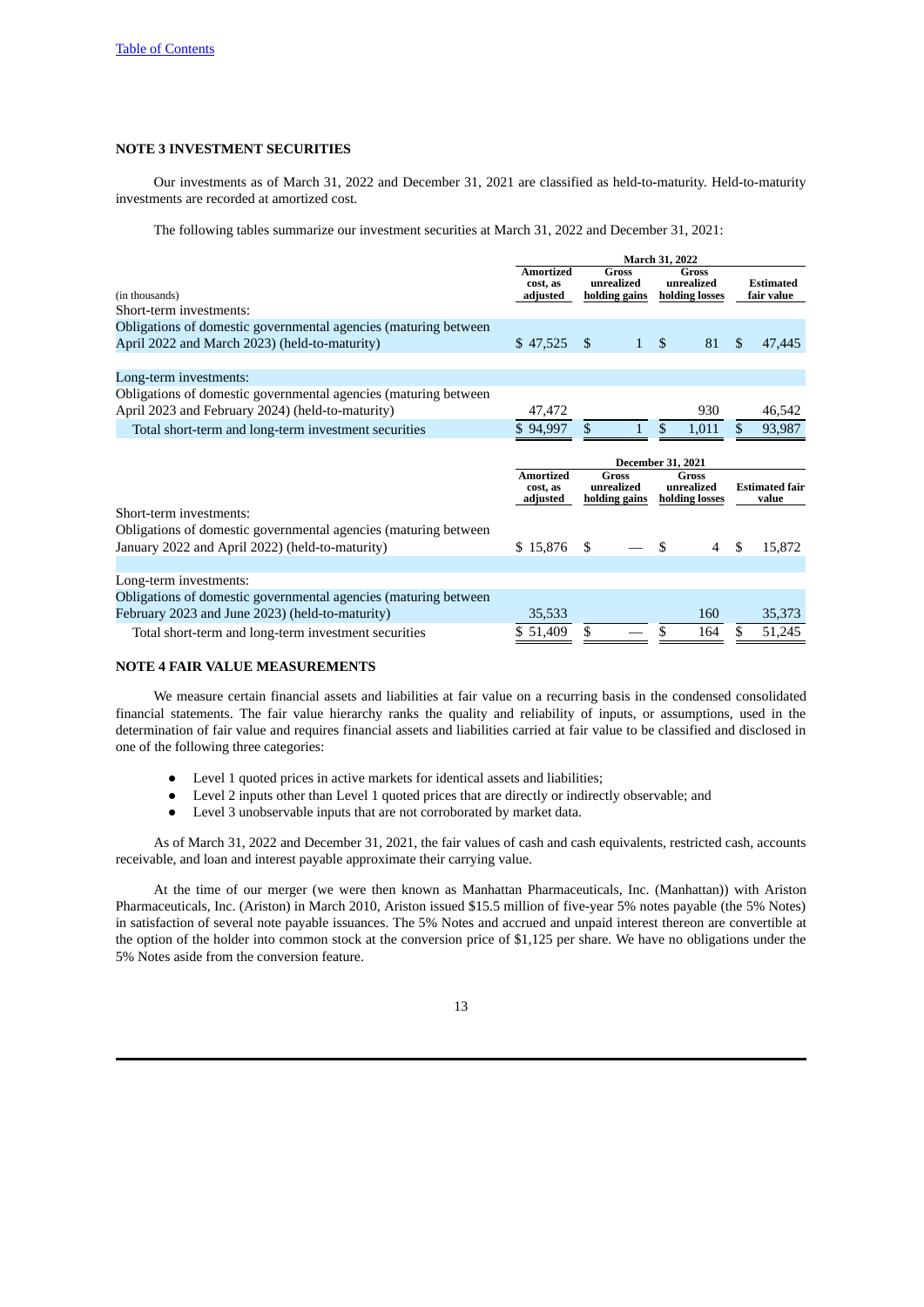The Company's financial instruments include cash, cash equivalents consisting of money market funds, accounts receivable, accounts payable and loan payable. Cash, cash equivalents, restricted cash, accounts receivable, accounts payable and interest payable are stated at their respective historical carrying amounts, which approximate fair value due to their short-term nature. The carrying value of loan payable on the Company's balance sheet is estimated to approximate its fair value as the interest rate approximates the market rate for loans with similar terms and risk characteristics.

We have no Level 1 or Level 2 instruments. Our Level 3 instrument amounts represent the fair value of the 5% Notes and related accrued interest. The following table summarizes the changes in Level 3 instruments during the three months ended March 31, 2022:

(in thousands)

| Balance at December 31, 2021                | 360   |
|---------------------------------------------|-------|
| Interest accrued on face value of 5% Notes  | 262   |
| Change in fair value of Level 3 liabilities | (440) |
| Balance at March 31, 2022                   | 182.  |

The change in the fair value of the Level 3 liabilities is reported in other (income) expense in the accompanying condensed consolidated statements of operations.

## **NOTE 5 STOCKHOLDERS' EQUITY**

#### *Preferred Stock*

Our amended and restated certificate of incorporation authorizes the issuance of up to 10,000,000 shares of preferred stock, \$0.001 par value, with rights senior to those of our common stock, issuable in one or more series. Upon issuance, we can determine the rights, preferences, privileges and restrictions thereof. These rights, preferences and privileges could include dividend rights, conversion rights, voting rights, terms of redemption, liquidation preferences, sinking fund terms and the number of shares constituting any series or the designation of such series, any or all of which may be greater than the rights of common stock.

# *Common Stock*

Our amended and restated certificate of incorporation authorizes the issuance of up to 175,000,000 shares of \$0.001 par value common stock.

On September 5, 2019, we filed an automatic "shelf registration" statement on Form S-3 (the 2019 WKSI Shelf) as a "well-known seasoned issuer" as defined in Rule 405 under the Securities Act, which registered an unlimited and indeterminate amount of debt or equity securities for future issuance and sale. The 2019 WKSI Shelf was declared effective in September 2019. In connection with the 2019 WKSI Shelf, we entered into an At-the-Market Issuance Sales Agreement (the 2020 ATM) with Jefferies LLC, Cantor Fitzgerald & Co. and B. Riley Securities, Inc. (each a 2020 Agent and collectively, the 2020 Agents), relating to the sale of shares of our common stock. Under the 2020 ATM, we paid the 2020 Agents a commission rate of up to 3.0% of the gross proceeds from the sale of any shares of common stock. In November 2020, we entered into an At-the-Market Issuance Sales Agreement (the 2021 ATM) with the same terms and agents (each a 2021 Agent and collectively, the 2021 Agents) as the 2020 ATM. The 2021 ATM has replaced the 2020 ATM as the only active ATM program.

We had no activity on the 2021 ATM during the three months ended March 31, 2022 and 2021.

The 2019 WKSI Shelf is currently our only active shelf-registration statement. We may offer any combination of the securities registered under the 2019 WKSI Shelf from time to time in response to market conditions or other circumstances if we believe such a plan of financing is in the best interests of our stockholders. We believe that the 2019 WKSI Shelf provides us with the flexibility to raise additional capital to finance our operations as needed.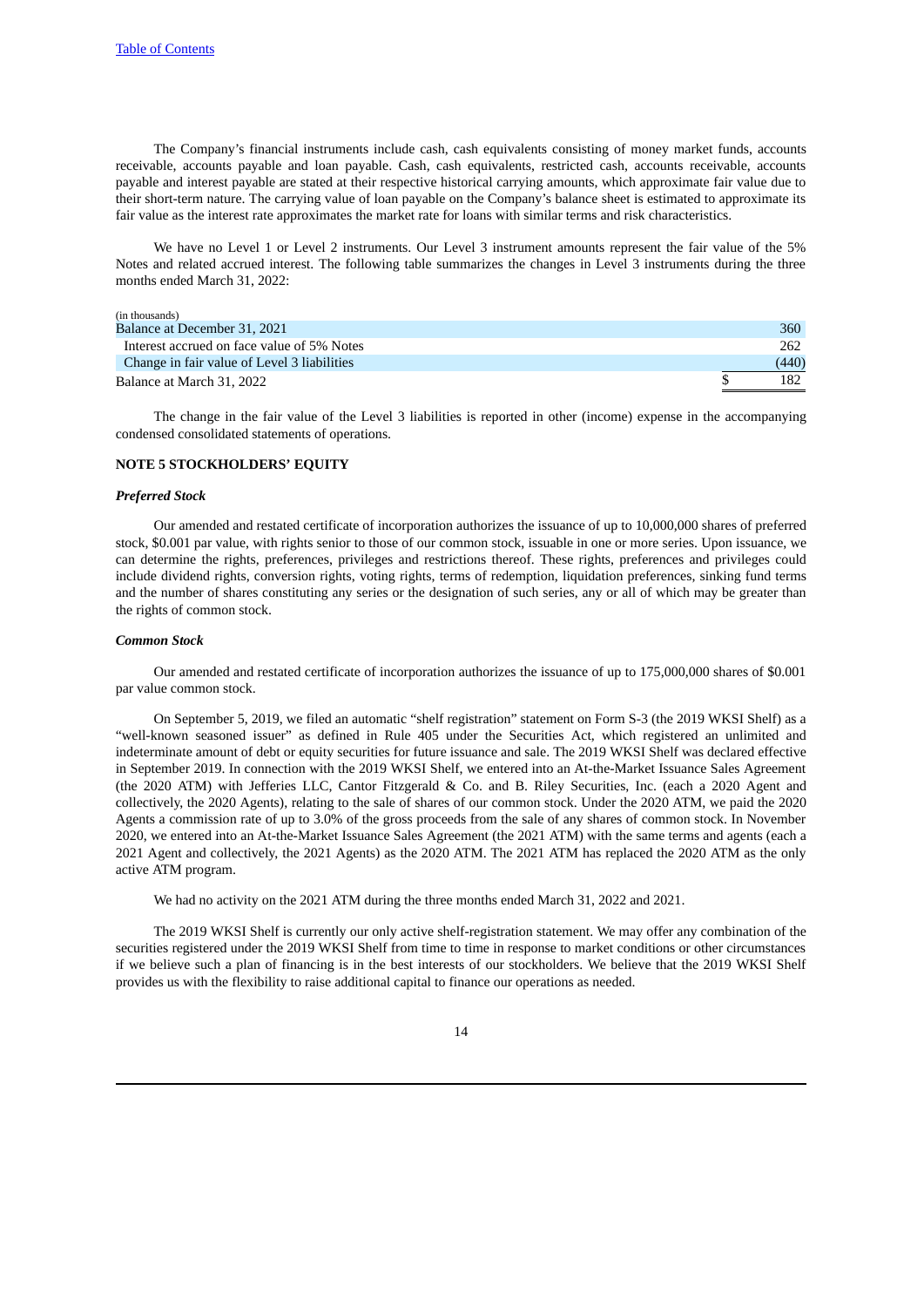# *Equity Incentive Plans*

The TG Therapeutics, Inc. Amended and Restated 2012 Incentive Plan (the 2012 Incentive Plan) was approved by stockholders in June 2020. As of March 31, 2022, 11,452,473 shares of restricted stock and 2,423,991 options were outstanding and up to an additional 263,359 shares may be issued under the 2012 Incentive Plan.

Stock-based compensation expense included in the condensed consolidated statements of operations was \$2.1 million and \$16.6 million for the three months ended March 31, 2022 and 2021, respectively.

## Stock Options and Restricted Stock

The following table summarizes the activity for stock options and restricted stock for the three months ended March 31, 2022:

| <b>Stock Options</b> | <b>Restricted Stock</b> |
|----------------------|-------------------------|
| 2,467,537            | 12,032,040              |
|                      |                         |
|                      | 1,852,626               |
| (30, 411)            | (1,840,447)             |
| (13, 135)            | (591,746)               |
| 2,423,991            | 11,452,473              |
|                      |                         |

As of March 31, 2022, total compensation cost related to unvested awards not yet recognized and the weightedaverage periods over which the awards are expected to be recognized were as follows:

| (in thousands)                                                                  | <b>Stock Options</b> Restricted Stock |        |
|---------------------------------------------------------------------------------|---------------------------------------|--------|
| Unrecognized compensation cost                                                  | 435 S                                 | 53.979 |
| Expected weighted-average period in years of compensation cost to be recognized |                                       | 2.9    |

# Warrants

The Company's only outstanding warrants are the warrants issued to Hercules as part of our the Loan Agreement and Amended Loan Agreement (as such terms are defined below) to purchase 147,058 and 115,042 shares of our common stock with exercise prices of \$4.08 and \$17.95, respectively. See Note 6 for further details. There will not be any ongoing stock compensation expense volatility associated with these warrants.

# **NOTE 6 LOAN PAYABLE**

On February 28, 2019 (the Closing Date), we entered into a term loan facility with Hercules Capital, Inc. (Hercules or Lender), which provided us with the capacity to borrow up to an aggregate principal amount of \$60.0 million (Term Loan), the proceeds of which were used for research and development programs and for general corporate purposes. The Term Loan is governed by a loan and security agreement, dated February 28, 2019 (the Loan Agreement), which provides for up to four separate advances. The first advance of \$30.0 million was drawn on the Closing Date. An additional \$30.0 million under the Term Loan was previously available upon the completion of different milestones and time points that have now lapsed.

On December 30, 2021 (the First Amendment Closing Date), the Company entered into an Amended and Restated Loan and Security Agreement (the Amended Loan Agreement) with Hercules Capital, Inc. The Amended Loan Agreement amended the terms of the Loan Agreement to, among other things, (i) increase the aggregate principal amount of the loan, available at the Company's option, from \$60.0 million to \$200.0 million (the Amended Term Loan), (ii) issue a first advance of \$70.0 million drawn at the First Amendment Closing Date, a portion of which was used to refinance the current outstanding loan balance of approximately \$7.8 million and pay for expenses incurred by the Lender in executing the agreements, (iii) change the draw amounts and dates available in subsequent tranches, (iv) extend the maturity date of the facility from the original March 1, 2022 to January 1, 2026, (v) reset and extend the interest only period from April 1,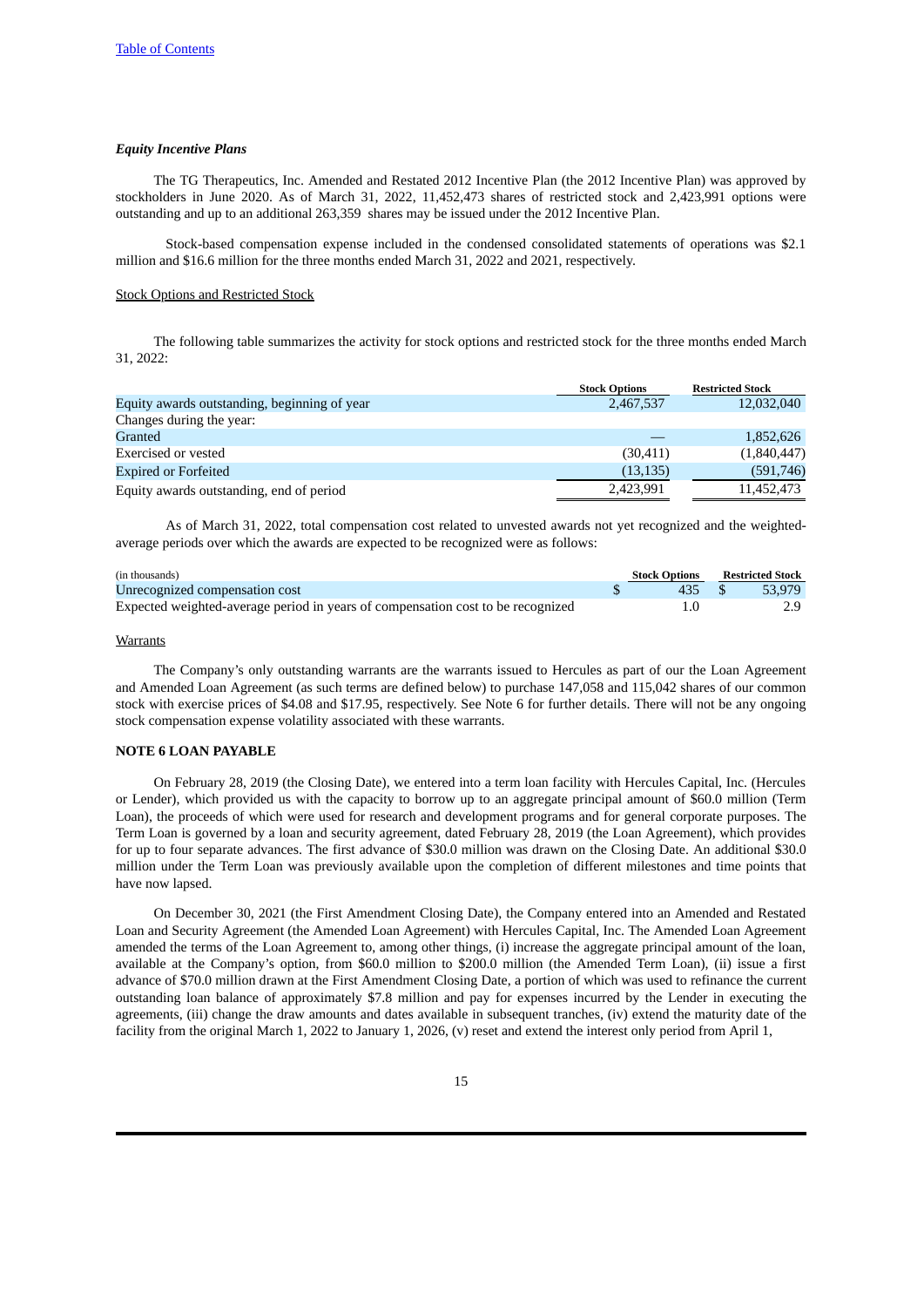2021 to February 1, 2025 and extendable to August 1, 2025 subject to the achievement of certain performance milestones, and (vi) modify the cash interest rate to be the greater of either (a) the "prime rate" as reported in The Wall Street Journal plus 2.15%, and (b) 5.40%. The performance milestones are based on achievement of certain U.S. Food and Drug Administration approvals and impact the potential extension of the interest only period, access to future advances under the Loan Agreement and minimum cash levels required under the Amended Loan Agreement.

The Amended Loan Agreement contains financial covenants from and after October 15, 2022 that require the Company to maintain certain levels of unrestricted cash and additional financial covenants related to market capitalization and unrestricted cash commencing on July 1, 2023 at any time when the Amended Term Loan advances made under the Amended Loan Agreement are greater than \$70 million.

The Amended Loan Agreement also contains warrant coverage of 2.95% of the total amount funded. A warrant was issued by the Company to Hercules to purchase 115,042 shares of common stock with an exercise price of \$17.95 for the initial amount funded at closing (the Warrant). The Warrant shall be exercisable for seven years from the date of issuance. Hercules may exercise the Warrant either by (a) cash or check or (b) through a net issuance conversion.

In addition, the Company is required to pay a final payment fee equal to 5.95% of the aggregate principal amount of the Term Loan Advances (as defined in the Loan Agreement).

The Company may, at its option, prepay the Amended Term Loan in full or in part, subject to a prepayment penalty equal to (i) 2.0% of the principal amount prepaid if the prepayment occurs prior to the first anniversary of the First Amendment Closing Date, (ii) 1.5% of the principal amount prepaid if the prepayment occurs on or after the first anniversary and prior to the second anniversary of the First Amendment Closing Date, and (iii) 1.0% of the principal amount prepaid if the prepayment occurs on or after the second anniversary and prior to the third anniversary of the First Amendment Closing Date.

The Company evaluated whether the Amended Term Loan entered into in December 2021 represented a debt modification or extinguishment of the Term Loan in accordance with ASC 470-50, Debt – Modifications and Extinguishments. As a result of the repayment and retirement of the Term Loan, the Term Loan was accounted for by the Company under the extinguishment accounting model. The Company recorded a loss on extinguishment of debt of approximately \$0.2 million on the Company's statement of operations for the twelve months ended December 31, 2021, representing the write-off of deferred financing costs.

The Company estimated the fair value of the Warrant using the Black-Scholes model based on the following key assumptions:

|                                        | <b>Amended Term Loan</b> |  |  |
|----------------------------------------|--------------------------|--|--|
| Exercise price                         | 17.95                    |  |  |
| Common share price on date of issuance | 19.35                    |  |  |
| Volatility                             | 184.4 %                  |  |  |
| Risk-free interest rate                | 1.44 %                   |  |  |
| Expected dividend yield                | $-$ %                    |  |  |
| Contractual term (in years)            | 7.00 years               |  |  |

The Company incurred financing expenses of \$7.4 million (including the fair value of the Warrant) related to the Amended Loan Agreement which are recorded as debt issuance costs and as an offset to loan payable on the Company's consolidated balance sheet. The debt issuance costs are being amortized over the term of the debt using the straight-line method, which approximates the effective interest method, and will be included in interest expense in the Company's consolidated statements of operations. Amortization of debt issuance costs was \$0.5 million and \$0.2 million for the three months ended March 31, 2022, and 2021, respectively. At March 31, 2022, the remaining unamortized balance of debt issuance costs was \$6.9 million.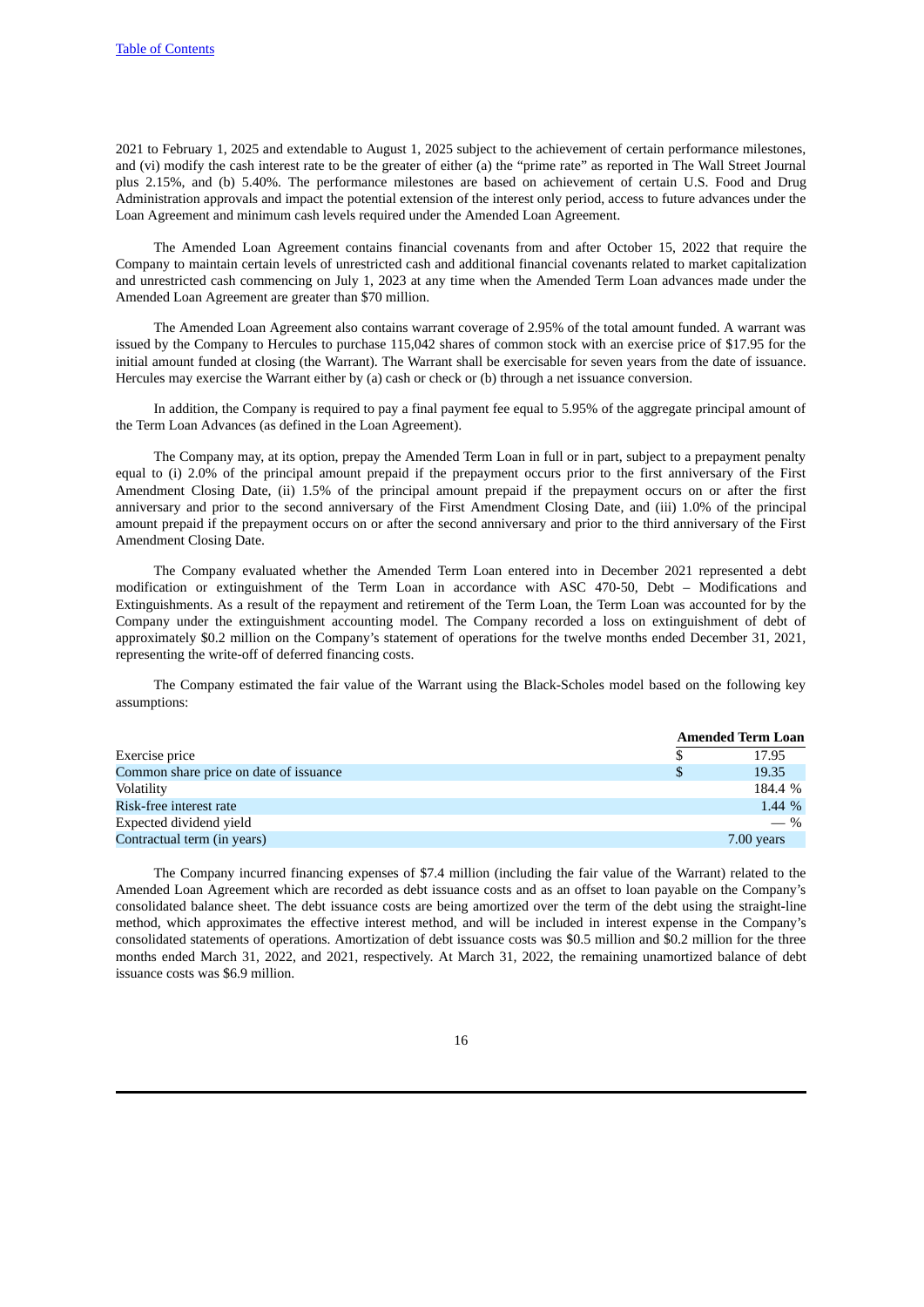The loan payable as of March 31, 2022 and December 31, 2021, is as follows:

| (in thousands)                        |   | March 31,<br>2022 |   | December 31,<br>2021 |
|---------------------------------------|---|-------------------|---|----------------------|
| Loan payable                          | S | 70,000            | S | 70,000               |
| End of term fee                       |   | 4,165             |   | 5,140                |
|                                       |   | 74,165            |   | 75,140               |
| Less: unamortized debt issuance costs |   | (6, 916)          |   | (7, 377)             |
|                                       |   | 67,249            |   | 67,763               |
| Less: principal payments              |   |                   |   |                      |
| Total loan payable                    |   | 67,249            |   | 67,763               |
| Less: current portion                 |   |                   |   | (975)                |
| Loan payable non-current              |   | 67.249            |   | 66,788               |

# **NOTE 7 LEASES**

In October 2014, we entered into an agreement (the Office Agreement) with Fortress Biotech, Inc. (FBIO) to occupy approximately 45% of the 24,000 square feet of New York City office space leased by FBIO. The Office Agreement requires us to pay our respective share of the average annual rent and other costs of the 15-year lease. We approximate an average annual rental obligation of \$1.4 million under the Office Agreement. We began to occupy this new space in April 2016, with rental payments beginning in the third quarter of 2016. The initial commitment period of the 45% rate was for a period of three (3) years. We and FBIO currently determine actual office space utilization annually and if our utilization differs from the amount we have been billed, we will either receive credits or be assessed incremental utilization charges. As of March 31, 2022, the allocation rate is 63% and will be evaluated again in September 2022 for the following rent year. Also in connection with this lease, we have pledged \$1.3 million to secure a line of credit as a security deposit for the Office Agreement, which has been recorded as restricted cash in the accompanying condensed consolidated balance sheets.

In October 2019, we finalized a five-year lease for office space in New Jersey (the NJ Lease). We approximate an average annual rental obligation of \$0.3 million under the NJ Lease. We took possession of this space in October 2019, with rental payments beginning in November 2019. We incurred rent expense of \$0.1 million for the three months ended March 31, 2022.

In October 2021, we finalized a five-year lease for office space in North Carolina (the NC Lease). We approximate an average annual rental obligation of \$0.2 million under the NC Lease. We took possession of this space in February 2022, with rental payments beginning in April 2022.

At January 1, 2019, we recognized a lease liability and corresponding Right-of-Use (ROU) asset of \$9.5 million and \$8.1 million, respectively, based on the present value of the remaining lease payments for all of our leased office spaces, the majority of which is comprised of our New York City office space. The present values of our lease liability and corresponding ROU asset are \$11.8 million and \$9.0 million, respectively, as of March 31, 2022. Our leases have remaining lease terms of 2 years to 10 years. One lease has a renewal option to extend the lease for an additional term of two years. The following components of lease expense are included in the Company's condensed consolidated statements of operations for the three months ended March 31, 2022 and 2021:

| (in thousands)       | March 31, |     | March 31,<br>2021 |     |
|----------------------|-----------|-----|-------------------|-----|
| Operating lease cost |           | 514 | ٠D                | 532 |
| Net lease cost       |           |     |                   | 532 |

As of March 31, 2022, the weighted-average remaining operating lease term was 7.01 years and the weightedaverage discount rate for operating leases was 9.94%. Cash paid for amounts included in the measurement of operating lease liabilities during the three months ended March 31, 2022 was \$0.5 million.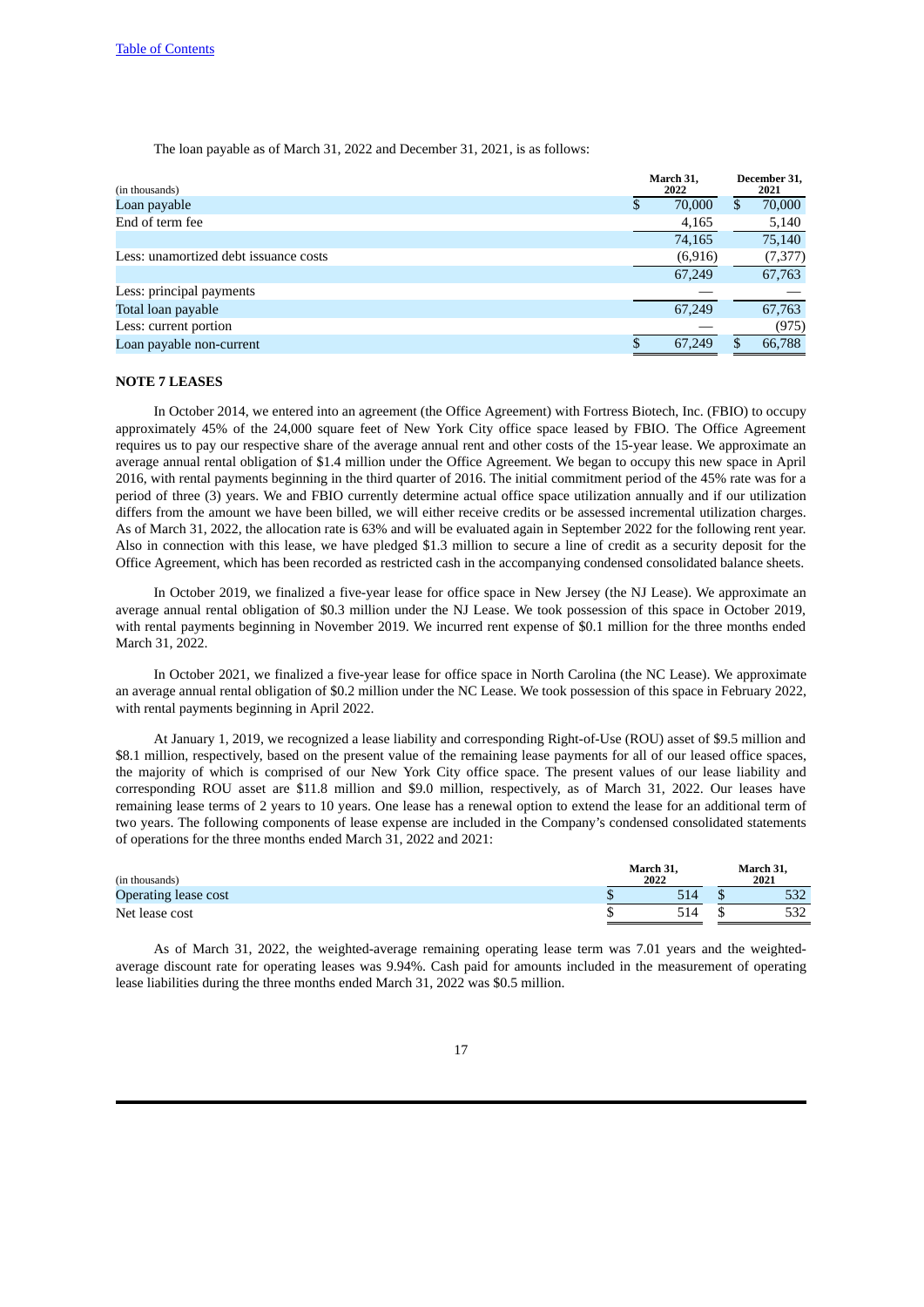The balance sheet classification of lease liabilities was as follows:

| (in thousands)                  | March 31,<br>2022 |        | December 31,<br>2021 |        |
|---------------------------------|-------------------|--------|----------------------|--------|
| <b>Liabilities</b>              |                   |        |                      |        |
| Lease liability current portion |                   | 1.492  |                      | 1.437  |
| Lease liability non-current     |                   | 10.318 |                      | 9,847  |
| Total lease liability           |                   | 11.810 |                      | 11.284 |

As of March 31, 2021, the maturities of lease liabilities were as follows:

| (in thousands)                        |    | <b>Operating</b><br>leases |
|---------------------------------------|----|----------------------------|
| Remainder of 2022                     | Φ  | 1,553                      |
| 2023                                  |    | 2,125                      |
| 2024                                  |    | 2,162                      |
| 2025                                  |    | 1,899                      |
| 2026                                  |    | 1,932                      |
| After 2027                            |    | 8,261                      |
| Total lease payments                  |    | 17,932                     |
| Less: interest                        |    | (6, 122)                   |
| Present value of lease liabilities(*) | \$ | 11,810                     |

(\*) As our leases do not provide an implicit rate, we use our incremental borrowing rate based on the information available at commencement date and considering the term of the lease to determine the present value of lease payments. We used the incremental borrowing rate of 10.25% on February 28, 2019, for operating leases that commenced prior to that date through December 31, 2021. We used an incremental borrowing rate of 5.65% for the NC lease.

# **NOTE 8 LICENSE AGREEMENTS**

#### *TG-1101 (Ublituximab)*

In January 2012, we entered into an exclusive license agreement with LFB Biotechnologies, GTC Biotherapeutics and LFB/GTC LLC, all wholly-owned subsidiaries of LFB Group, relating to the development of ublituximab (the LFB License Agreement). Under the terms of the LFB License Agreement, we have acquired the exclusive worldwide rights (exclusive of France/Belgium) for the development and commercialization of ublituximab. For the three months ended March 31, 2022 and 2021 we incurred approximately zero and \$3.0 million, respectively, associated with the LFB license agreement. As of March 31, 2022, we have incurred approximately \$13.0 million in expense related to the achievement of certain milestones of the LFB License Agreement.

LFB Group is eligible to receive future payments of up to an aggregate of approximately \$18.0 million upon our successful achievement of certain regulatory milestones, in addition to royalty payments on net sales of ublituximab at a royalty rate that escalates from mid-single digits to high-single digits. The license will terminate on a country-by-country basis upon the expiration of the last licensed patent right or 15 years after the first commercial sale of a product in such country, unless the agreement is earlier terminated (i) by LFB if the Company challenges any of the licensed patent rights, (ii) by either party due to a breach of the agreement, or (iii) by either party in the event of the insolvency of the other party.

In November 2012, we entered into an exclusive (within the territory) sublicense agreement with Ildong Pharmaceutical Co. Ltd. (Ildong) relating to the development and commercialization of ublituximab in South Korea and Southeast Asia. Under the terms of the sublicense agreement, Ildong has been granted a royalty bearing, exclusive right, including the right to grant sublicenses, to develop and commercialize ublituximab in South Korea, Taiwan, Singapore, Indonesia, Malaysia, Thailand, Philippines, Vietnam, and Myanmar.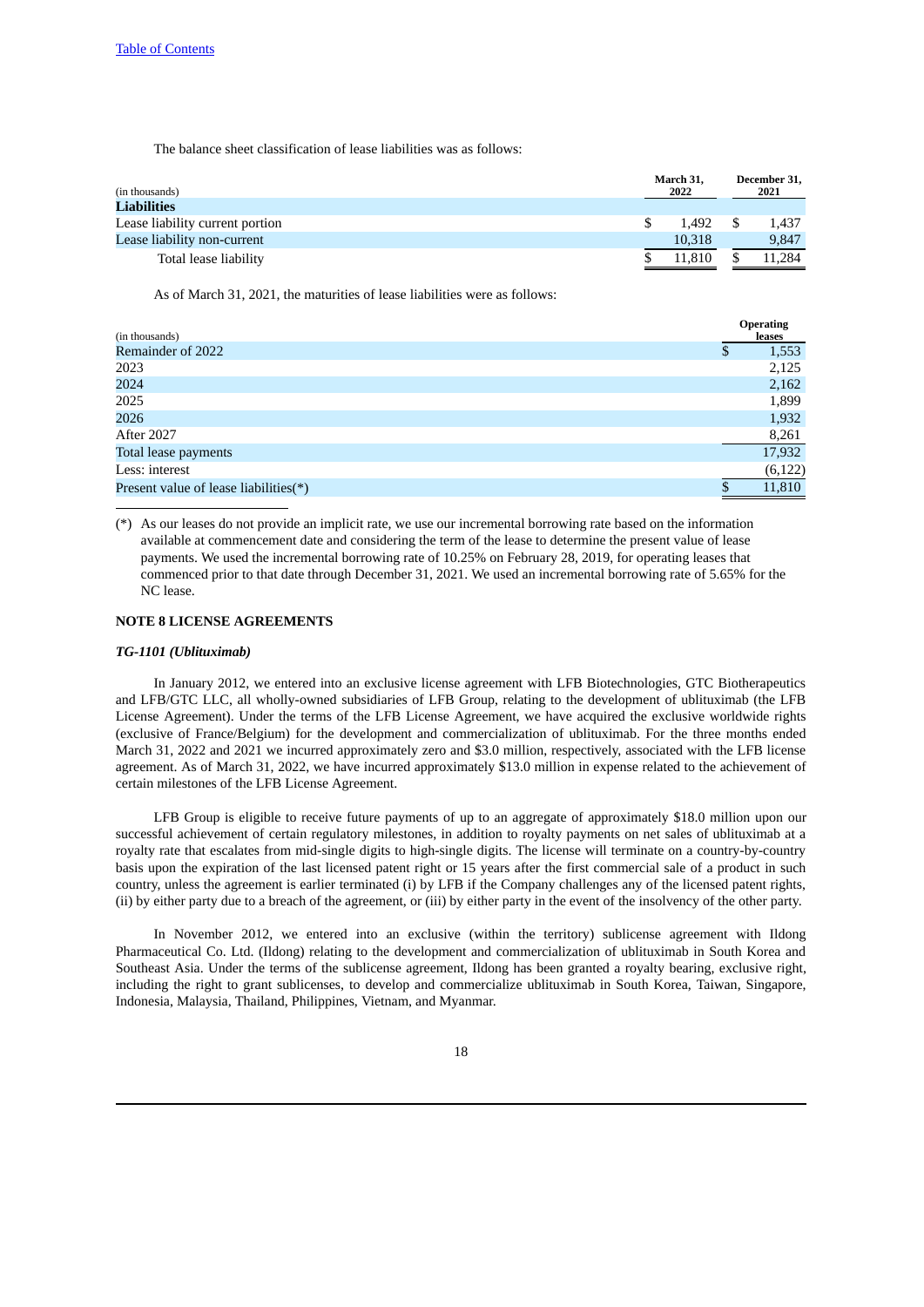An upfront payment of \$2.0 million, which was received in December 2012, net of \$0.3 million of income tax withholdings, is being recognized as license revenue on a straight-line basis over the life of the agreement, which is through the expiration of the last licensed patent right or 15 years after the first commercial sale of a product in such country, unless the agreement is earlier terminated, and represents the estimated period over which we will have certain ongoing responsibilities under the sublicense agreement. We recorded license revenue of approximately \$38,000 for each of the three months ended March 31, 2022 and 2021, and at March 31, 2022 and December 31, 2021, have deferred revenue of approximately \$0.6 million and \$0.6 million, respectively, associated with this \$2 million payment (approximately \$0.2 million of which has been classified in current liabilities at March 31, 2022 and December 31, 2021).

We may receive up to an additional \$5.0 million in payments upon the achievement of pre-specified milestones. In addition, upon commercialization, Ildong will make royalty payments to us on net sales of ublituximab in the sublicense territory.

# *TGR-1202 (Umbralisib or UKONIQ)*

In September 2014, we exercised our option to license the global rights to umbralisib, thereby entering into an exclusive licensing agreement (the Umbralisib License) with Rhizen Pharmaceuticals, SA (Rhizen) for the development and commercialization of umbralisib. Prior to this, we had been jointly developing umbralisib in a 50:50 joint venture with Rhizen. As of March 31, 2022, we have incurred approximately \$24.0 million in expense related to the achievement of certain milestones of the Umbralisib License.

Rhizen will be eligible to receive additional approval and sales-based milestone payments in the aggregate of approximately \$150.0 million payable upon approval in multiple jurisdictions for up to two oncology indications and one non-oncology indication and attaining certain sales milestones. In addition, if umbralisib is co-formulated with another drug to create a new product (a "New Product"), Rhizen will be eligible to receive similar regulatory approval and salesbased milestone payments for such New Product. Additionally, Rhizen receives tiered royalties that escalate from high single digits to low double digits on any net sales of umbralisib and any New Product. During the three months ended March 31, 2022 and 2021, the Company recorded \$0.2 million and \$0.1 million, respectively, related to the worldwide royalty due under the Umbralisib License in cost of product revenue based on U.S. sales of UKONIQ. As of March 31, 2022 and December 31, 2021, \$0.2 million in royalties were payable under the Umbralisib License . Rhizen will also be eligible to participate in sublicensing revenue, if any, based on a percentage that decreases as a function of the number of patients treated in clinical trials following the exercise of the license option. Rhizen will retain global manufacturing rights to umbralisib, provided that they are price competitive with alternative manufacturers. The license will terminate on a country-by-country basis upon the expiration of the last licensed patent right or any other exclusivity right in such country, unless the agreement is earlier terminated (i) by us for any reason, or (ii) by either party due to a breach of the agreement.

# **NOTE 9 RELATED PARTY TRANSACTIONS**

In July 2015, we entered into a Shared Services Agreement (the Shared Services Agreement) with FBIO to share the cost of certain services such as facilities use, personnel costs and other overhead and administrative costs. The Shared Services Agreement requires us to pay our respective share of services utilized. In connection with the Shared Services Agreement, we incurred expenses of approximately \$0.1 million and \$0.2 million for shared services for the three months ended March 31, 2022, and 2021, respectively, primarily related to shared personnel. Mr. Weiss, our Chairman and Chief Executive Officer, also serves as a director and Executive Vice Chairman, Strategic Development of FBIO.

Please refer to Note 7 - Leases for details regarding the Office Agreement with FBIO.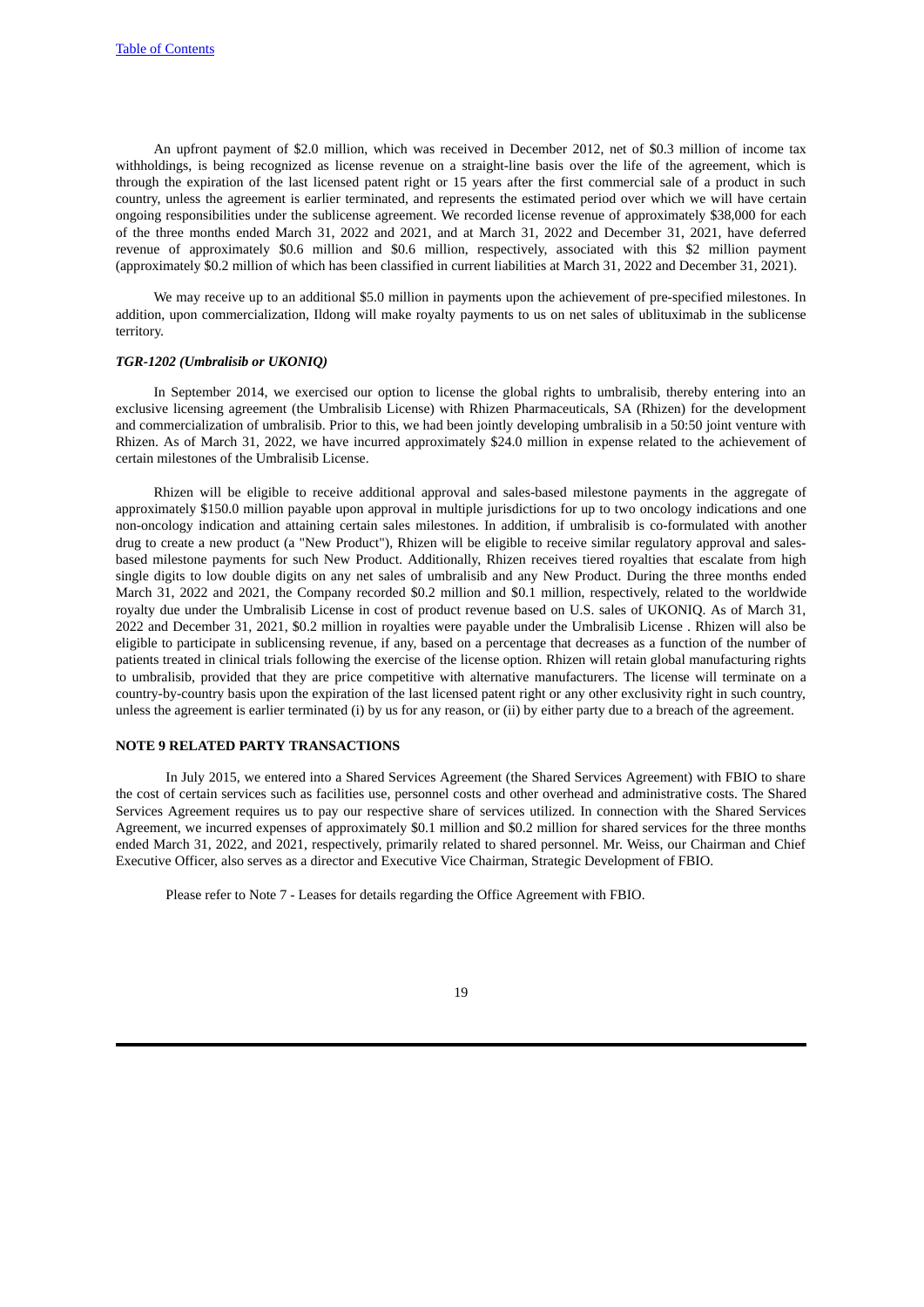# <span id="page-19-0"></span>**ITEM 2. MANAGEMENT'S DISCUSSION AND ANALYSIS OF FINANCIAL CONDITION AND RESULTS OF OPERATIONS**

The following discussion and analysis contain forward-looking statements about our plans and expectations of what may happen in the future. Forward-looking statements are based on a number of assumptions and estimates that are inherently subject to significant risks and uncertainties, and our results could differ materially from the results anticipated by our forward-looking statements as a result of many known or unknown factors, including, but not limited to, those factors discussed in Risk Factors. Additionally, many of these risks and uncertainties are currently elevated by and may or will continue to be elevated by the COVID-19 pandemic. See also the Special Cautionary Notice Regarding Forward-Looking Statements set forth at the beginning of this report.

You should read the following discussion and analysis in conjunction with the unaudited, condensed, consolidated financial statements and the related footnotes thereto appearing elsewhere in this report, and in conjunction with management's discussion and analysis and the audited consolidated financial statements included in our Annual Report on Form 10-K for the year ended December 31, 2021.

# **OVERVIEW**

TG Therapeuticsis a biopharmaceutical company focused on the acquisition, development and commercialization of novel treatments for B-cell malignancies and autoimmune diseases. In addition to a research pipeline including several investigational medicines, TG has completed a Phase 3 program for ublituximab, an investigational glycoengineered monoclonal antibody that targets a unique epitope on CD20-expressing B-cells, to treat patients with relapsing forms of multiple sclerosis (RMS). We also actively evaluate complementary products, technologies and companies for in-licensing, partnership, acquisition and/or investment opportunities.

#### **RECENT UPDATES**

# UNITY-CLL Phase 3 Trial & Withdrawal of the BLA/sNDA Submission for U2 to Treat Patients with CLL/SLL and *Withdrawal of UKONIQ from Sale*

UNITY-CLL, a global, Phase 3, randomized, controlled clinical trial, compared the combination of ublituximab and UKONIQ® (umbralisib) (combination referred to as U2), to an active control arm of obinutuzumab plus chlorambucil in patients with both treatment-naïve and relapsed or refractory chronic lymphocytic leukemia (CLL). The trial met its primary endpoint, with U2 significantly prolonging independent review committee (IRC) assessed progression-free survival (PFS) versus. the control arm. The UNITY-CLL Phase 3 trial was conducted under a Special Protocol Assessment (SPA) agreement with the U.S. Food and Drug Administration (FDA). Based on the results of the UNITY-CLL trial, a Biologics License Application (BLA) and supplemental New Drug Application (sNDA) were submitted to the FDA for U2 to treat patients with CLL/small lymphocytic lymphoma (SLL).

In November 2021, the FDA notified the Company that it planned to host an Oncologic Drug Advisory Committee (ODAC) meeting in connection with its review of the pending BLA/sNDA and to discuss the benefit risk of UKONIQ in its approved indications. While the FDA identified a number of concerns, the FDA's desire to host an ODAC appeared to stem from an early ad hoc analysis of overall survival (OS) from the UNITY-CLL trial.

In this first analysis of OS using a cut-off date of September 2021, there was an imbalance in favor of the control arm (HR: 1.23). However, based on the ad hoc nature of the analysis, approximately 15% of patients had missing or outdated survival data. Further, when excluding deaths related to COVID-19, the two arms were approximately balanced (HR: 1.04). In February 2022, the Company submitted updated OS data with the same September 2021 cut-off date, but with reduced missing data and additional OS events, which showed an improvement from the previously reported OS data. Neither the original preliminary OS results nor the updated preliminary OS results were statistically significant.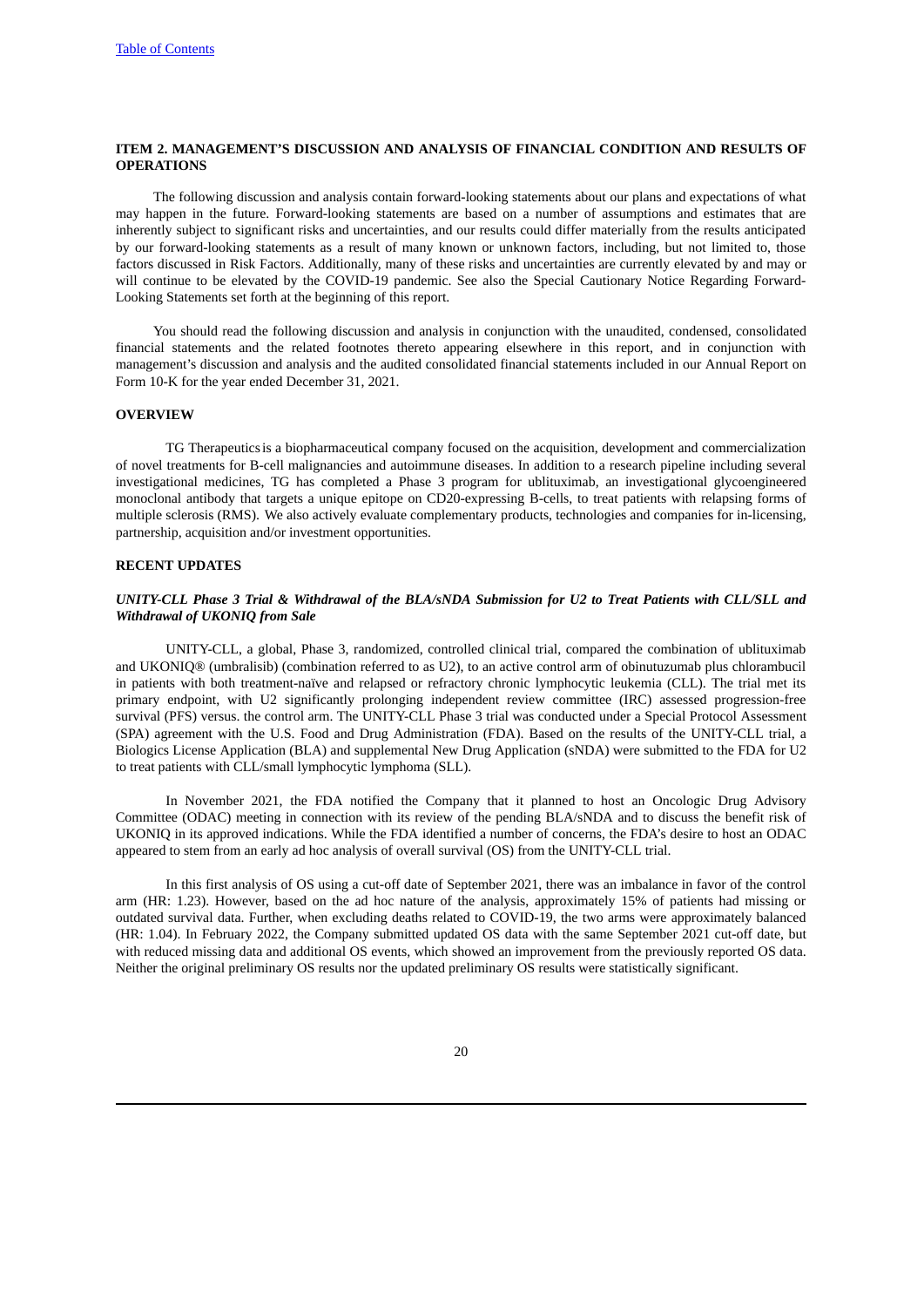On April 15, 2022, we announced that pursuant to a recent information request made by the FDA, updated OS data were collected that showed an increasing imbalance in favor of the control arm, differing from the improved results provided to the FDA in February 2022. Based on these new data, the Company decided to withdraw the pending BLA/sNDA for U2 to treat CLL/SLL and accordingly the April 22, 2022 ODAC meeting was canceled.

We also announced the voluntary withdrawal of UKONIQ from sale for the approved indications of adult patients with relapsed or refractory marginal zone lymphoma (MZL) who have received at least one prior anti-CD20 based regimen and for the treatment of adult patients with relapsed or refractory follicular lymphoma (FL) who have received at least three prior lines of systemic therapy. UKONIQ was granted accelerated approval in these indications in February 2021. Our decision to withdraw UKONIQ from sale was primarily based on the withdrawal of the BLA and sNDA for U2 in CLL.

# **OUR PRODUCTS UNDER DEVELOPMENT**

We have leveraged our B-cell platform to develop a drug pipeline of small molecule kinase inhibitors and intravenously delivered immunotherapies that leverage the patients' own immune system. In connection with the withdrawal of the BLA/sNDA for U2 to treat patients with CLL/SLL and the withdrawal of UKONIQ from sale in its approved indications of relapsed/refractory MZL and FL, we are re-evaluating the clinical development of umbralisib +/ ublituximab and combinations including those medicines in oncology indications and have paused or closed a number of trials related to these indications. The following table summarizes our current focus for the Company's clinical stage pipeline:

| <b>Clinical Drug Candidate:</b><br>(molecular target) | <b>Initial Target Disease</b>                  | <b>Stage of Development</b><br>(trial name) |
|-------------------------------------------------------|------------------------------------------------|---------------------------------------------|
| Ublituximab (anti-CD20 mAb)                           | Relapsing Forms of Multiple Sclerosis<br>(RMS) | Phase 3 trials (ULTIMATE I and II)          |
| Cosibelimab/TG-1501 (anti-PDL1 mAb)                   | B-cell cancers                                 | Phase 1 trial                               |
| TG-1701 (BTK inhibitor)                               | <b>B-cell cancers</b>                          | Phase 1 trial                               |
| TG-1801 (anti-CD47/CD19 bispecific<br>mAb)            | <b>B-cell cancers</b>                          | Phase 1 trial                               |

# *Current Phase 3 ULTIMATE Program in Relapsing Forms of Multiple Sclerosis:*

ULTIMATE I and ULTIMATE II are two independent Phase 3 trials. Each trial is a global, randomized, multicenter, double-blinded, double-dummy, active-controlled study comparing the efficacy and safety/tolerability of ublituximab (450mg dose administered by one-hour intravenous infusion every 6 months, following a day 1 infusion of 150mg over four hours and a day 15 infusion of 450mg over one hour) versus teriflunomide (14mg oral tablets taken once daily) in subjects with RMS. These trials were conducted under a SPA with the FDA. The ULTIMATE I and II trials were led by Lawrence Steinman, MD, Zimmermann Professor of Neurology & Neurological Sciences, and Pediatrics at Stanford University. Full enrollment was completed in October2018, with approximately 1,100 subjects enrolled in both studies combined.

- In April 2021, data from the ULTIMATE I and II trials were presented at the American Academy of Neurology Annual meeting. Both studies met their primary endpoint withublituximabtreatment demonstrating a statistically significant reduction in annualized relapse rate (ARR) over a 96-week period (p<0.005 in each trial). Key secondary MRI endpoints were also met. Additional data from these trials have been presented at various other medical meetings.
- On December 14, 2021, we announced that the FDA accepted a BLA for ublituximab as a treatment for patients with RMS. The FDA set a Prescription Drug User Fee Act (PDUFA) goal date of September 28, 2022 and notified the Company that it is not currently planning to hold an advisory committee meeting to discuss this application.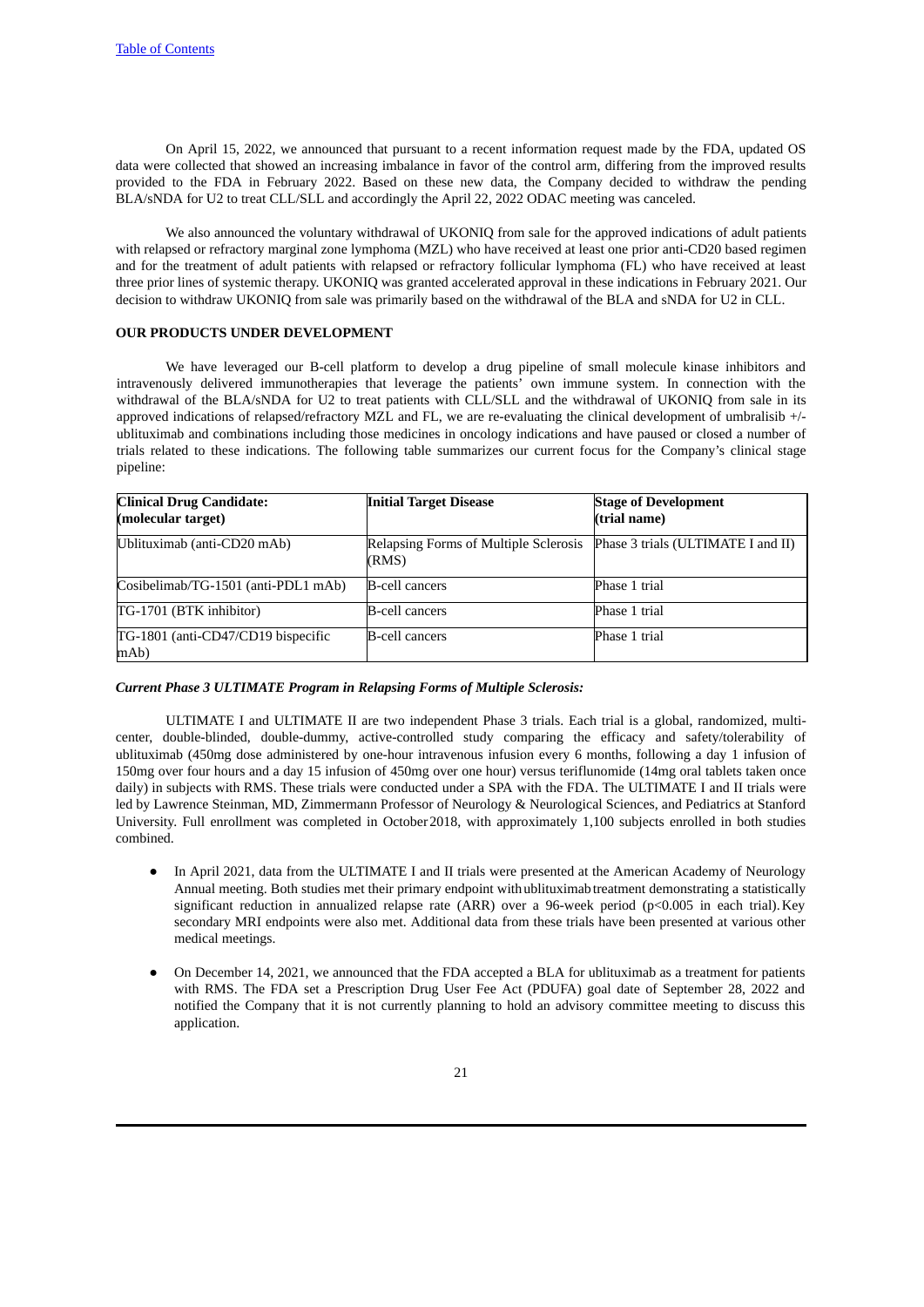# **RESULTS OF OPERATIONS**

# *Comparison of the Quarters Ended March 31, 2022 and 2021*

The following table summarizes the results of operations for the quarters ended March 31, 2022 and 2021:

|                                           | <b>Three Months Ended</b> |                          |           |  |
|-------------------------------------------|---------------------------|--------------------------|-----------|--|
|                                           | March 31,                 |                          |           |  |
| (in thousands)                            | 2022                      |                          | 2021      |  |
| Product revenue, net                      | \$<br>1,978               | $\overline{\mathcal{S}}$ | 755       |  |
| License Revenue                           | 38                        |                          | 38        |  |
| <b>Total Revenue</b>                      | \$<br>2,016               | \$                       | 793       |  |
| Costs and expenses:                       |                           |                          |           |  |
| Cost of product revenue                   | 237                       |                          | 139       |  |
| Research and development:                 |                           |                          |           |  |
| Noncash compensation                      | 1,895                     |                          | 7,511     |  |
| Other research and development            | 46,147                    |                          | 55,583    |  |
| Total research and development            | 48,042                    |                          | 63,094    |  |
|                                           |                           |                          |           |  |
| Selling, General and administrative:      | 226                       |                          |           |  |
| Noncash compensation                      |                           |                          | 9,107     |  |
| Other selling, general and administrative | 20,383                    |                          | 17,655    |  |
| Total selling, general and administrative | 20,609                    |                          | 26,762    |  |
| Total costs and expenses                  | 68,888                    |                          | 89,995    |  |
|                                           |                           |                          |           |  |
| Interest expense                          | 2,664                     |                          | 1,898     |  |
| Other income                              | (523)                     |                          | (472)     |  |
| Total other expense, net                  | 2,141                     |                          | 1,426     |  |
|                                           |                           |                          |           |  |
| <b>Net Loss</b>                           | \$<br>(69, 013)           | \$                       | (90, 628) |  |

*Product revenue, net.* Product revenue, net for the three months ended March 31, 2022 was \$2.0 million compared to \$0.8 million for the three months ended March 31, 2021. Product revenue, net consisted of net product sales of UKONIQ in the United States. In February 2021, we began commercial sales of UKONIQ within the U.S. following FDA approval. The \$1.2 million increase was primarily driven by an increase in product shipments for UKONIQ as a result of greater market penetration. The increase in product shipments is partially offset by the recording of an additional allowance for sales returns in the first quarter of 2022 due to the anticipated increase in returns resulting from the voluntary withdrawal of UKONIQ from the U.S. market announced on April 15, 2022. Any product sales subsequent to the voluntary withdrawal are limited to existing patients that elect to remain on treatment and no shipments for new prescriptions are allowed. Therefore, it is expected product revenue, net will decline significantly throughout 2022 as a result of the voluntary market withdrawal of UKONIQ.

*License revenue*. License revenue was less than \$0.1 million for both the three months ended March 31, 2022 and March 31, 2021. License revenue for both the three months ended March 31, 2022 and March 31, 2021 is comprised of recognition of a portion of the upfront payment from the ublituximab sublicense agreement with Ildong.

*Cost of Product Revenue.* Cost of product revenue for the three months ended March 31, 2022 was \$0.2 million compared to \$0.1 million for the three months ended March 31, 2021. The \$0.1 million increase was primarily driven by an increase in the volume of UKONIQ sold, corresponding increases in royalties and other costs during the three month period ended March 31, 2022 as compared to the three month period ended March 31, 2021. Cost of product revenue consists primarily of freight and royalties on net sales of UKONIQ owed to our licensing partner. Based on our policy to expense costs associated with the manufacture of our products prior to regulatory approval, the manufacturing costs of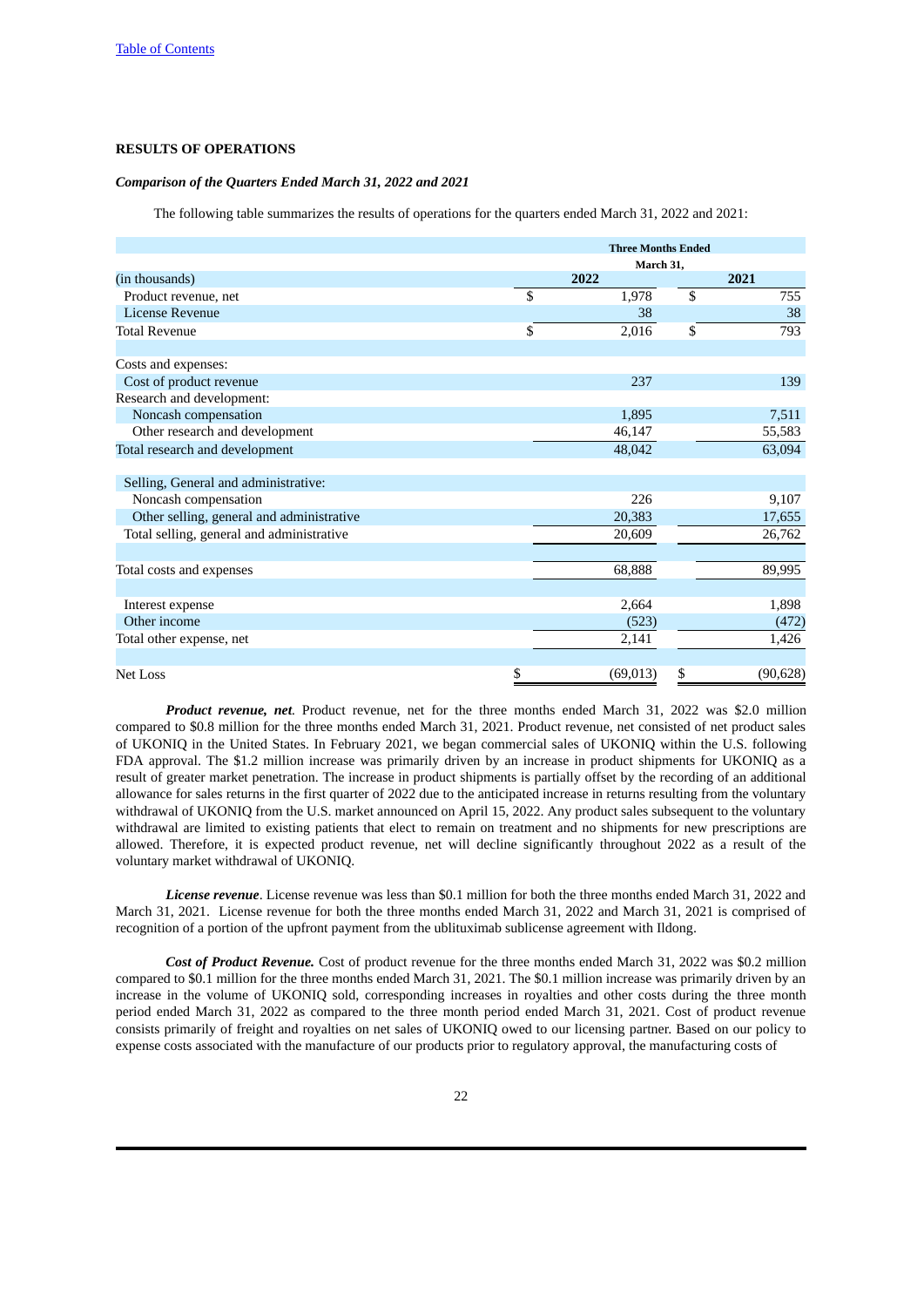UKONIQ units recognized as revenue during the three months ended March 31, 2022 and March 31, 2021 were expensed as research and development expenses prior to receipt of FDA approval on February 5, 2021, and therefore are not included in costs of product revenue during this period. We expect the cost of product revenue to remain low, as we sell through certain inventory that was expensed prior to FDA approval of UKONIQ in February 2021 and the anticipated decline in product sales resulting from the voluntary market withdrawal of UKONIQ.

*Noncash Compensation Expense (Research and Development).* Noncash compensation expense (research and development) related to equity incentive grants totaled \$1.9 million for the three months ended March 31, 2022, as compared to \$7.5 million during the comparable period ended March 31, 2021. The decrease in noncash compensation expense was primarily due to forfeitures of restricted stock as a result of a decrease in headcount during the three months ended March 31, 2022.

*Other Research and Development Expense.* Other research and development expense decreased for the three months ended March 31, 2022 by approximately \$9.4 million to \$46.1 million as compared to the comparable period ended March 31, 2021. The decrease in research and development expense is primarily attributable to a decrease in license milestones of \$14.0 million, and an \$8.6 million decrease in clinical trial expense, partially offset by an increase in manufacturing expense of \$16.4 million. The increase in manufacturing expense was primarily due to a one time charge to expense advanced payments related to clinical and commercial batches of UKONIQ as a result of the voluntary withdrawal from the market.

*Noncash Compensation Expense (Selling, General and Administrative).* Noncash compensation expense (selling, general and administrative) related to equity incentive grants totaled \$0.2 million for the three months ended March 31, 2022, as compared to \$9.1 million during the comparable period ended March 31, 2021. The decrease in noncash compensation expense was primarily related to forfeitures of stock as a result of a decrease in headcount during the three months ended March 31, 2022.

*Other Selling, General and Administrative.* Other selling, general and administrative expenses increased for the three months ended March 31, 2022 by approximately \$2.7 million to \$20.4 million as compared to the comparable period ended March 31, 2021. The increase was due primarily to increased other selling, general and administrative costs associated with the marketing of UKONIQ and planning for the potential launch of ublituximab in RMS.

*Interest Expense.* Interest expense increased by \$0.8 million to \$2.7 million for the three months ended March 31, 2022, as compared to \$1.9 million for the three months ended March 31, 2021. The increase is mainly due to greater interest expense related to the Amended Loan Agreement entered into in December 2021.

*Other Income.* Other income increased by less than \$0.1 million to \$0.5 million for the three months ended March 31, 2022. The increase is mainly due to a decrease in the fair value of notes payable during the three months ended March 31, 2022.

# *LIQUIDITY AND CAPITAL RESOURCES*

Our major sources of cash have been proceeds from private placement and public offering of equity securities, and from our loan and security agreements executed with Hercules Capital, Inc. (Hercules) (see Note 6 for more information). Since inception, we have incurred significant operating losses. Substantially all our operating losses have resulted from costs incurred in connection with our research and development programs and from selling, general and administrative costs associated with our operations, including our commercialization activities. We expect to continue to incur significant expenses and operating losses for the foreseeable future. Because we have withdrawn UKONIQ from sale, we have no marketed products currently. We expect to continue to incur significant research and development expenses and we expect to continue to incur significant commercialization and outsourced-manufacturing expenses as we plan for the possible commercialization of ublituximab in RMS. Because of the numerous risks and uncertainties associated with developing pharmaceuticals, we are unable to predict the extent of any future losses or when we will become profitable, if at all. Even if we do become profitable, we may not be able to sustain or increase our profitability on a quarterly or annual basis. Our ability to become profitable depends upon our ability to generate substantial revenue.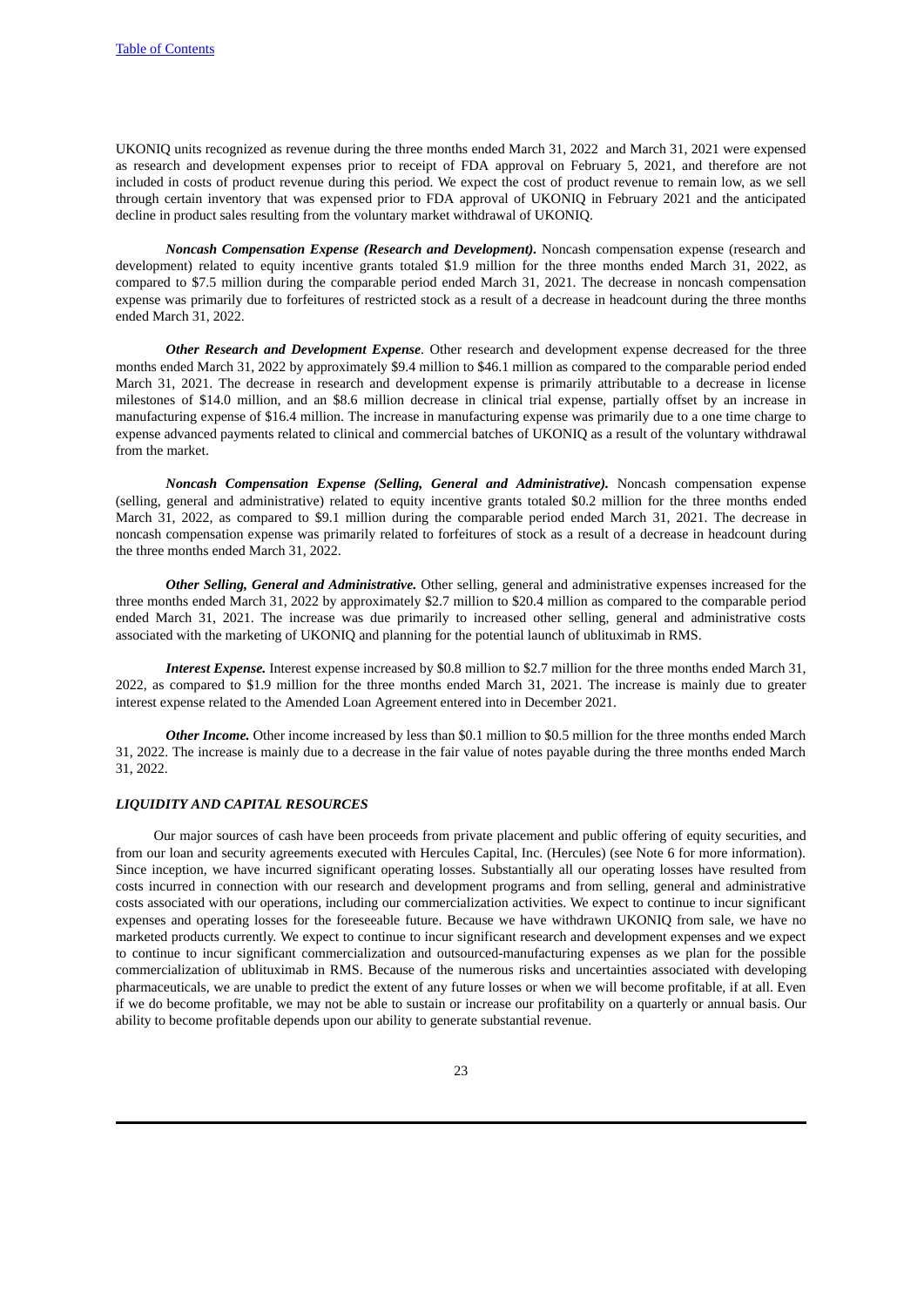As of March 31, 2022, we had \$280.7 million in cash and cash equivalents, and investment securities. We anticipate that our cash and cash equivalents, and investment securities as of March 31, 2022 will provide sufficient liquidity for more than a twelve-month period from the date of filing this Quarterly Report on Form 10-Q. The actual amount of cash that we will need to operate is subject to many factors, including, but not limited to, the costs and timing of clinical and commercial manufacturing supply arrangements for each product and product candidate, and the costs of expanding our sales, distribution and other commercialization capabilities. We are dependent upon significant future financing to provide the cash necessary to execute our long-term operations.

## **Discussion of Cash Flows**

The following table summarizes our cash flows for the three months ended March 31, 2022 and 2021:

|                                       | <b>Three Months Ended</b> |      |          |  |
|---------------------------------------|---------------------------|------|----------|--|
|                                       | March 31,                 |      |          |  |
| (in thousands)                        | 2022                      | 2021 |          |  |
| Net cash used in operating activities | (68, 689)                 |      | (81,355) |  |
| Net cash used in investing activities | (43,671)                  |      | (514)    |  |
| Net cash used in financing activities | (850)                     | \$   | (55)     |  |

Cash used in operating activities for the three months ended March 31, 2022 was \$68.7 million as compared to \$81.4 million for the three months ended March 31, 2021. The decrease in net cash used in operating activities was due primarily to greater expenditures associated with our license milestone agreements and clinical trial expense during the three months ended March 31, 2021.

Net cash used in investing activities for the three months ended March 31, 2022, was \$43.7 million as compared to cash used in investing activities of \$0.5 million for the three months ended March 31, 2021. The increase in net cash used in investing activities was primarily due to greater investment in short-term and long-term securities during the three months ended March 31, 2022.

Net cash used in financing activities for the three months ended March 31, 2022, was \$0.9 million as compared to net cash used in financing activities of \$0.1 million for the three months ended March 31, 2021. The increase in net cash used in financing activities was primarily due to the one time payment of the End of Term Charge (as defined in the Loan Agreement) related to our Term Loan during the three months ended March 31, 2022.

# **OFF-BALANCE SHEET ARRANGEMENTS**

We have not entered into any transactions with unconsolidated entities whereby we have financial guarantees, subordinated retained interests, derivative instruments or other contingent arrangements that expose us to material continuing risks, contingent liabilities, or any other obligations under a variable interest in an unconsolidated entity that provides us with financing, liquidity, market risk or credit risk support.

## **CRITICAL ACCOUNTING POLICIES AND ACCOUNTING ESTIMATES**

A critical accounting policy is one that is both important to the portrayal of our financial condition and results of operation and requires management's most difficult, subjective or complex judgments, often as a result of the need to make estimates about the effect of matters that are inherently uncertain. For a description of our significant accounting policies, refer to "Part II, Item 8. Financial Statements and Supplementary Data, Note 1 – Organization and Summary of Significant Accounting Policies" in our 2021 Annual Report on Form 10-K. Of these policies, the following are considered critical to an understanding of our Unaudited Condensed Consolidated Financial Statements as they require the application of the most difficult, subjective and complex judgments: stock-based compensation expenses, and fair value measurement of financial liabilities. Refer to "Note 2 – Revenue Recognition", "Note 4 - Fair Value Measurements" and "Note 5 – Stockholders' Equity" respectively, for more information.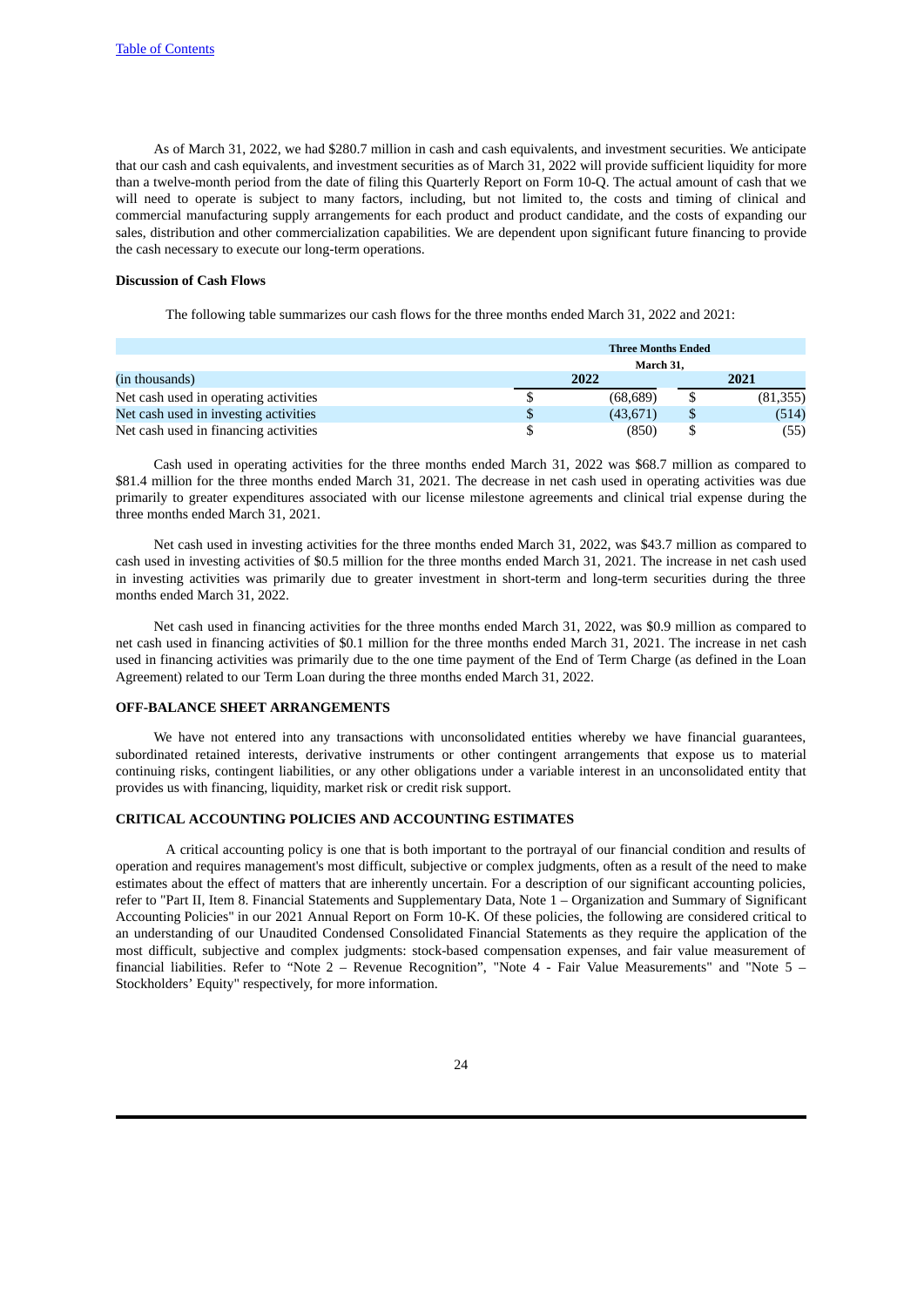# <span id="page-24-0"></span>**ITEM 3. QUANTITATIVE AND QUALITATIVE DISCLOSURES ABOUT MARKET RISK**

Our exposure to market risk has not changed materially since our disclosure in Item 7A, "Quantitative and Qualitative Disclosures About Market Risk" in our Annual Report on Form 10-K for the year ended December 31, 2021.

#### <span id="page-24-1"></span>**ITEM 4. CONTROLS AND PROCEDURES**

#### **Evaluation of Disclosure Controls and Procedures**

As of March 31, 2022, management carried out, under the supervision and with the participation of our Chief Executive Officer and Chief Financial Officer, an evaluation of the effectiveness of the design and operation of our disclosure controls and procedures (as defined in Rules 13a-15(e) and 15d-15(e) under the Exchange Act). Our disclosure controls and procedures are designed to provide reasonable assurance that information we are required to disclose in the reports that we file or submit under the Exchange Act is recorded, processed, summarized and reported within the time periods specified in applicable rules and forms. Based upon that evaluation, our Chief Executive Officer and Chief Financial Officer concluded that, as of March 31, 2022, our disclosure controls and procedures were effective.

## **Internal Control Over Financial Reporting**

There were no changes in our internal control over financial reporting (as defined in Rules 13a-15(f) and 15d-15(f) under the Exchange Act) during the quarter ended March 31, 2022 that materially affected, or are reasonably likely to materially affect, our internal control over financial reporting.

# <span id="page-24-2"></span>**PART II. OTHER INFORMATION**

#### <span id="page-24-3"></span>**ITEM 1. LEGAL PROCEEDINGS**

We, and our subsidiaries, are not a party to, and our property is not the subject of, any material pending legal proceedings.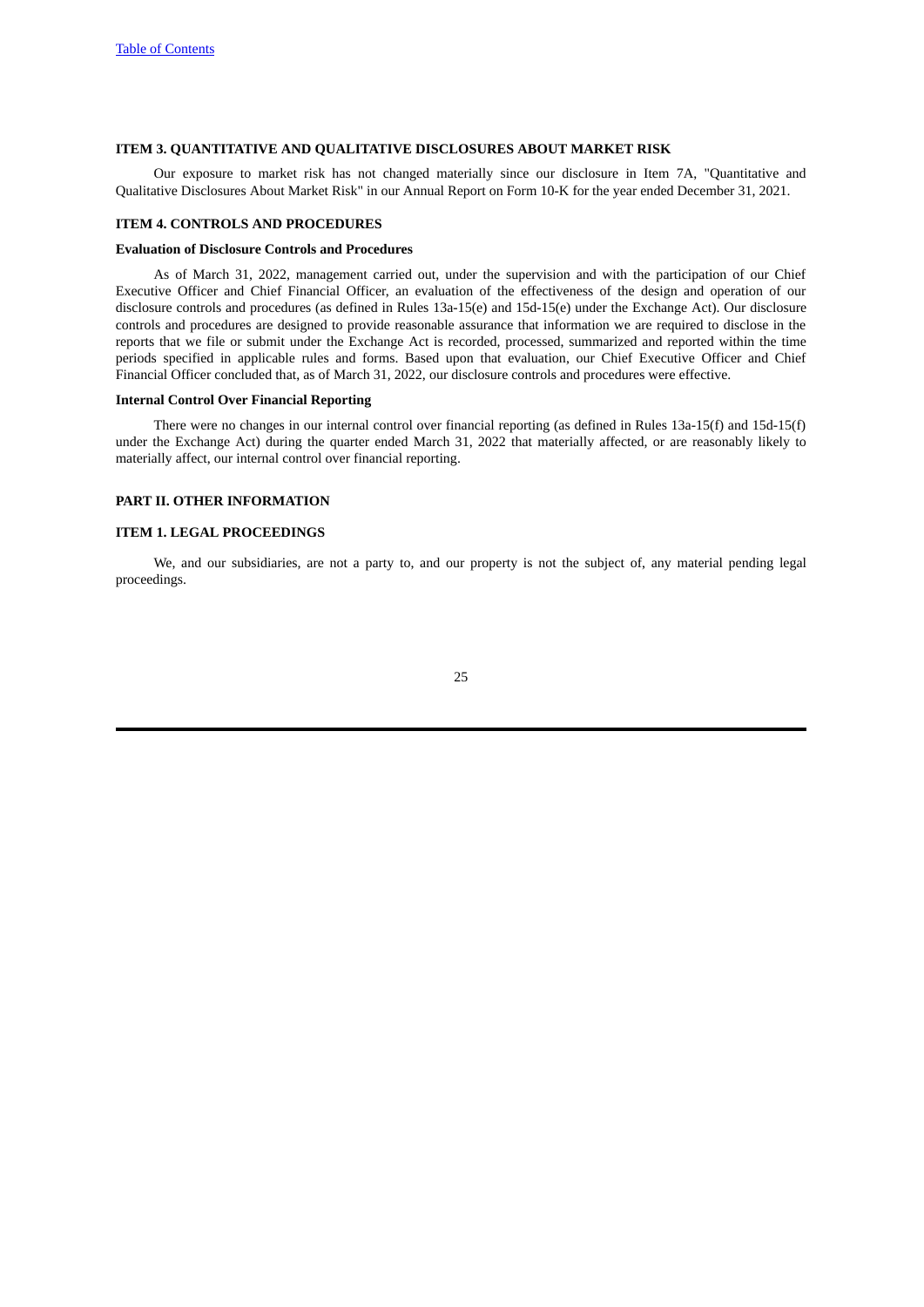# <span id="page-25-0"></span>**ITEM 1A. RISK FACTORS.**

*You should carefully consider the following risk factors and the other information contained elsewhere in this* Quarterly Report before making an investment in our securities. If any of the following risks occur, our business, financial condition or operating results could be materially harmed. An investment in our securities is speculative in nature, involves a high degree of risk, and should not be made by an investor who cannot bear the economic risk of its investment for an indefinite period of time and who cannot afford the loss of its entire investment. The risks described below are not the only ones that our business faces. Additional risks not currently known to us or that we currently deem to be immaterial may *adversely impact our business in the future.*

#### **Risks Related to Drug Development and Regulatory Approval**

#### If we are unable to obtain regulatory approval for our product candidates and ultimately cannot commercialize one or *more of them, or experience significant delays in doing so, our business will be materially harmed.*

We have invested substantially all of our efforts and financial resources in the identification, pre-clinical and clinical development of umbralisib as monotherapy and in combination with ublituximab in hematologic conditions (U2), ublituximab in RMS and our other product candidates, including cosibelimab, TG-1701 and TG-1801, and building a commercial infrastructure. On April 15, 2022, we announced our voluntary withdrawal of the pending BLA and sNDA for U2 to treat CLL and SLL and the voluntary withdrawal of UKONIQ from sale for the approved indications. Our decision was based on updated overall survival data collected in response to an FDA information request that showed that a possible increased risk of death in patients receiving U2 compared to the control arm of obinutuzumab plus chlorambucil. Although we are currently planning to continue to follow patients in the UNITY-CLL study to understand the overall survival data as it matures, there is a risk that we decide not to continue to do so. Moreover, we are still assessing the impact of the withdrawal of the BLA and sNDA for U2 and the withdrawal of UKONIO from sale on our oncology research and development programs. We may determine that there is not a regulatory path forward for UKONIQ as monotherapy or in combination with ublituximab in any hematologic conditions, including CLL, and may stop development of UKONIQ, ublituximab, and our other product candidates for oncology indications. If we were to do so, our oncology pipeline would have little, if any, value, which would have a material and adverse effect on our business, financial condition, and results of operations.

Our ability to generate revenues from product sales will depend on the approval and successful commercialization of ublituximab in RMS. Each of our other product candidates will require additional non-clinical or clinical development, regulatory approval, and sufficient clinical and commercial supply. The success of our development programs and achievement of regulatory approval of our product candidates will depend on several factors, including the following:

- successful completion of our clinical programs with positive results that support a finding of effectiveness and an acceptable safety profile of our product candidates in the intended populations within the timeframes we have projected;
- INDs and clinical trial applications (CTAs), being cleared/approved such that our product candidates can commence clinical trials;
- successful initiation and completion of preclinical studies and successful initiation of, enrollment in and completion of clinical trials;
- sufficiency of our financial and other resources to complete the necessary preclinical studies and clinical trials;
- receipt of regulatory approvals from applicable regulatory authorities for our product candidates;
- establishing commercially viable arrangements with third-party manufacturers for clinical supply and commercial manufacturing; and
- obtaining and maintaining patent and trade secret protection or regulatory exclusivity for our product candidates.

If we do not achieve one or more of these factors in a timely manner or at all, we could experience significant delays in our clinical programs and regulatory submission timelines and may not be able to obtain regulatory approval for our product candidates.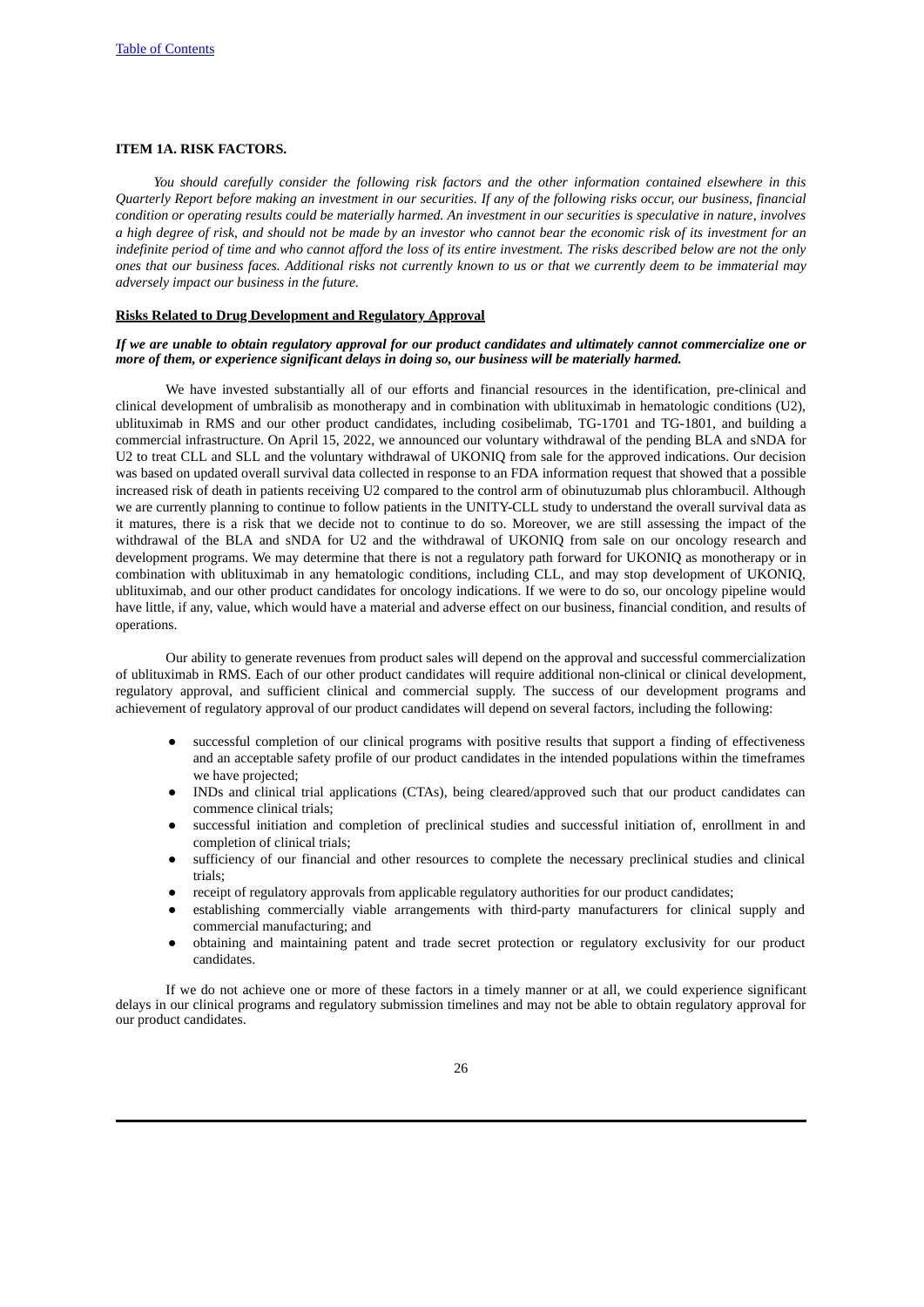# *Clinical drug development involves a lengthy and expensive process, with an uncertain outcome. We may incur additional costs or experience delays in completing, or ultimately be unable to complete, the development and commercialization of our product candidates.*

Before obtaining marketing approval from regulatory authorities for the sale of any product candidate, we must complete pre-clinical studies and then conduct extensive clinical trials to demonstrate the safety and efficacy of our product candidates in humans. Clinical testing is expensive, difficult to design and implement, can take many years to complete and is uncertain as to outcome. It is impossible to predict when or if our product candidates will prove effective and safe in humans or will receive regulatory approval or will have a differentiated safety and tolerability profile. A failure of one or more clinical trials can occur at any stage of testing. Accordingly, our ongoing trials and future clinical trials may not be successful. Even if our clinical trials produce positive results, there can be no guarantee that the positive outcomes will be replicated in future studies either within the same indication as previously evaluated or in alternate indications and settings.

Successful completion of our clinical trials is a prerequisite to submitting a New Drug Application (NDA) or a BLA to the FDA and a Marketing Authorization Application (MAA) to the European Medicines Agency (EMA) for each product candidate and, consequently, the ultimate approval and commercial marketing of our product candidates. We do not know whether any of our ongoing or future clinical trials for our product candidates will be completed on schedule, if at all.

Whether or not and how quickly we complete clinical trials depends in part upon the rate at which we are able to engage clinical research/trial sites and, thereafter, the rate of enrollment of patients, and the rate at which we collect, clean, lock and analyze the clinical trial database. Patient enrollment is a function of many factors, including the size of the patient population, the proximity of patients to clinical sites, the eligibility criteria for the study, the existence of competitive clinical trials, and whether existing or new drugs are approved for the indication we are studying. We are aware that other companies are currently conducting or planning clinical trials that seek to enroll patients with the same diseases that we are studying. We may experience unforeseen events, such as the COVID-19 pandemic, that could delay or prevent our ability to complete current clinical trials, initiate new trials, receive marketing approval or commercialize our product candidates, including:

- the FDA or other regulatory authorities may require us to submit additional data or impose other requirements before permitting us to initiate a clinical trial;
- the FDA or other regulatory authorities or institutional review boards (IRBs) or ethics committees (ECs) may not authorize us or our investigators to commence a clinical trial or conduct a clinical trial at a prospective trial site or in a country; we may experience delays in reaching, or fail to reach, agreement on acceptable terms with prospective trial sites and prospective CROs, the terms of which can be subject to extensive negotiation and may vary significantly among different CROs and trial sites;
- clinical trials of our drug candidates may produce negative or inconclusive results, and we may decide, or regulatory authorities may require us, to conduct additional pre-clinical studies or clinical trials or we may decide to abandon drug development programs;
- the number of patients required for clinical trials of our drug candidates may be larger than we anticipate, and enrollment in these clinical trials may be slower than we anticipate or participants may drop out of these clinical trials or fail to return for post-treatment follow-up at a higher rate than we anticipate;
- our third-party contractors, including our clinical trial sites, may fail to comply with regulatory requirements or meet their contractual obligations to us in a timely manner, or at all, or may deviate from the clinical trial protocol or drop out of the trial, which may require that we add new clinical trial sites or investigators;
- we may elect to or regulatory authorities or IRBs or ECs may require that we or our investigators suspend or terminate clinical research for various reasons, including noncompliance with regulatory requirements or a finding that the participants are being exposed to unacceptable health risks;
- the cost of clinical trials of our product candidates may be greater than we anticipate;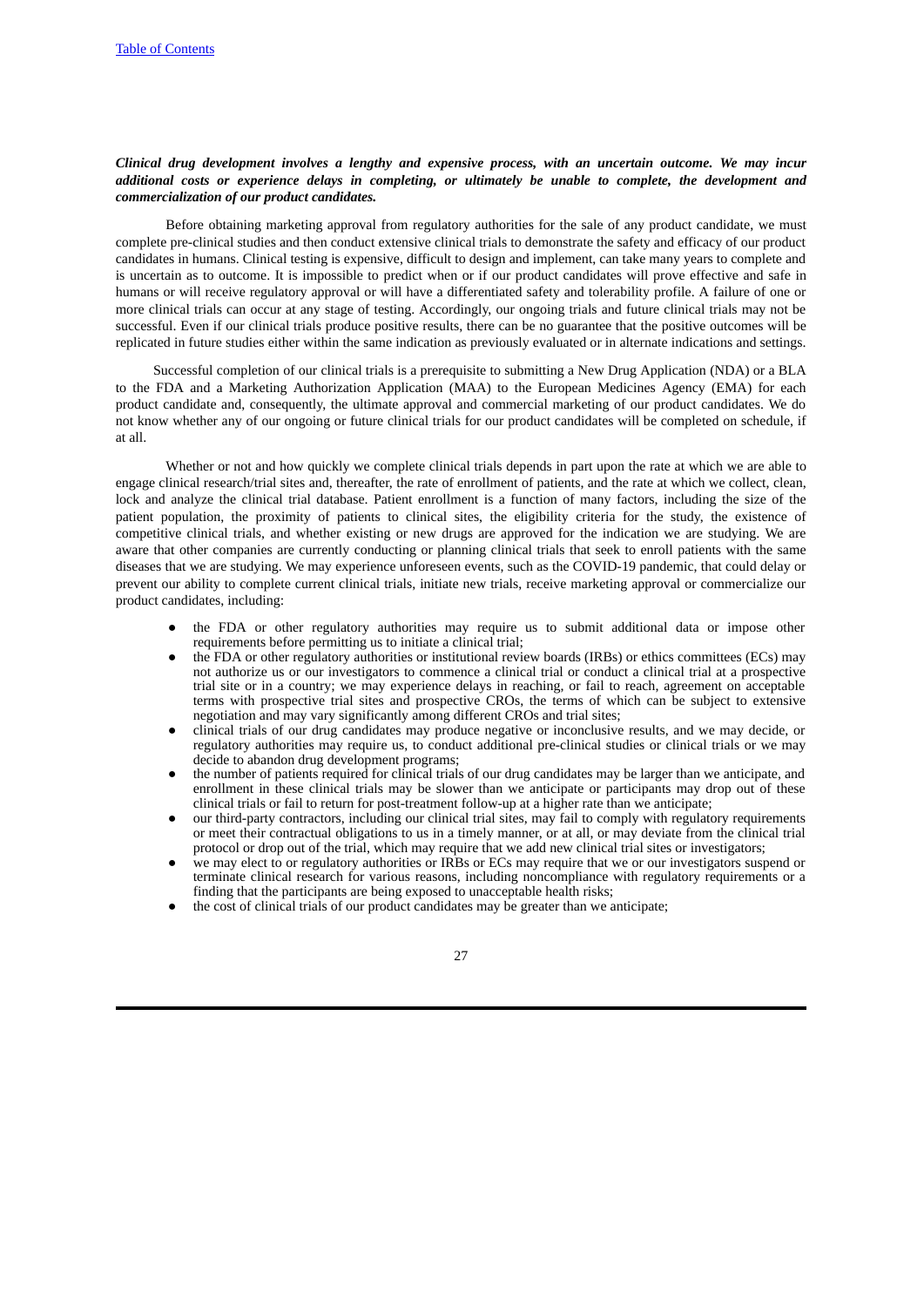- the supply or quality of our product candidates or other materials necessary to conduct clinical trials of our product candidates may be insufficient or inadequate, including, without limitation, as a result of disruptions to our supply chains caused by global health crises, such as the COVID-19 pandemic, international conflicts, or natural disasters;
- regulatory authorities may revise the requirements for approving our product candidates, or such requirements may not be as we anticipate; and
- our product candidates may have undesirable side effects or other unexpected characteristics, causing us or our investigators, regulatory authorities, IRBs or ECs to suspend or terminate the trials, or reports may arise from pre-clinical or clinical testing of other therapies in the same or a similar class that raise safety or efficacy concerns about our product candidates.

We also could encounter delays if a clinical trial is suspended or terminated by us, by the IRBs of the institutions in which such trials are being conducted, by the Data and Safety Monitoring Board (DSMB) for such trial or by the FDA or other regulatory authorities. Such regulatory authorities may impose a suspension or termination due to a number of factors, including failure to conduct the clinical trial in accordance with regulatory requirements or our clinical protocols, inspection of the clinical trial operations or trial site by the FDA or other regulatory authorities resulting in the imposition of a clinical hold, unforeseen safety issues or adverse side effects, failure to demonstrate a benefit from using a drug, changes in governmental regulations or administrative actions or lack of adequate funding to continue the clinical trial. For example, in January 2022, the FDA imposed a partial clinical hold on the Company's clinical trials investigating UKONIQ and ublituximab in CLL and NHL as a result of concerns from an initial overall survival analysis from the UNITY-CLL study that showed a possible increased risk of death in patients receiving U2 compared to the control arm of obinutuzumab plus chlorambucil. This partial clinical hold remains in place. In addition to the FDA, the DSMB for our clinical trials may recommend modification to the study design or closure of the study entirely based on the DSMB's interpretation of the benefit-risk of the study. While we develop charters that guide the nature of the DSMB meetings, their analysis and interpretation of study data occurs independently from us and is wholly within their control. Even if the DSMB finds no safety concerns and recommends no modifications to the ongoing study, this does not mean the safety profile reported in the study may support a marketing approval or commercial acceptance if marketing approval is granted. Many of the factors that cause, or lead to, a delay in the commencement or completion of clinical trials may also ultimately lead to the denial of regulatory approval of our product candidates.

Negative or inconclusive results from the clinical trials we conduct, unanticipated adverse medical events, or changes in regulatory policy could cause us to have to repeat or terminate the clinical trials. If we are required to repeat or conduct additional clinical trials or other testing of our drug candidates beyond those that we currently contemplate, if we are unable to successfully complete clinical trials of our drug candidates or other testing, if the results of these trials or tests are not positive or are only modestly positive or if there are safety concerns, we may:

- be delayed in obtaining marketing approval for our product candidates;
- not obtain marketing approval at all;
- obtain marketing approval in some countries and not others;
- obtain approval for indications or patient populations that are not as broad as intended or desired;
- be subject to post-marketing requirements or post-marketing commitments;
- be subject to increased pricing pressure; or
- have the drug removed from the market after obtaining marketing approval.

In addition, changes in regulatory policy could cause us to have to repeat or conduct additional clinical trials or change our clinical development strategy. For example, in April 2022, the FDA convened an ODAC meeting to discuss the PI3K inhibitor class. The ODAC voted in favor of requiring randomized data to support the evaluation of benefit-risk of PI3K drug candidates in patients with hematologic malignancies. The vote of the ODAC and the views expressed by FDA during the meeting will likely impact any future development of UKONIQ in hematologic malignancies.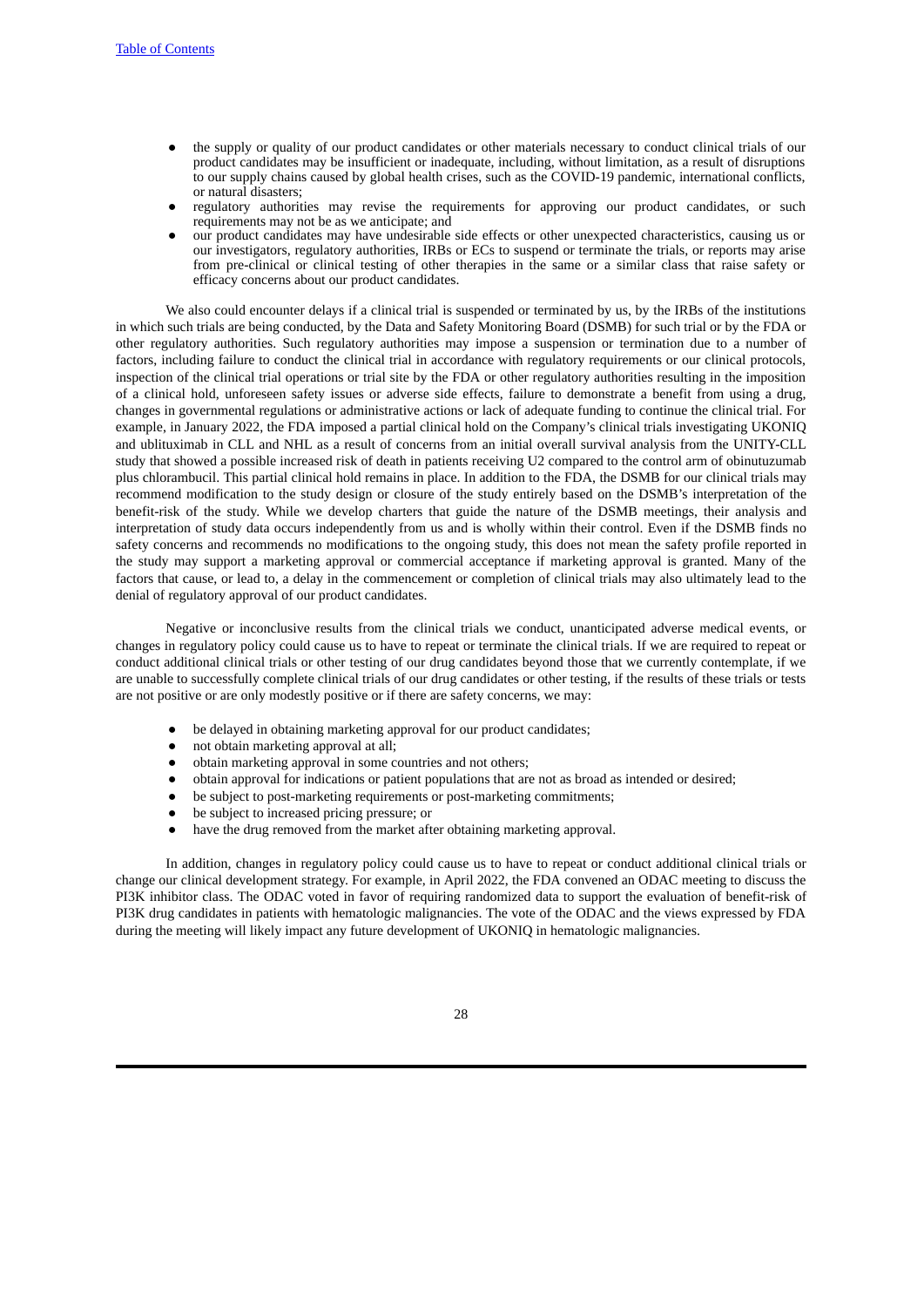Our drug development costs will also increase if we experience delays in testing or regulatory approvals. Certain clinical trials are designed to continue until a pre-determined number of events have occurred in the patients enrolled. Trials such as this are subject to delays stemming from patient withdrawal and from lower-than-expected event rates. Significant clinical trial delays could also shorten any periods during which we may have the exclusive right to commercialize our product candidates or allow our competitors to bring products to market before we do and impair our ability to successfully commercialize our product candidates. Any delays in our pre-clinical or future clinical development programs may harm our business, financial condition and prospects significantly. We may also incur additional costs if enrollment is increased.

In addition, principal investigators for our clinical trials may serve as scientific advisors or consultants to us from time to time and receive compensation in connection with such services. If these relationships and any related compensation result in perceived or actual conflicts of interest, the integrity of the data generated at the applicable clinical trial site, or the FDA's willingness to accept such data, may be jeopardized.

# Our product candidates may cause undesirable side effects that could delay or prevent their regulatory approval, or *impact their availability and commercial potential after approval.*

Unacceptable or undesirable adverse events caused by any of our product candidates that we take into clinical trials could cause either us, a DSMB, or regulatory authorities to interrupt, delay, modify or halt clinical trials and could result in a more restrictive label or the delay or denial of regulatory approval by the FDA or other regulatory authorities. This, in turn, could prevent us from commercializing the affected product candidate and generating revenues from its sale.

As is the case with all drugs, it is likely that there will be side effects associated with the use of our drug candidates. Results of our trials could reveal a higher than expected and unacceptable severity and prevalence of side effects. In such an event, our trials could be suspended or terminated and the FDA or comparable foreign regulatory authorities could order us to cease further development of or deny approval of our drug candidates for any or all targeted indications. The drug-related side effects could also affect patient recruitment or the ability of enrolled patients to complete the trial or result in potential product liability claims. In addition, data may emerge, from confirmatory or other postmarketing studies, or from pharmacovigilance reporting, as products are used more widely, or for a longer duration, after approval that may affect the commercial potential of our products. Any of these occurrences may harm our business, financial condition and prospects significantly.

Many compounds that initially showed promise in early-stage testing have later been found to cause side effects that prevented further development of the compound. Further, early clinical trials by their nature utilize a small sample of the potential patient population. With a limited number of patients and limited duration of exposure, rare and serious side effects of our drug candidates may only be uncovered when a significantly larger number of patients are exposed to the drug candidate in Phase 3 or registration-directed trials or when the drug candidate is on the market. If any of our product candidates cause unacceptable adverse events in clinical trials, we may not be able to obtain marketing approval and generate revenues from its sale, or even if approved for sale may lack differentiation from competitive products, which could have a material adverse impact on our business and operations.

Many of our clinical studies have involved combinations of UKONIQ and ublituximab in hematologic conditions, which may cause unforeseen toxicities, or impact the severity, duration, and incidence of adverse events observed compared to those seen in the single-agent studies of these agents. With multi-drug combinations, it is often difficult to interpret or properly assign attribution of an adverse event to any one particular agent, introducing the risk that toxicity caused by a component of a combination regimen could have a material adverse impact on the development or regulatory review of the other component of the combination.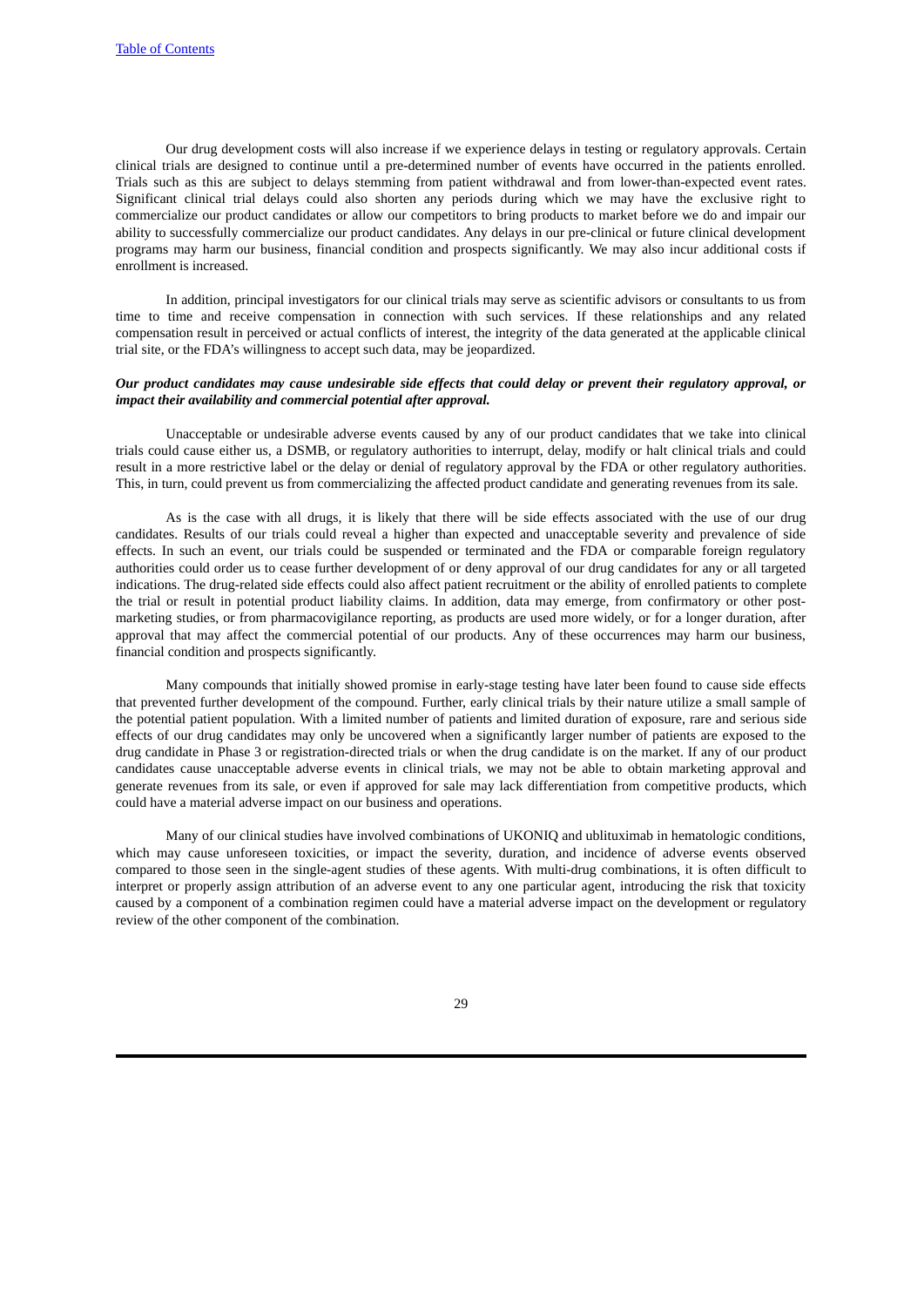# Any product candidates we may advance through clinical development are subject to extensive regulation, which can be *costly and time consuming, cause unanticipated delays or prevent the receipt of the required approvals.*

The clinical development, manufacturing, labeling, packaging, storage, record-keeping, advertising, promotion, import, export, marketing and distribution, and pharmacovigilance and adverse event reporting of our product candidates or any future product candidates are subject to extensive regulation by the FDA in the United States and by comparable regulatory authorities worldwide. In the United States, we are not permitted to market a product candidate until we receive approval of a BLA or NDA from the FDA. The process of obtaining a BLA or NDA approval is expensive, often takes many years, and can vary substantially based upon the type, complexity and novelty of the products involved. In addition, approval policies or regulations may change over time. If we fail to gain approval to commercialize our product candidates from the FDA and other foreign regulatory authorities in the timelines we project or at all, we may be unable to generate the revenues that we may project or generate revenues at levels sufficient to sustain our business.

The FDA and foreign regulatory authorities have substantial discretion in the pharmaceutical product approval process, including the ability to delay, limit or deny approval of a product candidate for many reasons. During the regulatory review process, the FDA or other regulatory authorities may disagree with or not accept our clinical trial design, may have questions about the potential impact of our study design on conclusions that can be drawn from the data, may interpret results differently than we do, may apply the results of our trials in one disease to the review of a regulatory application for a different disease even if the doses and therapeutic areas are distinct, and may change its view on the criteria that must be met for approval. This could happen even for a protocol that has received a SPA.

Furthermore, some of our clinical trials may be conducted as open-label studies, meaning that trial participants, investigators, site staff, some employees of our contract research organizations, and our field-level employees (e.g., clinical research associates and monitors), among others, have knowledge of treatment arm assignments on a patient-level, which has the potential to introduce bias into study conduct. Further, even when our clinical trials are double-blind, doubledummy studies, unblinding of treatment arm assignment may occur from time to time, for example, on the occurrence of unexpected safety events which may necessitate understanding of study treatment. While we believe we have put in place adequate firewalls to prevent inappropriate unblinding of study data consistent with standard industry practice for these types of studies, no assurance can be given that issues related to study conduct will not be raised. The FDA may raise issues of safety, study conduct, bias, deviation from the protocol, statistical power, patient completion rates, changes in scientific or medical parameters or internal inconsistencies in the study design or data prior to making its final decision. The FDA may also seek the guidance of an outside advisory committee in evaluating (among other things) clinical data and safety and effectiveness considerations prior to making its final decision. These issues could cause a delay in the FDA's review, lead the FDA to deny approval, or lead the Company to withdraw a regulatory application, as was the case with the BLA and sNDA for U2 in CLL and SLL.

Other reasons that the FDA or regulatory authorities around the world may delay, limit or deny approval of a product candidate, include:

- we may be unable to demonstrate to the satisfaction of the FDA or comparable foreign regulatory authorities that a product candidate is tolerable and effective for an indication;
- the FDA may not accept clinical data from trials conducted by individual investigators or in countries where the standard of care is potentially different from that of the United States;
- the results of clinical trials may not meet the level of statistical significance required by the FDA or comparable foreign regulatory authorities for approval;
- we may be unable to demonstrate that a product candidate's clinical and other benefits outweigh its safety risks;
- the FDA or comparable foreign regulatory authorities may disagree with our interpretation of data from preclinical studies and/or clinical trials;
- the data collected from clinical trials of our product candidates may not be sufficient to support the submission of a BLA, NDA or other marketing authorization submission to obtain regulatory approval in the United States or elsewhere;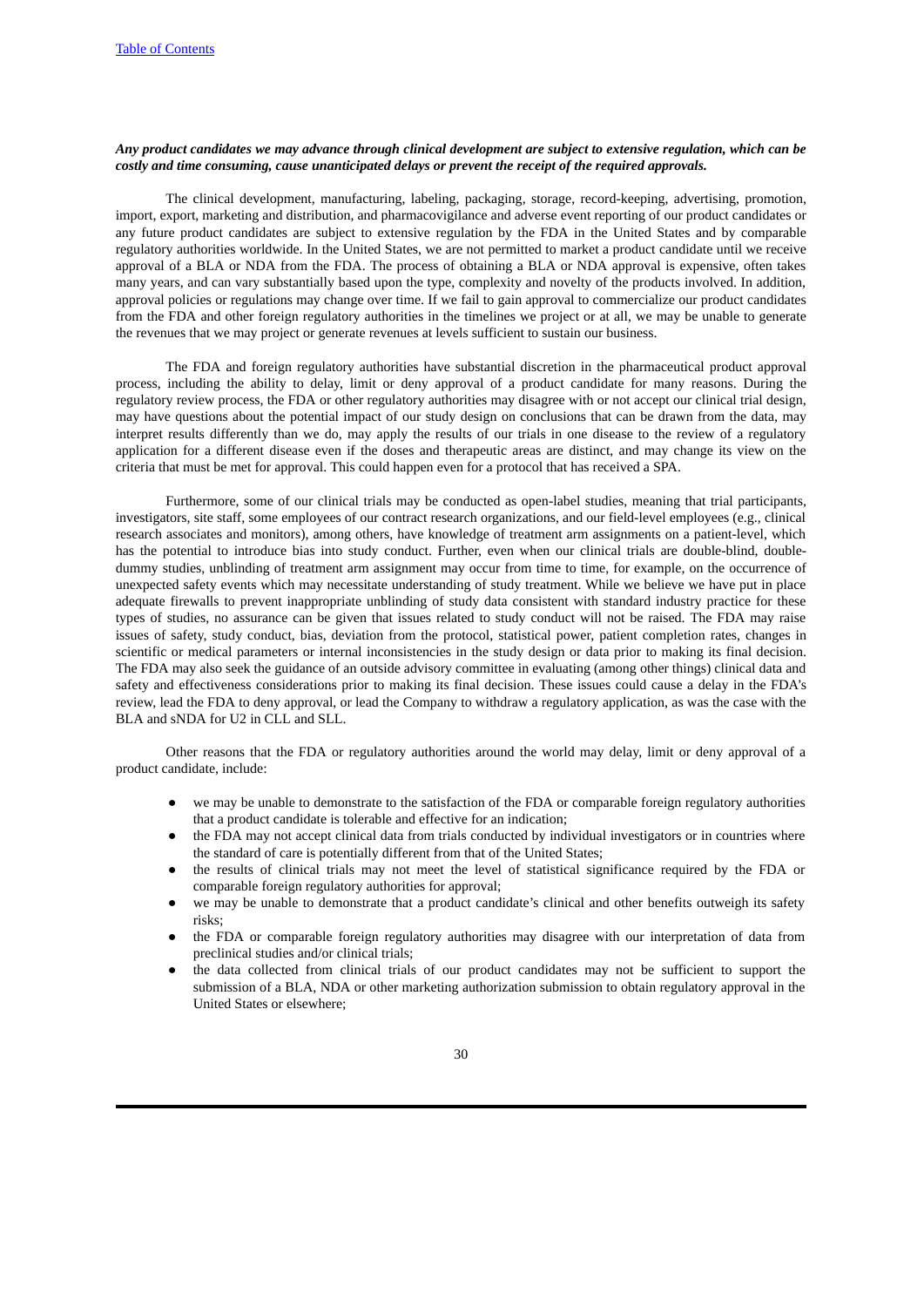- the FDA or comparable foreign regulatory authorities may not approve the manufacturing processes or facilities of third-party manufacturers with which we or our collaborators currently contract for clinical supplies and plan to contract for commercial supplies;
- during the course of review, the FDA or foreign regulatory authorities may raise issues and request or require additional preclinical, clinical, chemistry, manufacturing, and control (CMC), or other data and information, and the development and provision of these data and information may be time consuming. We may not be able to generate the data within the time period necessary to obtain approval within the established regulatory review timelines, such as by a PDUFA goal date or at all to satisfy the FDA or foreign regulatory authorities;
- the approval policies or regulations of the FDA or comparable foreign regulatory authorities may significantly change in a manner rendering our clinical data insufficient for approval; or
- interruptions or delays in the operations of the FDA and foreign regulatory authorities as a result of global health crises, such as the COVID-19 pandemic, international conflict, or national disasters may negatively impact review, inspection, and approval timelines.

Even if we succeed in obtaining regulatory approval for any of our product candidates, the FDA may require postmarketing studies, including additional clinical trials such as those necessary to assess drug interactions or activity of a product in specific populations, which may be costly. The outcomes of post-marketing studies may impact product labeling and therefore, there can be no guarantee that the product attributes contained in the initial prescribing information will be maintained as future studies produce data. This includes, without limitation, additional results from studies evaluating drug-drug interactions and patients with certain comorbidities that may restrict the use of an approved product in select populations or introduce dose modifications or contraindicated concomitant medications that have the potential to impact the utility of a product or its perceived product profile among prescribers. Post-marketing studies may also lead to the introduction of new warnings in the product prescribing information. The FDA may require adoption of a REMS program requiring prescriber training or a post-marketing registry or may restrict the marketing and dissemination of our products. Finally, failure to complete a post-marketing commitment by the applicable post-marketing milestone date may lead to withdrawal of the product or indication. Any requirements to conduct post-approval studies or fulfill special post-approval requirements could impact our ability to commercialize our product candidates and increase our costs.

# Because results of preclinical studies and early clinical trials are not necessarily predictive of future results, any product candidate we advance may not have favorable results in later clinical trials or receive regulatory approval. Moreover, interim, "top-line," and preliminary data from our clinical trials that we announce or publish may change, or the perceived product profile may be negatively impacted, as more patient data or additional endpoints (including efficacy *and safety) are analyzed.*

Pharmaceutical development has inherent risks. The outcome of preclinical development testing and early clinical trials may not be predictive of the outcome of later clinical trials, and interim results of a clinical trial do not necessarily predict final results. Moreover, preclinical and clinical data are often susceptible to varying interpretations and analyses, and many companies have believed their product candidates performed satisfactorily in preclinical studies and clinical trials have nonetheless failed to obtain marketing approval. Once a product candidate has displayed sufficient preclinical data to warrant clinical investigation, we will be required to demonstrate, through adequate and well-controlled clinical trials, that our product candidates are effective with a favorable benefit-risk profile for use in populations for their target indications before we can seek regulatory approvals for their commercial sale. Many drug candidates fail in the early stages of clinical development for safety and tolerability issues or for insufficient clinical activity, despite promising pre-clinical results. Accordingly, no assurance can be made that a safe and efficacious dose can be found for these compounds or that they will ever enter into advanced clinical trials alone or in combination with other product candidates. Moreover, success in early clinical trials does not mean that later clinical trials will be successful because product candidates in later-stage clinical trials may fail to demonstrate sufficient safety or efficacy despite having progressed through initial clinical testing. Companies frequently experience significant setbacks in advanced clinical trials, even after earlier clinical trials have shown promising results. There is an extremely high rate of failure of pharmaceutical candidates proceeding through clinical trials.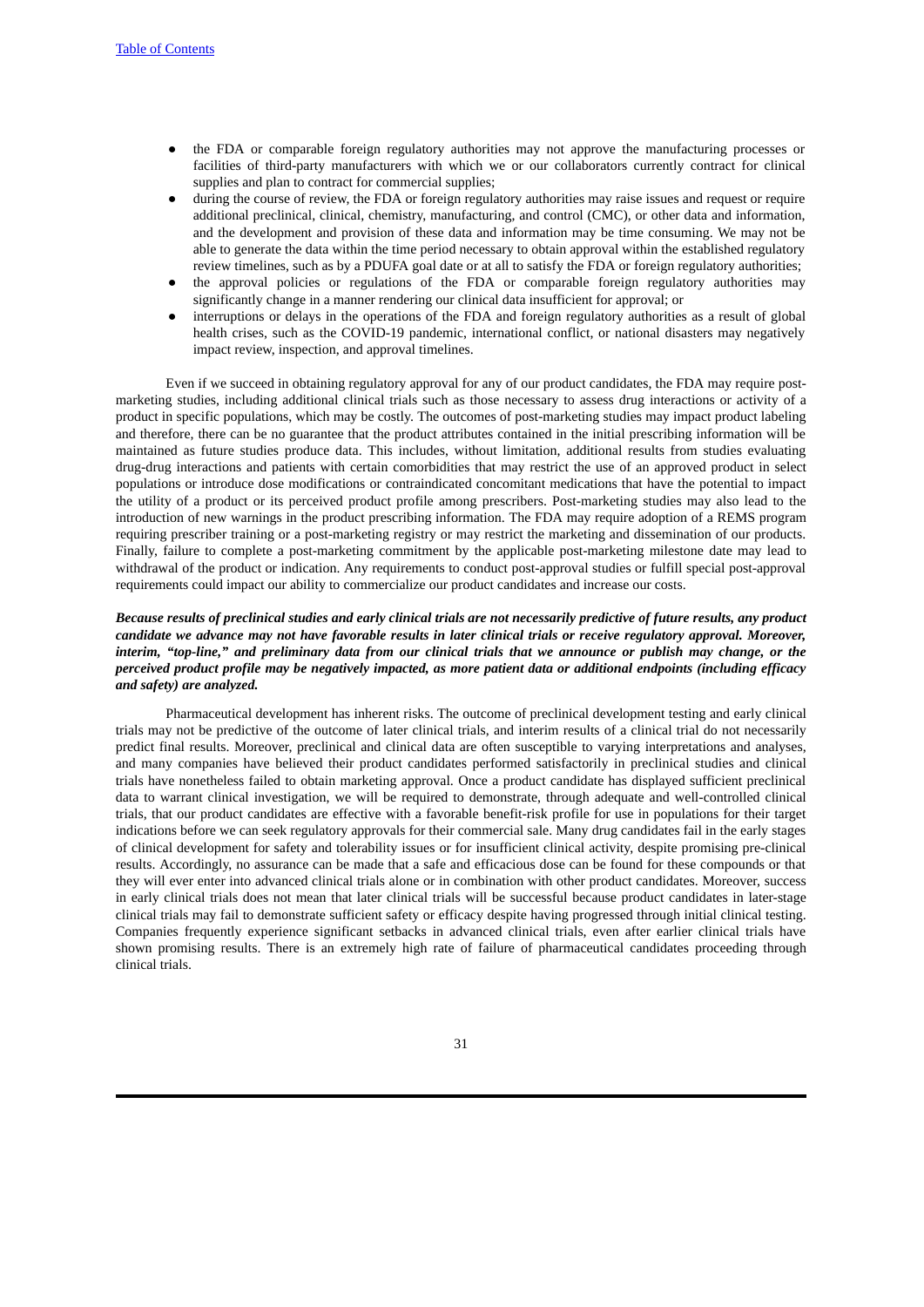Individually reported outcomes of patients treated in clinical trials may not be representative of the entire population of treated patients in such studies. In addition, larger scale Phase 3 studies, which are often conducted internationally, are inherently subject to increased operational risks compared to earlier stage studies, including the risk that the results could vary on a region to region or country to country basis, which could materially adversely affect the outcome of the study or the opinion of the validity of the study results by applicable regulatory agencies.

From time to time, we may publicly disclose top-line or preliminary data from our clinical trials, which is based on a preliminary analysis of available data, and the results and related findings and conclusions are subject to change following a more comprehensive review of the data related to the particular study or trial. We also make assumptions, estimations, calculations and conclusions as part of our analyses of such data, and we may not have received or had the opportunity to fully and carefully evaluate all data from the particular study or trial, including all endpoints and safety data. As a result, top-line or preliminary results that we report may differ from future results of the same studies, or different conclusions or considerations may qualify such results once additional data have been received and fully evaluated. Topline or preliminary data also remain subject to audit and verification procedures that may result in the final data being materially different from the topline, interim, or preliminary data we previously published. When providing top-line results, we may disclose the primary endpoint of a study before all secondary endpoints have been fully analyzed. A positive primary endpoint does not translate to all, or any, secondary endpoints being met. As a result, top-line and preliminary data should be viewed with caution until the final data are available, including data from the full safety analysis and the final analysis of all endpoints.

Further, from time to time, we may also disclose interim data from our preclinical studies and clinical trials. Interim data from clinical trials that we may complete are subject to the risk that one or more of the clinical outcomes may materially change as patient enrollment continues and more patient data become available. For example, time-to-event based endpoints such as duration of response (DOR) and PFS have the potential to change with longer follow-up. In addition, as patients continue on therapy, there can be no assurance given that the final safety data from studies, once fully analyzed, will be consistent with prior safety data presented, will be differentiated from other similar agents in the same class, will support continued development, or will be favorable enough to support regulatory approvals for the indications studied. Further, others, including regulatory agencies, may not accept or agree with our assumptions, estimates, calculations, conclusions or analyses or may interpret or weigh the importance of data differently, which could impact the value of the particular program, the approvability or commercialization of the particular product candidate or product and our company in general. The information we choose to publicly disclose regarding a particular study or clinical trial is based on what is typically extensive information, and regulators or others may not agree with what we determine is material or otherwise appropriate information to include in our disclosure. If the interim, top-line or preliminary data that we report differ from final results, or if others, including regulatory authorities, disagree with the conclusions we have reached, our ability to obtain approval for, or successfully commercialize, our product candidates may be harmed, which could harm our business, operating results, prospects or financial condition.

Many of the results reported in our early clinical trials rely on local investigator-assessed efficacy outcomes which may be subject to greater variability or subjectivity than results assessed in a blinded, independent, centrally reviewed manner, often required of later phase, adequate and well-controlled registration-directed clinical trials. If the results from our registration-directed trials are different from the results found in the earlier studies, we may need to terminate or revise our clinical development plan, which could extend the time for conducting our development program and could have a material adverse effect on our business.

# A Breakthrough Therapy or Fast Track designation by the FDA may not actually lead to a faster development or *regulatory review or approval process.*

We may seek Breakthrough Therapy or Fast Track designation for some of our drug candidates. If a drug is intended for the treatment of a serious or life-threatening condition, and the drug demonstrates the potential to address an unmet medical need for this condition, the Sponsor may apply for Fast Track designation or Breakthrough Therapy designation, the latter of which has more significant requirements. The FDA has broad discretion whether or not to grant these designations, so even if we believe a particular drug candidate is eligible for such a designation, we cannot be sure that the FDA would decide to grant it. Even if we receive Breakthrough Therapy or Fast Track designation for a drug candidate, we may not experience a faster development process, review or approval compared to conventional FDA procedures. A drug that receives Fast Track designation is eligible for more frequent interactions with the FDA, priority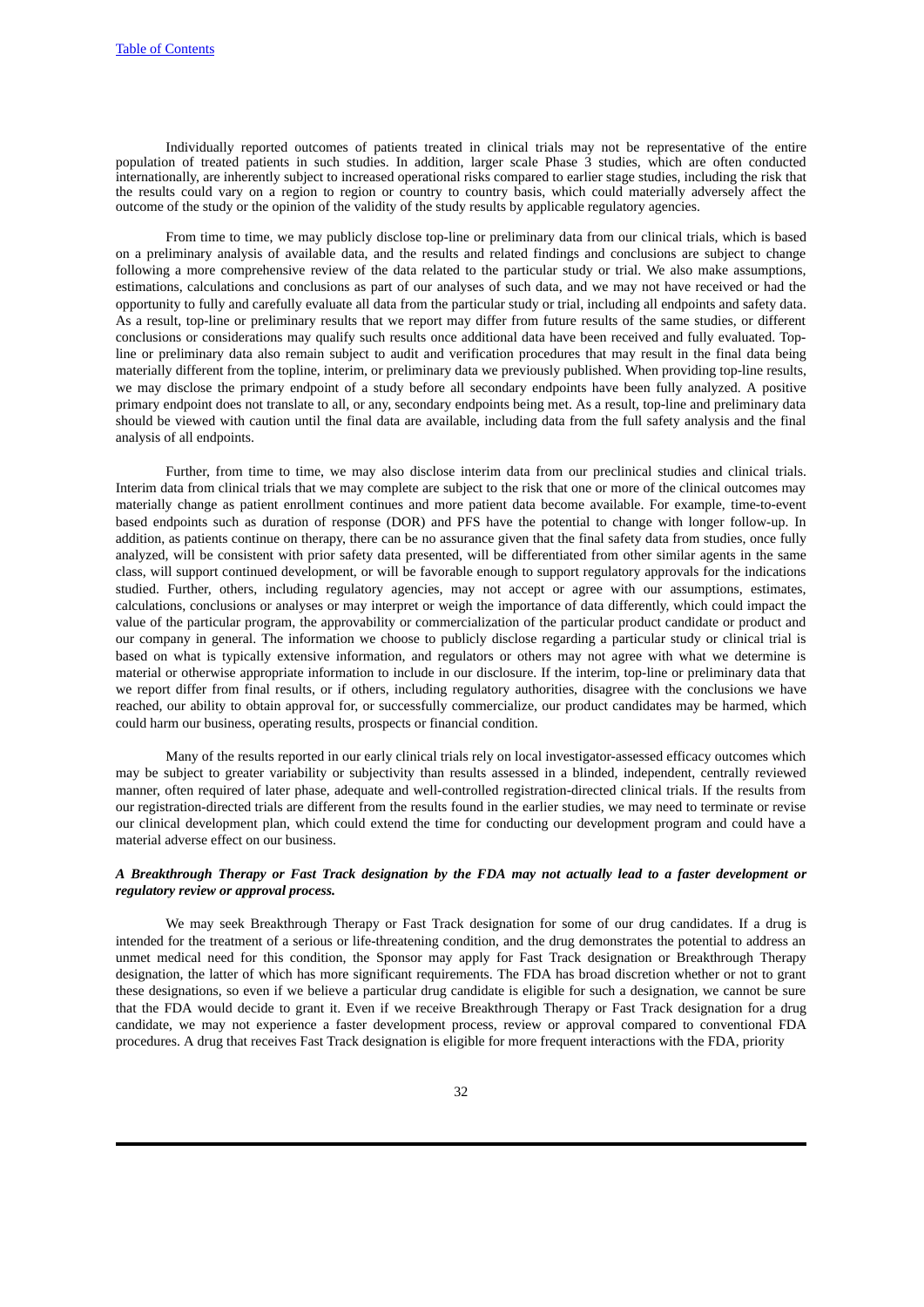review if relevant criteria are met, and rolling submission of the BLA or NDA. Even if rolling review is allowed, there is no guarantee that the FDA will have commenced or completed review of the BLA or NDA modules submitted earlier in the rolling review process. Neither Breakthrough Therapy nor Fast Track designation guarantees Priority Review of an NDA or BLA application.

# We have received orphan drug designation for some of our drug candidates for specified indications, and we may seek additional orphan drug designations for other indications and some of our other drug candidates. However, we may be unsuccessful in obtaining or may be unable to maintain the benefits associated with orphan drug designation, including *the potential for market exclusivity.*

Regulatory authorities in some jurisdictions, including the United States, the European Union, and the United Kingdom, may designate drugs for relatively small patient populations as orphan drugs. Under the U.S. Orphan Drug Act, the FDA may designate a drug as an orphan drug if it is a drug intended to treat a rare disease or condition, which is generally defined as a patient population of fewer than 200,000 individuals annually in the United States, or a patient population greater than 200,000 in the United States where there is no reasonable expectation that the cost of developing the drug will be recovered from sales in the United States. In the United States, orphan drug designation entitles a party to financial incentives, such as opportunities for grant funding towards clinical trial costs, tax advantages, and user-fee waivers. Orphan drug designations are required to be maintained through annual reporting and are subject to re-evaluation. Based on the evolving data and development plans for our product candidates and changing incidence and prevalence rates for our intended indications, there can be no guarantee that we will be able to successfully maintain orphan drug designations that we have for certain of our drug candidates or that we will be successful in obtaining orphan designation for other drug candidates in the future.

Generally, if a product with an orphan drug designation subsequently receives the first marketing approval for the indication for which it has such designation, the product is entitled to a period of marketing exclusivity, which precludes FDA or EMA from approving another marketing application for the same drug or biologic for that time period. Even if we obtain orphan drug exclusivity for a drug, that exclusivity may not effectively protect the designated drug from competition because different drugs can be approved for the same condition. Even after an orphan drug is approved, the FDA can subsequently approve another product that meets the definition of a "same drug" under 21 C.F.R. 316.3 for the same condition if the FDA concludes that the later product is clinically superior in that it is shown to be safer, more effective or makes a major contribution to patient care. In addition, a designated orphan drug may not receive orphan drug exclusivity if it is approved for a use that is broader than the indication for which it received orphan drug designation. Moreover, orphan drug exclusive marketing rights in the United States may be lost if the FDA exercises its authority to revoke orphan drug designation, which it may do on a variety of grounds, including that the request contained an untrue statement of material fact or omitted material information, or that the drug in fact was not eligible for orphan drug designation. Orphan drug designation neither shortens the development time or regulatory review time of a drug nor gives the drug any advantage in the regulatory review or approval process. While we intend to seek additional orphan drug designation for our other drug candidates, we may never receive such designations. Even if we receive orphan drug designation for any of our drug candidates, there is no guarantee that we will enjoy the benefits of those designations or obtain orphan drug exclusivity. In addition, the U.S. Orphan Drug Act may be subject to amendments that could reduce the period of marketing exclusivity or change the qualifications for orphan drug designation, which could adversely impact our products or product candidates that have or may be eligible for orphan drug designation.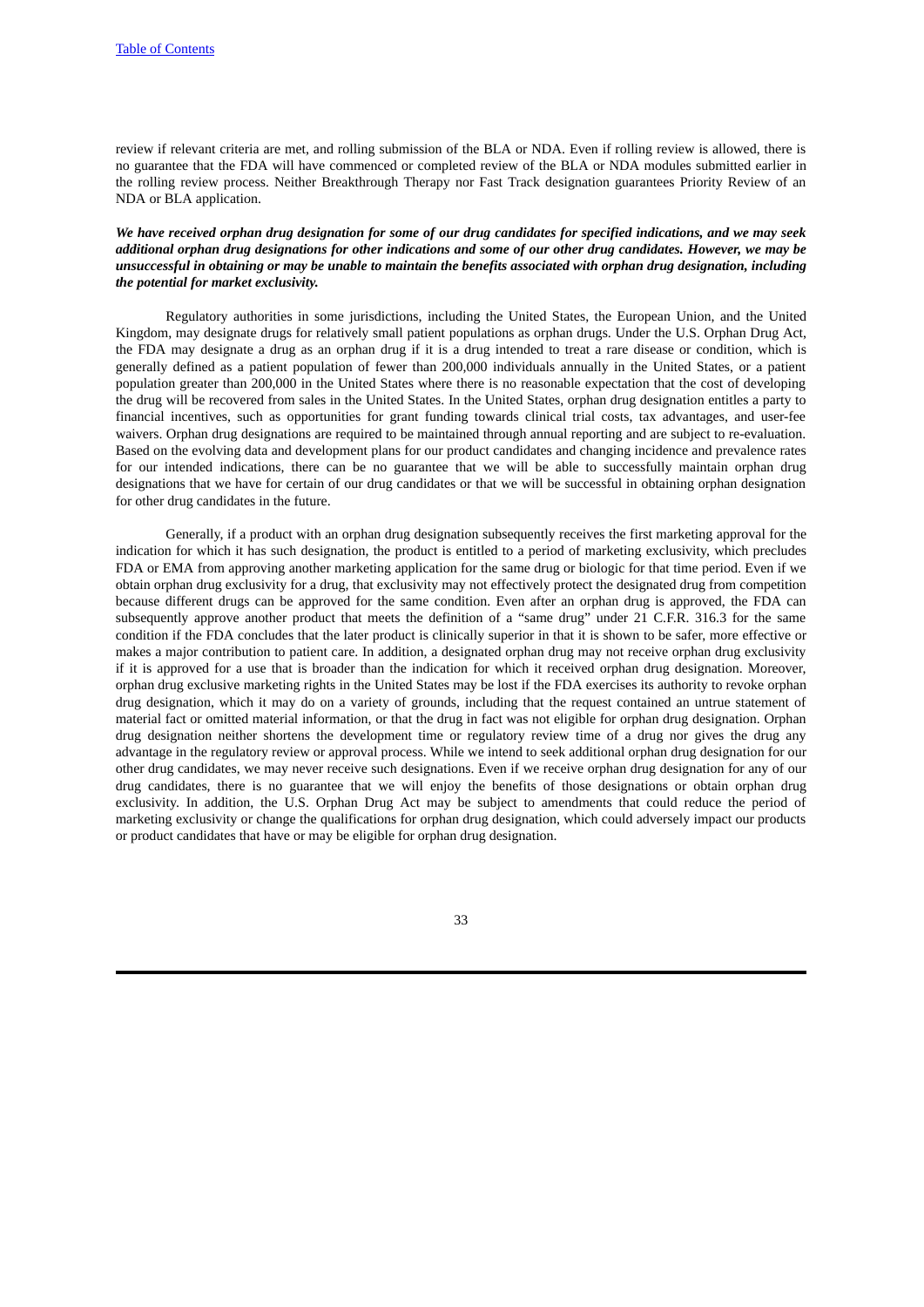# We are conducting clinical trials and anticipate conducting additional clinical trials for product candidates at sites outside the United States, and the FDA may not accept data from trials conducted in such locations or clinical trial *activities in such locations may be impacted by political conditions, including international conflict.*

Many of our Phase 3 and registration-directed clinical trials across our MS and oncology programs, including ULTIMATE I and II and related extension studies, utilize international clinical research sites. We work with what we believe are reputable CROs and clinical research sites in conducting our studies internationally. Nevertheless, there can be heightened challenges to monitoring and oversight of global clinical trials and sponsors are subject to the risk that fraud, misconduct, incompetence, unexpected patient variability and other issues affecting the reliability, quality, and outcome of studies. The geographic variability of the COVID-19 pandemic also introduces increased risk in the conduct of clinical research in certain countries and territories where vaccination rates and available standard of care anti-viral therapy varies significantly. Such problems, if they were to occur, could negatively impact trial results, and depending on the circumstances and scope of concerns could potentially even prevent a trial from being useful or acceptable for regulatory approval. If such events were to occur with respect to any of our trials (and in particular with respect to registrationdirected studies), they would have a substantial negative impact on our business.

In addition, our clinical studies with sites outside the United States may be adversely impacted by international conflict. For example, in February 2022, Russia initiated a full-scale military invasion of Ukraine. In one or both countries, as well as neighboring countries that may be impacted by this conflict (e.g. Poland, Slovakia, Belarus, Georgia), we have clinical trial sites for our RMS and/or oncology programs. The political and physical conditions in Russia and Ukraine have disrupted our ability to supply investigational drug product to impacted sites; impacted patients' ability to partake in our clinical trials and our ability to gather data on those patients, including long-term follow-up data; and resulted in suspension of clinical trial activities at impacted sites. While we do not believe this conflict will have a material impact on our current regulatory submission for approval of ublituximab in RMS or our overall business, given the rapidly evolving situation and the potential to expand beyond Ukraine and Russia, the full impact of the conflict remains uncertain.

# Approval of one of our product candidates in the United States would not assure approval of that candidate in foreign *jurisdictions.*

We intend to seek product approvals in certain countries outside of the United States. The approval procedures for pharmaceuticals vary among countries and obtaining approval in one jurisdiction does not guarantee approval in another jurisdiction. For example, even if the FDA grants approval of a product candidate, comparable regulatory authorities in foreign jurisdictions may not approve the same product candidate or may require additional evidence for approval. The time required to obtain approval in other countries might differ from that required to obtain FDA approval. In many countries outside the United States, the product must be approved for reimbursement before it can be marketed. As a general matter, however, the foreign regulatory approval process involves a lengthy and challenging process with risks similar or identical to the risks associated with the FDA approval discussed above. Therefore, we cannot guarantee that we, or future collaborators, will obtain approvals of our product candidates in any foreign jurisdiction on a timely basis, if at all. Failure to receive approval in certain foreign markets could significantly impact the full market potential of our product candidates and may negatively impact the regulatory process in other countries. Furthermore, if we obtain regulatory approval for a product candidate in a foreign jurisdiction, we will be subject to the burden of complying with complex regulatory, legal, and other requirements that could be costly and could subject us to additional risks and uncertainties.

# *We have product candidates still under development and are also preparing for commercial manufacturing activities, and as such clinical and commercial manufacturing site additions, scale-up and process improvements implemented in the production of those product candidates may affect their ultimate activity or function.*

Many of our product candidates are currently manufactured in relatively small batches for use in pre-clinical and clinical studies. Process improvements implemented to date have changed, and process improvements in the future may change, the activity and/or analytical profile of the product candidates, which may affect the safety and efficacy of the products. For instance, the manufacturing process for ublituximab has undergone several process improvements during the clinical trial process which have resulted in analytical differences between the materials. Such process improvements continued during the conduct of the Phase 3 study and materials from more than one manufacturing process were utilized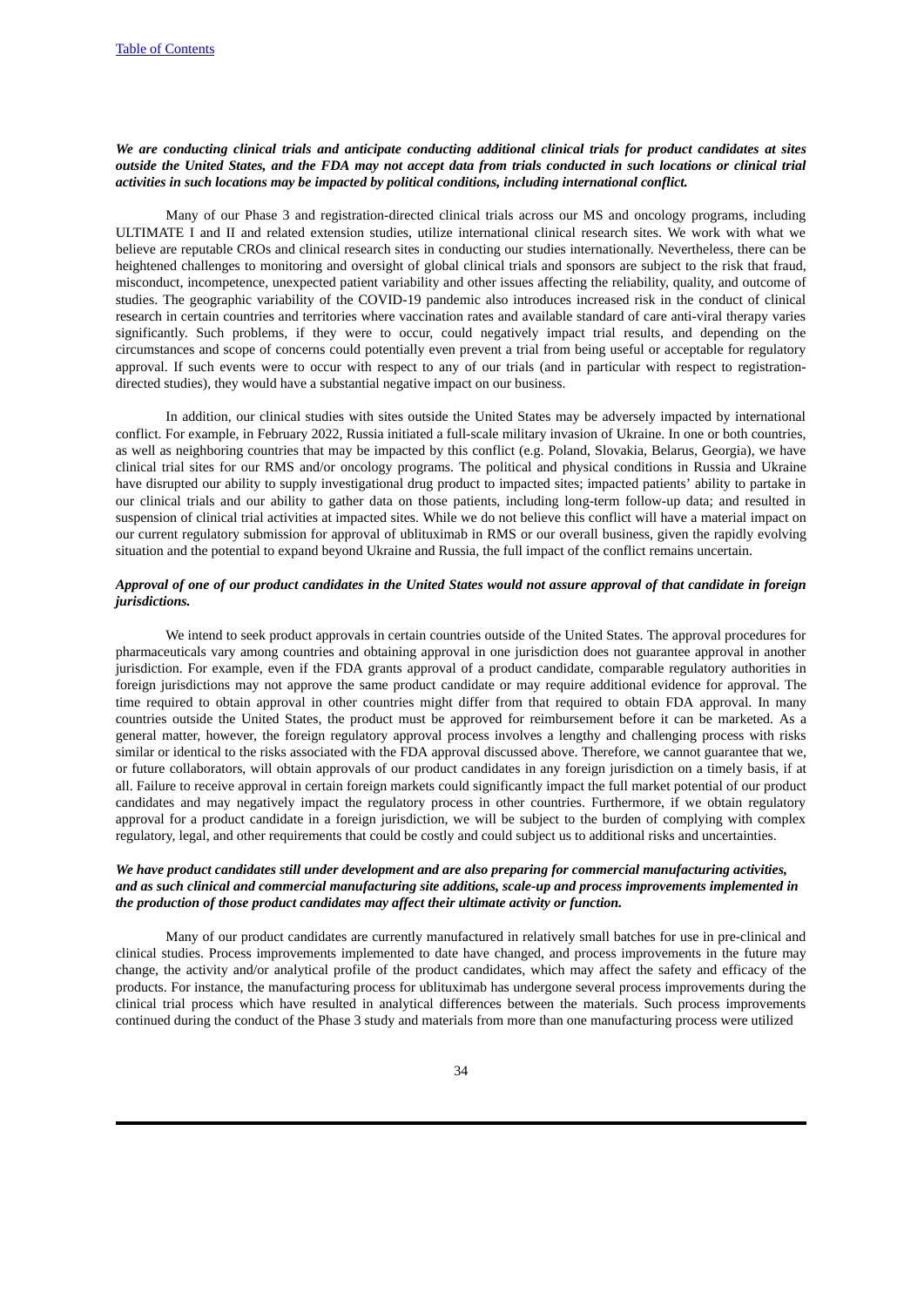in the Phase 3 ULTIMATE I and II trials. While analytical differences exist between those materials, we do not believe the differences will alter the safety or efficacy profile of ublituximab. However, it is possible that additional and/or different adverse events may appear among patients exposed to drug product manufactured under one process compared to the other, or that adverse events may arise with greater frequency, intensity and duration among patients exposed to drug product manufactured under one process compared to the other. Additionally, the efficacy of ublituximab may also be negatively impacted by such process changes. Given the uncertainty of the impact on product specifications, quality and performance, process improvements made during Phase 3 development carry a higher level of risk than those made prior to Phase 3 development. If there are significant differences in product attributes between the two materials, we may need to conduct additional analyses of the Phase 3 study(ies) to confirm that there is no difference in safety or efficacy between the product made by each process in order to allow us to utilize data from all enrolled patients, as well as be able to integrate clinical safety and/or efficacy results across studies to support any potential marketing application. There can be no assurance given that such analyses will be successful in demonstrating that there are no clinical differences between these drug products, which could substantially impact the approvability of ublituximab based on the results of Ultimate I and II. In such circumstances, that would have a material adverse effect on the Company.

Further, no assurance can be given that the material manufactured from any future optimized processes, if any, for ublituximab or any of our product candidates will perform comparably to the product candidates as manufactured to date which could result in an unexpected safety or efficacy outcome as compared to the data published or presented to date. Similarly, following each round of process improvements, if any, for any of our drug candidates, future clinical trial results conducted with the new material will be subject to uncertainty related to the effects, if any, of those additional process improvements that were made.

In addition, as we move closer to potential commercialization of ublituximab, we are scaling-up production to ensure adequate commercial supply. This is an expensive process and there can be no assurance given that such scale-up will be successful in providing pharmaceutical product that is of sufficient quantity, or of a quality that is consistent with our previously established specifications, or that meets the requirements set by regulatory agencies under which we may seek approval of our product candidates. If scale-up were not to succeed, our ability to supply our anticipated market at a reasonable cost of goods would be negatively impacted. In such an event, that would have a material adverse effect on the Company. Scale up could also require additional process improvement that might be required to accommodate new and larger equipment utilized in the scaled-up process. If that were to occur and we could not demonstrate to the FDA that the materials were analytically substantially similar, we might be required to run additional clinical testing to demonstrate that they are substantially similar. That would entail a significant delay and significant increase in total cost, all of which would have a material adverse effect on the Company.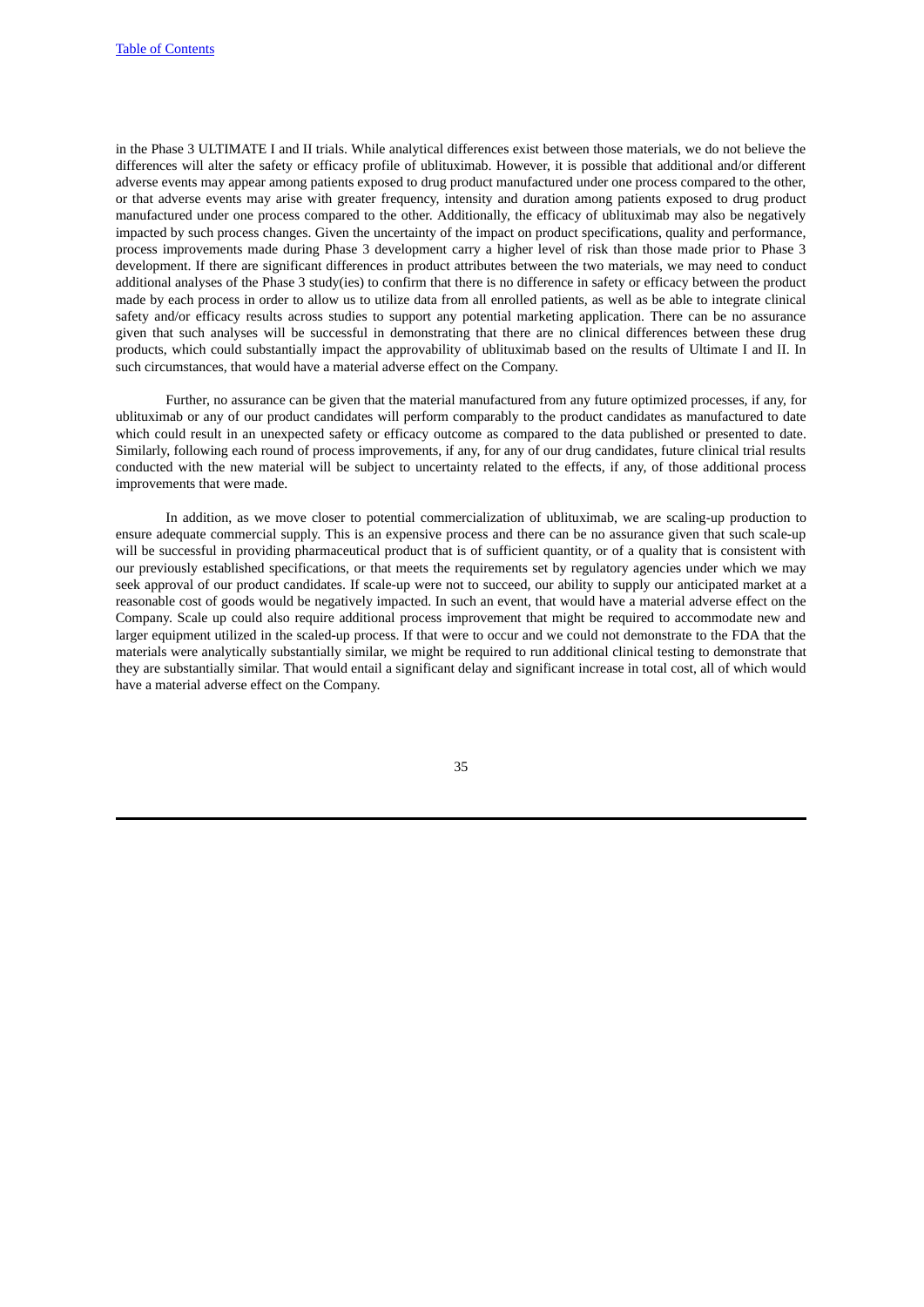# **Risks Related to Commercialization**

# If we obtain FDA approval for a product candidate and do not achieve broad market acceptance among physicians, patients, healthcare payors, and the medical community, the revenues that we generate from product sales will be *limited.*

We have limited experience as a commercial company and our ability to successfully overcome the risks associated with commercializing drugs in the biopharmaceutical industry, including the risk that our products do not achieve an adequate level of acceptance, remains uncertain. Our product candidates, if approved, may not gain market acceptance by physicians, patients, third-party payors and others in the healthcare community and, as a result, we may not generate significant revenues or meet our revenue projections or guidance and may not become profitable. The degree of market acceptance of any product candidates for which we may receive approval, including ublituximab in RMS, will depend on a number of factors, including:

- the timing of our receipt of marketing approvals, the terms of such approvals, and the countries in which such approvals are obtained;
- the efficacy, safety and tolerability as demonstrated in clinical trials and as compared to alternative treatments;
- the timing of market introduction of any of our product candidates as well as competitive products;
- the indications for which our products are approved, and other aspects of the approved labeling for such products;
- acceptance by physicians, major operators of neurology clinics, and patients of our products as safe, tolerable and effective treatments;
- the potential and perceived advantages or disadvantages of our products compared to alternative treatments;
- our ability to offer our products for sale at competitive prices;
- the availability of adequate reimbursement by third-party payors and government authorities;
- the extent of patient cost-sharing obligations, including copays and deductibles;
- changes in regulatory requirements by government authorities for our products;
- relative convenience and ease of administration;
- the prevalence and severity of side effects and adverse events;
- the willingness of the target patient population to try new therapies and of physicians to prescribe these therapies;
- the effectiveness of our sales and marketing efforts;
- protecting our rights in our intellectual property portfolio;
- our ability to maintain a reliable supply of our products that meets market demand; and
- favorable or unfavorable publicity relating to our products or relating to the Company.

In addition, the COVID-19 pandemic could impact commercialization of ublituximab in RMS. Patients and healthcare providers have raised concerns that immunosuppressive products like anti-CD20 antibodies and other B-cell targeted agents may increase the risk of acquiring COVID-19 or lead to more severe complications or outcomes upon infection, including death. These concerns may impact the commercial potential for ublituximab and other immunosuppressive products that we have in development. The length of time and full extent to which the COVID-19 pandemic directly or indirectly impacts our commercialization efforts depends on future developments that are highly uncertain, subject to change and are difficult to predict "**Risks Related to the COVID-19 Pandemic.**"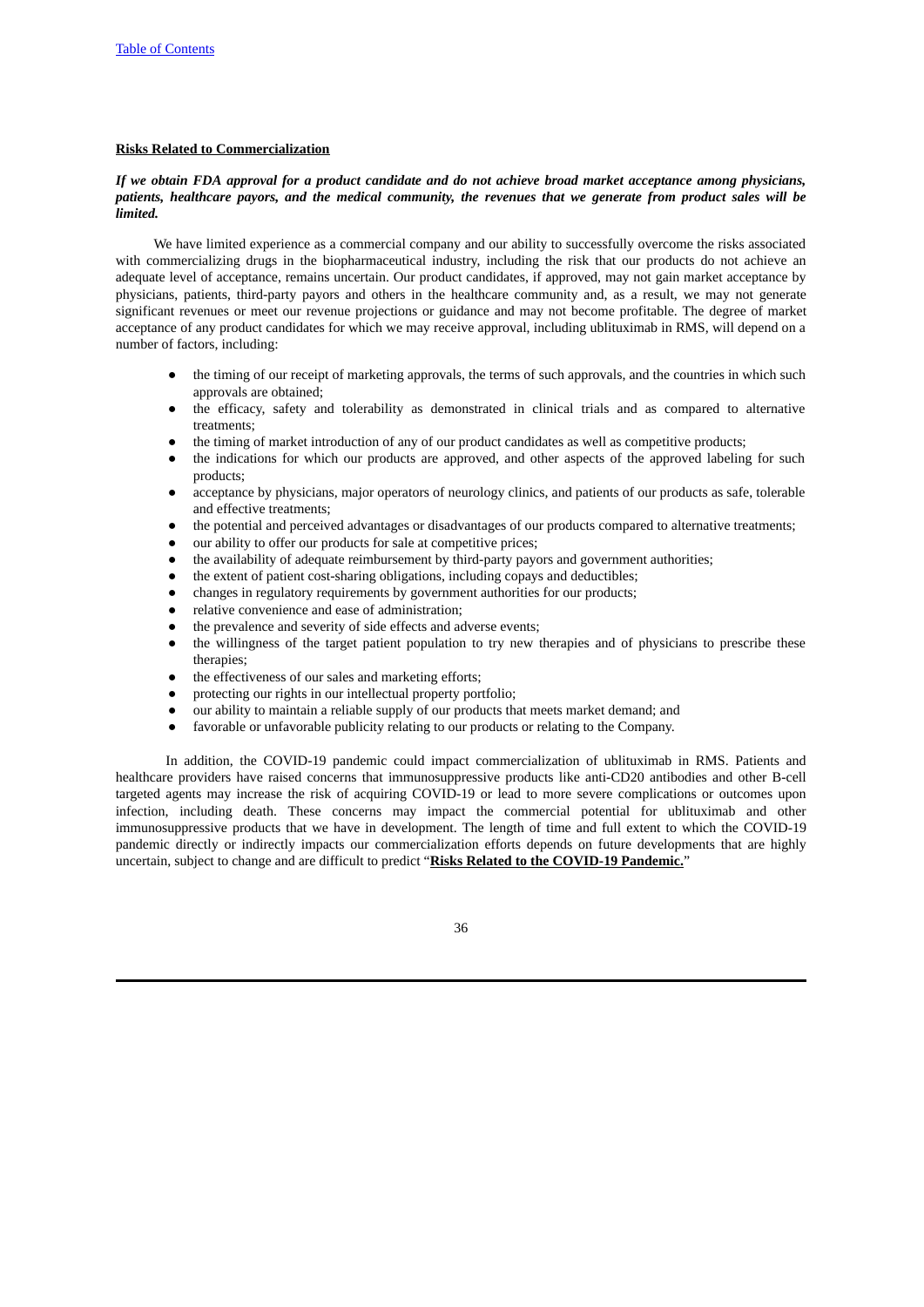# If we are unable to expand our commercialization operations, we may not be successful in commercializing ublituximab or any other product candidate if and when they are approved, and we may not be able to generate any revenue.

We have made and continue to make significant investments in our commercial organization and infrastructure. We built processes and systems to support the commercialization of UKONIQ in the U.S. Although we withdrew UKONIQ from sale in April 2022, we are using and expanding upon many of those systems and processes to prepare for the potential commercial launch of ublituximab in RMS prior to knowing whether or when FDA will approve the application. It is possible that FDA approval will be delayed or not received at all. A significant delay in regulatory approval will cause us to incur delays that may impede or significantly delay our ability to generate revenue while incurring significant expenses, which would have a material adverse effect on the Company.

There are risks involved with establishing our own commercialization capabilities. For example, recruiting and training a commercialization team is both expensive and time-consuming, and could potentially delay any drug launch. If the commercial launch of a product candidate for which we establish commercialization capabilities is delayed or does not occur for any reason, we would have prematurely or unnecessarily incurred these commercialization expenses. This may be costly, and our investment would be lost if we cannot retain or reposition our commercialization personnel. For example, we developed commercialization capabilities to support the launch of UKONIQ in February 2021 and prepare for the potential launch of U2 in CLL and SLL following the PDUFA goal date in June 2022. As a result of the decision to withdraw the BLA and sNDA for U2 in CLL and SLL and withdraw UKONIQ from sale in the U.S., we have had to dismantle or reposition our oncology commercialization team and have lost much of the investment in personnel, oncology market research, and educational materials and programs.

Furthermore, the recent regulatory developments impacting our oncology commercialization efforts may make it difficult or delay our ability to recruit and retain qualified commercial and medical affairs personnel in MS. If we are unable to recruit and retain adequate numbers of effective personnel to support the launch of ublituximab in RMS, if approved, we may not be successful in marketing and selling the product or may be delayed in launching the product if and when approved.

Additional factors that may inhibit our efforts to commercialize any products on our own and generate product revenues include:

- the costs and time associated with the initial and ongoing training of commercialization personnel on the applicable disease states, products, competitors, and legal and regulatory compliance matters;
- the inability of commercialization personnel to obtain access to physicians or to effectively provide education about any approved products;
- the lack of complementary drugs to be offered by the Company, which may put us at a competitive disadvantage relative to companies with more extensive product lines;
- decisions by third-party payors to deny reimbursement of or delay coverage decisions following approval of any product candidates;
- our ability to maintain a healthcare compliance program including effective mechanisms for compliance monitoring;
- the timing of product availability for commercial sale following approval; and
- unforeseen costs and expenses associated with creating a commercialization organization.

In the future, we may choose to participate in sales activities with collaborators for some of our product candidates if and when they are approved. However, there are also risks with entering into these types of arrangements with third parties to perform sales, marketing and distribution services. For example, we may not be able to enter into such arrangements on terms that are favorable to us. Our drug revenues or the profitability of these drug revenues to us are likely to be lower than if we were to market and sell any product candidates that we develop ourselves. In addition, we likely will have little control over such third parties, and any of them may fail to devote the necessary resources and attention to sell and market our product candidates effectively. If we do not establish sales and marketing capabilities successfully, either on our own or in collaboration with third parties, we will not be successful in commercializing our drug candidates. Further, our business, results of operations, financial condition and prospects will be materially adversely affected.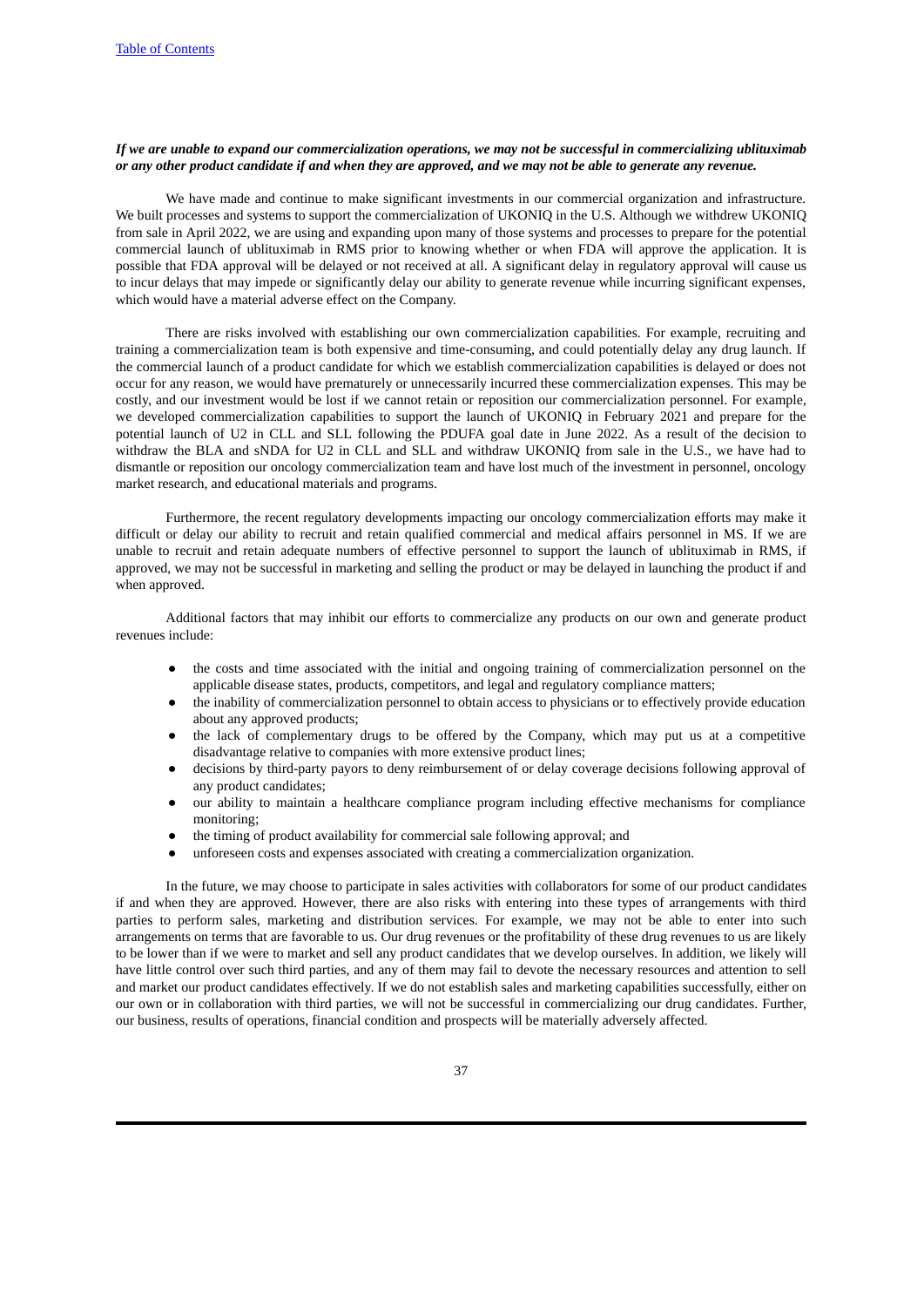We may expand into certain European markets. Building and maintaining an infrastructure outside the United States is expensive, complex, resource intensive and time consuming. Like the situation described above in the U.S., we will need to establish our infrastructure in planning for potential commercial launches in Europe prior to knowing whether the regulatory authorities will accept or approve our regulatory submissions or approve any of our products at an appropriate price. In either case we will incur delays that may impede or significantly delay our ability to generate revenue in those international markets and at the same time will incur significant expenses. If this were to occur, it could materially and adversely affect our business operations and financial condition.

# The incidence and prevalence for target patient populations of our product candidates, including ublituximab in RMS, have not been established with precision. If the market opportunities for our product candidates are smaller than we estimate or if any approval that we obtain is based on a narrower definition of the patient population, our revenue and *ability to achieve profitability will be adversely affected.*

The precise incidence and/or prevalence of RMS are unknown. Our projections of ublituximab in RMS, as well as the subset of these patients who have the potential to benefit from treatment with our products are based on estimates and our current knowledge and understanding of the disease. These estimates are typically based on one-on-one and group interactions with target physicians and other sources available at the time we make the estimates, including the scientific literature, healthcare utilization databases and market research. Although we believe our estimates are reasonable, many factors may limit their accuracy. For example, the sources we use to make the estimates may prove to be incorrect. Further, new studies may change the estimated incidence or prevalence of these diseases and the number of patients may turn out to be lower than expected.

The total addressable market opportunity for ublituximab in RMS will ultimately depend upon, among other things, the scope of the final approved indication and other elements of the approved prescribing information, acceptance by the medical community, patient access, and drug pricing and reimbursement. The number of patients in major markets, including the number of addressable patients in those markets, may turn out to be lower than expected, patients may not be otherwise amenable to treatment with our drugs, new patients may become increasingly difficult to identify or gain access to, or patients and physicians may choose to utilize competitive products, all of which would adversely affect our results of operations and our business.

### We may be subject to limitations on the indicated uses or requirements to fulfill certain post-marketing requirements to *the satisfaction of regulatory authorities for future products that we may bring to market.*

Regulatory approvals for any of our product candidates may be subject to limitations on the approved indicated uses for which the product may be marketed or contain requirements for potentially costly post-marketing testing, including Phase IV clinical trials, and surveillance to monitor the safety and efficacy of the approved product candidate. In some cases, these studies are highly specialized in their design and conduct and are associated with considerable expenses, and based on the outcome, could result in further labeling restrictions that could impair or restrict the way in which we are able to market the product, or negatively impact the product's overall clinical profile.

In addition, with respect to any product candidate that the FDA or a comparable foreign regulatory authority approves, the manufacturing processes, labeling, packaging, distribution, import, export, adverse event reporting, storage, advertising, promotion and recordkeeping for the product will be subject to extensive and ongoing regulatory requirements. These requirements include submissions of safety and other post-marketing information and reports, registration, as well as continued compliance with current Good Manufacturing Practices (GMPs), with Good Clinical Practices (GCPs), for any clinical trials that we conduct post-approval, and with Good Laboratory Practices (GLPs), for any nonclinical studies. Later discovery of previously unknown problems with a product or with our third-party manufacturers or manufacturing processes, or failure to comply with regulatory requirements, may result in, among other things, restrictions on the marketing or manufacturing of the product, withdrawal of the product from the market, mandatory safety labeling changes or product recalls, suspension or revocation of product approvals, product seizure or detention, refusal to permit the import or export of products, and injunctions or the imposition of civil or criminal penalties, all of which would adversely affect our business, prospects and ability to achieve or sustain profitability.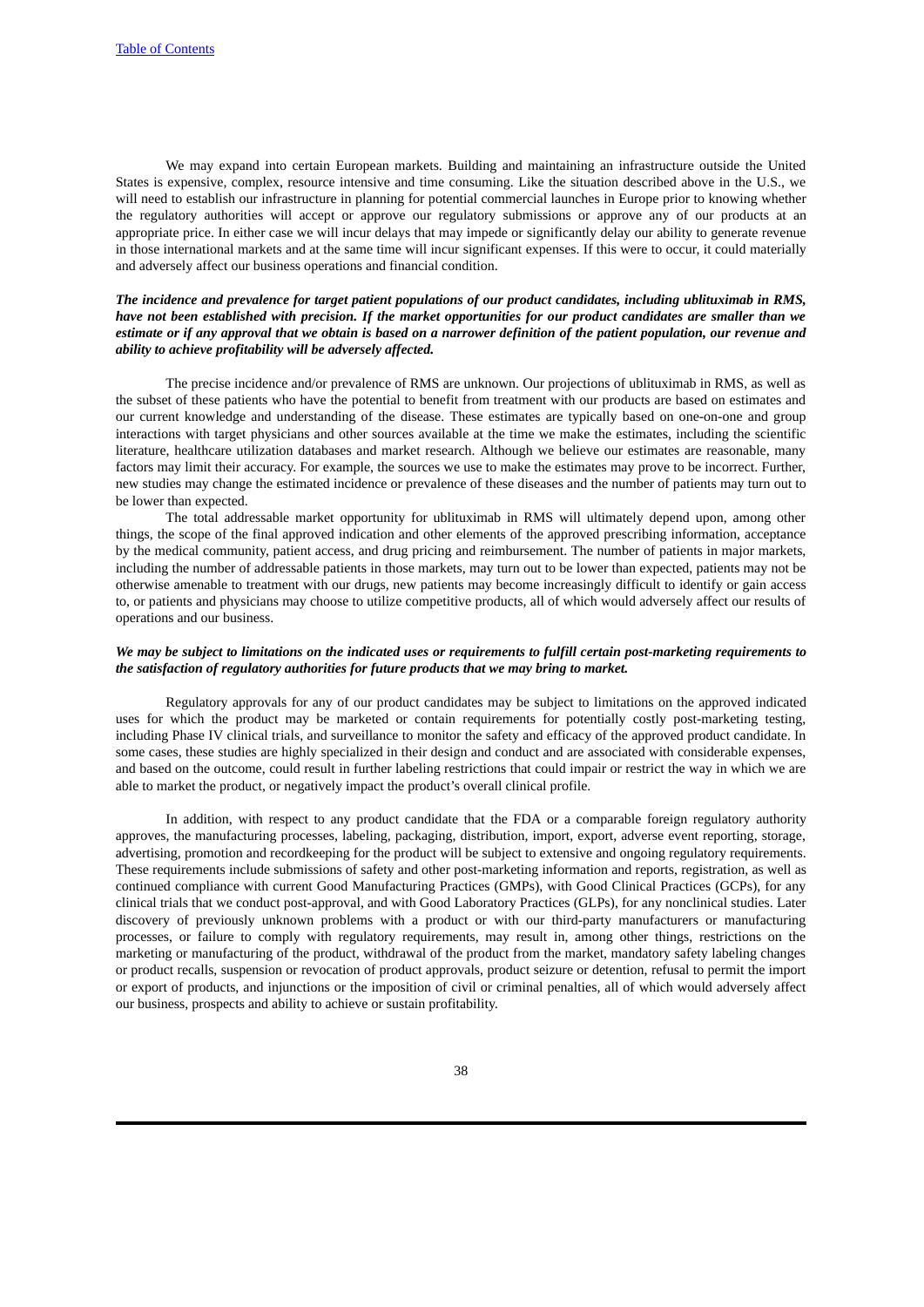# Any of our product candidates for which we in the future obtain approval, may after approval be found to cause *undesirable side effects that could result in significant negative consequences following commercialization.*

As any future approved products are used more widely or for a longer duration after being brought to market, data may emerge from clinical studies, including confirmatory or other post-marketing studies, or from adverse event reporting that may affect the commercial potential of our products. For example, as additional patients are exposed for longer durations to a product in the commercial and clinical settings, it is unknown whether greater frequency and/or severity of adverse events are likely to occur or whether an acceptable safety and tolerability profile will continue to be demonstrated. If we or others identify unexpected side effects, caused by our product candidates following introduction into the market, a number of potentially significant negative consequences could result, including:

- regulatory authorities may withdraw or limit the use (indication) of such products;
- regulatory authorities may require the addition of labeling statements, including warnings or boxed warnings, precautions, or contraindications that could diminish the usage of the product or otherwise limit the commercial success of the affected product;
- we may be required to change the way such drug candidates are distributed or administered, or to conduct additional clinical trials;
- regulatory authorities may require a Risk Evaluation and Mitigation Strategy (REMS), a plan to mitigate risks, which could include a Medication Guide, physician communication plans, or elements to assure safe use, such as restricted distribution methods, patient registries and other risk minimization tools;
- we may be subject to regulatory investigations and government enforcement actions;
- we may decide to remove such drug candidates from the marketplace;
- we may not be able to enter into collaboration agreements on acceptable terms and execute on our business model;
- we could be sued and held liable for injury caused to individuals exposed to or taking our products; and
- our reputation may suffer.

Any one or a combination of these events could prevent us from maintaining regulatory approval and achieving or maintaining market acceptance of the affected product or could substantially increase the costs and expenses of commercializing the affected product, which in turn could significantly impact our ability to successfully commercialize our drug candidates and generate revenues.

### We face substantial competition, which may result in others commercializing drugs before or more successfully than we *do resulting in the reduction or elimination of our commercial opportunity.*

We operate in a highly competitive segment of the biotechnology and biopharmaceutical market. We face competition from numerous sources, including commercial pharmaceutical and biotechnology enterprises, academic institutions, government agencies, and private and public research institutions. Many of our competitors have significantly greater financial, product development, manufacturing and commercialization resources. Large pharmaceutical companies have extensive experience in clinical testing and obtaining regulatory approval for drugs. Additionally, many universities and private and public research institutes are active in research in the same diseases that we are, some in direct competition with us. We may also compete with these organizations to recruit scientists and clinical development personnel. Smaller or early-stage companies may also prove to be significant competitors, particularly through collaborative arrangements with large and established companies.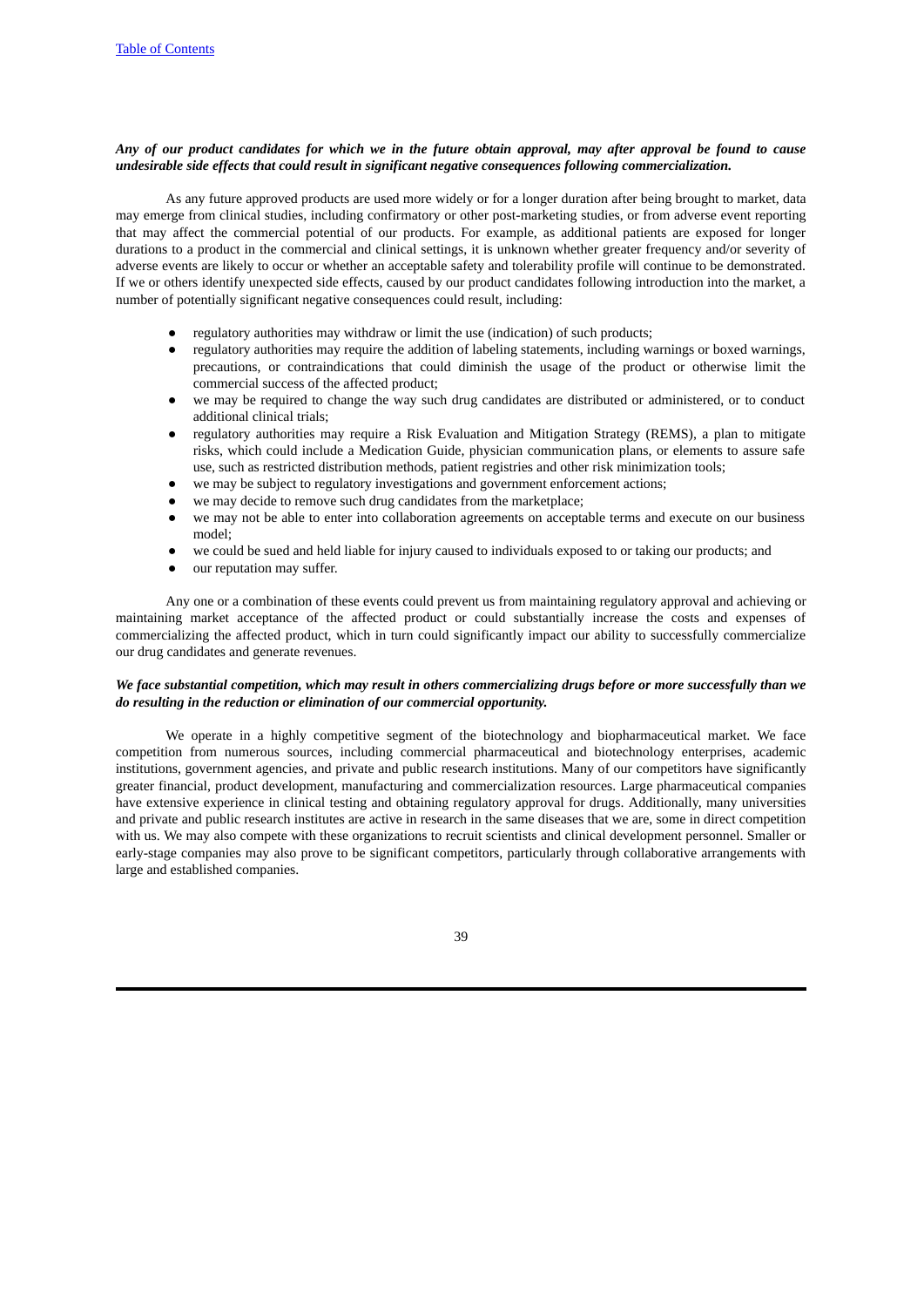Our commercial opportunity could be reduced or eliminated if our competitors develop and commercialize drugs that are more effective, have fewer or less severe side effects, are more convenient or are priced or contracted differently than any drugs that we or our collaborators may develop. Our competitors also may obtain FDA or other regulatory approval for their drugs more rapidly than we may obtain approval for ours, which could result in our competitors establishing a strong market position before we or our collaborators are able to enter the market. In a competitive environment, a company's communications may also be subject to heightened scrutiny from regulators and competitors, under laws, regulations, and guidance about promotional communications (advertising and promotional labeling) and nonpromotional communications (e.g., certain educational and scientific exchange); and with regard to potential competitor actions under federal law (the Lanham Act) and congruous state law, which protect businesses against the unfair competition of misleading advertising or labeling.

The key competitive factors affecting the success of all of our drug candidates, if approved, are likely to be their efficacy, safety, convenience, price, the level of generic competition and the availability of reimbursement from government and other third-party payors.

New developments, including the development of other pharmaceutical technologies and methods of treating disease, occur in the pharmaceutical and life sciences industries at a rapid pace. These developments may render our product candidates obsolete or noncompetitive. Compared to us, many of our potential competitors have substantially greater:

- research and development resources, including personnel and technology;
- regulatory experience;
- pharmaceutical development, clinical trial and pharmaceutical commercialization experience;
- experience and expertise in exploitation of intellectual property rights; and
- capital resources.

We will also face competition from these third parties in recruiting and retaining qualified personnel, establishing clinical trial sites, patient registration for clinical trials, and in identifying and in-licensing new product candidates.

# *Any products that we commercialize may become subject to unfavorable pricing regulations or third-party payor coverage and reimbursement policies, which would harm our business.*

The regulations that govern regulatory approvals, pricing and reimbursement for new drugs vary widely from country to country. Some countries require approval of the sale price of a drug before it can be marketed. In many countries, the pricing review period begins after marketing approval is granted. In some foreign markets, prescription pharmaceutical pricing remains subject to continuing governmental control even after initial approval is granted. As a result, we might obtain marketing approval for a product in a particular country, but then be subject to price regulations that delay our commercial launch of the drug candidate, possibly for lengthy time periods, and negatively impact the revenues we are able to generate from the sale of the drug candidate in that country. Adverse pricing limitations may hinder our ability to recoup our investment in one or more products, even if our product candidates obtain marketing approval. Eligibility for reimbursement does not imply that any drug will be paid for in all cases or at a rate that covers our costs, including research, development, manufacture, sale and distribution. Interim reimbursement levels for new drugs, if applicable, may also not be sufficient to cover our costs and may not be made permanent.

Our ability to commercialize any product successfully also will depend in part on the extent to which coverage and reimbursement for our products and related treatments will be available from government authorities, private health insurers and other organizations. Government authorities and third-party payors, such as private health insurers and health maintenance organizations, decide which medications they will pay for and establish reimbursement and co-payment levels. A primary trend in the U.S. healthcare industry and elsewhere is cost containment. Government authorities and third-party payors have attempted to control costs by restricting coverage and limiting the amount of reimbursement for particular drugs. Increasingly, third-party payors are requiring that drug companies provide them with predetermined discounts from list prices and are challenging the prices charged for drugs, examining the cost effectiveness of drugs in addition to their safety and efficacy. Third-party commercial payors often rely upon Medicare coverage policy and payment limitations in setting their own reimbursement policies. Payors may restrict coverage of some products by using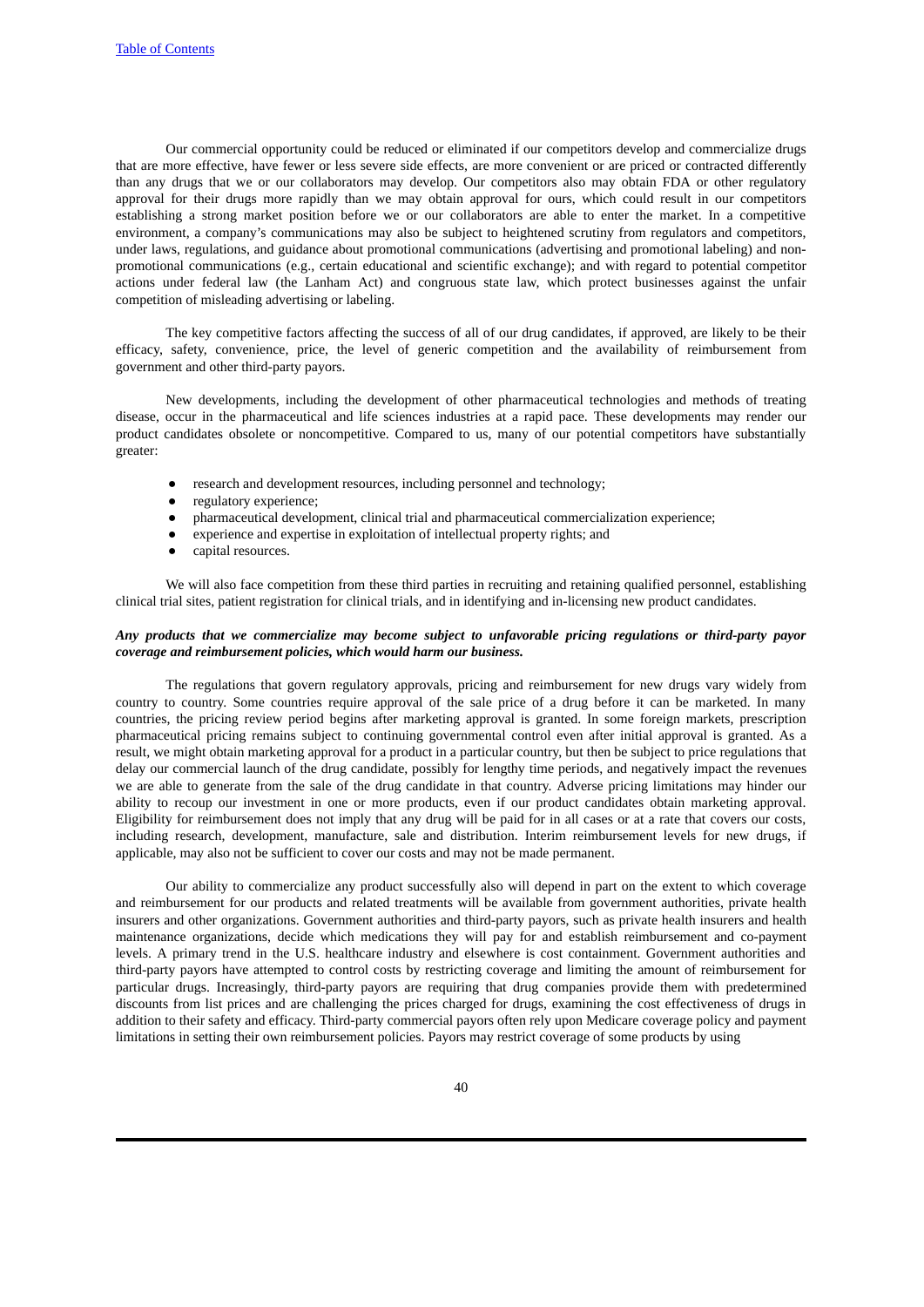formularies under which only selected drugs are covered, variable co-payments that make drugs that are not preferred by the payor more expensive for patients, and utilization management controls, such as requirements for prior authorization or failure first on another type of treatment. Payors may target higher-priced drugs for imposition of these obstacles to coverage, and consequently our products may be subject to payer-driven restrictions. Additionally, in countries where patients have access to insurance, as in the U.S., insurance co-payment amounts or other benefit limits may represent a barrier to obtaining or continuing use of our products that receive regulatory approval. If we are unable to obtain or maintain coverage, or coverage is reduced in one or more countries, our product sales may be lower than anticipated and our financial condition could be harmed.

Net prices for drugs may be reduced by mandatory discounts or rebates required by government healthcare programs or private payors and by any future relaxation of laws that presently restrict imports of drugs from countries where they may be sold at lower prices. In the United States, for example, we must offer discounted pricing or rebates on purchases of pharmaceutical products under various federal and state healthcare programs, such as the Medicaid Drug Rebate Program, the 340B drug pricing program and the Medicare Part D Program. We must also report specific prices to government agencies under healthcare programs, such as the Medicaid Drug Rebate Program and Medicare Part B. The calculations necessary to determine the prices reported are complex and the failure to report prices accurately may expose us to penalties.

## Product liability lawsuits against us could cause us to incur substantial liabilities and could limit commercialization of *any drug candidates that we may develop.*

We face an inherent risk of product liability exposure related to the testing of our product candidates in human clinical trials, and an even greater risk in connection with the commercialization of any products for which we may receive marketing authorization in the future. If we cannot successfully defend ourselves against claims that any of our products caused injuries, we could incur substantial liabilities. Regardless of merit or eventual outcome, liability claims may result in:

- decreased demand for any products that we may commercialize;
- injury to our reputation and significant negative media attention;
- withdrawal of clinical trial participants;
- significant costs to defend the related litigation;
- substantial monetary awards to trial participants or patients;
- loss of revenue; and
- the inability to commercialize any product candidates that we may develop.

Although we maintain product liability insurance coverage, it may not be adequate to cover all liabilities that we may incur. Insurance coverage is increasingly expensive. We may not be able to maintain insurance coverage at a reasonable cost or in an amount adequate to satisfy any liability that may arise.

### **Risks Related to Our Financial Position and Need for Additional Capital**

# We have incurred significant operating losses since our inception and anticipate that we will incur continued losses for *the foreseeable future.*

Biopharmaceutical drug development is a highly speculative undertaking and involves a substantial degree of risk. We commenced operations in January 2012. To date, our operations have been limited primarily to organizing and staffing our company, business planning, raising capital, developing our technology, identifying potential drug candidates, undertaking pre-clinical studies and clinical trials, commercializing UKONIQ (which received FDA approval in February 2021 and which we withdrew from sale in April 2022), and preparing for potential commercialization of ublituximab. We are transitioning from a company with a research and development focus and commercialization capabilities in oncology to a company capable of supporting commercial activities in neurology in the U.S. and outside the U.S. This transition involves a wide variety of risks, and we may not be successful in such transition.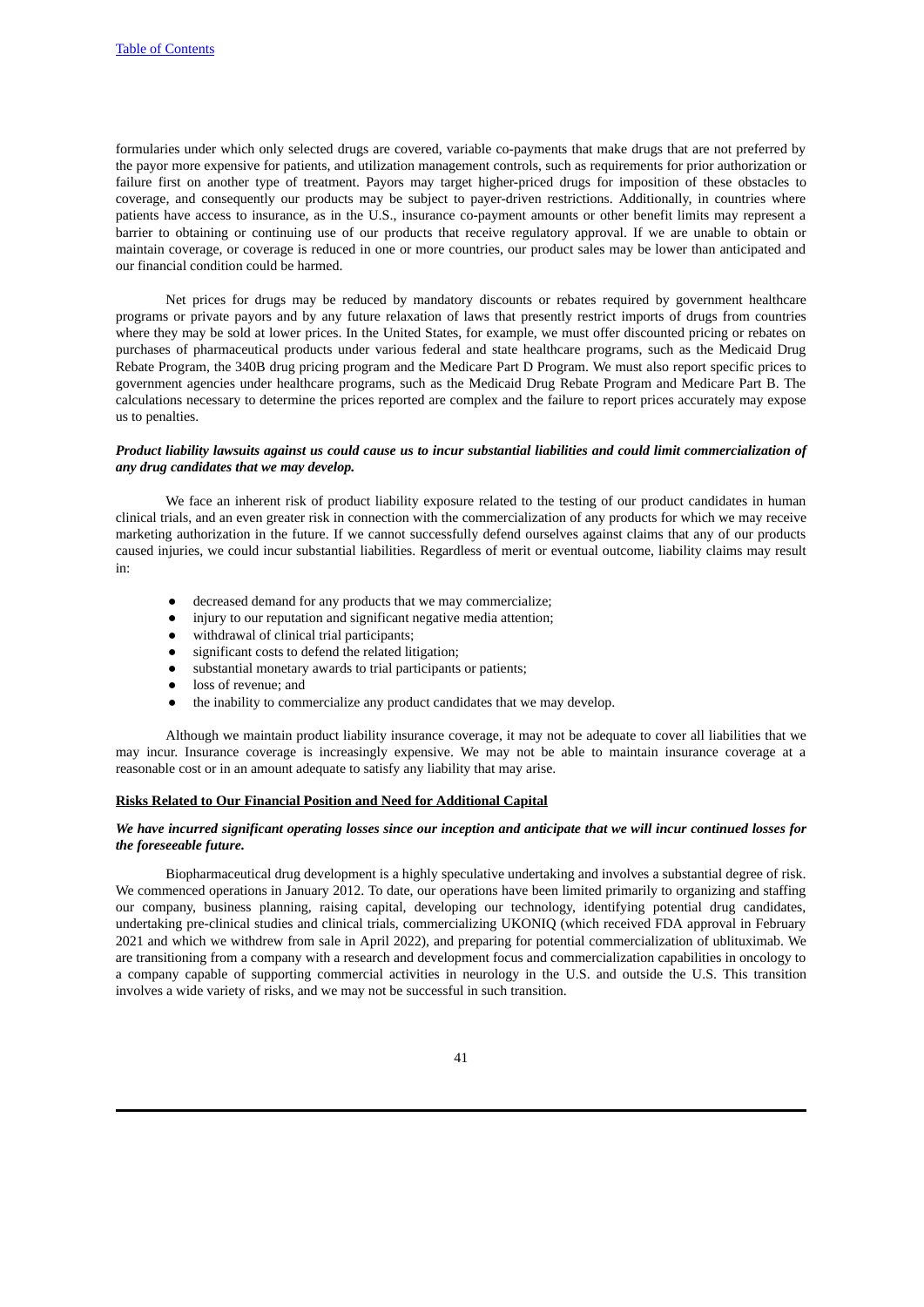Since inception, we have focused our efforts and financial resources on clinical trials, manufacturing of our drug candidates, and preparing to support a commercial product. To date, we have financed our operations primarily through public offerings of our common stock and a debt financing. Since inception, we have incurred significant operating losses. Substantially all our operating losses have resulted from costs incurred in connection with our research and development programs and from selling, general and administrative costs associated with our operations, including our commercialization activities. We expect to continue to incur significant expenses and operating losses for the foreseeable future. Our prior losses, combined with expected future losses, have had and will continue to have an adverse effect on our stockholders' deficit and working capital. Due to our voluntary withdrawal of UKONIQ from sale, we have no marketed products. We expect to continue to incur significant research and development expenses and we expect to continue to incur significant commercialization and outsourced-manufacturing expenses as we plan for the possible commercialization of ublituximab in RMS. Because of the numerous risks and uncertainties associated with developing pharmaceuticals, we are unable to predict the extent of any future losses or when we will become profitable, if at all. Even if we do become profitable, we may not be able to sustain or increase our profitability on a quarterly or annual basis. Our ability to become profitable depends upon our ability to generate substantial revenue.

Prior to the withdrawal of UKONIQ from sale in the U.S. in April 2022, we had not generated any significant revenue from our sales of the product. It is uncertain when and if we will generate any significant revenue from the sale of any product candidates, if approved, in the future. Furthermore, no assurance can be given that we will meet revenue projections or guidance. To obtain significant and sustained revenues and meet our revenue projections or guidance, we must succeed, either alone or with others, in (i) obtaining regulatory approval for our product candidates, including ublituximab in RMS; and (ii) manufacturing and marketing our products and product candidates. Accordingly, we do not expect to generate sustained revenue unless and until we obtain marketing approval of ublituximab in RMS. Our ability to generate sustained revenue depends on a number of factors, including, but not limited to, our ability to:

- successfully complete clinical trials that meet their clinical endpoints;
- initiate and successfully complete all safety, pharmacokinetic, biodistribution, and non-clinical studies required to obtain U.S. and foreign marketing approval for our product candidates;
- obtain approval from the FDA and foreign equivalents to market and sell our product candidates, including ublituximab in RMS;
- establish commercial manufacturing capabilities with third parties that are satisfactory to the regulatory authorities, cost effective, and that are capable of providing commercial supply of our product candidates;
- expand on our commercialization infrastructure to commercialize ublituximab in RMS, if approved, and/or entering into collaborations with third parties; and
- achieve market acceptance of any products for which we receive regulatory approval in the medical community and with third-party payors.

If we are unable to generate significant and sustained revenues, we will not become profitable and we will be unable to continue our operations without continued funding.

# We will need to raise substantial additional funding. If we are unable to raise capital when needed, we would be forced *to delay, reduce or eliminate some of our drug development programs or commercialization efforts.*

The development of pharmaceuticals is capital-intensive. Moreover, in anticipation of potential FDA approval for ublituximab in RMS, we will need to expend substantial resources on supporting the regulatory application, preparing for commercialization, and manufacturing over the next 6 to 12 months.

The amount and timing of our future funding requirements will depend on many factors, including, but not limited to, the following:

- the costs and timing of clinical and commercial manufacturing supply arrangements for each product and product candidate;
- the costs of expanding our sales, distribution, and other commercialization capabilities;
- the costs and timing of regulatory approvals;
- the success of the commercialization of any products for which we receive regulatory approval;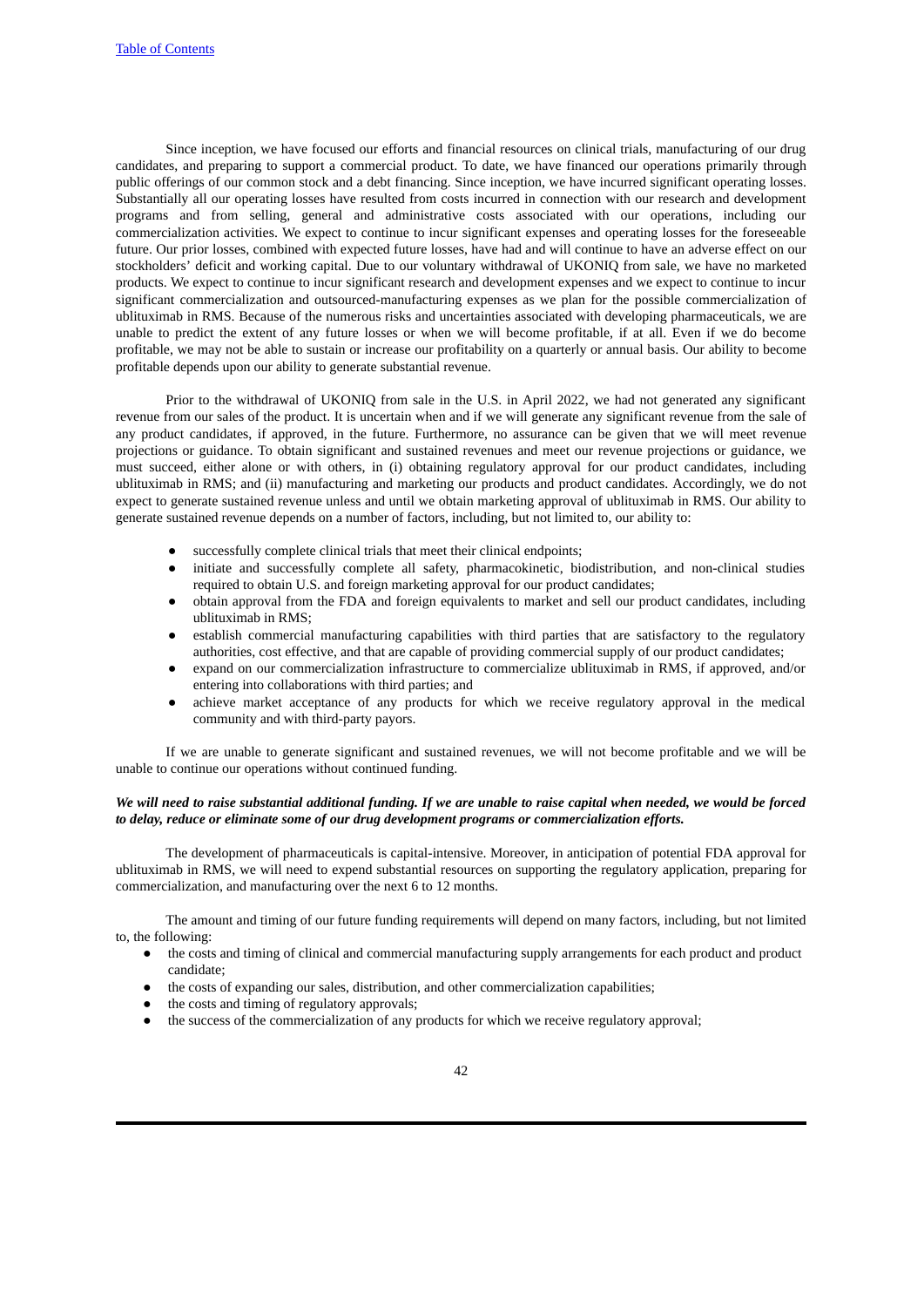- the progress of our clinical trials, including expenses to support the trials and milestone payments that may become payable under our license agreements;
- our ability to establish and maintain strategic collaborations, including licensing and other arrangements;
- the costs involved in enforcing or defending patent claims or other intellectual property rights; and
- the extent to which we in-license or invest in other indications or product candidates.

As a result, significant additional funding will be required. Additional sources of financing to continue our operations in the future might not be available on favorable terms, if at all. If we do not succeed in raising additional funds on acceptable terms, we could be forced to discontinue product development, reduce or forego commercialization efforts that are required for successful commercialization ublituximab in RMS, or any of our other product candidates and otherwise forego attractive business opportunities. Any additional sources of financing may involve the issuance of our equity securities, which would have a dilutive effect to stockholders. For the foreseeable future, we will have to fund all of our operations and capital expenditures from cash on hand, amounts raised in future offerings or financings, and potentially from U.S. sales of ublituximab in RMS, if approved. Accordingly, our prospects must be considered in light of the uncertainties, risks, expenses and difficulties frequently encountered by companies in the early stages of commercial operations and the competitive environment in which we operate.

# Raising additional capital may cause dilution to our stockholders, restrict our operations or require us to relinquish *rights to our technologies or drug candidates and occupy valuable management time and resources.*

Until such time, if ever, as we can generate substantial drug revenues, we expect to finance our cash needs through a combination of public and private equity offerings, debt financings, collaborations, strategic alliances and licensing arrangements. We do not have any committed external source of funds, other than funds already borrowed under the loan and security agreement that we entered into with Hercules in February 2019, and which was expanded in December 2021 (see Note 6 to our consolidated financial statements for more information). To the extent that we raise additional capital through the sale of common stock or securities convertible or exchangeable into common stock, the ownership interest of our stockholders will be diluted, and the terms of these securities may include liquidation or other preferences that materially adversely affect the rights of our common stockholders. We may also seek funds through collaborations, strategic alliances or licensing arrangements with third parties at a time that is not desirable to us and we may be required to relinquish valuable rights to some intellectual property, future revenue streams, research programs or drug candidates or to grant licenses on terms that may not be favorable to us, any of which may have a material adverse effect on our business, operating results and prospects. Debt financing, if available, may involve agreements that include covenants limiting or restricting our ability to take specific actions, such as incurring additional debt, making capital expenditures or declaring dividends. See our risk factors below under the heading **"Risks Related to Our Indebtedness."**

Additionally, fundraising efforts may divert our management from their day-to-day activities, which may adversely affect our ability to develop and commercialize our drug candidates. Dislocations in the financial markets have generally made equity and debt financing more difficult to obtain and may have a material adverse effect on our ability to meet our fundraising needs. We cannot guarantee that future financing will be available in sufficient amounts or on terms acceptable to us, if at all. Moreover, the issuance of additional securities, whether equity or debt, by us, or the possibility of such issuance, may cause the market price of our shares to decline.

### *Long-term commercialization and product candidate development timelines and projections in this report are based on the assumption of further financing.*

The timelines and projections in this report are predicated upon the assumption that we will raise additional financing in the future to continue our long-term commercialization efforts and the development of our product candidates. In the event we do not successfully raise subsequent financing, such commercialization and product development activities may be curtailed commensurate with the magnitude of the shortfall. If our commercialization or product development activities are slowed or stopped, we would be unable to meet the timelines and projections outlined in this filing. Failure to progress our commercialization activities or the development of our product candidates as anticipated will have a negative effect on our business, future prospects, and ability to obtain further financing on acceptable terms, if at all, and the value of the enterprise.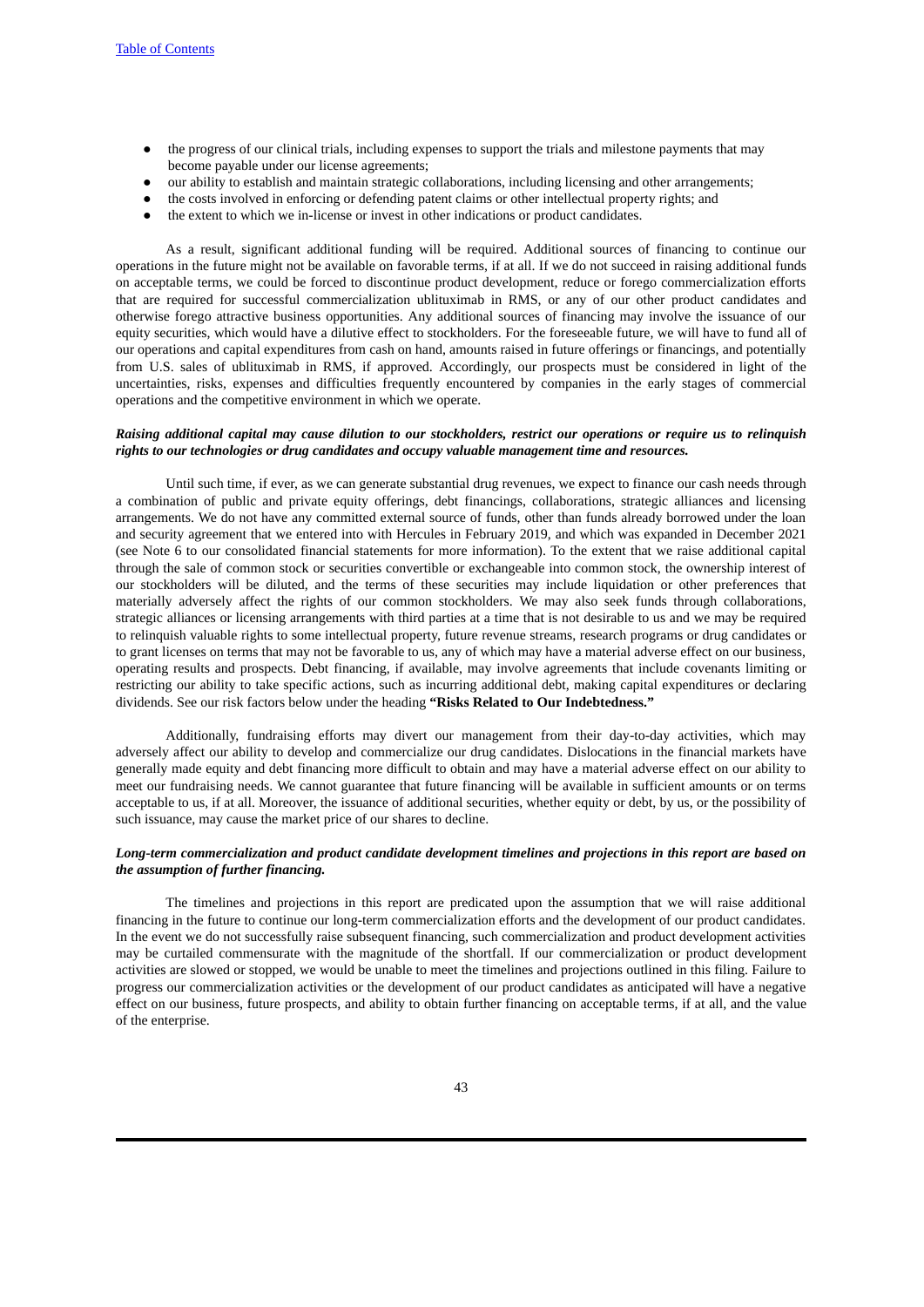# Due to limited resources we may fail to capitalize on programs or product candidates that may present a greater *commercial opportunity or for which there is a greater likelihood of success.*

Because we have limited resources, we may forego or delay pursuit of opportunities with certain programs or product candidates or for indications that later prove to have greater commercial potential. Our estimates regarding the potential market for a product candidate could be inaccurate, and our spending on current and future research and development programs may not yield any commercially viable products. If we do not accurately evaluate the commercial potential for a particular product candidate, we may relinquish valuable rights to that product candidate through strategic collaboration, licensing or other arrangements in cases in which it would have been more advantageous for us to retain sole development and commercialization rights to such product candidate. Alternatively, we may allocate internal resources to a product candidate in a therapeutic area in which it would have been more advantageous to enter into a partnering arrangement.

If any of these events occur, we may be forced to abandon or delay our development efforts with respect to a particular product candidate or fail to develop a potentially successful product candidate, which could have a material adverse effect on our business, financial condition, results of operations and prospects.

### Our level of indebtedness and debt service obligations could adversely affect our financial condition and may make it *more difficult for us to fund our operations.*

In February 2019, we entered into a Loan and Security Agreement (the Loan Agreement), with Hercules Capital, Inc., a Maryland corporation (Hercules) and on December 30, 2021 (the First Amendment Closing Date), the Company entered into an Amended and Restated Loan and Security Agreement (the Amended Loan Agreement) with Hercules. Under the Amended Loan Agreement, Hercules increased the aggregate principal amount of the loan, available at the Company's option, from \$60.0 million to \$200.0 million (the Amended Term Loan) (see Note 6 to our consolidated financial statements for more information). A first advance of \$70.0 million was drawn at the First Amendment Closing Date, a portion of which was used to refinance the current outstanding loan balance of approximately \$7.8 million.

All obligations under the Amended Loan Agreement are secured by substantially all of our existing property and assets, excluding intellectual property. This indebtedness may create additional financing risk for us, particularly if our business or prevailing financial market conditions are not conducive to paying off or refinancing its outstanding debt obligations at maturity. This indebtedness could also have important negative consequences, including:

- we will need to repay the indebtedness by making payments of interest and principal, which will reduce the amount of money available to finance our operations, our research and development efforts and other general corporate activities; and
- our failure to comply with the restrictive covenants in the Amended Loan Agreement could result in an event of default that, if not cured or waived, would accelerate our obligation to repay this indebtedness, and Hercules could seek to enforce its security interest in the assets securing such indebtedness.

To the extent additional debt is added to our current debt levels, the risks described above could increase.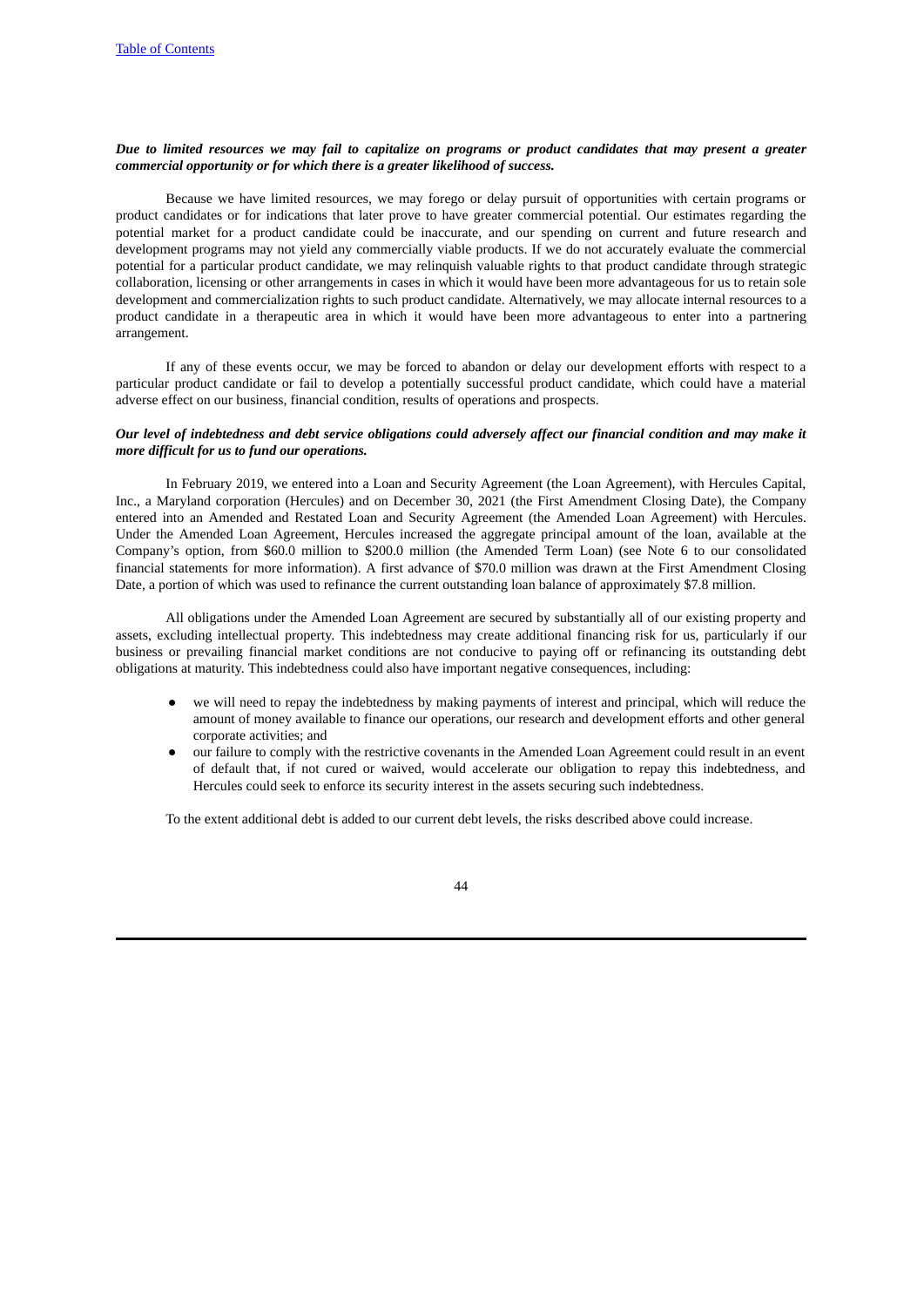# We may not have cash available in an amount sufficient to enable us to make interest or principal payments on our *indebtedness when due.*

Failure to satisfy our current and future debt obligations under the Amended Loan Agreement, or the breach of any of its covenants, subject to specified cure periods with respect to certain breaches, could result in an event of default and, as a result, Hercules could accelerate all of the amounts due. In the event of an acceleration of amounts due under the Amended Loan Agreement as a result of an event of default, we may not have enough available cash or be able to raise additional funds through equity or debt financings to repay such indebtedness at the time of such acceleration. In that case, we may be required to delay, limit, reduce or terminate our product candidate development or commercialization efforts or grant to others rights to develop and market product candidates that we would otherwise prefer to develop and market ourselves. Hercules could also exercise its rights as collateral agent to take possession and dispose of the collateral securing the Term Loan for its benefit, which collateral includes substantially all of our property other than intellectual property. Our business, financial condition and results of operations could be materially adversely affected as a result of any of these events.

The Amended Loan Agreement imposes operating and other restrictions on the Company. Such restrictions will affect, and in many respects limit or prohibit, our ability and the ability of any future subsidiary to, among other things:

- dispose of certain assets;
- change its lines of business;
- engage in mergers, acquisitions or consolidations;
- incur additional indebtedness;
- create liens on assets;
- pay dividends and make contributions or repurchase our capital stock; and
- engage in certain transactions with affiliates.

The breach of any of these restrictive covenants could have a material adverse effect on our business and prospects.

### **Risks Related to Governmental Regulation of Pharmaceutical Industry and Legal Compliance Matters**

# We are subject to new legislation, regulatory proposals and third-party payor initiatives that may increase our costs of *compliance and adversely affect our ability to market our products, obtain collaborators and raise capital.*

In both the United States and certain foreign countries, there have been a number of legislative and regulatory changes or proposed changes to the healthcare system, many of which have focused on prescription drug pricing and lowering overall healthcare costs, that could impact our ability to sell our products profitably and support future innovation. We expect prescription drug pricing and other healthcare costs to continue to be subject to intense political and social pressures on a global basis.

In the United States, the President, federal and state legislatures, health agencies and third-party payors continue to focus on containing the cost of healthcare and addressing public concern over access and affordability of prescription drugs. The Patient Protection and Affordable Care Act, as amended by the Health Care and Education Reconciliation Act of 2010 (collectively, the ACA) was enacted in 2010 and made significant changes to the U.S. healthcare system. ACA changes included expanding healthcare coverage through Medicaid expansion and implementation of the individual health insurance mandate; changing coverage and reimbursement of drug products under government healthcare programs; imposing an annual fee on manufacturers of branded drugs; and expanding government enforcement authority. Although the ACA has been the subject of a number of legislative and litigation challenges since it passed, it is expected that the Biden Administration will seek to strengthen and expand the ACA. We cannot predict what effect further changes to the ACA would have on our business.

Beyond the ACA, there has been increasing legislative, regulatory and enforcement interest with respect to prescription drug pricing practices. Proposals that may garner bipartisan legislative support or become legislation through reconciliation include adding a cap on out-of-pocket spending under Medicare Part D, authorizing Medicare to negotiate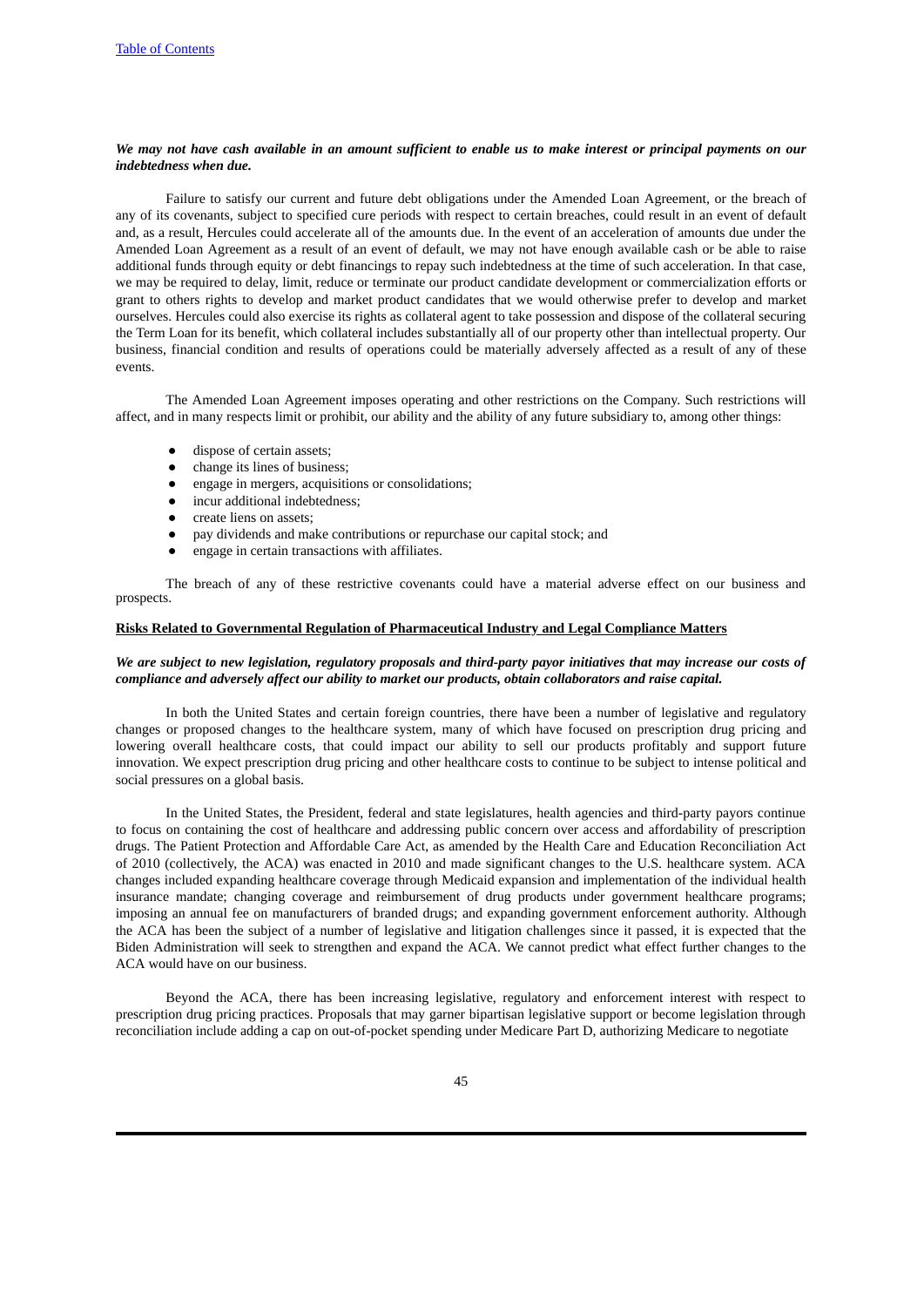certain drugs covered by Medicare Parts D and B directly with manufacturers, and imposing limits on increases in drug prices. In addition, President Biden may take executive action to introduce new drug pricing models and other drug pricing initiatives. The Biden Administration also may propose substantial changes to the U.S. healthcare system, including expanding government-funded health insurance options. We are uncertain of the impact or outcome of potential Executive Orders, rescission of rules and policy statements, or new legislation, especially any relative impact on the healthcare regulatory and policy landscape, or the impact they may have on our business. We expect drug pricing will continue to be a focus of the Biden Administration. At the state level, legislatures have increasingly passed legislation and implemented regulations designed to control pharmaceutical pricing, including price or patient reimbursement constraints, discounts, restrictions on certain product access and marketing cost disclosure and transparency measures, and, in some cases, designed to encourage importation from other countries and bulk purchasing.

There have been several recent U.S. Congressional inquiries and proposed and enacted legislation designed to bring more transparency to drug pricing, reduce the cost of prescription drugs under Medicare, limit price increases, evaluate the relationship between pricing and manufacturer patient programs, and reform government health care program reimbursement methodologies for prescription drugs. For example, the Bipartisan Budget Act of 2018 (the BBA) increased manufacturer point-of-sale discounts off negotiated prices of applicable brand drugs in the Medicare Part D coverage gap from 50% to 70% effective as of January 1, 2019, ultimately increasing the liability for brand drug manufacturers. We expect that health care reform measures that may be adopted in the future, may result in more rigorous coverage criteria, increase manufactured financial liability, and additional downward pressure on the price that we may receive for any of our product candidates, if approved. Any reduction in reimbursement from Medicare or other government health care programs may result in a similar reduction in payments from private payors.

There continue to be efforts to lower drug prices through increased competition, with policy proposals seeking to facilitate generic and biosimilar approval and marketing authorization. For example, in 2018, the FDA announced the Biosimilar Action Plan and sought input on how the agency can best facilitate greater availability of biosimilar products, including input on whether changes to an approved biologic (e.g., a new indication) would be protected by the remainder of the statutory 12-year exclusivity period (commonly referred to as "umbrella exclusivity"). In the event there is a modification to the biologic exclusivity period or other steps taken to facilitate biosimilar or generic approvals, we could experience biosimilar/generic competition of any products for which we receive FDA approval at an earlier time than currently anticipated.

At the state level, individual states are experiencing significant economic pressure within their state Medicaid programs and responding to public concern over the cost of healthcare. States, including California, Florida, Nevada and Maine, among others, have responded to these pressures with a range of legislative enactments and policy proposals designed to control prescription drug prices by, for example, allowing importation of pharmaceutical products from jurisdictions outside the U.S., imposing price controls on state drug purchases, consolidating state drug purchasing to a single purchaser, and imposing transparency measures around prescription drug prices and marketing costs. These measures, which vary by state, could reduce the ultimate demand for our products, if approved, or put pressure on our product pricing.

In addition, other legislative changes have been adopted that could have an adverse effect upon, and could prevent, our products' or product candidates' commercial success. More broadly, the Budget Control Act of 2011, as amended, or the Budget Control Act, includes provisions intended to reduce the federal deficit, including reductions in Medicare payments to providers through 2030 (except May 1, 2020 to December 31, 2020). Any significant spending reductions affecting Medicare, Medicaid or other publicly funded or subsidized health programs, or any significant taxes or fees imposed as part of any broader deficit reduction effort or legislative replacement to the Budget Control Act, or otherwise, could have an adverse impact on our anticipated product revenues.

Furthermore, legislative and regulatory proposals have been made to expand post-approval requirements and restrict sales and promotional activities for drugs. We cannot be sure whether additional legislative changes will be enacted, or whether the FDA regulations, guidance or interpretations will be changed, or what the impact of such changes on the marketing approvals of our product candidates, if any, may be. In addition, increased scrutiny by Congress of the FDA's approval process may significantly delay or prevent marketing approval, as well as subject us to more stringent product labeling and post-marketing testing and other requirements.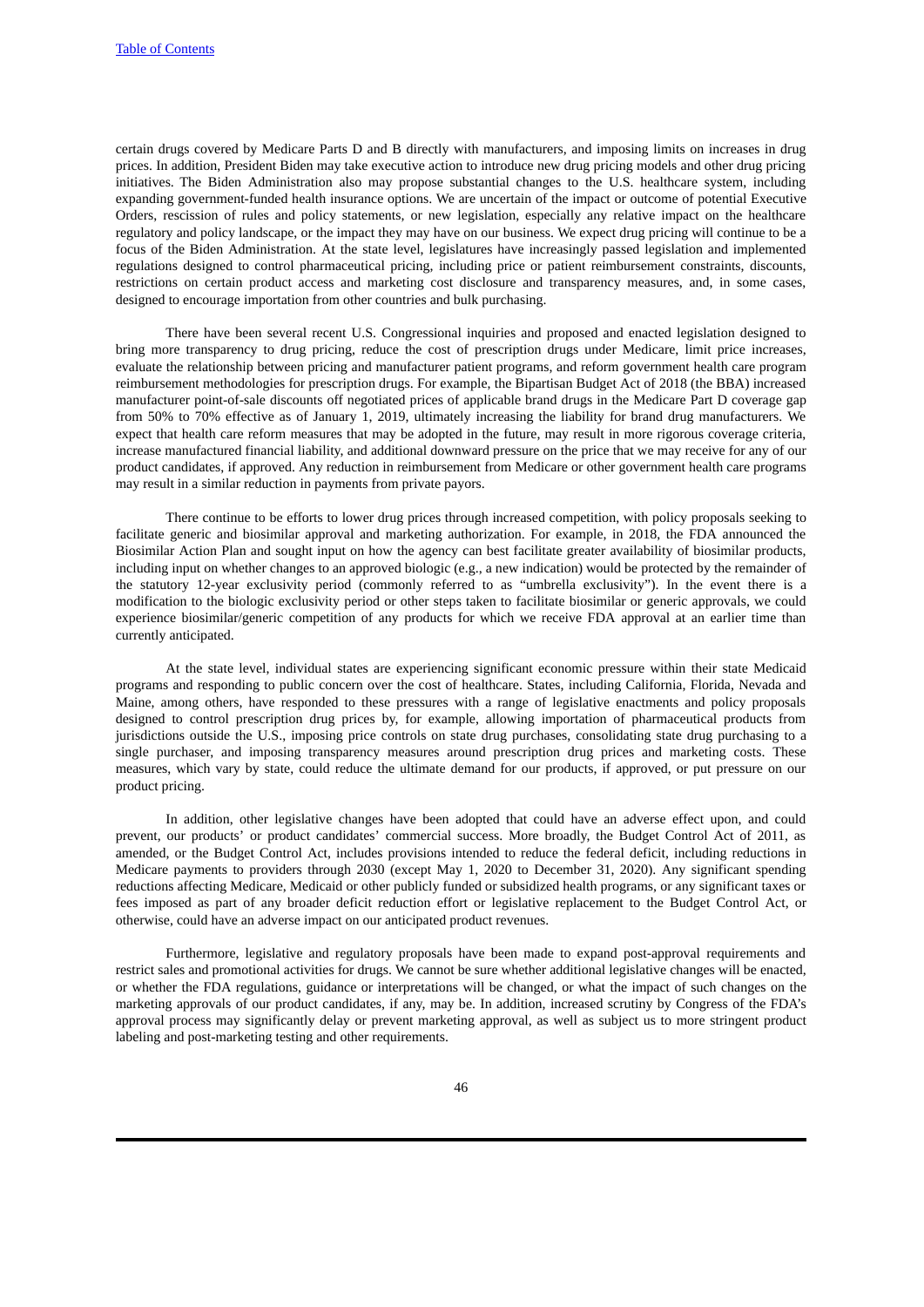In many international markets, including the European Union, the government regulates prescription drug prices, patient access, and/or reimbursement levels to control the biopharmaceutical budget of their government-sponsored healthcare system. The European Union and some individual countries have announced or implemented measures and may in the future implement new or additional measures, to reduce biopharmaceutical costs to contain the overall level of healthcare expenditures. These measures vary by country and may include, among other things, non-coverage decisions, patient access restrictions, international price referencing, mandatory discounts or rebates, and cross-border sales of prescription drugs. These measures may adversely affect our ability to generate revenues or commercialize our product candidates in certain international markets.

There likely will continue to be pressure on prescription drug prices globally and legislative and regulatory proposals, including at the federal and state levels in the U.S., directed at broadening the availability of health care and containing or lowering the cost of health care products and services. We cannot predict the initiatives that may be adopted in the future. The continuing efforts of the government, health insurance companies, managed care organizations and other payors of health care services to contain or reduce costs of health care may adversely affect, among other things:

- our ability to generate revenues and achieve or maintain profitability;
- the demand for any products for which we may obtain regulatory approval;
- our ability to set a price that we believe is fair for our products;
- the level of taxes that we are required to pay; and
- the availability of capital.

In addition, governments may impose price controls, which may adversely affect our future profitability.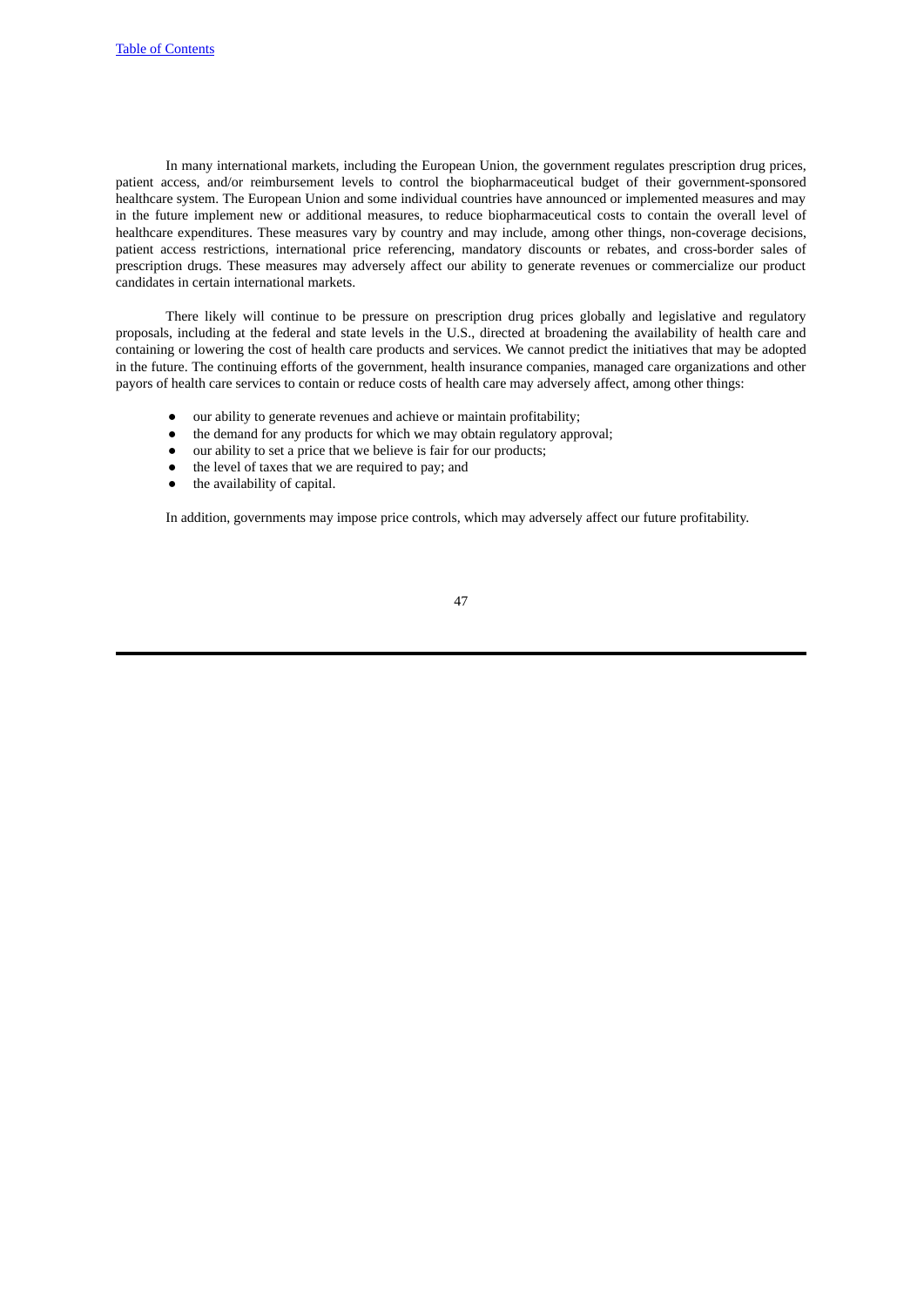Our relationships with customers and third-party payors will be subject to applicable fraud and abuse laws, false claims *laws, transparency and disclosure laws, health information and security laws, and other healthcare laws and regulations, which could expose us to criminal sanctions, civil penalties, exclusion from government healthcare programs, contractual damages, reputational harm and diminished profits and future earnings.*

We are subject to extensive healthcare statutory and regulatory requirements and oversight by the federal government and the states and foreign governments in which we conduct our business. Healthcare providers and thirdparty payors play a primary role in the recommendation and prescription of any drug candidates for which we obtain marketing approval. Our past, current and future relationships, arrangements and interactions with these professionals and entities, as well as with patients and patient advocacy organizations will expose us to broadly applicable fraud and abuse and other healthcare laws and regulations that may constrain the business or financial arrangements and relationships through which we market, sell and distribute our drug candidates for which we obtain marketing approval. Restrictions under applicable federal and state healthcare laws and regulations include the following:

- the federal Anti-Kickback Statute prohibits, among other things, persons from knowingly and willfully soliciting, offering, receiving or providing remuneration, directly or indirectly, in cash or in kind, to induce or reward either the referral of an individual for, or the purchase, order or recommendation of, any good or service, for which payment may be made under federal and state healthcare programs such as Medicare and Medicaid. A person or entity does not need to have actual knowledge of the statute or specific intent to violate it in order to have committed a violation;
- the federal False Claims Act imposes civil penalties, including through civil whistleblower or qui tam actions, against individuals or entities for, among other things, knowingly presenting, or causing to be presented, to the federal government, claims for payment that are false or fraudulent or making a false statement to avoid, decrease or conceal an obligation to pay money to the federal government. In addition, the government may assert that a claim including items and services resulting from a violation of the federal Anti-Kickback Statute constitutes a false or fraudulent claim for purposes of the False Claims Act;
- the federal Health Insurance Portability and Accountability Act of 1996 (or HIPAA) imposes criminal and civil liability for executing a scheme to defraud any healthcare benefit program, or knowingly and willfully falsifying, concealing or covering up a material fact or making any materially false statement in connection with the delivery of or payment for healthcare benefits, items or services; similar to the federal Anti-Kickback Statute, a person or entity does not need to have actual knowledge of the statute or specific intent to violate it in order to have committed a violation;
- the so-called federal "Sunshine Act" under the Affordable Care Act requires manufacturers of drugs, devices, biologics and medical supplies that are reimbursable under Medicare, Medicaid, or the Children's Health Insurance Program to monitor and report information related to payments and other transfers of value to and the ownership and investment interests of physicians and teaching hospitals (and additional categories of healthcare providers beginning with reports submitted in 2022) to the federal government for redisclosure to the public;
- HIPAA, as amended by the Health Information Technology for Economic and Clinical Health Act of 2009 and its implementing regulations, which also imposes obligations on certain covered entity healthcare providers, health plans, and healthcare clearinghouses as well as their business associates that perform certain services involving the use or disclosure of individually identifiable health information, including mandatory contractual terms, with respect to safeguarding the privacy, security and transmission of individually identifiable health information;
- a wide range of federal and state consumer protection and unfair competition laws, which broadly regulate marketplace activities and activities that potentially harm consumers including those related to privacy;
- the Federal Food, Drug, and Cosmetic Act and its implementing regulations, which among other things, strictly regulate drug product marketing and prohibit manufacturers from promotion and marketing of products prior to approval or for uses inconsistent with the FDA-required labeling;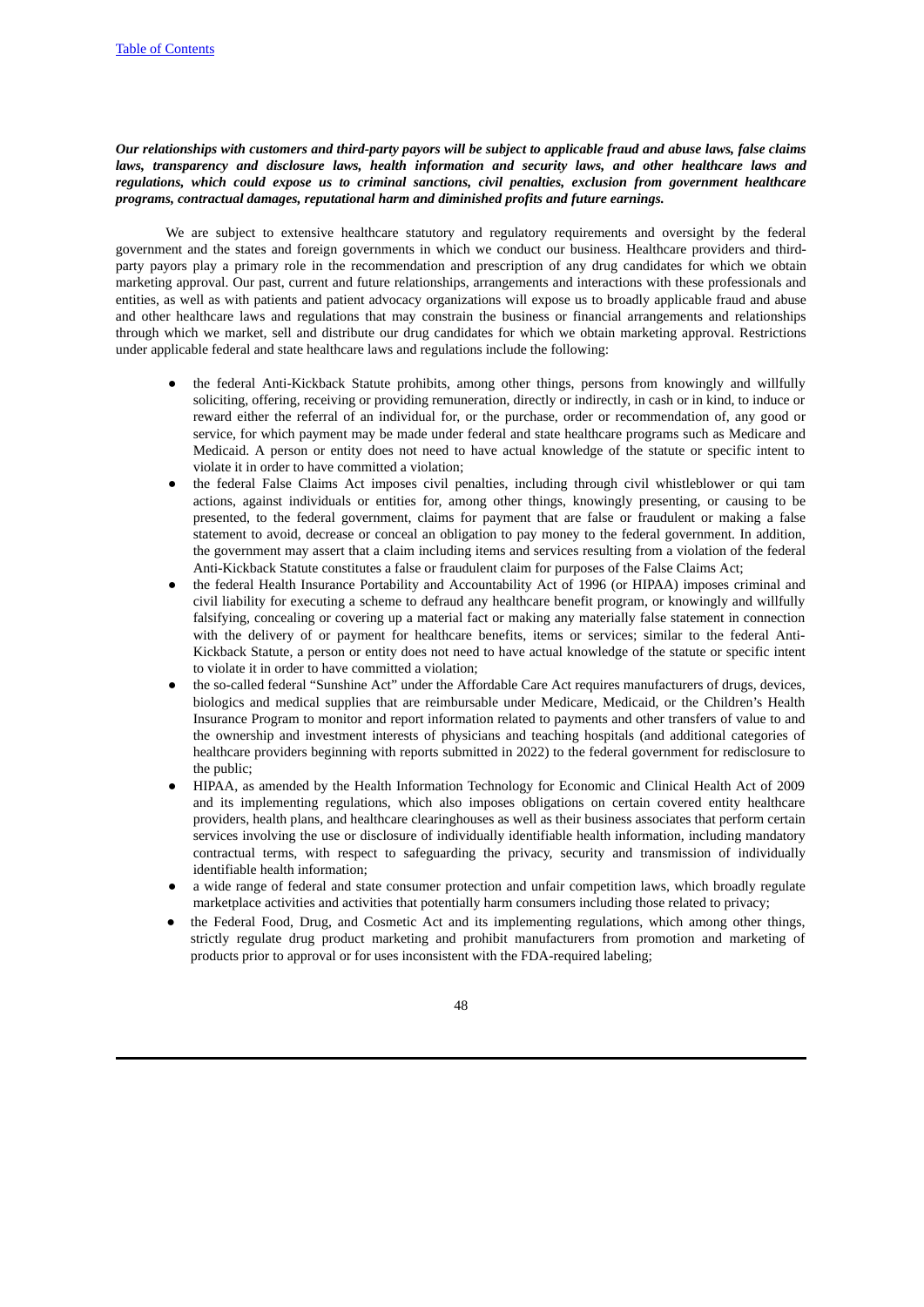- federal laws, including the Medicaid Drug Rebate Program, that require pharmaceutical manufacturers to report certain calculated product prices to the government or provide certain discounts or rebates to government authorities or private entities, often as a condition of reimbursement under government healthcare programs;
- the Drug Supply Chain Security Act, or DSCSA, which imposes obligations on entities in the commercial product supply chain, including manufacturers, to identify and track prescription drugs as they are distributed in the U.S.; and
- state law equivalents of some of the above federal laws, such as anti-kickback and false claims laws that may apply to items or services reimbursed by any third-party payor, including commercial insurers, state transparency laws, state laws limiting interactions between pharmaceutical manufacturers and members of the healthcare industry, and state laws governing the privacy and security of health information in certain circumstances, many of which differ from each other in significant ways and often are not preempted by federal laws, thus complicating compliance efforts.

As we prepare for potential commercialization of ublituximab, we are planning to provide patient support services to help patients access the product, if approved. Our patient support program would be administered in conjunction with a patient support program vendor and other third parties. There has been heightened governmental scrutiny over the scope of patient support programs and the manner in which drug manufacturers and their vendors operate such programs. We cannot ensure that our compliance controls, policies, and procedures will be sufficient to protect against acts of our employees, business partners or vendors that may violate the laws, regulations, or evolving government guidance on patient support programs. A government investigation, regardless of its outcome, could impact our business practices, harm our reputation, divert attention of management, increase our expenses and reduce availability of assistance to patients. If we or our vendors are deemed to fail to comply with relevant laws, regulations or government guidance in the operation of these programs, we could be subject to damages, fines, penalties or other criminal, civil or administrative sanctions or enforcement actions.

Ensuring that our business arrangements with third parties comply with applicable healthcare laws and regulations involves substantial costs. It is possible that governmental authorities will conclude that our business practices do not comply with current or future statutes, regulations or case law involving applicable fraud and abuse or other healthcare laws and regulations. The compliance and enforcement landscape, and related risk, is informed by government enforcement precedent and settlement history, Advisory Opinions, and Special Fraud Alerts. Our approach to compliance may evolve over time in light of these types of developments. Additionally, the potential safe harbors available under the Anti-Kickback Statute are subject to change through legislative and regulatory action, and we may decide to adjust our business practices or be subject to heightened scrutiny as a result. If our operations, including anticipated activities to be conducted by our sales team, were to be found to be in violation of any of these laws or any other governmental regulations that may apply to us, we may be subject to significant civil, criminal and administrative penalties, damages, fines, exclusion from government-funded healthcare programs, such as Medicare and Medicaid, qui tam actions brought by individual whistleblowers in the name of the government, and the curtailment or restructuring of our operations.

# If we violate applicable data privacy and security laws, we may be subject to penalties, including civil and criminal *penalties, damages, fines and the curtailment or restructuring of our operations.*

We may be subject to privacy and security laws in the various jurisdictions in which we operate, obtain or store personally identifiable information. The legislative and regulatory landscape for privacy and data protection continues to evolve, and there has been an increasing focus on privacy and data protection issues with the potential to affect our business.

Within the United States, various federal and state laws regulate the privacy and security of personal information and so may affect our business operations. For example, at the federal level, our operations may be affected by the data privacy and security provisions of HIPAA, as amended by the Health Information Technology for Economic and Clinical Health Act and its implementing regulations. Although we are not currently directly subject to HIPAA, HIPAA affects the ability of healthcare providers and other entities with which we may interact, including clinical trial sites, to disclose patient health information to us. Under Section 5(a) of the Federal Trade Commission Act (the FTCA), the FTC expects a company's data security measures to be reasonable and appropriate in light of the sensitivity and volume of consumer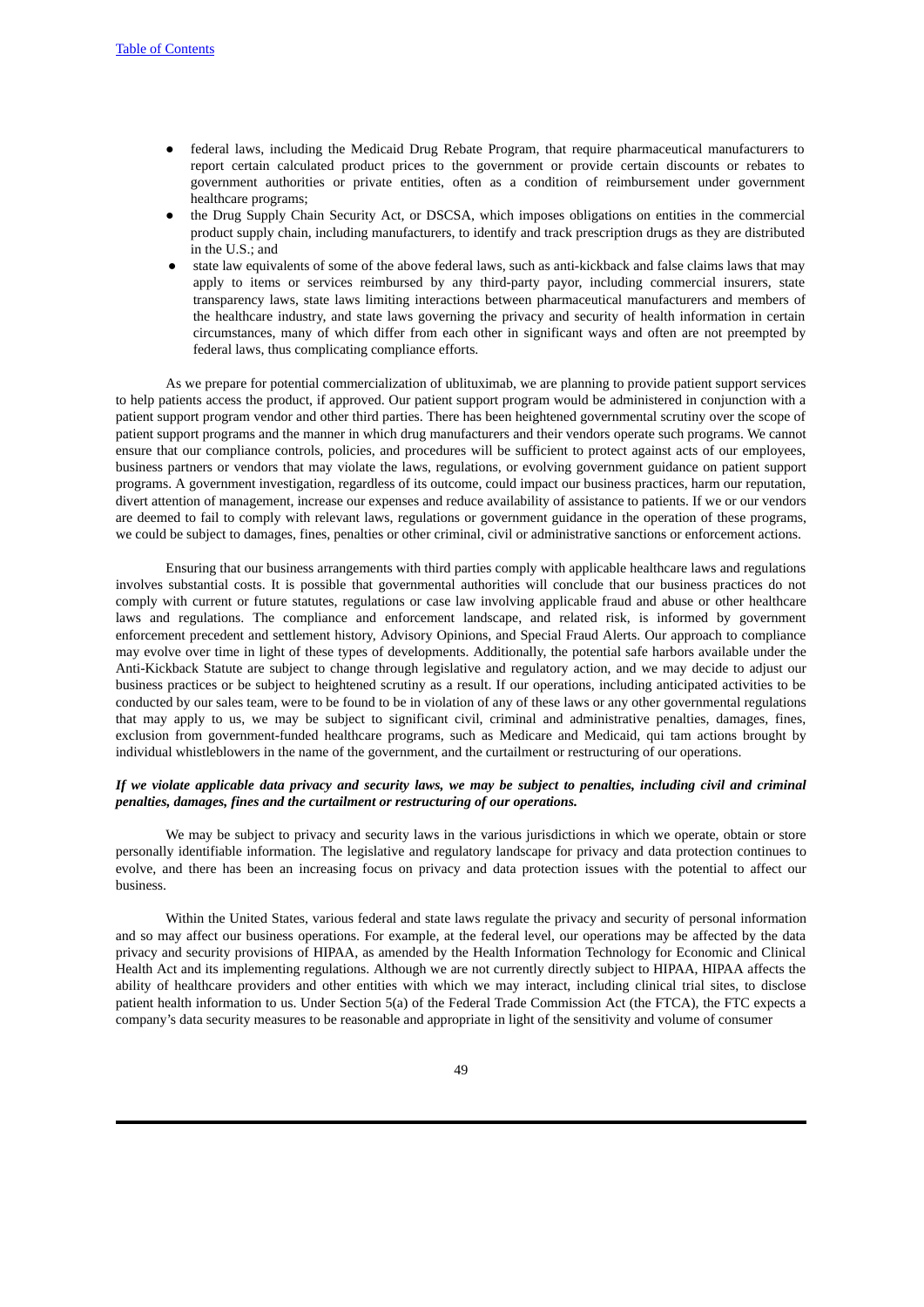information it holds, the size and complexity of its business, and the cost of available tools to improve security and reduce vulnerabilities. Medical data is considered sensitive data that merits stronger safeguards. States may also impose requirements, for example the California Consumer Privacy Act (the CCPA), went into effect in January 2020 creating data privacy obligations for covered companies and providing privacy rights to California residents, including the right to opt out of certain disclosures of their information.

Numerous other jurisdictions regulate the privacy and security of personally identifiable data. For example, the processing of personal data in the European Economic Area (the EEA), is subject to the General Data Protection Regulation (the GDPR), which took effect in May 2018. The GDPR increases obligations with respect to clinical trials conducted in the EEA, such as in relation to the provision of fair processing notices, exercising data subject rights and reporting certain data breaches to regulators and affected individuals, as well as how we document our relationships with third parties that process GDPR-covered personal data on our behalf. The GDPR also increases the scrutiny applied to transfers of personal data from the EEA (including from clinical trial sites in the EEA) to countries that are considered by the European Commission to lack an adequate level of data protection, such as the United States. In July 2020, the Court of Justice of the European Union invalidated the EU-U.S. Privacy Shield framework, one of the mechanisms used to legitimize the transfer of personal data from the EEA to the U.S., which decision may lead to increased scrutiny on data transfers from the EEA to the U.S. generally and increase our costs of compliance with data privacy legislation.

If our operations are found to be in violation of any data privacy and security laws, rules or regulations that apply to us, we may be subject to penalties, including civil and criminal penalties, damages, fines and the curtailment or restructuring of our operations, which could adversely affect our ability to operate our business and our financial results. Although compliance programs can mitigate the risk of investigation and prosecution for violations of these laws, rules or regulations, we cannot be certain that our program will address all areas of potential exposure and the risks in this area cannot be entirely eliminated, particularly because the requirements and government interpretations of the requirements in this space are constantly evolving. Any action against us for violation of these laws, rules or regulations, even if we successfully defend against it, could cause us to incur significant legal expenses and divert our management's attention from the operation of our business, as well as damage our business or reputation. Moreover, achieving and sustaining compliance with applicable federal and state privacy, security, fraud and reporting laws may prove costly.

# If we fail to adequately understand and comply with the local laws and customs as we expand into new international *markets, these operations may incur losses or otherwise adversely affect our business and results of operations.*

We expect to operate a portion of our business in certain countries through subsidiaries or through supply, marketing, and distributor arrangements. In those countries where we have limited experience in operating subsidiaries and in reviewing equity investees, we will be subject to additional risks related to complying with a wide variety of national and local laws, including restrictions on the import and export of certain intermediates, drugs, technologies and multiple and possibly overlapping tax laws. In addition, we may face competition in certain countries from companies that may have more experience with operations in such countries or with international operations generally. We may also face difficulties integrating new facilities in different countries into our existing operations, as well as integrating employees hired in different countries into our existing corporate culture. If we do not effectively manage our operations in these subsidiaries and review equity investees effectively, or if we fail to manage our alliances, we may lose money in these countries, and it may adversely affect our business and results of our operations. In all interactions with foreign regulatory authorities and other government agencies, we are exposed to liability risks under the Foreign Corrupt Practices Act or similar anti-bribery laws.

## Any product for which we obtain marketing approval could be subject to restrictions or withdrawal from the market and we may be subject to penalties if we fail to comply with regulatory requirements or if we experience unanticipated *problems with products.*

Any regulatory approvals that we receive for our drug candidates may be subject to limitations on the indicated uses for which the drug may be marketed or to conditions of approval that may require potentially costly post-marketing clinical trials or surveillance to monitor safety and efficacy of the drug candidate. In addition, any product for which we obtain marketing approval, along with the manufacturing processes and facilities, post-approval clinical data, labeling, advertising and promotional activities for such product, will be subject to continual requirements of, and review by, the FDA and comparable regulatory authorities. These requirements include submissions of safety and other post-marketing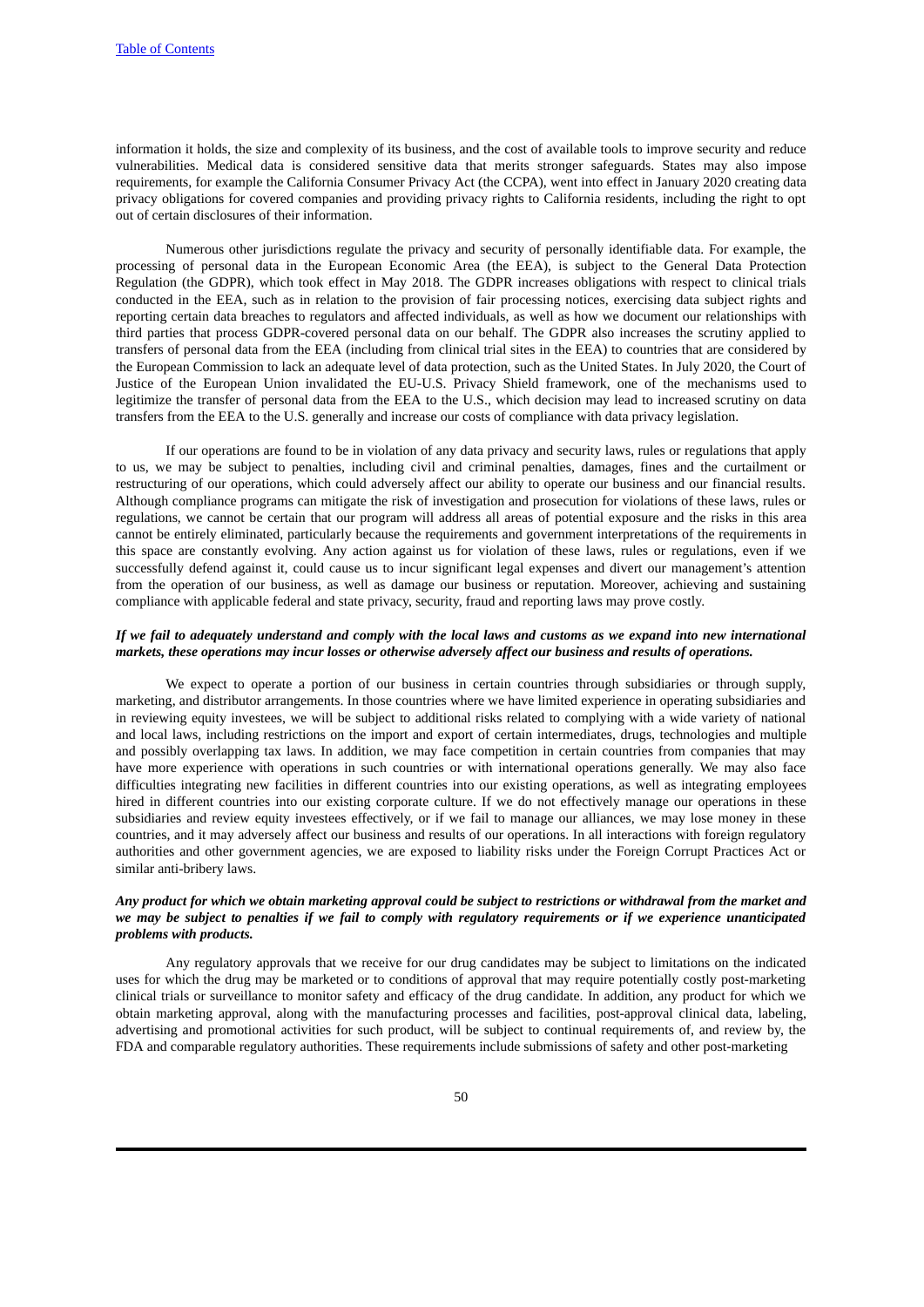information and reports, registration requirements, current Good Manufacturing Practice (cGMP) requirements relating to quality control, quality assurance and corresponding maintenance of records and documents, and requirements regarding promotional interactions with healthcare professionals.

Failure to comply with these regulatory requirements or later discovery of previously unknown problems with products, manufacturers, or manufacturing processes, may result in actions such as:

- restrictions on product manufacturing, distribution or use;
- restrictions on the labeling or marketing of a product;
- requirements to conduct post-marketing studies or clinical trials;
- warning letters;
- withdrawal of the products from the market;<br>• refusal to approve pending applications or s
- refusal to approve pending applications or supplements to approved applications that we or our subsidiaries submit;
- recalls:
- suspension or termination of ongoing clinical trials;
- fines, restitutions, or disgorgement of profits or revenues;
- refusal to permit the import or export of products;
- product seizure or detentions;
- injunctions or the imposition of civil or criminal penalties; and
- adverse publicity.

Any government investigation of alleged violations of law could require us to expend significant time and resources in response and could generate negative publicity. In addition, the FDA's regulations, policies or guidance may change and new or additional statutes or government regulations may be enacted that could prevent or delay regulatory approval of our product candidates or further restrict or regulate post-approval activities. We also cannot predict the likelihood, nature, or extent of adverse government regulation that may arise from pending or future legislation or administrative action, either in the United States or abroad.

If we, or our respective suppliers, third-party contractors, clinical investigators or collaborators are slow to adapt, or are unable to adapt, to changes in existing regulatory requirements or adoption of new regulatory requirements or policies, we, our subsidiaries, or our respective collaborators may be subject to the actions listed above, including losing marketing approval for products, resulting in decreased revenue from milestones, product sales or royalties.

### If we or any of our contract manufacturers and suppliers fail to comply with environmental, health and safety laws and regulations, we could become subject to fines or penalties or incur costs that could seriously harm our business.

Our third-party manufacturers, suppliers, and we are subject to federal, state, and local laws and regulations governing the use, manufacture, storage, handling, release, disposal of, and exposure to, hazardous and regulated materials. Violation of these laws and regulations could lead to substantial fines and penalties. Although we believe that our safety procedures, and those of our third-party manufacturers, for handling and disposing of these materials comply with the standards prescribed by these laws and regulations, we cannot eliminate the risk of accidental contamination or injury from these materials. In the event of an accident, state or federal authorities may curtail our use of these materials and interrupt our business operations. In addition, we could become subject to potentially material liabilities relating to the investigation and cleanup of any contamination, whether currently unknown or caused by future releases.

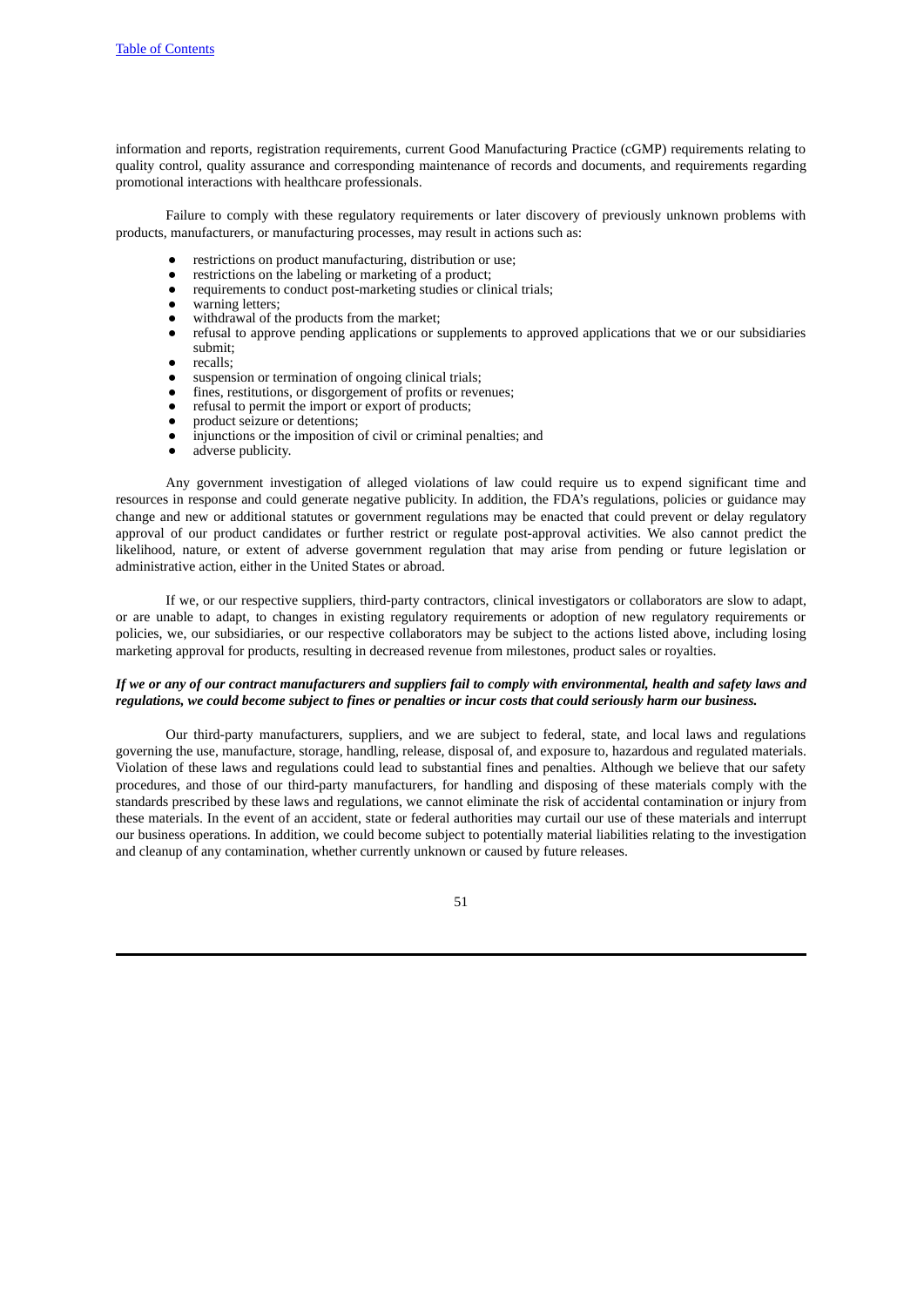# **Risks Related to Our Dependence on Third Parties**

# We rely on third parties to generate clinical, preclinical and other data necessary to support the regulatory applications needed to conduct clinical trials and submit for marketing approval. We rely on third parties to help conduct our planned clinical trials. If these third parties do not perform their services as required, we may not be able to obtain *regulatory approval for or commercialize our product candidates when expected or at all.*

In order to submit an Investigational New Drug application (IND), BLA, or NDA to the FDA and maintain these applications, it is necessary to submit all information on the clinical, non-clinical, chemistry, manufacturing, controls and quality aspects of the product candidate. Clinical trial applications and marketing authorization applications for foreign regulatory bodies have substantially similar requirements. We rely on our third-party contractors and our licensing partners to provide portions of this data. If we are unable to obtain this data, or the data is not sufficient to meet the regulatory requirements, we may experience significant delays in our development programs.

Additionally, we use CROs to assist in the conduct of our current clinical trials and expect to use such services for future clinical trials and we rely upon medical institutions, clinical investigators and contract laboratories to conduct our trials in accordance with our clinical protocols and appropriate regulations. Our current and future CROs, investigators and other third parties play a significant role in the conduct of our trials and the subsequent collection and analysis of data from the clinical trials. There is no guarantee that any CROs, investigators and other third parties will devote adequate time and resources to our clinical trials or perform as contractually required. If any third parties upon whom we rely for administration and conduct of our clinical trials fail to meet expected deadlines, fail to adhere to its clinical protocols or otherwise perform in a substandard manner, our clinical trials may be extended, delayed or terminated, and we may not be able to commercialize our product candidates. In addition to the third parties identified above, we are also heavily reliant on the conduct of our patients enrolled to our studies by our third-party investigators. We rely on our clinical trial sites and investigators to properly identify and screen eligible candidates for our clinical trials, and for them to ensure participants adhere to our clinical protocol requirements. The majority of our clinical trial conduct occurs in the outpatient setting, where patients are expected to continue to adhere to our study protocol specified requirements. The ability of our enrolled patients to properly identify, document, and report adverse events; take protocol specified study drugs at the correct quantity, time, and setting, as applicable; avoid contraindicated medications; and comply with other protocol specified procedures such as returning to the trial site for scheduled laboratory and disease assessments, is wholly out of our control. Deviations from protocol procedures, such as those identified previously, could materially affect the quality of our clinical trial data, and therefore ultimately affect our ability to develop and commercialize our drug candidates. If any of our clinical trial sites terminates for any reason, we may experience the loss of follow-up information on patients enrolled in our ongoing clinical trials unless we are able to transfer the care of those patients to another qualified clinical trial site. If any of our clinical trial sites is required by the FDA or IRB to close down due to data management or patient management or any other issues, we may lose patients.

Whether conducted through a CRO or through our internal staff, we are solely responsible for ensuring that each of our clinical trials is conducted in accordance with the applicable protocol, legal and regulatory requirements and scientific standards, and our reliance on CROs will not relieve us of our regulatory responsibilities. For any violations of laws and regulations during the conduct of our clinical trials, we could be subject to warning letters or other enforcement actions that may include civil penalties up to and including criminal prosecution. We and our CROs are required to comply with regulations, including GCP guidelines for conducting, monitoring, recording and reporting the results of clinical trials to ensure that the data and results are scientifically credible and accurate, and that the trial patients are adequately informed of the potential risks of participating in clinical trials and their rights are protected. These regulations are enforced by the FDA, the Competent Authorities of the Member States of the European Economic Area and comparable foreign regulatory authorities for any drug candidates in clinical development. The FDA enforces GCP regulations through periodic inspections of clinical trial sponsors, clinical investigators, CROs, institutional review boards, and non-clinical laboratories. If we, our CROs, our investigators or other third parties fail to comply with applicable GCPs, the clinical data generated in our clinical trials may be deemed unreliable and the FDA or comparable foreign regulatory authorities may require us to perform additional clinical trials before approving our marketing applications. We cannot assure you that, upon inspection, the FDA will determine that our current or future clinical trials comply with GCPs. In addition, our clinical trials must be conducted with drug candidates produced under cGMP regulations. Our failure or the failure of our CROs or CMOs to comply with these regulations may require us to repeat clinical trials, which would delay the regulatory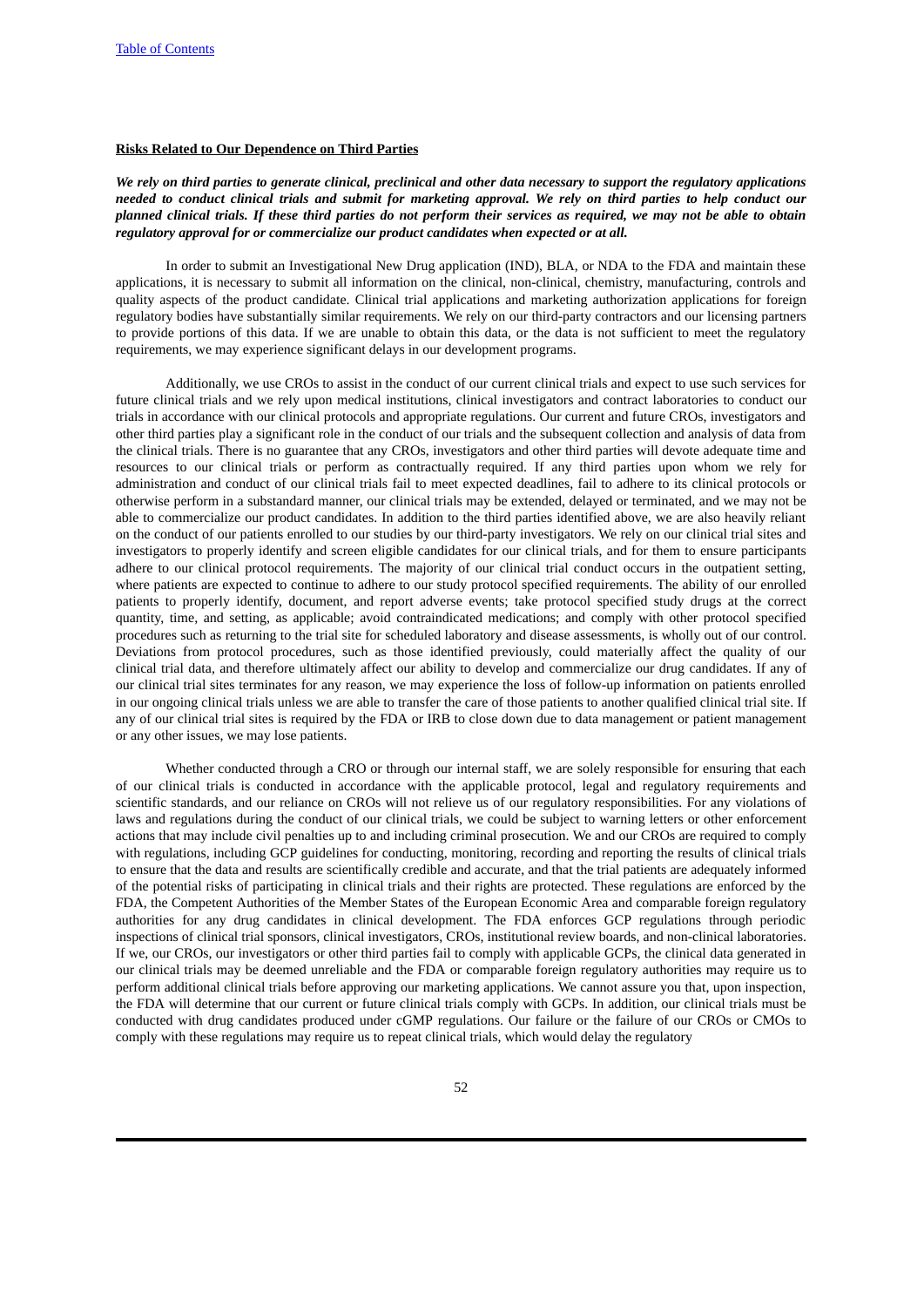approval process and could also subject us to enforcement action. We also are required to register most ongoing clinical trials and post the results of completed clinical trials on government-sponsored databases, e.g., ClinicalTrials.gov, within certain timeframes. Failure to do so can result in fines, adverse publicity and civil and criminal sanctions.

CROs play an important role in the conduct of our clinical trials, especially outside of the United States. As a result, many important aspects of our development programs, including their conduct and timing, will be outside of our direct control. Our reliance on third parties to conduct current or future clinical trials will also result in less direct control over the management of data developed through clinical trials than would be the case if we were relying entirely upon our own staff. Communicating with outside parties can also be challenging, potentially leading to mistakes as well as difficulties in coordinating activities. Outside parties may:

- have staffing difficulties;
- fail to comply with contractual obligations;
- experience regulatory compliance issues;
- undergo changes in priorities or become financially distressed; or
- form relationships with other entities, some of which may be our competitors.

These factors may materially adversely affect the willingness or ability of third parties to conduct our clinical trials and may subject us to unexpected cost increases that are beyond our control. If the CROs do not perform clinical trials in a satisfactory manner, breach their obligations to us or fail to comply with regulatory requirements, the development, regulatory approval and commercialization of our drug candidates may be delayed, we may not be able to obtain regulatory approval and commercialize our drug candidates, or our development program may be materially and irreversibly harmed. If we are unable to rely on clinical data collected by our CROs, we could be required to repeat, extend the duration of, or increase the size of any clinical trials we conduct, and this could significantly delay commercialization and require significantly greater expenditures.

If any of our relationships with these third-party CROs terminate, we may not be able to enter into arrangements with alternative CROs. If CROs do not successfully carry out their contractual duties or obligations or meet expected deadlines, if they need to be replaced or if the quality or accuracy of the clinical data they obtain is compromised due to the failure to adhere to our clinical protocols, regulatory requirements or for other reasons, any clinical trials such CROs are associated with may be extended, delayed or terminated, and we may not be able to obtain regulatory approval for or successfully commercialize our product candidates. As a result, we believe that our financial results and the commercial prospects for our product candidates in the subject indication would be harmed, our costs could increase and our ability to generate revenue could be delayed.

# We contract with third parties for the manufacture of clinical product supply, and we expect to continue to do so, including for commercial supply of ublituximab. This reliance on third parties increases the risk that we will not have sufficient quantities of our products or product candidates or such quantities at an acceptable cost or quality, which *could delay, prevent or impair our development or commercialization efforts.*

We do not currently own or operate, nor do we have any plans to establish in the future, any manufacturing facilities. We rely, and expect to continue to rely, on third parties for the manufacture, packaging and labeling of any products that we commercialize and our product candidates for pre-clinical development and clinical testing. For example, we currently rely on Samsung Biologics for clinical supply of ublituximab and will rely on Samsung Biologics for commercial supply, if ublituximab is approved. Our reliance on third parties increases the risk that we will not have sufficient quantities of our products or product candidates or such quantities at an acceptable cost or quality, which could delay, prevent or impair our development or commercialization efforts.

The facilities used by contract manufacturers to manufacture our drug candidates typically undergo inspections by the FDA or a comparable foreign regulatory to verify compliance with applicable cGMP regulations. Such inspections may be conducted after we submit our marketing applications to or receive marketing approval from the FDA or a comparable foreign regulatory authority. Although the FDA and other regulators impose requirements regarding our selection, qualification, oversight, and monitoring of our contract manufacturers and hold us responsible for the ultimate compliance of our products, we do not directly control the manufacturing process of our third-party contract manufacturers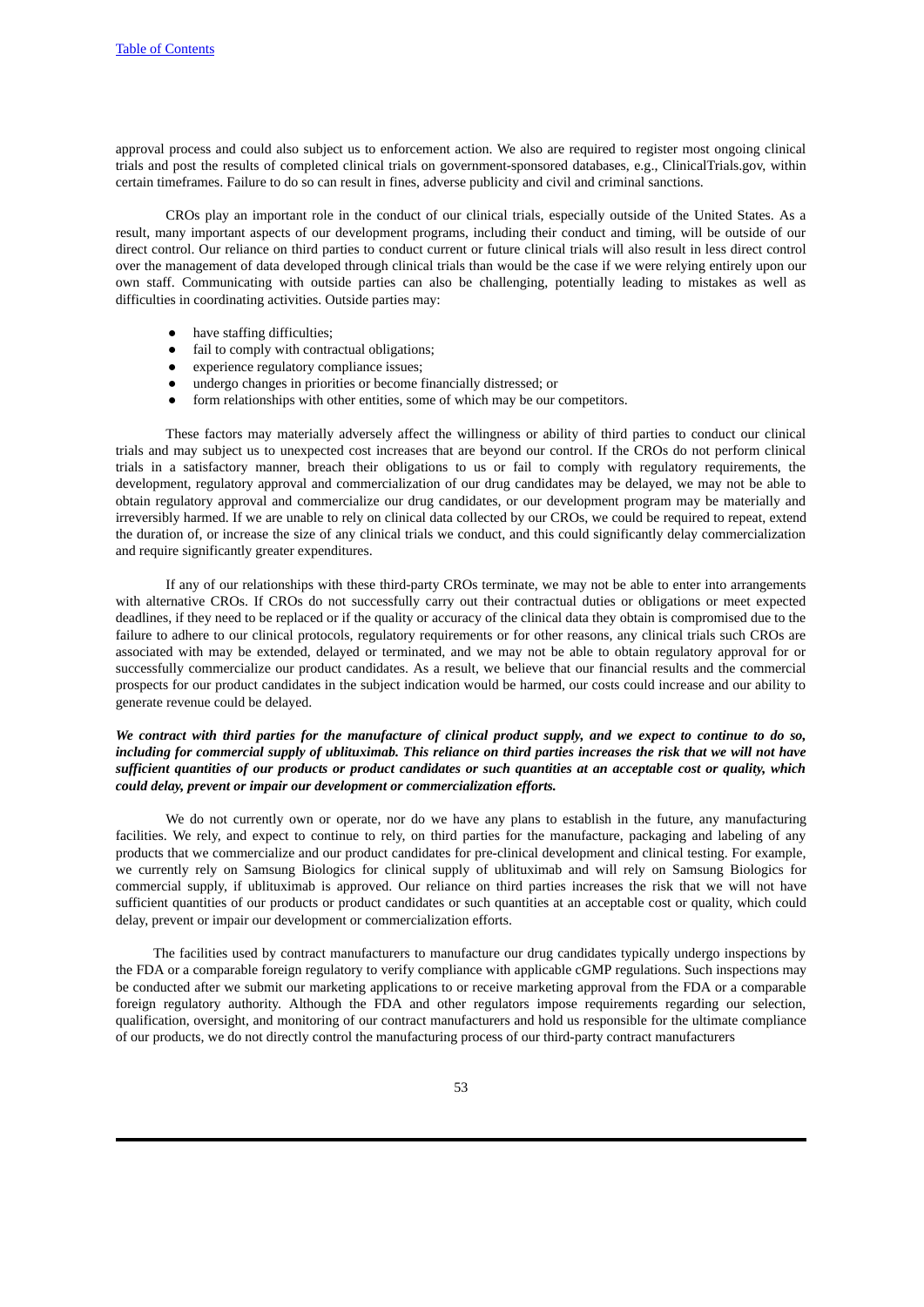and are subject to risks associated with their ability to comply with cGMPs in connection with the manufacture of our products and product candidates. If our contract manufacturers cannot successfully manufacture material that conforms to our specifications and the strict regulatory requirements of the FDA or others and the compliance concerns cannot be resolved, remediated, or otherwise addressed to the FDA's satisfaction in a timely manner during the review of any NDAs or BLAs that we submit, it may negatively impact our ability to obtain regulatory approval for our drug candidates or obtain approval within projected timelines. We cannot guarantee the ability of our third-party manufacturers to maintain compliance with cGMP regulations, including having adequate quality control, quality assurance and qualified personnel. Further, our failure, or the failure of our third-party manufacturers, to comply with applicable regulations could result in sanctions being imposed on us, including clinical holds, fines, injunctions, civil penalties, delays, suspension or withdrawal of approvals, license revocation, seizures or recalls of products or product candidates, operating restrictions and criminal prosecutions, any of which could significantly and adversely affect our business and supplies of our products or product candidates.

Our reliance on third-party manufacturers entails additional risks, including:

- reliance on the third party for regulatory compliance and quality assurance;
- the possible breach of the manufacturing or supply agreement by the third party;
- the possible misappropriation of our proprietary information, including our trade secrets and know-how; and
- the possible termination or nonrenewal of the agreement by the third party at a time that is costly or inconvenient for us.

Moreover, our current long-term supply agreement for ublituximab contains certain minimum purchases in what are commonly referred to as a "take or pay" provision, and it is possible that future supply agreements could contain such provisions. To the extent our demand does not meet the minimum supply required amounts, we would be forced to pay more than desired. This could create a situation where we are spending more than required and could impact our on-going operations and entail curtailing other important research and development or commercialization efforts, all of which could have a material adverse effect on the Company. In negotiating our supply agreement for ublituximab, there is no guarantee that we have foreseen all eventualities or that our third-party manufacturer will be able to accommodate unforeseen changes in business direction in a timely fashion or at all. Scheduling of manufacturing at our third-party manufacturer is governed by contractual terms that require us to make investments in inventory of materials, with limited shelf-life, in advance of regulatory approval and based on preliminary commercial forecasting, and such inventory may not be used if timelines and supply needs shift.

Our drug candidates and any drugs that we may develop may compete with other drug candidates and approved drugs for access to manufacturing facilities. There are a limited number of manufacturers that operate under cGMP regulations and that might be capable of manufacturing for us. Any third-party manufacturer with which we contract will have other clients, and our relative importance as a customer may adversely impact contractual terms or the performance of services in a satisfactory manner or on a timely basis.

Any performance failure on the part of our existing or future manufacturers could delay clinical development or marketing approval or interrupt commercial distribution. If our current contract manufacturers cannot perform as agreed, we may be required to replace such manufacturers causing additional costs and delays in identifying and qualifying any such replacement. If a new contract manufacturer is not successful in replicating the product or experiences delays, or if regulatory authorities impose unforeseen requirements with respect to product comparability from multiple manufacturing sources, we may experience delays in clinical development or an interruption in our commercial supply. No assurance can be given that any new manufacturer will be successful or that material manufactured by a new manufacturer will perform comparably to product manufactured by the previous manufacturer or that the relevant regulatory agencies will agree with our interpretation of comparability. Any significant delays or gaps in supply of commercial or clinical product may adversely affect our clinical development program, our ability to commercialize any drugs that receive marketing approval on a timely and competitive basis, and our future profit margins.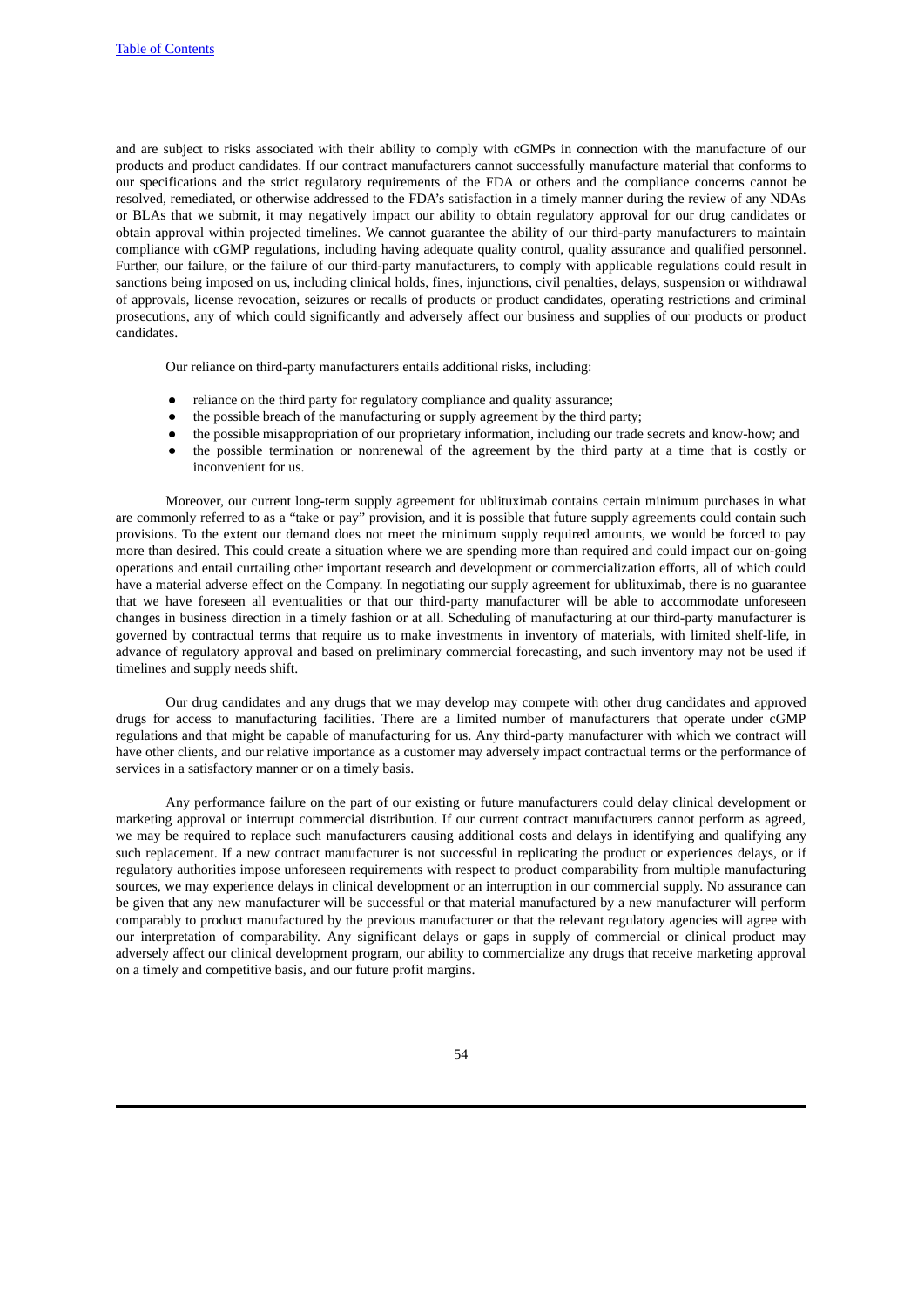We also rely on other third parties to store and distribute drug supplies for our clinical trials and expect to continue to do so for any potential commercial product. Any performance failure on the part of our distributors could delay clinical development or marketing approval of any future product candidates or commercialization of our products, producing additional losses and depriving us of potential product revenue.

# *The third parties upon whom we rely for the supply of starting materials, intermediates, active pharmaceutical* ingredient (API)/drug substance, drug product, and other materials used in our drug candidates are our sole source of *supply, and the loss or disruption of any of these suppliers could significantly harm our business.*

The starting materials, intermediates, API/drug substance, and drug product used in many of our drug candidates are currently supplied to us from single-source suppliers. Our ability to successfully develop our drug candidates, supply our drug candidates for clinical trials and to ultimately supply our commercial drugs in quantities sufficient to meet the market demand, depends in part on our ability to obtain starting materials, intermediates, API/drug substance, and drug product for these drugs in accordance with regulatory requirements and in sufficient quantities for clinical testing and commercialization. It is expected that many of our manufacturing partners will be sole source suppliers from single site locations for the foreseeable future. Various raw materials, components, and testing services required for our product candidates may also be single sourced. We are not certain that our single-source suppliers will be able to supply sufficient quantities of their products or on the timelines necessary to meet our needs, either because of the nature of our agreements with those suppliers, our limited experience with those suppliers, our relative importance as a customer to those suppliers, international political conflicts that may impact trade or the supply chain within a particular region, public health emergencies such as the COVID-19 pandemic or natural disasters that may cause those suppliers to stop work for a period of time or lead to a sudden increase in demand for selected materials resulting in short-term unavailability of such materials. If any of our suppliers ceases its operations for any reason or is unable or unwilling to supply starting materials, intermediates, API/drug substance, and drug product in sufficient quantities or on the timelines necessary to meet our needs, it could significantly and adversely affect our business, the supply of our drug candidates and our financial condition. In addition, if our current or future supply of any of our products or product candidates should fail to meet specifications during its stability program there could be a voluntary or mandatory product recall if the product is approved and, even in the absence of a recall, there could be significant interruption of our supply of drug, which would adversely affect the clinical development and commercialization of the product.

The COVID-19 pandemic has caused strain on the global supply chain. Although the pandemic has not had a material adverse effect on our supply chain to date, no assurance can be given that it will not in the future if the situation persists or worsens. In addition to potential disruptions at our contract manufacturers, there may be unfavorable changes in the availability or cost of raw materials, intermediates or other materials that we need for clinical and commercial production, which may result in higher costs or supply chain interruptions.

We continually evaluate our supply chains to identify potential risks and needs for additional manufacturers and other suppliers for the production of our products and product candidates. Establishing additional or replacement suppliers for the API/drug substance, drug product, and certain raw materials, if required, may not be accomplished quickly or at all and may involve significant expense. If we are able to find a replacement supplier, we would need to evaluate and qualify such replacement supplier and its ability to meet quality and compliance standards. Any change in suppliers or the manufacturing process could require additional regulatory approval and result in operational delays. While we seek to maintain adequate inventory of materials necessary for the production of our products and product candidates, any supply interruption or delay, or our inability to identify alternate sources at acceptable prices in a timely manner could impede, delay, limit or prevent our commercialization and development efforts, which could harm our business, results of operations, financial condition and prospects.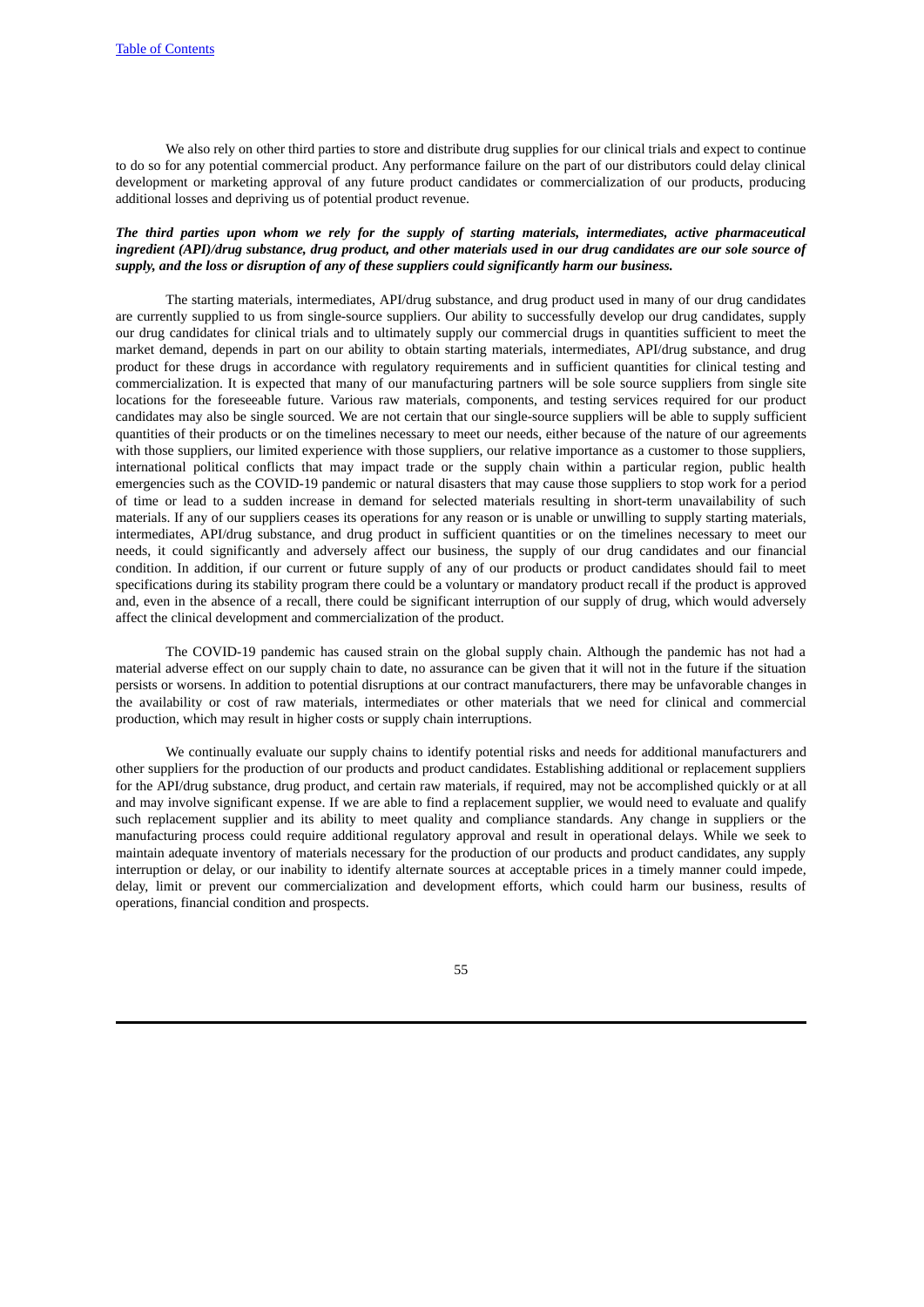### Because we have in-licensed our product candidates from third parties, any dispute with or non-performance by our licensors will adversely affect our ability to develop and commercialize the applicable product or product candidate.

Because we license our product candidates from third parties and we expect to continue to in-license additional product candidates, if there is any dispute between us and our licensor regarding our rights under a license agreement, our ability to develop and commercialize the applicable product or product candidate may be adversely affected. Disputes may arise with the third parties from whom we license our products and product candidates for a variety of reasons, including:

- the scope of rights granted under the license agreement and other interpretation-related issues;
- the extent to which our technology and processes infringe on intellectual property of the licensor that is not subject to the license agreement;
- the sublicensing of patent and other rights under our collaborative development relationships and obligations associated with sublicensing;
- our diligence obligations under the license agreement and what activities satisfy those diligence obligations;
- the ownership of inventions and know-how resulting from the joint creation or use of intellectual property by our licensors and us and our partners; and
- the priority of invention of patented technology.

In addition, the agreements under which we currently license our product candidates from third parties are complex, and certain provisions in such agreements may be susceptible to multiple interpretations, or may conflict in such a way that puts us in breach of one or more agreements, which would make us susceptible to lengthy and expensive disputes with one or more of our licensing partners. The resolution of any contract interpretation disagreement that may arise could narrow what we believe to be the scope of our rights to the relevant intellectual property or technology, or increase what we believe to be our financial or other obligations under the relevant agreement, either of which could have a material adverse effect on our business, financial condition, results of operations, and prospects. Moreover, if disputes over intellectual property that we have licensed prevent or impair our ability to maintain our current licensing arrangements on commercially acceptable terms, we may be unable to successfully develop and commercialize the affected product or product candidate, which could have a material adverse effect on our business, financial conditions, results of operations, and prospects.

#### If conflicts arise between us and our future collaborators or strategic partners, these parties may act in a manner *adverse to us and could limit our ability to implement our strategies.*

If conflicts arise between our future corporate or academic collaborators or strategic partners and us, the other party may act in a manner adverse to us and could limit our ability to implement our strategies. Future collaborators or strategic partners, may develop, either alone or with others, products in related fields that are competitive with the products or potential products that are the subject of these collaborations. Competing products, either developed by the collaborators or strategic partners or to which the collaborators or strategic partners have rights, may result in the withdrawal of partner support for any future product candidates. Our current or future collaborators or strategic partners may preclude us from entering into collaborations with their competitors, fail to obtain timely regulatory approvals, terminate their agreements with us prematurely, or fail to devote sufficient resources to the development and commercialization of products. Any of these developments could harm any future product development efforts.

#### We may seek to establish additional collaborations, and if we are not able to establish them on commercially reasonable *terms, we may have to alter our development and commercialization plans.*

Our drug development programs and the potential commercialization of our drug candidates will require substantial additional cash to fund expenses. For some of our drug candidates, we may decide to collaborate with additional pharmaceutical and biotechnology companies for the development and potential commercialization of those drug candidates.

We face significant competition in seeking appropriate collaborators. Whether we reach a definitive agreement for a collaboration will depend, among other things, upon our assessment of the collaborator's resources and expertise, the terms and conditions of the proposed collaboration, and the proposed collaborator's evaluation of a number of factors. Those factors may include the design or results of our clinical trials, the likelihood of approval by the FDA or similar regulatory authorities outside the United States, the potential market for the subject product candidate, the costs and complexities of manufacturing and delivering such product candidate to patients, the potential of competing drugs, the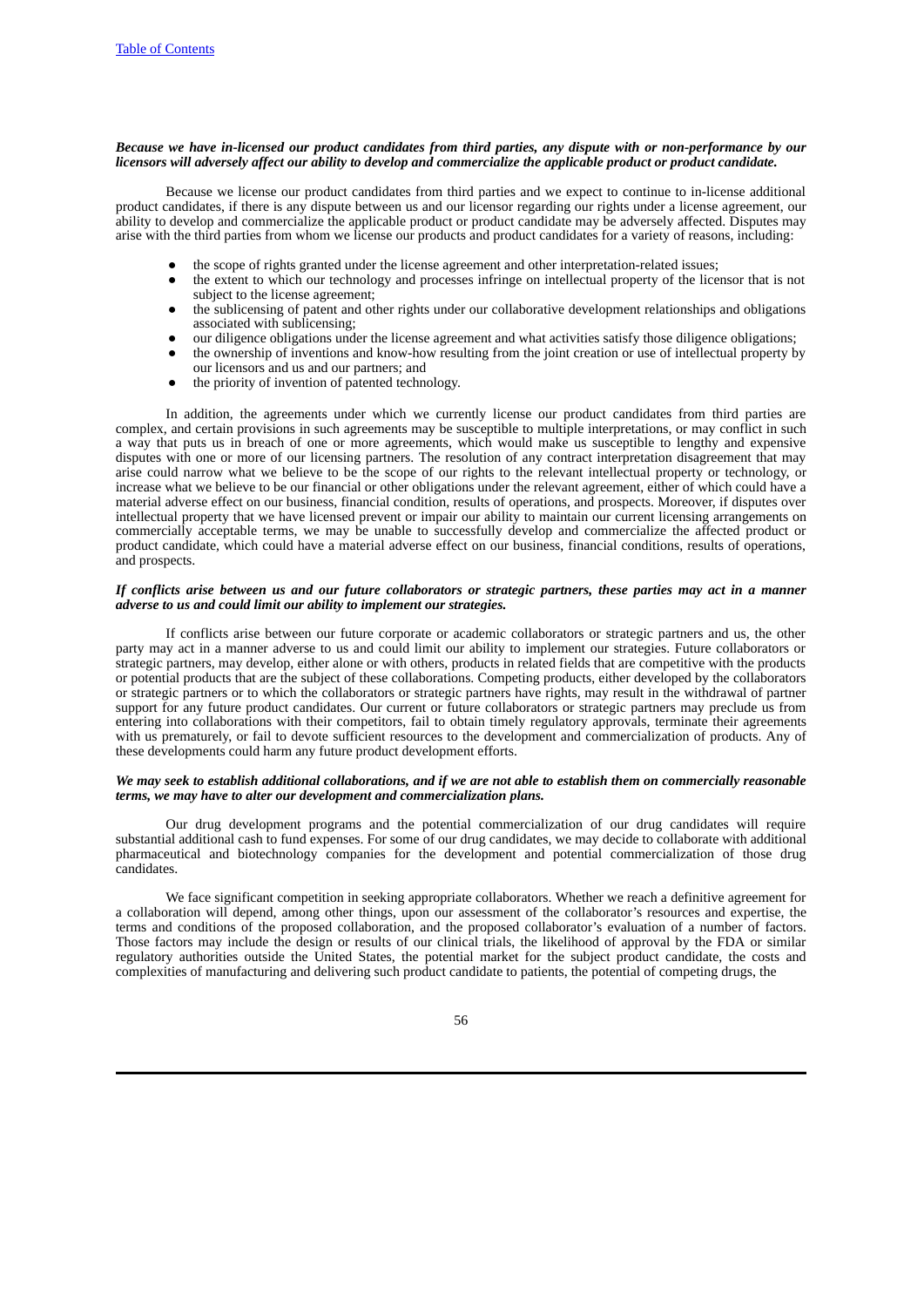existence of uncertainty with respect to our ownership of technology, which can exist if there is a challenge to such ownership without regard to the merits of the challenge, and industry and market conditions generally. The collaborator may also consider alternative product candidates or technologies for similar indications that may be available to collaborate on and whether such a collaboration could be more attractive than the one with us for our product candidate. The terms of any additional collaborations or other arrangements that we may establish may not be favorable to us.

We may be restricted under our collaboration agreements from entering into future agreements on certain terms with potential collaborators. Collaborations are complex and time-consuming to negotiate and document. In addition, there have been a significant number of recent business combinations among large pharmaceutical companies that have resulted in a reduced number of potential future collaborators.

We may not be able to negotiate additional collaborations on a timely basis, on acceptable terms, or at all. If we are unable to do so, we may have to curtail the development of the product candidate for which we are seeking to collaborate, reduce or delay its development program or one or more of our other development programs, delay its potential commercialization or reduce the scope of any sales or marketing activities, or increase our expenditures and undertake development or commercialization activities at our own expense. If we elect to increase our expenditures to fund development or commercialization activities on our own, we may need to obtain additional capital, which may not be available to us on acceptable terms or at all. If we do not have sufficient funds, we may not be able to further develop our product candidates or bring them to market and generate revenue from their sales.

Any future collaborations that we enter into may not be successful. The success of our collaboration arrangements will depend heavily on the efforts and activities of our collaborators. Collaborators generally have significant discretion in determining the efforts and resources that they will apply to these collaborations. Disagreements between parties to a collaboration arrangement regarding clinical development and commercialization matters can lead to delays in the development process or commercializing the applicable product candidate and, in some cases, termination of the collaboration arrangement. These disagreements can be difficult to resolve if neither of the parties has final decisionmaking authority. Collaborations with pharmaceutical or biotechnology companies and other third parties often are terminated or allowed to expire by the other party. Any termination or expiration of any future collaboration agreement could adversely affect us financially or harm our business reputation.

#### **Risks Relating to Our Intellectual Property**

Our success depends upon our ability to obtain and protect our intellectual property and proprietary technologies. If the scope of our patent protection obtained is not sufficiently broad, our competitors could develop and commercialize technology and drugs similar or identical to ours, and our ability to successfully commercialize our technology and *drugs may be impaired.*

Our commercial success in part depends on obtaining and maintaining patent protection and trade secret protection in the United States and other countries with respect to any product we commercialize, our product candidates, their formulations and uses and the methods we use to manufacture them, as well as successfully defending these patents against third-party challenges. We seek to protect our proprietary and intellectual property position by filing patent applications in the United States and abroad related to our novel technologies and product candidates, and by maintenance of our trade secrets through proper procedures. Because we in-license our products and product candidates, we also rely on our licensors to protect the patent and other intellectual property rights necessary for commercialization.

We will only be able to protect our technologies from unauthorized use by third parties to the extent that valid and enforceable patents or trade secrets cover them in the market they are being used or developed. The degree of patent protection we require to successfully commercialize our products and product candidates may be unavailable or severely limited in some cases and may not adequately protect our rights or permit us to gain or keep any competitive advantage. We cannot provide any assurances that any of our patents have, or that any of our pending patent applications that mature into issued patents will include, claims with a scope sufficient to protect any of our products. In addition, the laws of foreign countries may not protect our rights to the same extent as the laws of the United States.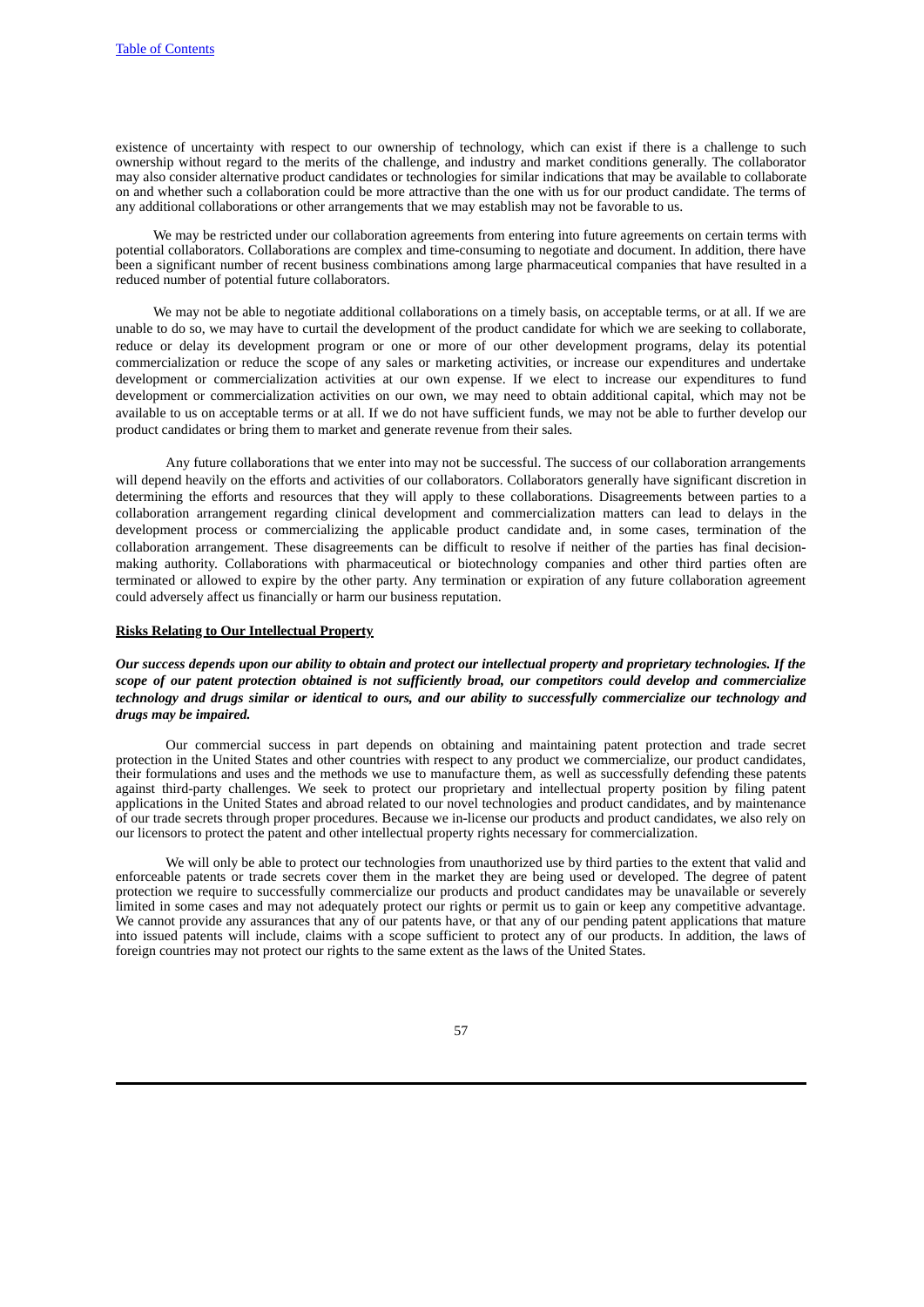Furthermore, patents have a limited lifespan. In the United States, the natural expiration of a patent is generally twenty years after it is filed. Various extensions may be available; however, the life of a patent, and the protection it affords, is limited. Given the amount of time required for the development, testing and regulatory review of new drug candidates, patents protecting such candidates might expire before or shortly after such candidates are commercialized. As a result, our owned patent portfolio may not provide us with adequate and continuing patent protection sufficient to exclude others from commercializing drugs similar or identical to our product candidates, including generic versions of such drugs.

Currently, we have granted several patents in the United States and EU, among other countries and several patents that have been applied for but have not yet been issued or have been issued in certain territories but not under all jurisdictions in which such applications have been filed. There can be no guarantee that any patents for which an application has already been filed, nor any patents filed in the future will be granted in any or all jurisdictions in which they were filed, or that all claims initially included in such patent applications will be allowed in the final patent that is issued. The patent application process is subject to numerous risks and uncertainties, and there can be no assurance that we or our partners will be successful in protecting our product candidates by obtaining and defending patents, or what the scope of an issued patent may ultimately be.

These risks and uncertainties include the following:

- the patent applications that we or our licensors file may not result in any patents being issued;
- patents that may be issued or in-licensed may be challenged, invalidated, modified, revoked or circumvented, or otherwise may not provide any competitive advantage;
- as of March 16, 2013, the United States converted from a first to invent to a first to file system. If we do not win the filing race, we will not be entitled to inventive priority;
- our competitors, many of which have substantially greater resources than we do, and many of which have made significant investments in competing technologies, may seek, or may already have obtained, patents that will limit, interfere with, or eliminate its ability to file new patent applications or make, use, and sell our potential products either in the United States or in international markets;
- there may be significant pressure on the United States government and other international governmental bodies to limit the scope of patent protection both inside and outside the United States for disease treatments that prove successful as a matter of public policy regarding worldwide health concerns; and
- countries other than the United States may have less restrictive patent laws than those upheld by United States courts, allowing foreign competitors the ability to exploit these laws to create, develop, and market competing products.

If patents are not issued that protect our product candidates, it could have a material adverse effect on our financial condition and results of operations.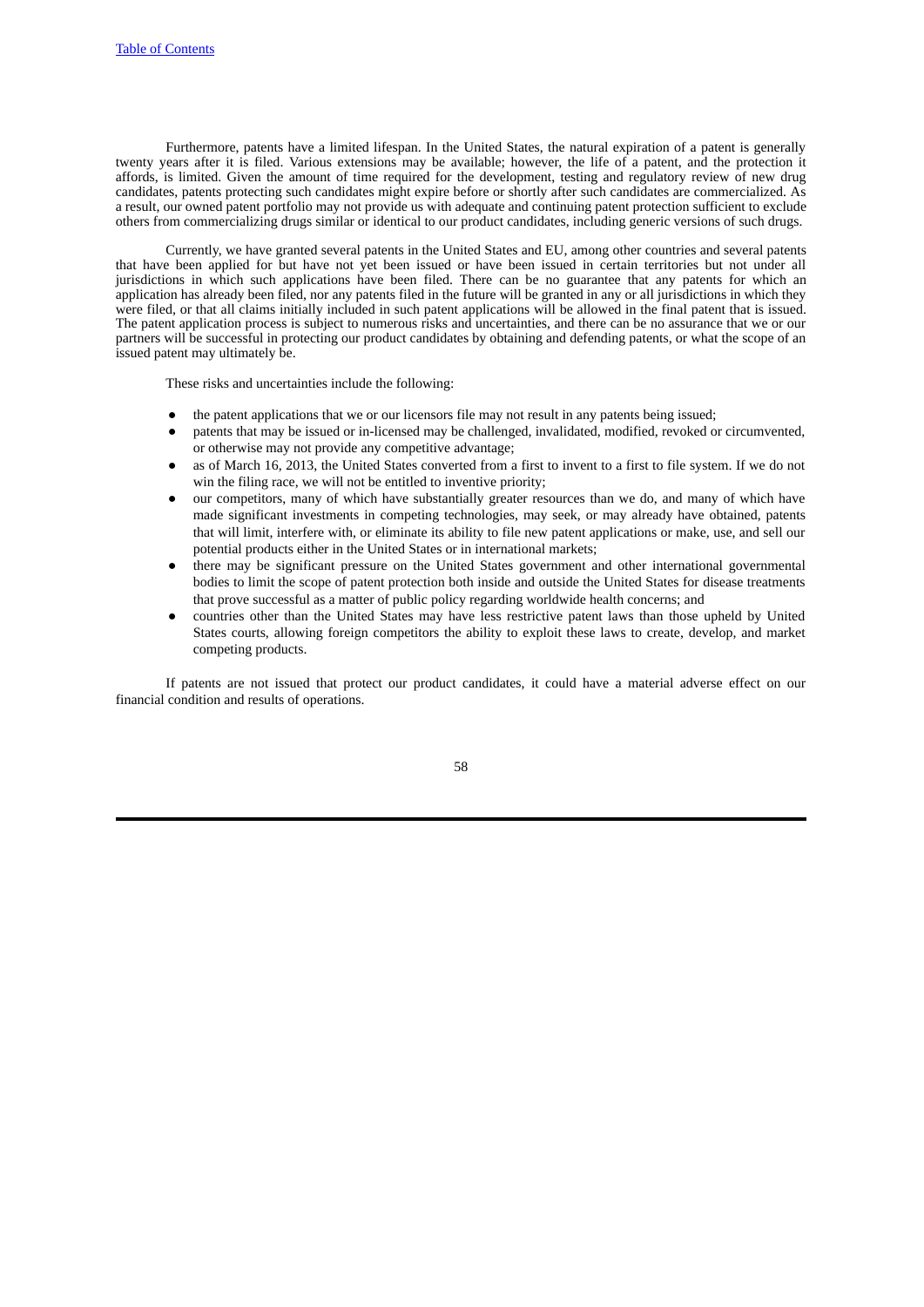In addition, the patent prosecution process is expensive and time-consuming, and we may not be able to file and prosecute all necessary or desirable patent applications at a reasonable cost or in a timely manner. Further, with respect to some of the pending patent applications covering our drug candidates, prosecution has yet to commence. Patent prosecution is a lengthy process, during which the scope of the claims initially submitted for examination by the USPTO have been significantly narrowed by the time they issue, if at all. It is also possible that we will fail to identify any patentable aspects of our research and development output and methodology, and, even if we do, an opportunity to obtain patent protection may have passed. Given the uncertain and time-consuming process of filing patent applications and prosecuting them, it is possible that our product(s) or process(es) originally covered by the scope of the patent application may have changed or been modified, leaving our product(s) or process(es) without patent protection. Moreover, in some circumstances, we do not have the right to control the preparation, filing and prosecution of patent applications, or to maintain the patents, covering technology that we license from third parties. Therefore, these patents and applications may not be prosecuted and enforced in a manner consistent with the best interests of our business. If our licensors or we fail to appropriately prosecute and maintain patent protection or trade secret protection for one or more products or product candidates, our ability to develop and commercialize such drugs may be adversely affected and we may not be able to prevent competitors from making, using and selling competing products. This failure to properly protect the intellectual property rights relating to these product candidates could impair our ability to compete in the market and adversely affect our ability to generate revenues and achieve profitability, which would have a material adverse effect on our financial condition and results of operations. Furthermore, should we enter into other collaborations, including out-licensing or partnerships, we may be required to consult with or cede control to collaborators regarding the prosecution, maintenance and enforcement of licensed patents. Therefore, these patents and applications may not be prosecuted and enforced in a manner consistent with the best interests of our business.

The patent position of biotechnology and pharmaceutical companies generally is highly uncertain, involves complex legal and factual questions, and has in recent years been the subject of much litigation. In addition, no consistent policy regarding the breadth of claims allowed in pharmaceutical or biotechnology patents has emerged to date in the United States. The patent situation outside the United States is even more uncertain. The laws of foreign countries may not protect our rights to the same extent as the laws of the United States, and we may fail to seek or obtain patent protection in all major markets. For example, European patent law restricts the patentability of methods of treatment of the human body more than United States law does. Our pending and future patent applications may not result in patents being issued which protect our technology or products, in whole or in part, or which effectively prevent others from commercializing competitive technologies and products. Changes in either the patent laws or interpretation of the patent laws in the U.S. and other countries may diminish the value of our patents or narrow the scope of our patent protection. For example, the federal courts of the United States have taken an increasingly dim view of the patent eligibility of certain subject matter, such as naturally occurring nucleic acid sequences, amino acid sequences and certain methods of utilizing same, which include their detection in a biological sample and diagnostic conclusions arising from their detection. Such subject matter, which had long been a staple of the biotechnology and biopharmaceutical industry to protect their discoveries, is now considered, with few exceptions, ineligible in the first instance for protection under the patent laws of the United States. Accordingly, we cannot predict the breadth of claims that may be allowed or enforced in our patents or in those licensed from a thirdparty.

In addition, U.S. patent laws may change, which could prevent or limit us, our subsidiaries, or our licensors from filing patent applications or patent claims to protect products and/or technologies or limit the exclusivity periods that are available to patent holders, as well as affect the validity, enforceability, or scope of issued patents. For example, on September 16, 2011, the Leahy-Smith America Invents Act was signed into law. The Leahy-Smith Act includes a number of significant changes to United States patent law. These include changes to transition from a first-to-invent system to a first-to-file system and to the way issued patents are challenged. The formation of the Patent Trial and Appeal Board now provides a quicker and less expensive process for challenging issued patents.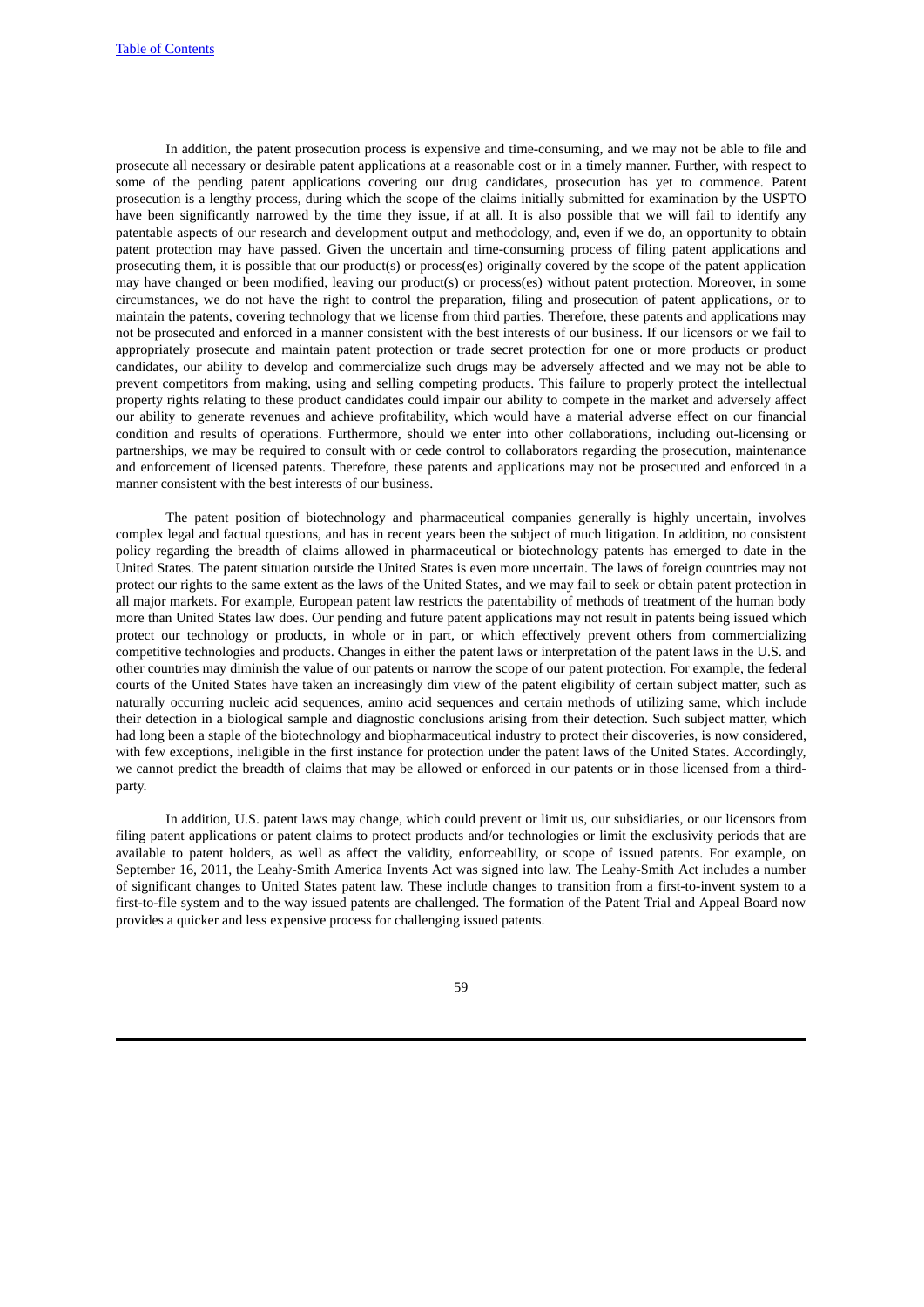We may be subject to a third-party pre-issuance submission of prior art to the USPTO, or become involved in opposition, derivation, reexamination, inter parties review, post-grant review or interference proceedings challenging our patent rights or the patent rights of others. The costs of these proceedings could be substantial, and it is possible that our efforts to establish priority of invention would be unsuccessful, resulting in a material adverse effect on our U.S. patent position. An adverse determination in any such submission, patent office trial, proceeding or litigation could reduce the scope of, render unenforceable, or invalidate, our patent rights, allow third parties to commercialize our technology or products and compete directly with us, without payment to us, or result in our inability to manufacture or commercialize products without infringing third-party patent rights. In addition, if the breadth or strength of protection provided by patents and patent applications for our drug candidates is threatened, it could dissuade companies from collaborating with us to license, develop or commercialize current or future product candidates.

The issuance of a patent does not foreclose challenges to its inventorship, scope, validity or enforceability. Therefore, our owned and licensed patents may be challenged in the courts or patent offices in the U.S. and abroad. Such challenges may result in loss of exclusivity or in patent claims being narrowed, invalidated or held unenforceable, in whole or in part, which could limit our ability to stop others from using or commercializing similar or identical technology and products, or limit the duration of the patent protection of our technology and products. Given the amount of time required for the development, testing and regulatory review of new product candidates, patents protecting such product candidates might expire before or shortly after such product candidates are commercialized. As a result, our owned and licensed patent portfolio may not provide us with enough rights to exclude others from commercializing products similar or identical to ours.

Even if our patent applications issue as patents, and they are unchallenged, our issued patents and our pending patents, if issued, may not provide us with any meaningful protection or prevent competitors from designing around our patent claims to circumvent our owned or licensed patents by developing similar or alternative technologies or drugs in a non-infringing manner. For example, a third party may develop a competitive drug that provides benefits similar to one or more of our products or product candidates but that has a different composition that falls outside the scope of our patent protection. If the patent protection provided by the patents and patent applications we hold or pursue with respect to our products or product candidates is not sufficiently broad to impede such competition, our ability to successfully commercialize our products or product candidates could be negatively affected, which would harm our business.

In addition, we may in the future be subject to claims by our former employees or consultants asserting an ownership right in our patents or patent applications, as a result of the work they performed on our behalf. Although we have entered into agreements with many of our employees, consultants and advisors and any other third parties who have access to our proprietary know-how, information or technology to assign or grant similar rights to their inventions to us, we cannot be certain that we have executed such agreements with all parties who may have contributed to our intellectual property, nor can we be certain that our agreements with such parties will be upheld in the face of a potential challenge, or that they will not be breached, for which we may not have an adequate remedy. An adverse determination in any such submission or proceeding may result in loss of exclusivity or freedom to operate or in patent claims being narrowed, invalidated or held unenforceable, in whole or in part, which could limit our ability to stop others from using or commercializing similar or identical technology and drugs, without payment to us, or could limit the duration of the patent protection covering our technology and drug candidates. Such challenges may also result in our inability to manufacture or commercialize our products and product candidates without infringing third-party patent rights. In addition, if the breadth or strength of protection provided by our patents and patent applications is threatened, it could dissuade companies from collaborating with us to license, develop or commercialize current or future drug candidates.

Patent protection and other intellectual property protection are crucial to the success of our business and prospects, and there is a substantial risk that such protections will prove inadequate.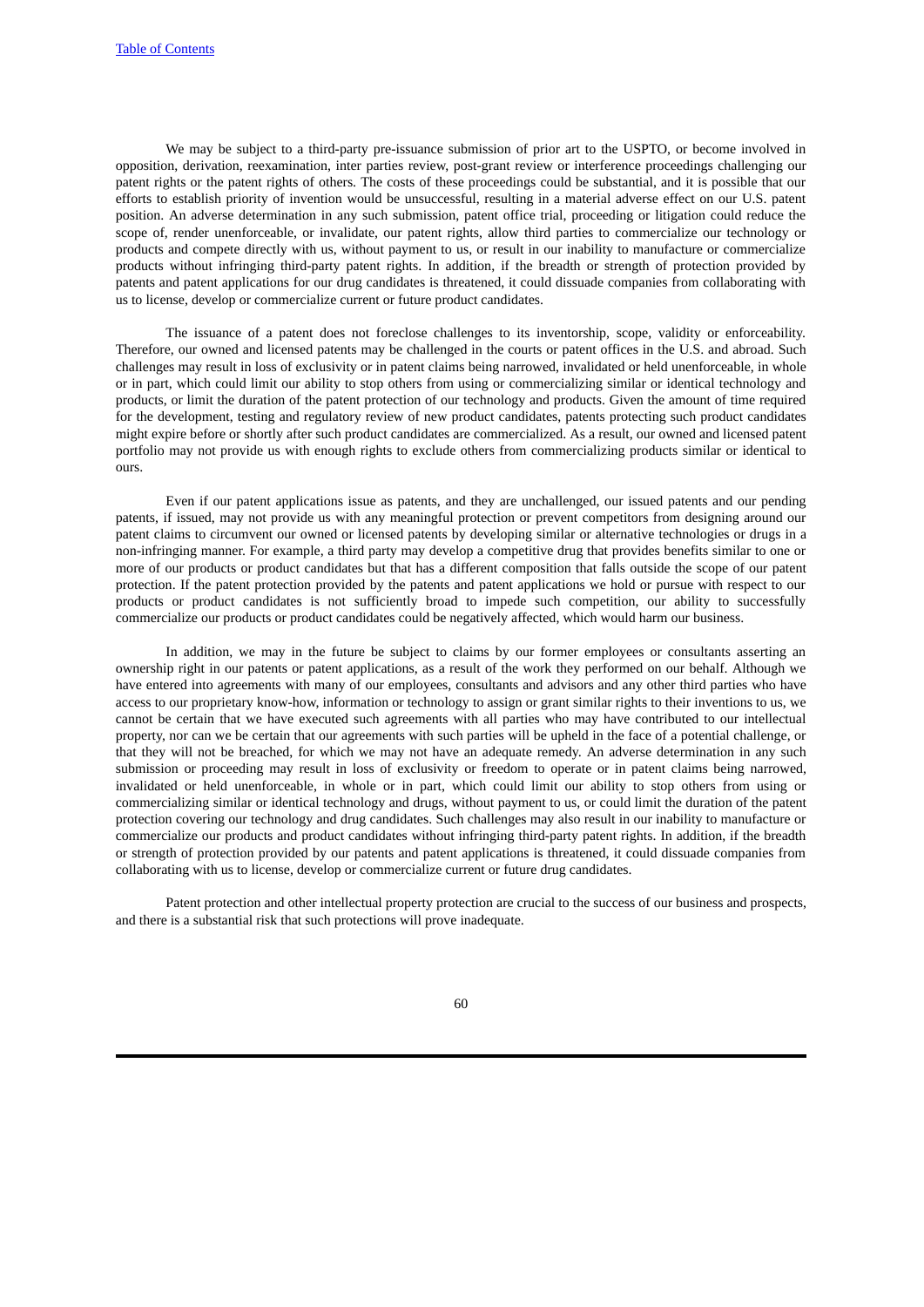# *Obtaining and maintaining patent protection depends on compliance with various procedural, document submission, fee payment and other requirements imposed by governmental patent agencies, and our patent protection could be reduced or eliminated for non-compliance with these requirements.*

The USPTO and various foreign governmental patent agencies require compliance with a number of procedural, documentary, fee payment and other similar provisions during the patent application process. In addition, periodic maintenance fees on issued patents often must be paid to the USPTO and foreign patent agencies over the lifetime of the patent. While an unintentional lapse can in many cases be cured by payment of a late fee or by other means in accordance with the applicable rules, there are situations in which noncompliance can result in abandonment or lapse of the patent or patent application, resulting in partial or complete loss of patent rights in the relevant jurisdiction.

Non-compliance events that could result in abandonment or lapse of a patent or patent application include, but are not limited to, failure to respond to official actions within prescribed time limits, non-payment of fees and failure to properly legalize and submit formal documents. If we fail to maintain the patents and patent applications covering our drugs or procedures, we may not be able to stop a competitor from marketing drugs that are the same as or similar to our products or product candidates, which would have a material adverse effect on our business.

### *If we do not obtain patent term extensions under the Hatch-Waxman Amendments and similar foreign legislation* extending the terms of our licensed patents and any future patents we may own, our business may be materially harmed.

Depending on the timing, duration, and specifics of any FDA regulatory approval for our drug candidates, one or more of our licensed U.S. patents or future U.S. patents that we may license or own may be eligible for limited patent term restoration under the Hatch-Waxman Amendments. The Hatch-Waxman Amendments permit a patent term extension of up to five years as compensation for patent term lost during the FDA regulatory review process. A patent term extension cannot extend the remaining term of a patent beyond 14 years from the date of product approval by the FDA, and only one patent covering the approved product may be extended.

The application for a patent term extension is subject to approval by the USPTO, in conjunction with the FDA. We may not be granted an extension because of, for example, failing to apply within applicable deadlines, failing to apply prior to expiration of relevant patents or otherwise failing to satisfy applicable requirements. Moreover, the applicable time period or the scope of the patent protection afforded could be less than we request. If we are unable to obtain patent term extension or any term of such extension is less than we request, the period during which we will have the right to exclusively market our product will be shortened and our competitors may obtain earlier approval of competing products, and our ability to generate revenues could be materially adversely affected.

### *We may not be able to enforce our intellectual property rights throughout the world.*

Filing, prosecuting and defending patents on drug candidates throughout the world would be prohibitively expensive. Competitors may use our licensed and owned technologies in jurisdictions where we have not licensed or obtained patent protection to develop their own products and, further, may export otherwise infringing products to territories where we may obtain or license patent protection, but where patent enforcement is not as strong as that in the United States. These products may compete with our products in jurisdictions where we do not have any issued or licensed patents and any future patent claims or other intellectual property rights may not be effective or sufficient to prevent them from so competing.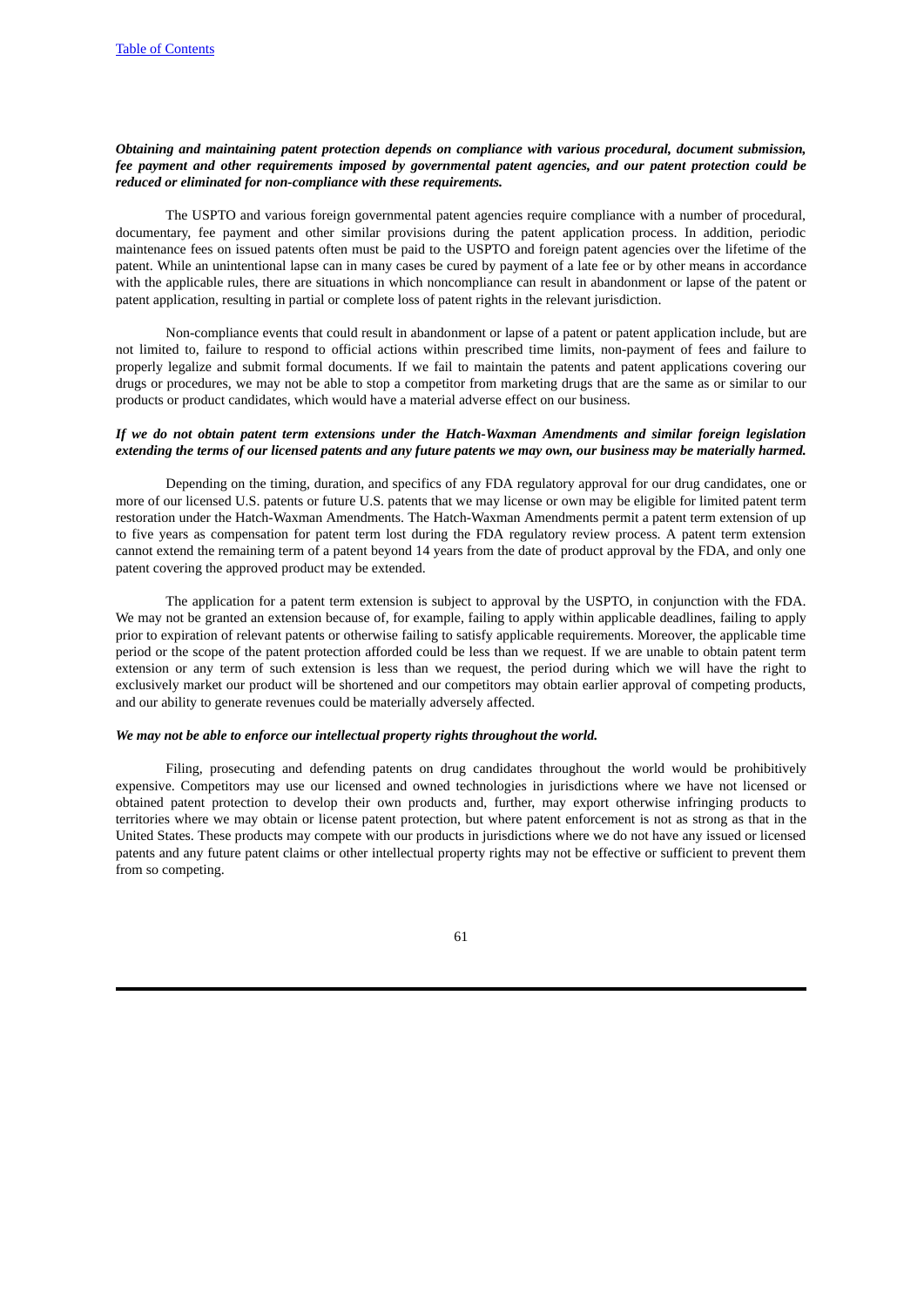Moreover, our ability to protect and enforce our intellectual property rights may be adversely affected by unforeseen changes in foreign intellectual property laws. Additionally, laws of some countries outside of the United States and Europe do not afford intellectual property protection to the same extent as the laws of the United States and Europe. Many companies have encountered significant problems in protecting and defending intellectual property rights in certain foreign jurisdictions. The legal systems of some countries, including India, China and other developing countries, do not favor the enforcement of patents and other intellectual property rights. This could make it difficult for us to stop the infringement of our patents or the misappropriation of our other intellectual property rights. For example, many foreign countries have compulsory licensing laws under which a patent owner must grant licenses to third parties. Consequently, we may not be able to prevent third parties from practicing our inventions in certain countries outside the United States and Europe.

Proceedings to enforce our future patent rights, if any, in foreign jurisdictions could result in substantial cost and divert our resources and attention from other aspects of our business. Moreover, such proceedings could put our patents at risk of being invalidated or interpreted narrowly and our patent applications at risk of not issuing and could provoke third parties to assert claims against us. We may not prevail in any lawsuits that we initiate, and the damages or other remedies awarded, if any, may not be meaningful. Furthermore, while we intend to protect our intellectual property rights in major markets for our products, we cannot ensure that we will be able to initiate or maintain similar efforts in all jurisdictions in which we may wish to market our products. Accordingly, our efforts to protect our intellectual property rights in such countries may be inadequate.

# We may be involved in lawsuits to protect or enforce our patents or the patents of our licensors, which could be *expensive, time consuming and unsuccessful.*

Competitors may infringe our patents or the patents of our licensors. To counter infringement or unauthorized use, we may be required to file infringement claims, which typically are very expensive, time-consuming and disruptive of dayto-day business operations. Any claims we assert against accused infringers could provoke these parties to assert counterclaims against us alleging invalidity of our or certain of our subsidiaries patents or that we infringe their patents; or provoke those parties to petition the USPTO to institute inter parties review against the asserted patents, which may lead to a finding that all or some of the claims of the patent are invalid. In addition, in an infringement proceeding, a court may decide that a patent of ours or our licensors is not valid or is unenforceable or may refuse to stop the other party from using the technology at issue on the grounds that our patents do not cover the technology in question. An adverse result in any litigation or defense proceedings could put one or more of our pending patents at risk of being invalidated, held unenforceable, or interpreted narrowly.

In patent litigation in the United States, defendant counterclaims challenging the validity, enforceability or scope of asserted patents are commonplace. In addition, third parties may initiate legal proceedings against us to assert such challenges to our intellectual property rights. The outcome of any such proceeding is generally unpredictable. Grounds for a validity challenge could be an alleged failure to meet any of several statutory requirements, including lack of novelty, obviousness or non-enablement. Patents may be unenforceable if someone connected with prosecution of the patent withheld relevant information from the USPTO or made a misleading statement during prosecution. It is possible that prior art of which we and the patent examiner were unaware during prosecution exists, which could render our patents invalid. Moreover, it is also possible that prior art may exist that we are aware of but do not believe is relevant to our current or future patents, but that could nevertheless be determined to render our patents invalid.

Competing drugs may also be sold in other countries in which our patent coverage might not exist or be as strong. If we lose a foreign patent lawsuit, alleging our infringement of a competitor's patents, we could be prevented from marketing our drugs in one or more foreign countries. Any of these outcomes would have a materially adverse effect on our business.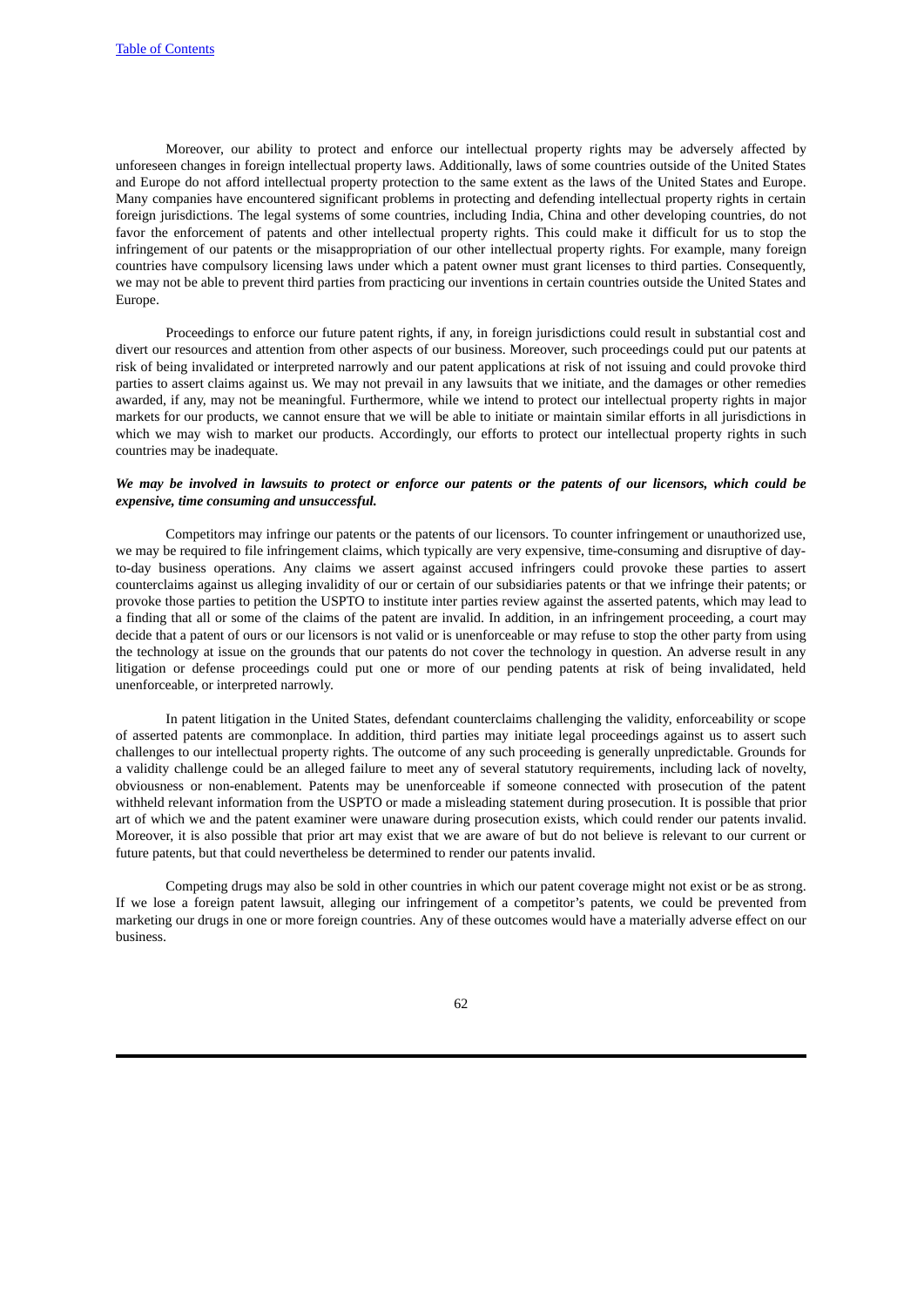In addition, because of the substantial amount of discovery required in connection with intellectual property litigation, there is a risk that some of our confidential information could be compromised by disclosure during this type of litigation. Furthermore, adverse results on United States patents may affect related patents in our global portfolio. The adverse result could also put related pending patent applications at risk of not issuing. Additionally, there could be public announcements of the results of hearings, motions or other interim proceedings or developments. If securities analysts or investors perceive these results to be negative, it could have a substantial adverse effect on the price of our common stock.

Interference proceedings provoked by third parties or brought by the USPTO may be necessary to determine the priority of inventions with respect to our patents or pending patent applications or those of our collaborators or licensors. An unfavorable outcome could require us to cease using the related technology or to attempt to license rights to it from the prevailing party. The costs of these proceedings could be substantial. As a result, the issuance, scope, validity, enforceability and commercial value of our or any of our respective licensors patent rights are highly uncertain. Our business could be harmed if the prevailing party does not offer us a license on commercially reasonable terms. Litigation or interference proceedings may fail and, even if successful, may result in substantial costs and distract our management and other employees. We may not be able to prevent, alone or with our licensors, misappropriation of our trade secrets or confidential information, particularly in countries where the laws may not protect those rights as fully as in the United States.

We may not have sufficient financial or other resources to adequately conduct such litigation or proceedings. Some of our competitors may be able to sustain the costs of such litigation or proceedings more effectively than we can because of their greater financial resources and more mature and developed intellectual property portfolios. Accordingly, despite our efforts, we may not be able to prevent third parties from infringing upon or misappropriating or from successfully challenging our intellectual property rights. Uncertainties resulting from the initiation and continuation of patent litigation or other proceedings could have a material adverse effect on our ability to compete in the marketplace.

# If we or our partners are sued for infringing intellectual property rights of third parties, it will be costly and time consuming, and an unfavorable outcome in that litigation would have a material adverse effect on our business.

Our commercial success depends upon our ability and the ability of our collaborators to develop, manufacture, market and sell our drug candidates and use our proprietary technologies without infringing the proprietary rights and intellectual property of third parties. The biotechnology and pharmaceutical industries are characterized by extensive and frequent litigation regarding patents and other intellectual property rights. We may in the future become party to, or threatened with, adversarial proceedings or litigation regarding intellectual property rights with respect to our drug candidates and technology, including interference proceedings before the USPTO.

Our competitors or other third parties may assert infringement claims against us, alleging that our drugs are covered by their patents. Given the vast number of patents in our field of technology, we cannot be certain that we do not infringe existing patents or that we will not infringe patents that may be granted in the future. Numerous United States and foreign issued patents and pending patent applications, which are owned by third parties, exist in the fields in which we are developing products, some of which may be directed at claims that overlap with the subject matter of our intellectual property. In addition, because patent applications can take many years to issue, there may be currently pending applications, unknown to us, which may later result in issued patents that our product candidates or proprietary technologies may infringe. Similarly, there may be issued patents relevant to our product candidates of which we are not aware. Publications of discoveries in the scientific literature often lag behind the actual discoveries, and patent applications in the United States and other jurisdictions are typically not published until 18 months after a first filing, or in some cases not at all. Therefore, we cannot know with certainty whether we or our licensors were the first to make the inventions claimed in patents or pending patent applications that we own or licensed, or that we or our licensors were the first to file for patent protection of such inventions.

We are aware of certain patents that may pose issues for our commercialization of our drug candidates. If we decide to initiate proceedings to challenge the validity of these patents in the future, we may be unsuccessful, as courts or patent offices in the United States and abroad could uphold the validity of any such patents. If we were to challenge the validity of any issued United States patent in court, we would need to overcome a statutory presumption of validity that attaches to every United States patent. This means that in order to prevail, we would have to present clear and convincing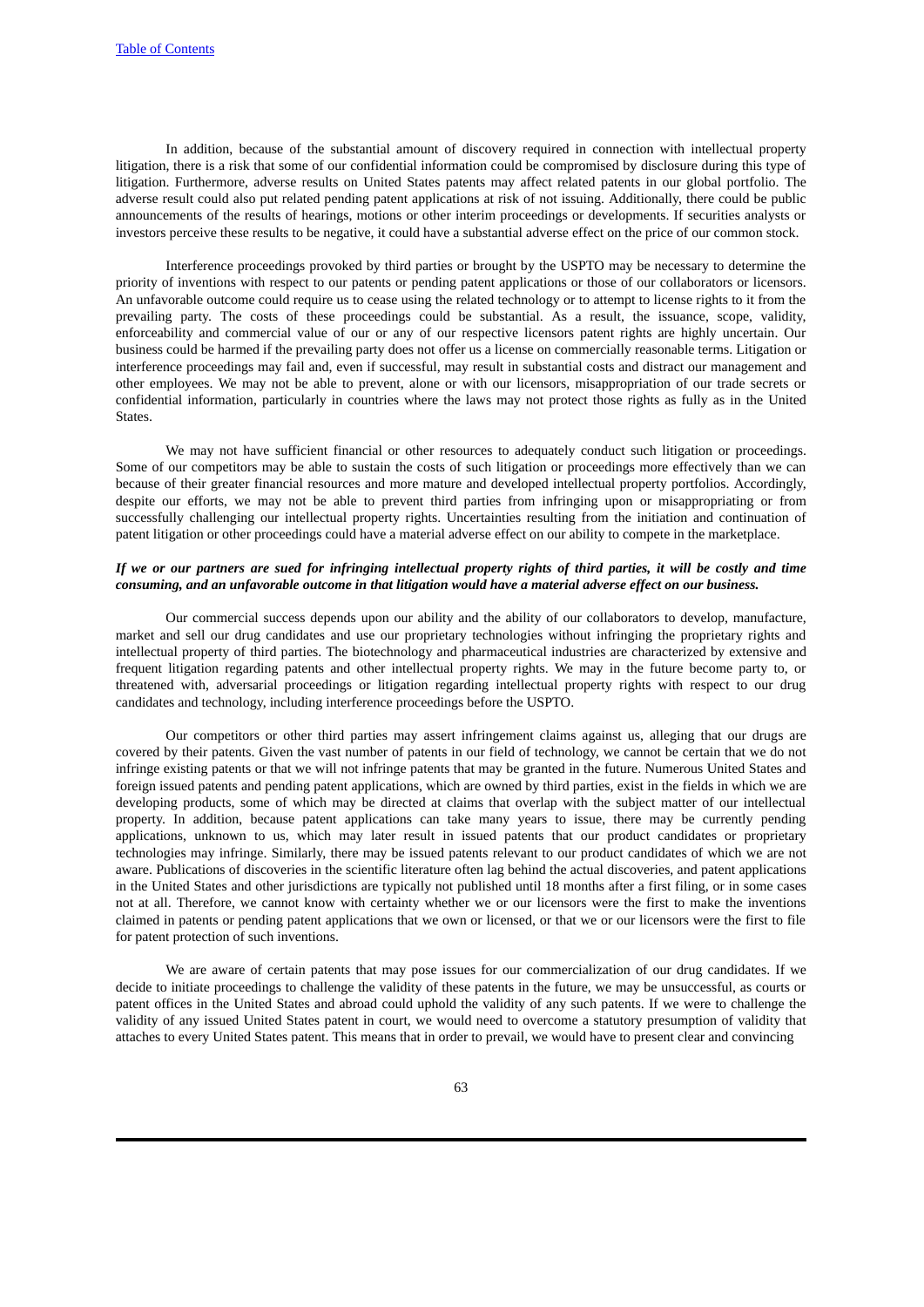evidence as to the invalidity of the patent's claims. If we are unable to do so, we may be forced to delay the launch of our product candidates or launch at the risk of litigation for patent infringement, which may have a material adverse effect on our business and results of operations.

If a third-party claims that we or any collaborators of ours infringe their intellectual property rights, we may have to defend litigation or administrative proceedings which may be costly whether we win or lose, and which could result in a substantial diversion of our financial and management resources. If we are found to infringe a third party's intellectual property rights, we could be required to obtain a license from such third party to continue developing and marketing our drug candidates and technology. However, we may not be able to obtain any required license on commercially reasonable terms or at all. Even if we were able to obtain such a license, it could be granted on non-exclusive terms, thereby providing our competitors and other third parties access to the same technologies licensed to us. Without such a license, we could be forced, including by court order, to cease developing and commercializing the infringing technology or drug candidates. In addition, we could be found liable for monetary damages, including treble damages and attorney's fees if we are found to have willfully infringed such third-party patent rights. A finding of infringement could prevent us from commercializing our drug candidates or force us to cease some of our business operations, which could materially harm our business.

No assurance can be given that patents issued to third parties do not exist, have not been filed, or could not be filed or issued, which contain claims covering its products, technology or methods that may encompass all or a portion of our products and methods. Given the number of patents issued and patent applications filed in our technical areas or fields, we believe there is a risk that third parties may allege they have patent rights encompassing our products or methods.

Other product candidates that we may in-license or acquire could be subject to similar risks and uncertainties.

# We may need to license certain intellectual property from third parties, and such licenses may not be available or may *not be available on commercially reasonable terms.*

A third party may hold intellectual property, including patent rights that are important or necessary to the development and commercialization of our products. It may be necessary for us to use the patented or proprietary technology of third parties to commercialize our products, in which case we would be required to obtain a license from these third parties, whom may or may not be interested in granting such a license, on commercially reasonable terms, or our business could be harmed, possibly materially. For example, we engage extensively with third parties, including academic institutions, to conduct non-clinical and clinical research on our product candidates. While we seek to ensure all material transfer and service agreements governing this research provide us with favorable terms covering newly generated intellectual property, a general principle under which much of this research with academic institutions is conducted provides third-party ownership of newly generated intellectual property, with an exclusive option available for us to obtain a license to such intellectual property. Through the conduct of this research, it is possible that valuable intellectual property could be developed by a third party, which we will then need to license in order to better develop or commercialize our products. No assurance can be given that we will be able to successfully negotiate such a license on commercially reasonable terms, or at all. Further, should we fail to successfully negotiate a license to such intellectual property, most institutions are then free to license such intellectual property to any other third party, including potentially direct competitors of ours. Should we fail to adequately secure a license to any newly generated intellectual property, our ability to successfully develop or commercialize our products may be hindered, possibly materially.

## If we are unable to protect the confidentiality of our trade secrets, our business and competitive position may be *harmed.*

In addition to the protection afforded by patents, we rely upon unpatented trade secret protection, unpatented know-how and continuing technological innovation to develop and maintain our competitive position. With respect to the building of our proprietary compound library, we consider trade secrets and know-how to be our primary intellectual property. We seek to protect our proprietary technology and processes, in part, by entering into confidentiality agreements with our collaborators, scientific advisors, employees and consultants, and invention assignment agreements with our consultants and employees. We may not be able to prevent the unauthorized disclosure or use of our technical know-how or other trade secrets by the parties to these agreements, however, despite the existence generally of confidentiality agreements and other contractual restrictions. Monitoring unauthorized uses and disclosures is difficult, and we do not know whether the steps we have taken to protect our proprietary technologies will be effective. If any of the collaborators,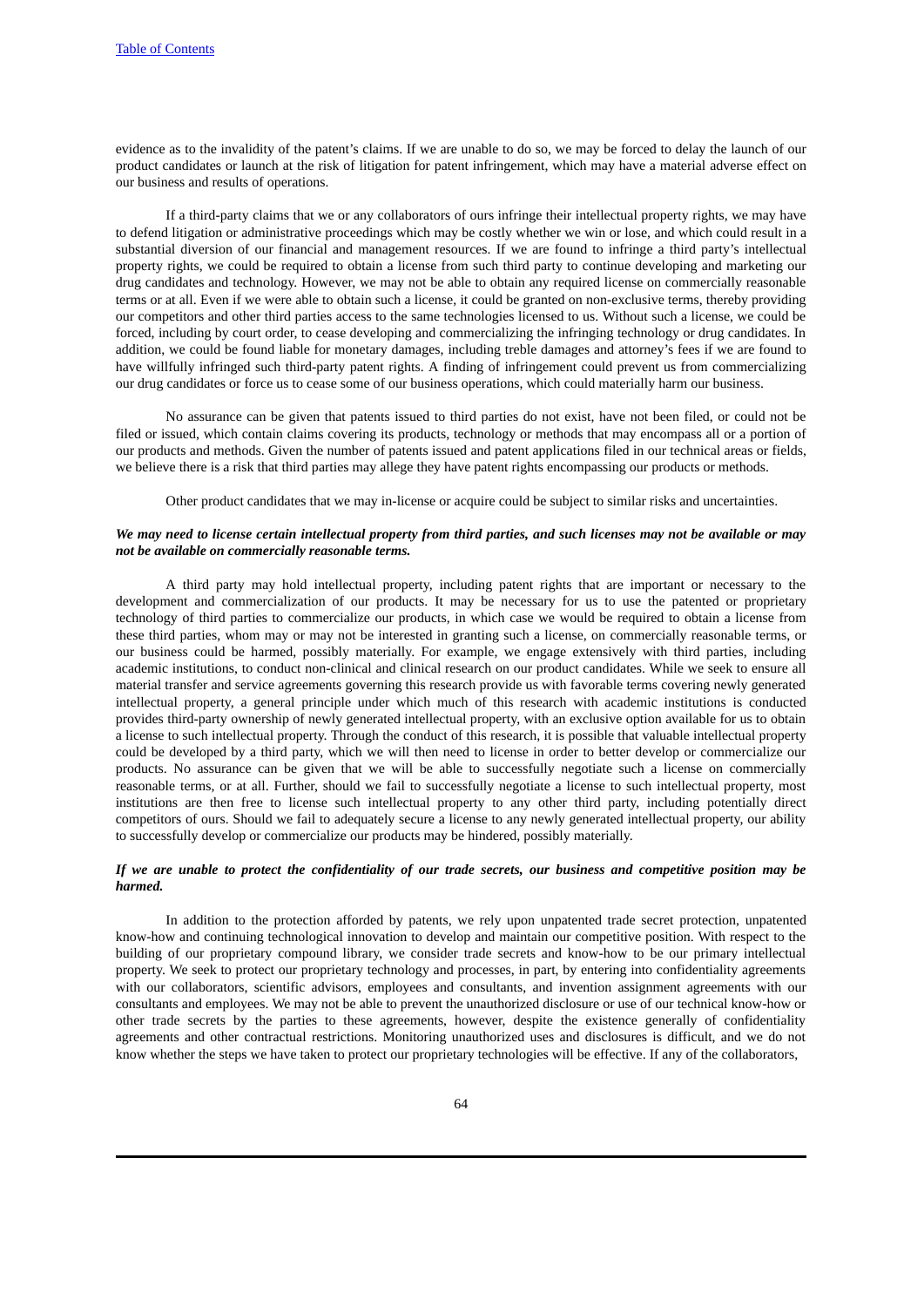scientific advisors, employees and consultants who are parties to these agreements breaches or violates the terms of any of these agreements, we may not have adequate remedies for any such breach or violation, and we could lose our trade secrets as a result. Enforcing a claim that a third party illegally obtained and is using our trade secrets, like patent litigation, is expensive and time-consuming, and the outcome is unpredictable. In addition, courts outside the United States are sometimes less willing to protect trade secrets.

Our trade secrets could otherwise become known or be independently discovered by our competitors. Competitors could purchase our drug candidates and attempt to replicate some or all of the competitive advantages we derive from our development efforts, willfully infringe our intellectual property rights, design around our protected technology or develop their own competitive technologies that fall outside of our intellectual property rights. If any of our trade secrets were to be lawfully obtained or independently developed by a competitor, we would have no right to prevent them, or those to whom they communicate it, from using that technology or information to compete with us. If our trade secrets are not adequately protected so as to protect our market against competitors' drugs, our competitive position could be adversely affected, as could our business.

# We may be subject to damages resulting from claims that we or our employees have wrongfully used or disclosed alleged *trade secrets of our competitors or are in breach of non-competition or non-solicitation agreements with our competitors.*

We could in the future be subject to claims that we or our employees have inadvertently or otherwise used or disclosed alleged trade secrets or other proprietary information of former employers or competitors. Although we try to ensure that our employees and consultants do not use the intellectual property, proprietary information, know-how or trade secrets of others in their work for us, we may in the future be subject to claims that we caused an employee to breach the terms of his or her non-competition or non-solicitation agreement, or that we or these individuals have, inadvertently or otherwise, used or disclosed the alleged trade secrets or other proprietary information of a former employer or competitor. Litigation may be necessary to defend against these claims. Even if we are successful in defending against these claims, litigation could result in substantial costs and could be a distraction to management. If our defenses to these claims fail, in addition to requiring us to pay monetary damages, a court could prohibit us from using technologies or features that are essential to our drug candidates, if such technologies or features are found to incorporate or be derived from the trade secrets or other proprietary information of the former employers. An inability to incorporate such technologies or features would have a material adverse effect on our business and may prevent us from successfully commercializing our drug candidates. In addition, we may lose valuable intellectual property rights or personnel as a result of such claims. Moreover, any such litigation or the threat thereof may adversely affect our ability to hire employees or contract with independent sales representatives. A loss of key personnel or their work product could hamper or prevent our ability to commercialize our drug candidates, which would have an adverse effect on our business, results of operations and financial condition.

### **Risks Related to Our Business Organization and Governance, Strategy, Employees and Growth Management**

### If we fail to attract and keep key management, commercial, and clinical development personnel, we may be unable to *successfully develop or commercialize our product candidates.*

We are highly dependent on the research and development, commercialization, manufacturing, quality, financial and legal expertise of our senior management team as well as the other principal members of our management. Although we have entered into an employment agreement with our chief executive officer and employment letters with our senior managers, each of our executive officers may terminate their employment with us at any time. We do not maintain key person insurance for any of our executives or other employees. In addition, we rely on consultants and advisors, including scientific and clinical advisors, to assist us in formulating our research and development and commercialization strategy. Our consultants and advisors may be employed by employers other than us and may have commitments under consulting or advisory contracts with other entities that may limit their availability to us. If we are unable to continue to attract and retain high quality personnel, our ability to pursue our growth strategy will be limited.

Recruiting and retaining qualified scientific, clinical, manufacturing and medical affairs, and commercial personnel, particularly in MS, will be critical to our success. The loss of the services of our chief executive officer or other key employees could impede the achievement of our research, development and commercialization objectives and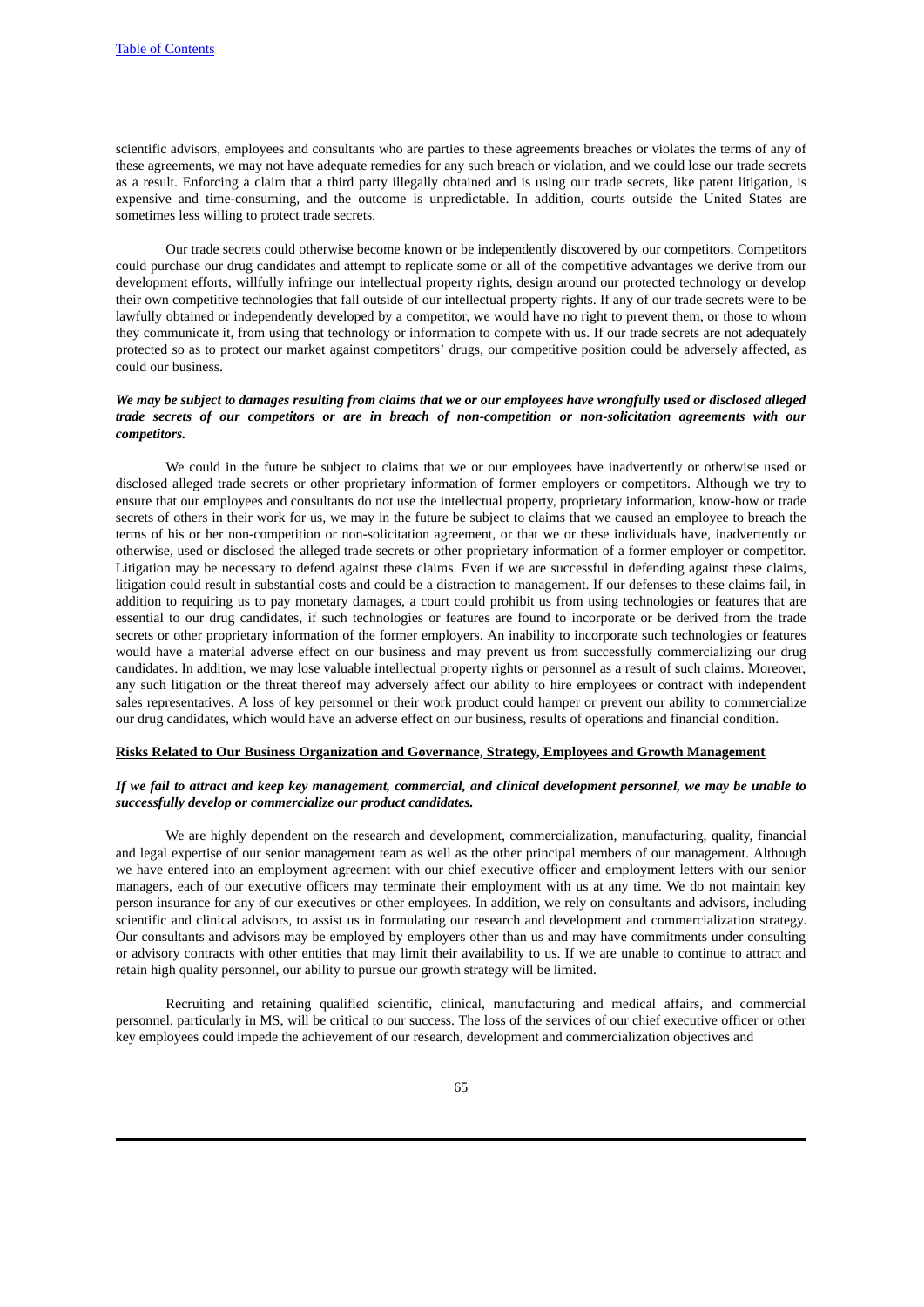seriously harm our ability to successfully implement our business strategy. Furthermore, replacing key employees may be difficult and may take an extended period of time because of the limited number of individuals in our industry with the breadth of skills and experience required to successfully develop, gain regulatory approval of and commercialize products. Competition to hire from this limited pool is intense, and we may be unable to hire, train, retain or motivate these key personnel on acceptable terms given the competition among numerous pharmaceutical and biotechnology companies for similar personnel. We anticipate that the withdrawal of the BLA and sNDA for U2 and the withdrawal of UKONIQ from sale may make it more challenging to recruit and retain qualified personnel across functions. In January and April 2022, we engaged in streamlining efforts across the Company, reducing headcount and external expenses, primarily related to our oncology commercialization and research and development functions. Those streamlining efforts have made and may continue to make retention of key personnel more difficult. If we are not able to attract and retain the necessary personnel to accomplish our business objectives, we may experience constraints that will significantly impede the achievement of our development and commercialization objectives, our ability to raise additional capital, and our ability to implement our business strategy.

# We will need to develop and expand our business, and we may encounter difficulties in managing this development and *expansion, which could disrupt our operations.*

We may attempt to expand our business by acquiring additional businesses or drugs, forming strategic alliances or creating joint ventures with third parties. We may encounter numerous difficulties in developing, manufacturing and marketing any new products resulting from any such arrangement or transaction that may delay or prevent us from realizing their expected benefits. If we are unable to successfully integrate such acquired businesses with our existing operations and company culture, we may never realize the benefits of such acquisitions or strategic alliances. We cannot assure you that, following any such transaction, we will achieve the expected synergies to justify the transaction.

As of May 5, 2022, we had 219 full -time employees. Our management and medical, commercial, and scientific personnel, systems and facilities currently in place, which were largely designed to support research and development and commercialization in oncology, may not be adequate to support our anticipated future growth, particularly in MS. To manage our anticipated future growth and focus in neurology and immunology, we must continue to implement and improve our managerial, operational and financial systems, and continue to recruit and train additional qualified personnel. Also, our management may need to divert a disproportionate amount of its attention away from its day-to-day activities and devote a substantial amount of time to managing these activities. Due to our limited resources, we may not be able to effectively manage the expansion and shift of our operations or recruit and train additional qualified personnel. This may result in weaknesses in our infrastructure, give rise to operational mistakes, loss of business opportunities, loss of employees and reduced productivity among remaining employees. If our management is unable to effectively manage our transition to a strategy primarily focused on neurology and immunology, our expenses may increase more than expected, our ability to generate or increase our revenue could be reduced and we may not be able to implement our business strategy. Our future financial performance and our ability to commercialize our drug candidates, if approved, and compete effectively will depend, in part, on our ability to effectively manage the future development and changes to our business.

Additionally, to help manage the evolving needs, we may utilize the services of outside vendors or consultants to perform tasks including clinical trial management, statistics and analysis, regulatory affairs, formulation development, chemistry, manufacturing, controls, and other pharmaceutical development functions. Our growth strategy may also entail expanding our group of contractors or consultants to implement these tasks going forward. Because we rely on a substantial number of consultants, effectively outsourcing many key functions of our business, we will need to be able to effectively manage these consultants to ensure that they successfully carry out their contractual obligations and meet expected deadlines. However, if we are unable to effectively manage our outsourced activities or if the quality or accuracy of the services provided by consultants is compromised for any reason, our clinical trials may be extended, delayed or terminated, and we may not be able to obtain regulatory approval for our product candidates or otherwise advance our business. There can be no assurance that we will be able to manage our existing consultants or find other competent outside contractors and consultants on economically reasonable terms, or at all. If we are not able to effectively expand our organization by hiring new employees and expanding our groups of consultants and contractors when needed, we may be unable to successfully implement the tasks necessary to achieve our research, development and commercialization goals.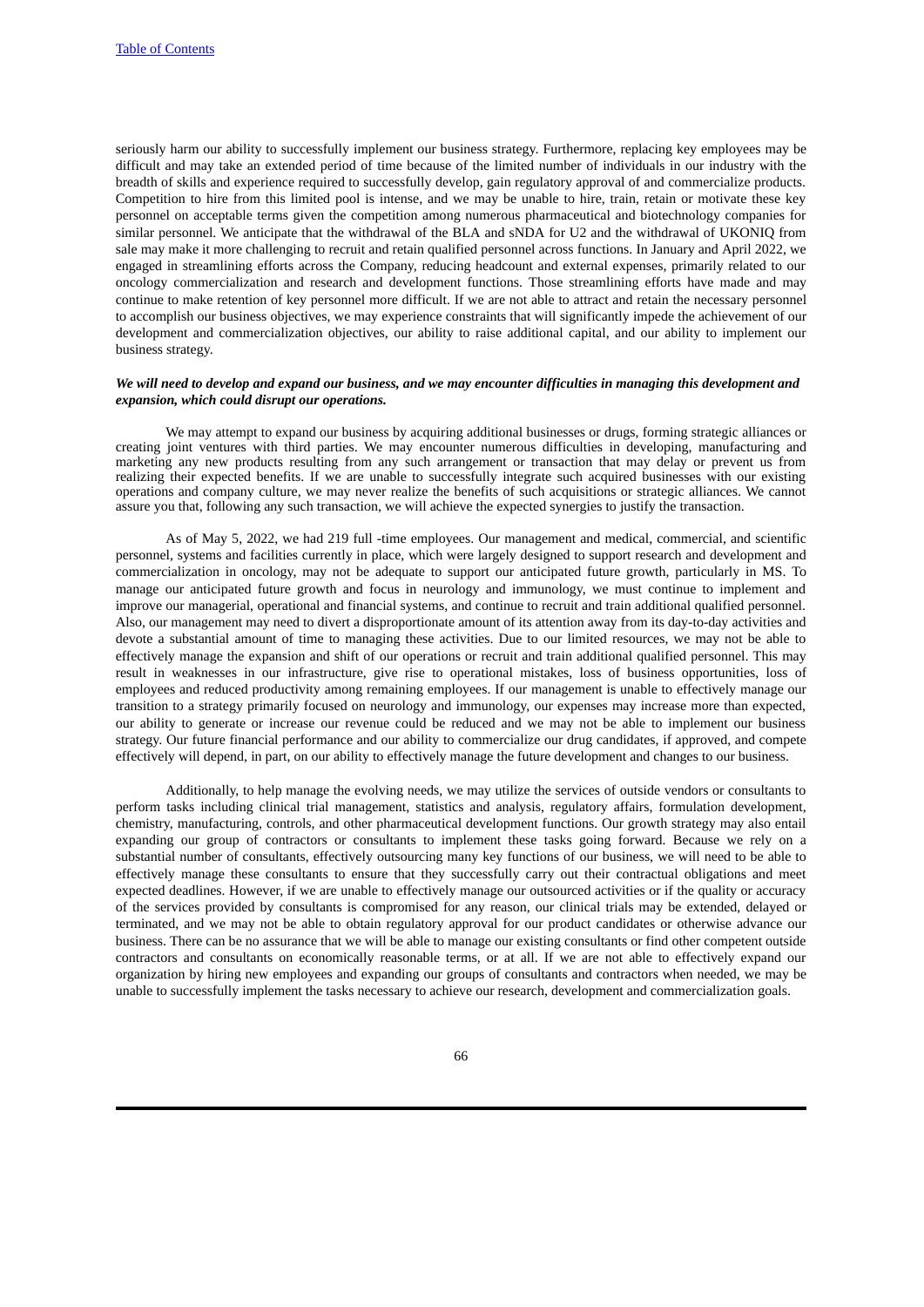# Certain anti-takeover provisions in our governing documents and Delaware law could make a third-party acquisition of us difficult. This could limit the price investors might be willing to pay in the future for our common stock.

Certain provisions in our amended and restated certificate of incorporation and restated bylaws may make it more difficult for a third party to acquire us, or discourage a third party from attempting to acquire or control us and may limit the price that certain investors might be willing to pay in the future for shares of our common stock. For example, our amended and restated certificate of incorporation allows us to issue preferred stock without the approval of our stockholders, the issuance of which could decrease the amount of earnings and assets available for distribution to, or affect the rights and powers, including voting rights, of our common stockholders. In certain circumstances, such issuance could have the effect of decreasing the market price of our common stock. In addition, our restated bylaws eliminate the right of stockholders to call a special meeting of stockholders, which could make it more difficult for stockholders to effect certain corporate actions. Any of these provisions could also have the effect of delaying or preventing a change in control.

On July 18, 2014, the Board of Directors declared a distribution of one right for each outstanding share of common stock. The rights may have certain anti-takeover effects. The rights will cause substantial dilution to a person or group that attempts to acquire us on terms not approved by the Board of Directors unless the offer is conditioned on a substantial number of rights being acquired. However, the rights should not interfere with any merger, statutory share exchange or other business combination approved by the Board of Directors since the rights may be terminated by us upon resolution of the Board of Directors. Thus, the rights are intended to encourage persons who may seek to acquire control of the Company to initiate such an acquisition through negotiations with the Board of Directors. However, the effect of the rights may be to discourage a third party from making a partial tender offer or otherwise attempting to obtain a substantial equity position in the equity securities of, or seeking to obtain control of, the Company. To the extent any potential acquirers are deterred by the rights, the rights may have the effect of preserving incumbent management in office.

#### Our ability to utilize our net operating loss carryforwards and certain other tax attributes may be limited.

Under Section 382 of the Internal Revenue Code of 1986, as amended, if a corporation undergoes an ownership change (generally defined as a greater than 50% change (by value) in the ownership of its equity over a three-year period), the corporation's ability to use its pre-change net operating loss carryforwards and certain other pre-change tax attributes to offset its post-change income may be limited. We may have experienced such ownership changes in the past, and we may experience ownership changes in the future as a result of shifts in our stock ownership, some of which are outside our control. As of December 31, 2021, we had federal net operating loss carryforwards of approximately \$1.3 billion, and our ability to utilize those net operating loss carryforwards could be limited by an ownership change as described above, which could result in increased tax liability to us. In addition, pursuant to the Tax Act, we may not use net operating loss carryforwards to reduce our taxable income in any year by more than 80%, and we may not carry back any net operating losses to prior years. On March 27, 2020, the "CARES Act" was signed by the U.S. President. Certain provisions of the CARES Act alter the rules regarding net-operating losses for such losses arising in 2018, 2019 and 2020. Such losses may be carried back for five years. We cannot assure you, however, of our ability to utilize these favorable offset rules within the applicable time period. These rules apply regardless of the occurrence of an ownership change.

### Certain of our executive officers, directors, principal stockholders and their affiliates maintain the ability to exercise *significant influence over our company and all matters submitted to stockholders for approval.*

Certain of our executive officers, directors and stockholders own more than 5% of our outstanding common stock and, together with their affiliates and related persons, beneficially own a significant percentage of our capital stock. If these stockholders were to choose to act together, they would be able to influence our management and affairs and the outcome of matters submitted to our stockholders for approval, including the election of directors and any sale, merger, consolidation, or sale of all or substantially all of our assets. This concentration of voting power could delay or prevent an acquisition of our company on terms that other stockholders may desire. In addition, this concentration of ownership might adversely affect the market price of our common stock by:

- delaying, deferring or preventing a change of control of us;
- impeding a merger, consolidation, takeover or other business combination involving us; or
- discouraging a potential acquirer from making a tender offer or otherwise attempting to obtain control of us.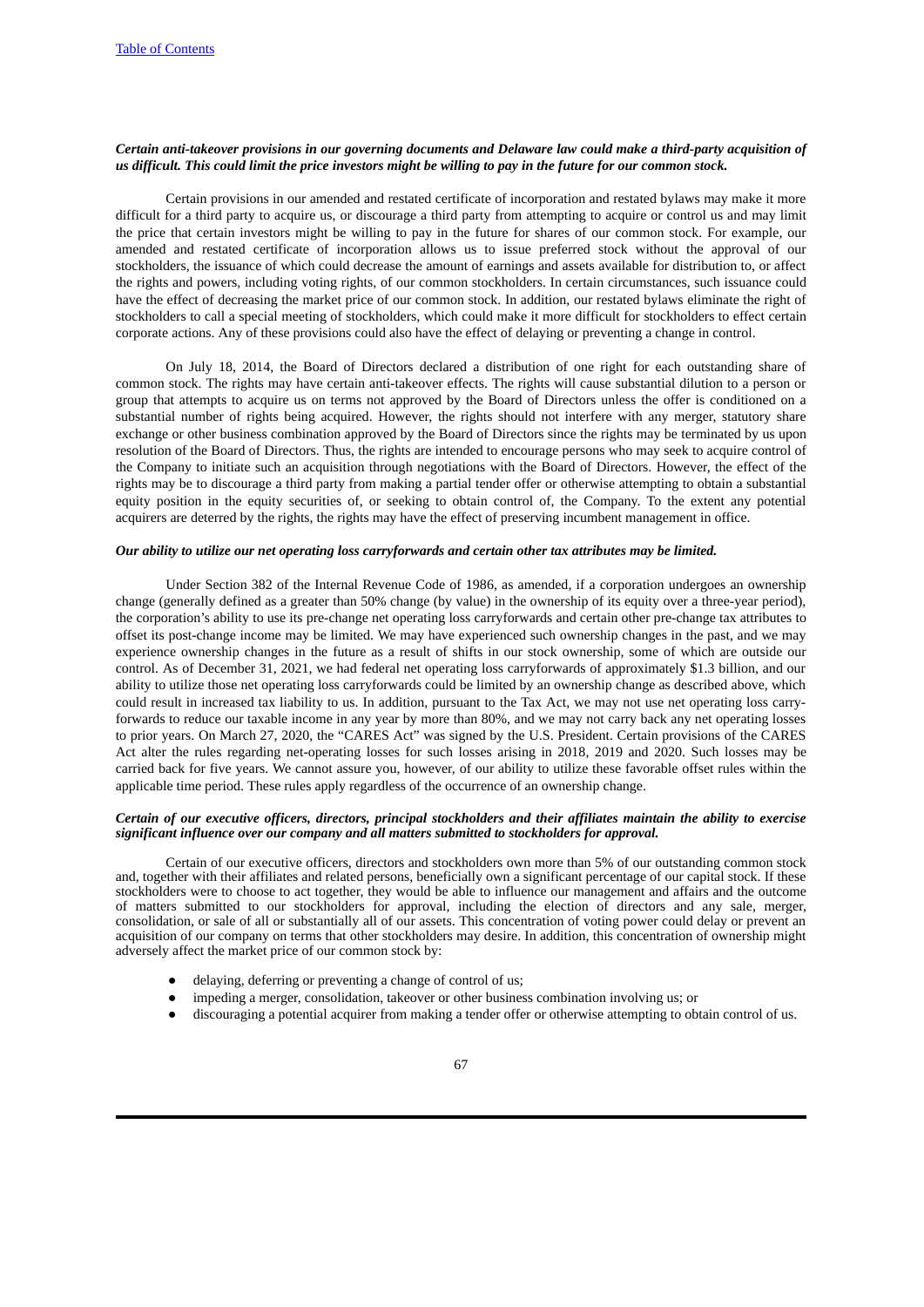# *Our internal information technology systems, or those of our third-party CROs, CMOs, or other contractors or* consultants, may fail or suffer security breaches, which could result in a material disruption of our drug candidates' *development programs and our commercialization of any products for which we receive regulatory approval.*

Despite the implementation of security measures, our internal information technology systems and those of our third-party CROs, CMOs, and other contractors and consultants are vulnerable to damage from computer viruses, unauthorized access, cyber-attacks or cyber-intrusions over the Internet, natural disasters, terrorism, war and telecommunication and electrical failures. Although we have been the targets of cyber-attacks and cyber-intrusions, the impact on our operations and financial condition has not been material. We expect such cybersecurity threats to continue and become more sophisticated. A significant cyber-attack or cyber-intrusion could cause our systems to fail, leakage of confidential information, or business interruption, which could result in a material disruption of our operations, financial loss, or reputational harm. For example, the loss of clinical trial data for our drug candidates could result in delays in our regulatory approval efforts and significantly increase our costs to recover or reproduce the data. We have invested in protections and monitoring practices of our data and information technology systems to reduce these risks and expect to continue do so as our information technology systems increase in magnitude and complexity. However, there can be no assurance that our efforts and investments will prevent breakdowns or breaches in our systems that could adversely affect our business.

# *Unfavorable global economic conditions could adversely affect our business, financial condition or results of operations.*

Our results of operations could be adversely affected by general conditions in the global economy and in the global financial markets. For example, the COVID-19 pandemic has caused extreme volatility and disruptions in the capital and credit markets. A severe or prolonged economic downturn could result in a variety of risks to our business, including, weakened demand for our drug candidates and our ability to raise additional capital when needed on acceptable terms, if at all. A weak or declining economy could also strain our suppliers, possibly resulting in supply disruption, or cause our customers to delay making payments for our services.

## *Our employees, principal investigators, CROs, CMOs and consultants may engage in misconduct or other improper activities, including non-compliance with regulatory standards and requirements and insider trading, which could have a material adverse effect on our business.*

We are exposed to the risk that our employees, principal investigators, CROs, CMOs, and consultants may engage in fraudulent conduct or other illegal activity. Misconduct by these parties could include intentional failures to comply with FDA regulations, provide accurate information to the FDA, comply with manufacturing standards we have established, comply with federal and state healthcare fraud and abuse laws and regulations, report financial information or data accurately or disclose unauthorized activities to us. In particular, sales, marketing and business arrangements in the healthcare industry are subject to extensive laws and regulations intended to prevent fraud, misconduct, kickbacks, selfdealing and other abusive practices. These laws and regulations may restrict or prohibit a wide range of pricing, discounting, marketing and promotion, sales commission, customer incentive programs and other business arrangements. Activities subject to these laws also involve the improper use of information obtained in the course of clinical trials or creating fraudulent data in our pre-clinical studies or clinical trials, which could result in regulatory sanctions and cause serious harm to our reputation. We have adopted a code of ethics applicable to all of our employees and have implemented a compliance program, but it is not always possible to identify and deter misconduct by employees and other third parties, and the precautions we take to detect and prevent this activity may not be effective in controlling unknown or unmanaged risks or losses or in protecting us from governmental investigations or other actions or lawsuits stemming from a failure to comply with these laws or regulations. In addition, we are subject to the risk that a person could allege such fraud or other misconduct, even if none occurred. If any such actions are instituted against us, regardless of the outcome, our reputation and our business may suffer. If we are not successful in defending ourselves or asserting our rights, those actions could lead to imposition of civil, criminal and administrative penalties, damages, monetary fines, possible exclusion from participation in Medicare, Medicaid and other federal healthcare programs, contractual damages, reputational harm, diminished profits and future earnings, and curtailment of our operations, any of which could adversely affect our ability to operate our business.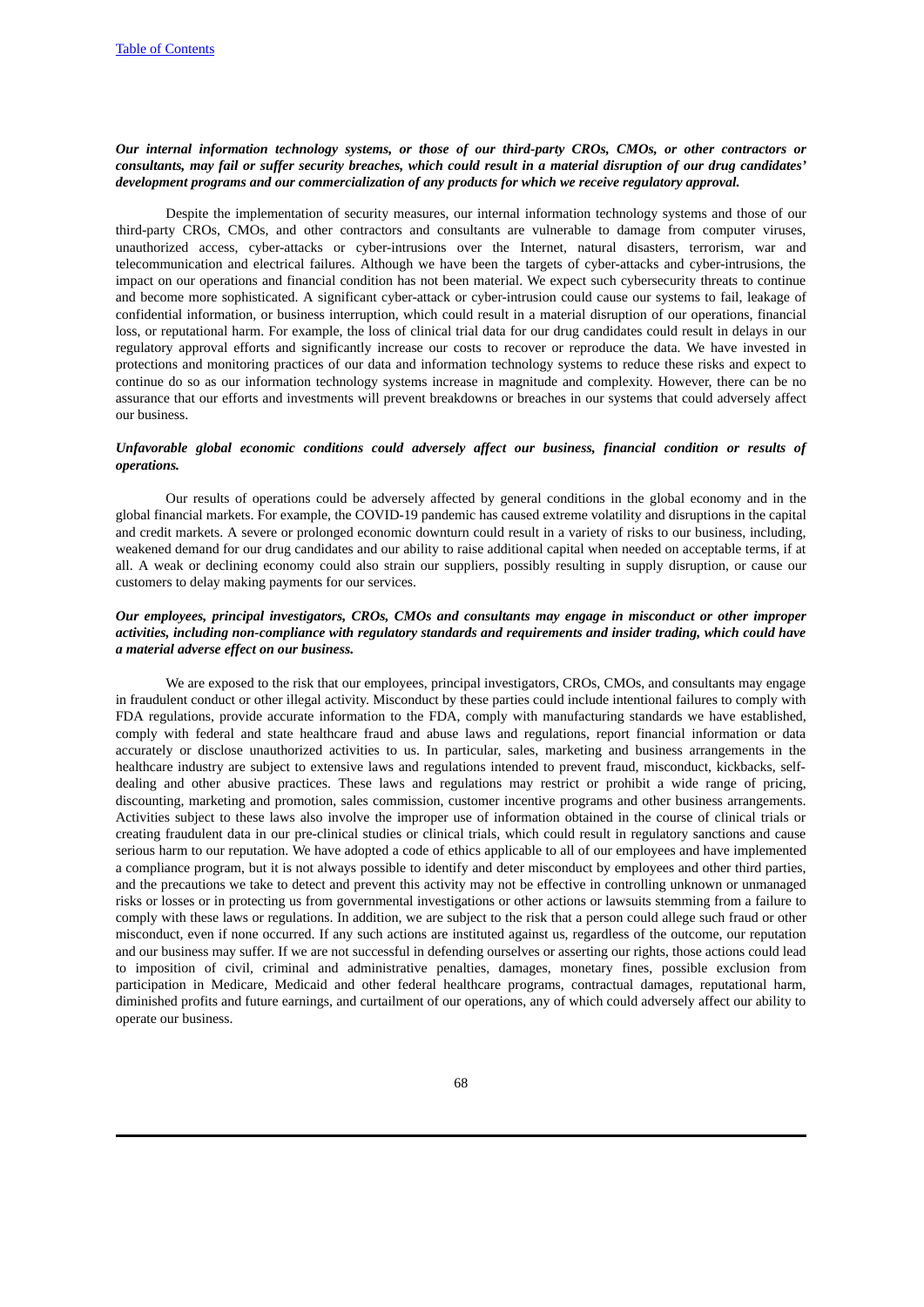### We may acquire businesses or drugs, or form strategic alliances, in the future, and we may not realize the benefits of *such acquisitions.*

We may acquire additional businesses or drugs, form strategic alliances or create joint ventures with third parties that we believe will complement or augment our existing business. If we acquire businesses with promising markets or technologies, we may not be able to realize the benefit of acquiring such businesses if we are unable to successfully integrate them with our existing operations and company culture. We may encounter numerous difficulties in developing, manufacturing and marketing any new products resulting from a strategic alliance or acquisition that delay or prevent us from realizing their expected benefits or enhancing our business. We cannot assure you that, following any such acquisition, we will achieve the expected synergies to justify the transaction.

### We may be subject to adverse legislative or regulatory tax changes that could negatively impact our financial condition.

The rules dealing with U.S. federal, state and local income taxation are constantly under review by persons involved in the legislative process and by the IRS and the U.S. Treasury Department. Changes to tax laws (which changes may have retroactive application) could adversely affect our stockholders or us. In recent years, many such changes have been made and changes are likely to continue to occur in the future. We cannot predict whether, when, in what form, or with what effective dates, tax laws, regulations and rulings may be enacted, promulgated or decided, which could result in an increase in our, or our stockholders, tax liability or require changes in the manner in which we operate in order to minimize increases in our tax liability.

On December 22, 2017, legislation commonly referred to as the Tax Act was signed into law and is generally effective after December 31, 2017. The Tax Act makes significant changes to the United States federal income tax rules for taxation of individuals and business entities. Most of the changes applicable to individuals are temporary and apply only to taxable years beginning after December 31, 2017 and before January 1, 2026. For corporations, the Tax Act reduces the top corporate income tax rate to 21% and repeals the corporate alternative minimum tax, limits the deduction for net interest expense, limits the deduction for net operating losses and eliminates net operating loss carrybacks, modifies or repeals many business deductions and credits, shifts the United States toward a more territorial tax system, and imposes new taxes to combat erosion of the U.S. federal income tax base. The Tax Act makes numerous other large and small changes to the federal income tax rules that may affect potential investors and may directly or indirectly affect us. We continue to examine the impact this tax reform legislation may have on our business. However, the effect of the Tax Act on us, whether adverse or favorable, is uncertain, and may not become evident for some period of time. This document does not discuss such legislation or the manner in which it might affect us or purchasers of our common stock. Prospective investors are urged to consult with their legal and tax advisors with respect to the Tax Act and any other regulatory or administrative developments and proposals, and their potential effects on them based on their unique circumstances.

#### **Risks Related to the COVID-19 Pandemic**

# The COVID-19 pandemic could have a material adverse effect on our business if new variants continue to circulate and *government control measures are reinstated.*

The ongoing COVID-19 pandemic has presented substantial public health challenges and has negatively impacted the global economy, global supply chains, and the global healthcare system, including the conduct of clinical trials in the U.S. and other parts of the world. New variants continue to circulate, and uncertainty remains as to whether restrictions that have been lifted will be reinstated or new measures will be implemented to address the spread of new variants. The extent to which the COVID-19 pandemic impacts our business and operating results will depend on future developments that cannot be accurately predicted. Should the COVID-19 pandemic worsen and government restrictions be reinstated, our business operations could be materially delayed or interrupted. For instance, our supply chain may be disrupted; health authority inspections of clinical sites, marketing application sponsor, CROs, or manufacturing facilities or review of our regulatory submissions may be delayed; and our commercialization efforts may be impacted.

In addition, we may encounter delays in our clinical development program. The majority of our clinical trials involve patients with cancer or those receiving ongoing immunosuppressive therapy who may be at higher risk of infection. These patients are thus more likely to be subject to travel restrictions and self-quarantining and may be more likely to withdraw from our clinical trials or unable to complete study assessments, which may affect our ability to meet our projected timelines. Further, patients and healthcare providers have raised concerns that B-cell targeted agents, like anti-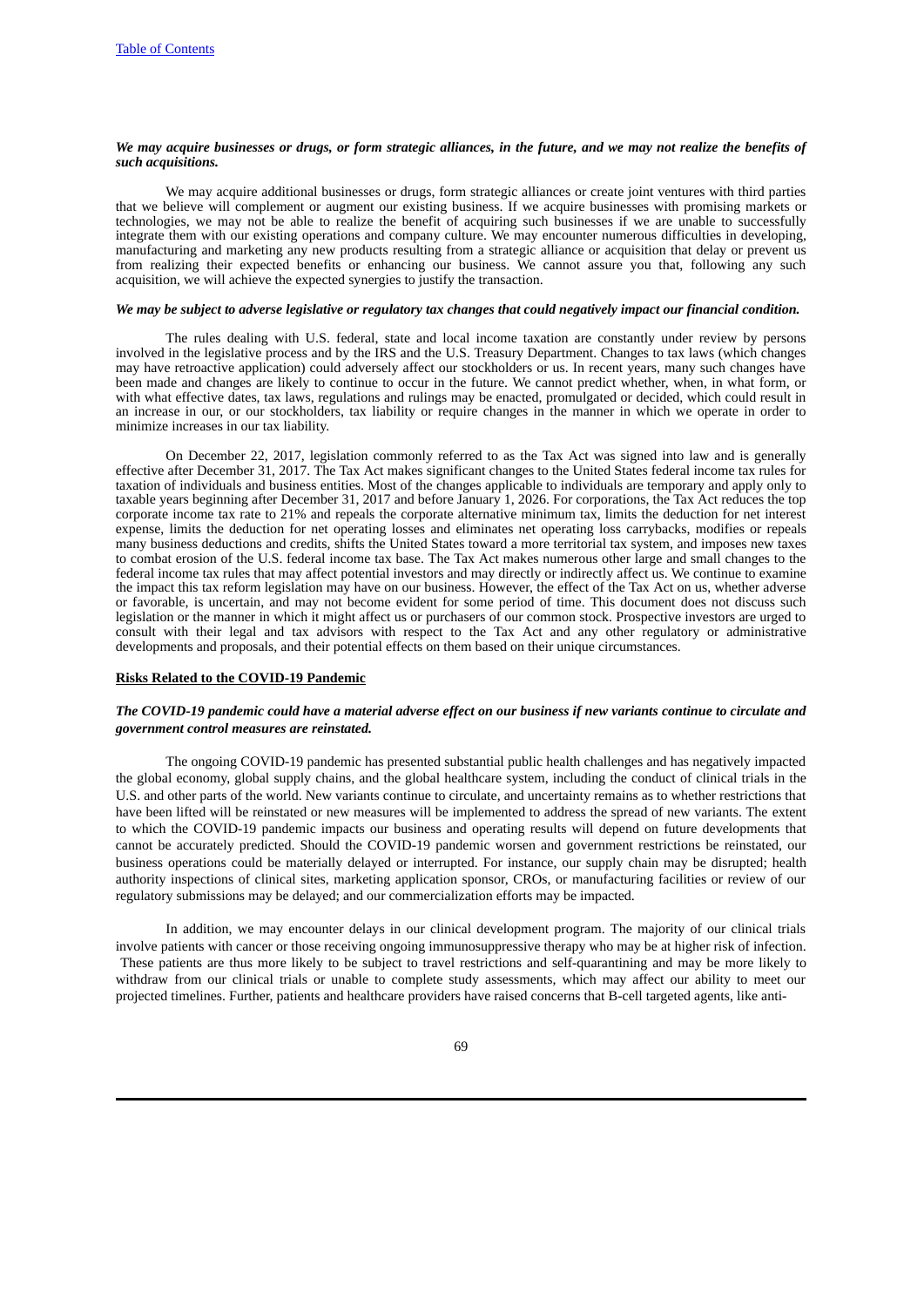CD20 antibodies, may increase the risk of acquiring COVID-19 or lead to more severe complications or outcomes upon infection, including death, which could negatively impact the results of our clinical trials of ublituximab and other B-cell targeted product candidates, impact the regulatory review of those product candidates, prompt restrictive labeling for any products that receive approval, or adversely impact their acceptance among patients, healthcare providers, and payors.

The pandemic also may adversely affect our ability to complete ongoing clinical trials or conduct new trials. Some factors from the COVID-19 outbreak that may delay or otherwise adversely affect our clinical trial programs, as well as adversely impact our business generally, include:

- delays or difficulties in clinical site initiation, including difficulties in recruiting and retaining clinical sites, impacts on compliance with clinical study protocols, delays enrolling patients in our clinical trials, decreased enrollment in our clinical trials or increased rates of patients withdrawing from our clinical trials following enrollment, in each case, as a result of patients contracting COVID-19, being forced to quarantine, experiencing reluctance to seek medical attention in a healthcare facility setting, or otherwise not being able or willing to complete study assessments, particularly for older patients or others with a higher risk of contracting COVID-19;
- impacts to clinical results, including an increased number of observed adverse events, as a result of participants enrolled in our clinical trials contracting COVID-19;
- prioritization by healthcare providers, facilities, lawmakers, and regulators of COVID-19-related healthcare needs or, when the pandemic subsides, to address the potential backlog of patients who have deferred medical procedures during the pendency of the pandemic, which may reduce availability of professionals and resources for clinical trials in other disease areas;
- limitations on travel, including limitations on domestic and international travel, and government-imposed quarantines or restrictions imposed by key third parties that could interrupt key trial activities, such as clinical trial site initiations and monitoring, which could impact the reliability or integrity of subject data and clinical study endpoints;
- interruption of, or delays in receiving, supplies of our product candidates from our contract manufacturing organizations due to staffing shortages, production slowdowns or stoppages or interruption in global shipping that may affect the transport of clinical trial materials;
- disruptions and delays caused by potential workplace, laboratory and office closures and an increased reliance on employees working from home across the healthcare system;
- disruptions in or delays to regulatory reviews, responses, inspections, or other regulatory activities, including review of marketing applications and approvals of protocol changes or amendments to SPAs, as a result of the spread of COVID-19 affecting the operations of the FDA or other regulatory authorities;
- changes in local regulations as part of a response to the COVID-19 pandemic which may require us to change the ways in which clinical trials are conducted, which may result in unexpected costs, or to discontinue the clinical trials altogether; and
- negative effects on the quality, completeness, integrity, interpretability and cost of our clinical study data.

The potential disruptions and other impacts discussed above and other consequences of the COVID-19 pandemic could result in missed study visits or study procedures in our clinical trials, which could lead to an abundance of protocol deviations that impact the interpretability of the trial results. A significant number of deviations may call into question whether the execution of a clinical trial was consistent with the protocol, which is of particular importance where study designs were agreed to as part of a SPA as in the case of our Phase 3 clinical trial for ublituximab in RMS (ULTIMATE I and II). In extreme cases, significant deviations from the protocol may be considered a violation of the SPA and result in potential rescindment of the SPA agreement, which could adversely affect our ability to use the results of the impacted study to support a future regulatory application. The impacts of COVID-19 on clinical studies described above may be greater in geographies outside the U.S., including in Eastern European countries where we have a number of study sites for ULTIMATE I and II.

In the event government-imposed restrictions related to COVID-19 that have been lifted are reinstated or new measures are implemented to address the spread of new variants, our ability to successfully commercialize any of our product candidates for which we in the future obtain regulatory approval also may be adversely impacted. In response to the COVID-19 pandemic, many healthcare institutions reduced access of pharmaceutical and biotechnology companies to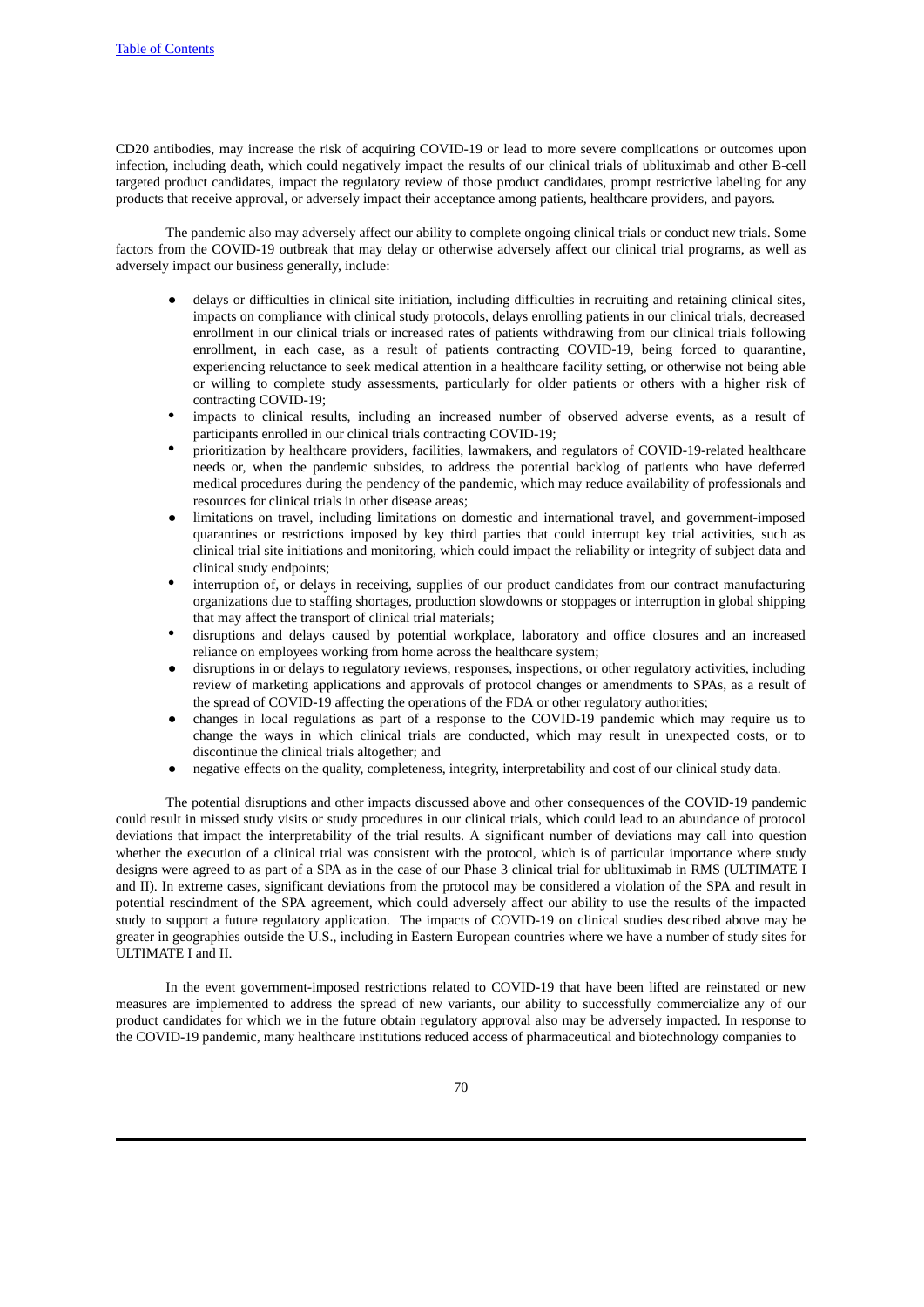healthcare providers as part of their safety measures. Should limitations on access continue, our commercialization activities, including the manner in which our field teams engage with healthcare providers and facilities, may limit our ability to provide product education and information, which could slow adoption and impact potential sales.

We will continue to monitor the potential impact of COVID-19 on our business, however, the full extent to which the COVID-19 pandemic may directly or indirectly impact the progress of our current and planned trials will depend on future developments that are uncertain and cannot be accurately predicted.

### **General Risks**

## **Risks Related to Our Common Stock and Being a Publicly-Traded Company**

#### Our stock price is, and we expect it to remain, volatile, which could limit investors' ability to sell stock at a profit.

The trading price of our common stock has been and is likely to continue to be highly volatile and subject to wide fluctuations in price in response to various factors, many of which are beyond our control. These factors include:

- publicity regarding actual or potential clinical results relating to products under development by our competitors or us;
- delay or failure in initiating, completing or analyzing nonclinical or clinical trials or the unsatisfactory design or results of these trials;
- achievement or rejection of regulatory approvals by us or our competitors;
- any delay in our regulatory review for ublituximab or any other product candidate we may develop, and any adverse development or perceived adverse development with respect to the applicable regulatory authority's review of such filings, including without limitation a change to the projected approval date, scheduling of an advisory committee meeting or issuance of a "refusal to file" letter;
- announcements of technological innovations or new commercial products by our competitors or us;
- developments concerning proprietary rights, including patents;
- developments concerning our collaborations;
- regulatory developments in the United States and foreign countries;
- economic or other crises and other external factors such as the disruptions in the global economy caused by the COVID-19 pandemic;
- period-to-period fluctuations in our revenues and other results of operations;
- failure to meet our revenue projections or guidance;
- changes in financial estimates by securities analysts; and
- sales of our common stock by us.

We will not be able to control many of these factors, and we believe that period-to-period comparisons of our financial results will not necessarily be indicative of our future performance.

In addition, the stock market in general, and the market for biotechnology companies in particular, has experienced extreme price and volume fluctuations that may have been unrelated or disproportionate to the operating performance of individual companies. These broad market and industry factors may seriously harm the market price of our common stock, regardless of our operating performance. As a result of this volatility, investors may not be able to sell their common stock at or above the price paid for the shares.

### Because we do not anticipate paying any cash dividends on our capital stock in the foreseeable future, capital *appreciation, if any, will be the sole source of gain for our stockholders.*

We have never declared or paid cash dividends on our capital stock. We currently intend to retain all of our future earnings, if any, to finance the growth and development of our business. In addition, under the Amended Loan Agreement with Hercules, we are currently restricted from paying cash dividends, and we expect these restrictions to continue in the future. Furthermore, the terms of any future debt agreements may continue to preclude us from paying dividends. As a result, capital appreciation, if any, of our common stock will be the sole source of gain for our stockholders for the foreseeable future.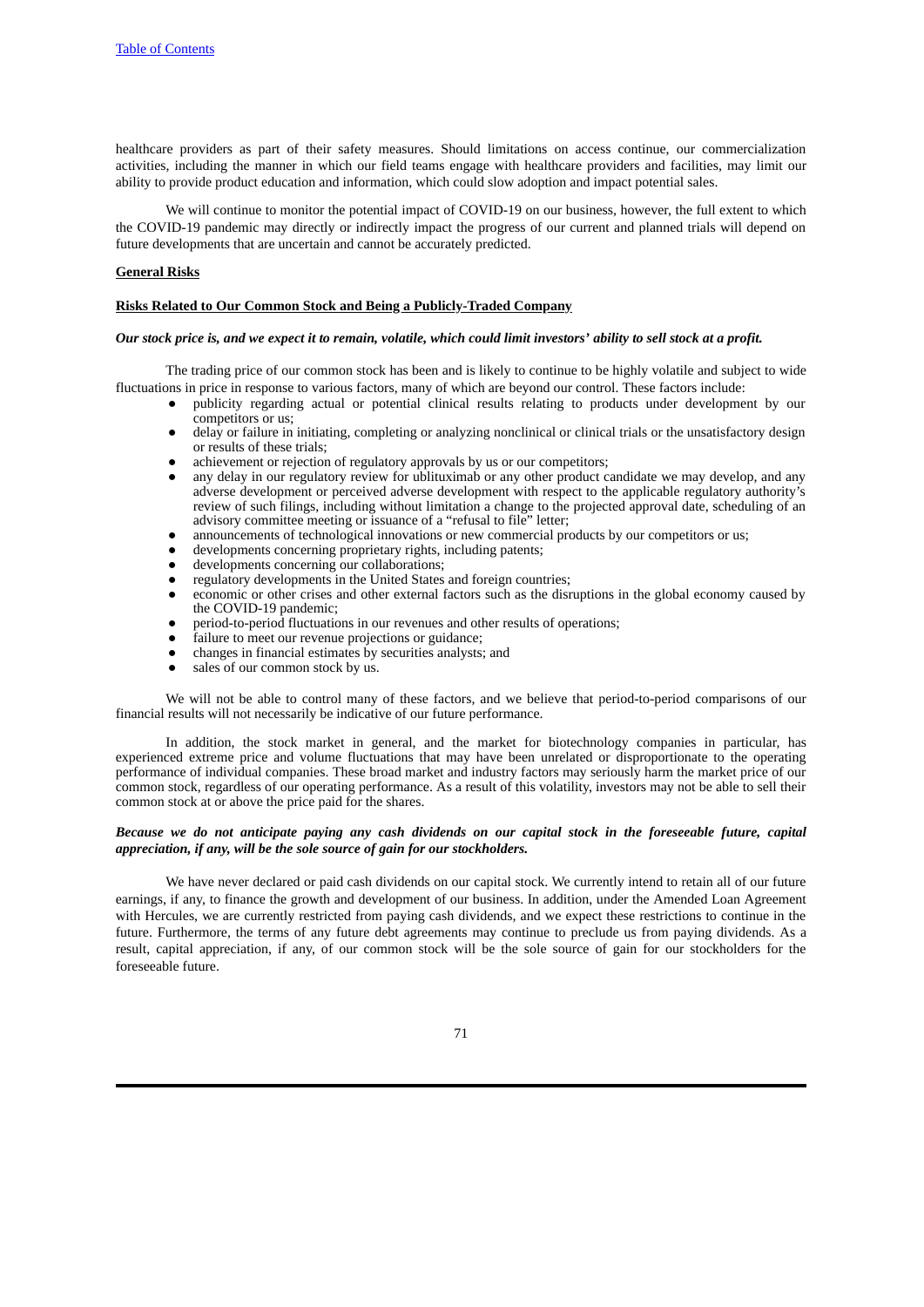# An active trading market for our common stock may not be sustained, and investors may not be able to resell their *shares at or above the price they paid.*

Although we have listed our common stock on the Nasdaq Capital Market, an active trading market for our shares may not be sustained. In the absence of an active trading market for our common stock, investors may not be able to sell their common stock at or above the price at which they acquired their shares or at the time that they would like to sell. An inactive trading market may also impair our ability to raise capital to continue to fund operations by selling shares and may impair our ability to acquire other companies or technologies by using our shares as consideration.

## If equity research analysts do not publish research or reports about our business or if they publish negative evaluations *of or downgrade our common stock, the price of our common stock could decline.*

The trading market for our common stock relies in part on the research and reports that equity research analysts publish about us or our business. We do not control these analysts. If one or more of the analysts covering our business downgrade their evaluations of our common stock, the price of our common stock could decline. If one or more of these analysts cease to cover our common stock, we could lose visibility in the market for our common stock, which in turn could cause our common stock price to decline.

# We incur significant increased costs as a result of operating as a public company, and our management is required to *devote substantial time to compliance initiatives.*

As a public company, we incur significant legal, accounting and other expenses under the Sarbanes-Oxley Act of 2002, as well as rules subsequently implemented by the SEC, and the rules of any stock exchange on which we are listed. These rules impose various requirements on public companies, including requiring establishment and maintenance of effective disclosure and financial controls and appropriate corporate governance practices. Our team has devoted and will continue to devote a substantial amount of time to these compliance initiatives. Moreover, these rules and regulations increase our legal and financial compliance costs and make some activities more time-consuming and costly. For example, these rules and regulations make it more difficult and more expensive for us to obtain director and officer liability insurance, and we may be required to accept reduced policy limits and coverage or incur substantially higher costs to obtain the same or similar coverage. As a result, it may be more difficult for us to attract and retain qualified persons to serve on our Board of Directors, our Board committees or as executive officers.

The Sarbanes-Oxley Act of 2002 requires, among other things, that we maintain effective internal control over financial reporting and disclosure controls and procedures. As a result, we are required to periodically perform an evaluation of our internal control over financial reporting to allow management to report on the effectiveness of those controls, as required by Section 404 of the Sarbanes-Oxley Act. Additionally, our independent auditors are required to perform a similar evaluation and report on the effectiveness of our internal control over financial reporting. These efforts to comply with Section 404 will require the commitment of significant financial and managerial resources. While we anticipate maintaining the integrity of our internal control over financial reporting and all other aspects of Section 404, we cannot be certain that a material weakness will not be identified when we test the effectiveness of our control systems in the future. If a material weakness is identified, we could be subject to sanctions or investigations by the SEC or other regulatory authorities, which would require additional financial and management resources, costly litigation or a loss of public confidence in our internal control over financial reporting, which could have an adverse effect on the market price of our stock.

### Volatility in the price of our common stock may subject us to securities and shareholder derivative litigation, which could cause us to incur substantial costs and divert management's attention, financial resources and other company *assets.*

In the past, securities class action and shareholder derivative litigation has often been brought against a company following periods of volatility in the market price of its securities. This risk is especially relevant for us because pharmaceutical companies have experienced significant stock price volatility in recent years. Past lawsuits and any future lawsuits to which we may become a party are subject to inherent uncertainties and will likely be expensive and timeconsuming to investigate, defend and resolve, and will divert our management's attention and financial and other resources.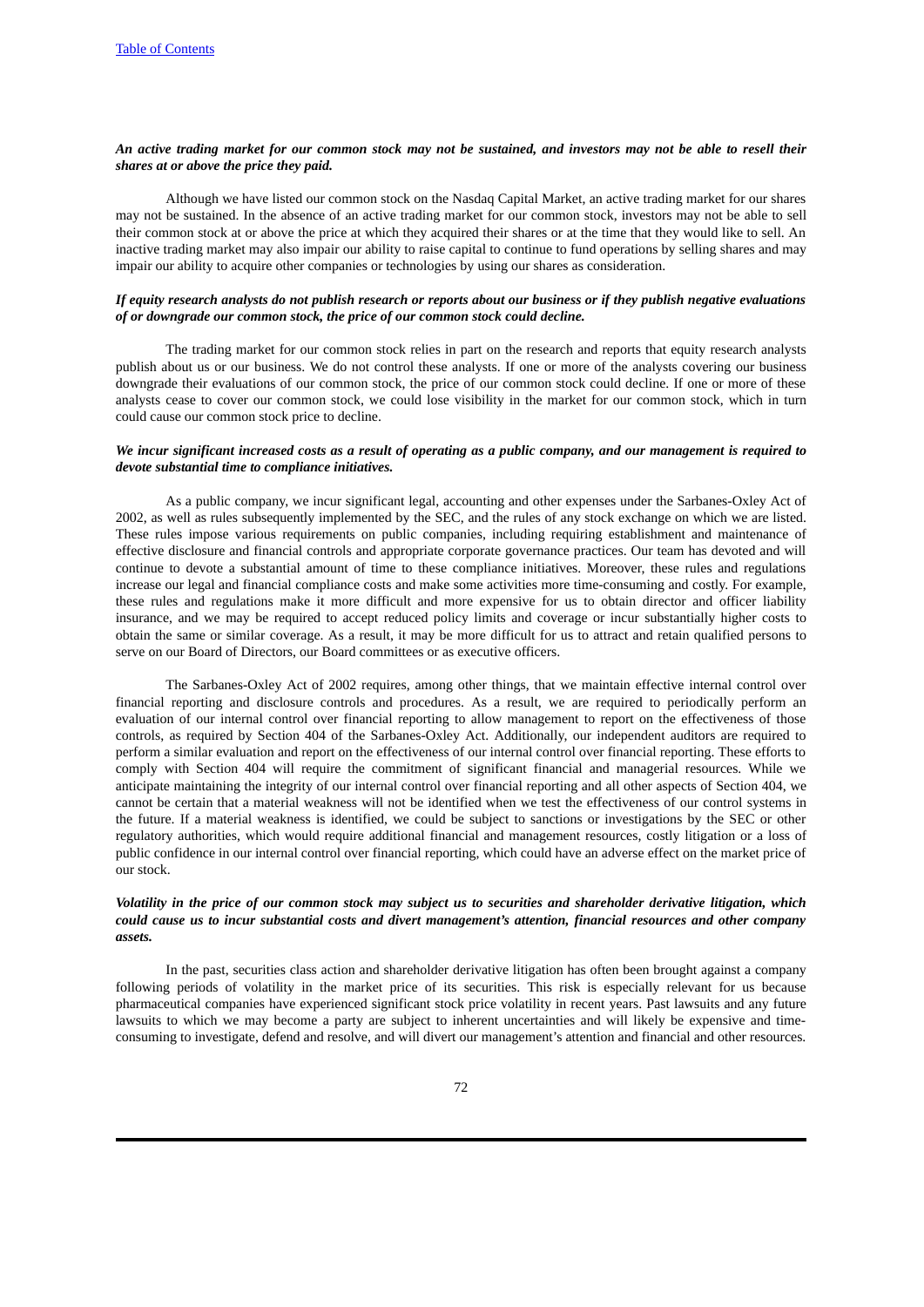The outcome of litigation is necessarily uncertain, and we could be forced to expend significant resources in the defense of these and other suits, and we may not prevail. Any litigation to which we are a party may result in an onerous or unfavorable judgment that may not be reversed upon appeal or in payments of substantial monetary damages or fines, or we may decide to settle this or other lawsuits on similarly unfavorable terms, which could adversely affect our business, financial condition, results of operations or stock price.

### Future sales of our common stock, including by us or our directors and executive officers or shares issued upon the *exercise of currently outstanding options, could cause our stock price to decline.*

A substantial portion of our outstanding common stock can be traded without restriction at any time. In addition, a portion of our outstanding common stock is currently restricted as a result of federal securities laws, but can be sold at any time subject to applicable volume limitations. As such, sales of a substantial number of shares of our common stock in the public market could occur at any time. These sales, or the perception in the market that the holders of a large number of shares intend to sell shares, by us or others, could reduce the market price of our common stock or impair our ability to raise adequate capital through the sale of additional equity securities. In addition, we have a significant number of shares that are subject to outstanding options. The exercise of these options and the subsequent sale of the underlying common stock could cause a further decline in our stock price. These sales also might make it difficult for us to sell equity securities in the future at a time and at a price that we deem appropriate. We cannot predict the number, timing or size of future issuances or the effect, if any, that any future issuances may have on the market price for our common stock.

### The ongoing military conflict between Russia and Ukraine may result in market volatility that could adversely affect our *stock price.*

In late February 2022, Russia invaded Ukraine, significantly amplifying already existing geopolitical tensions among Russia and other countries in the region and in the west, including the U.S. The invasion by Russia, responses of countries and political bodies to the invasion, the broader overarching tensions, Ukraine's military response, and the potential for broader conflict may increase financial market volatility and could have severe adverse effects on regional and global economic markets.

Following Russia's actions, various countries, including the U.S., Canada, the United Kingdom, Germany and France, as well as the European Union, issued broad-ranging economic sanctions against Russia. Such sanctions included, among other things, a prohibition on doing business with certain Russian companies, officials and oligarchs; a commitment by certain countries and the European Union to remove selected Russian banks from the Society for Worldwide Interbank Financial Telecommunications (SWIFT) electronic banking network that connects banks globally; and restrictive measures to prevent the Russian Central Bank from undermining the impact of the sanctions. The current sanctions (and potential further sanctions in response to continued Russian military activity) and other actions may have adverse effects on regional and global economic markets, and may result in increased volatility in the price of our common stock.

### **ITEM 2. UNREGISTERED SALES OF EQUITY SECURITIES AND USE OF PROCEEDS.**

Not applicable.

#### **ITEM 3. DEFAULTS OF SENIOR SECURITIES.**

None.

### **ITEM 4. MINE SAFETY DISCLOSURES.**

Not applicable.

### **ITEM 5. OTHER INFORMATION.**

None.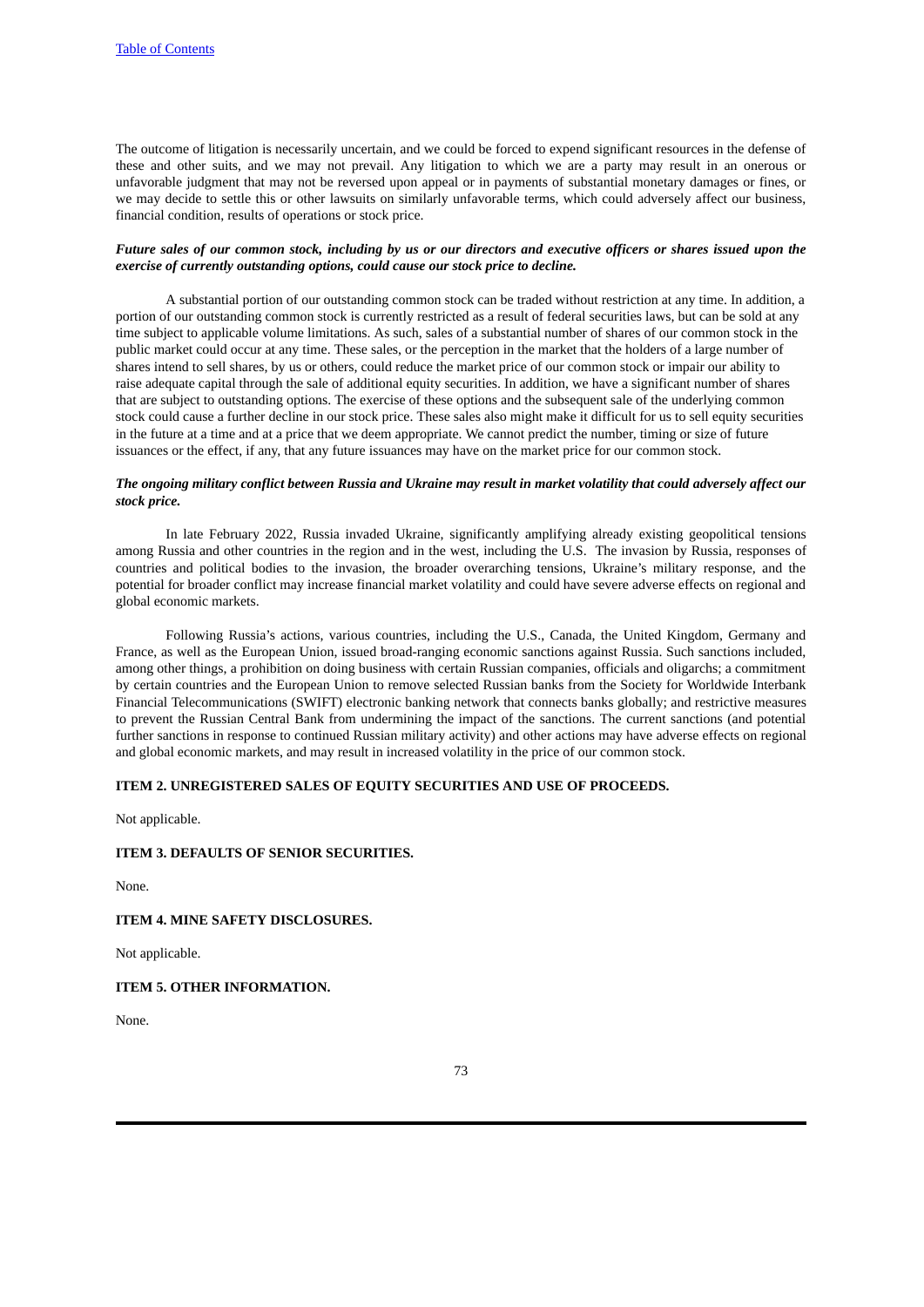# **ITEM 6. EXHIBITS**

The exhibits listed on the Exhibit Index are included with this report.

- 31.1\* Certification of Chief Executive Officer pursuant to Rule [13a-14\(a\)/15d-14\(a\),](#page-75-0) as adopted pursuant to Section 302 of the Sarbanes-Oxley Act of 2002, dated May 10, 2022.
- 31.2\* Certification of Chief Financial Officer pursuant to Rule [13a-14\(a\)/15d-14\(a\),](#page-76-0) as adopted pursuant to Section 302 of the Sarbanes-Oxley Act of 2002, dated May 10, 2022.
- 32.1\*\* Certification of Chief Executive Officer pursuant to 18 U.S.C. 1350, as adopted pursuant to Section 906 of the [Sarbanes-Oxley](#page-77-0) Act of 2002, dated May 10, 2022.
- 32.2\*\* Certification of Chief Financial Officer pursuant to 18 U.S.C. 1350, as adopted pursuant to Section 906 of the [Sarbanes-Oxley](#page-78-0) Act of 2002, dated May 10, 2022.
- 101\* The following financial information from the Company's Quarterly Report on Form 10-Q for the period ended March 31, 2022, formatted in Inline Extensible Business Reporting Language (iXBRL): (i) the Condensed Consolidated Balance Sheets, (ii) the Condensed Consolidated Statements of Operations, (iii) the Condensed Consolidated Statements of Changes in Stockholders' Equity, (iv) the Condensed Consolidated Statements of Cash Flows, and (v) Notes to the Condensed Consolidated Financial Statements (filed herewith).
- 104\* Cover Page Interactive Data File (embedded within the Inline XBRL document).

\* Filed herewith.

\*\* Furnished herewith.

74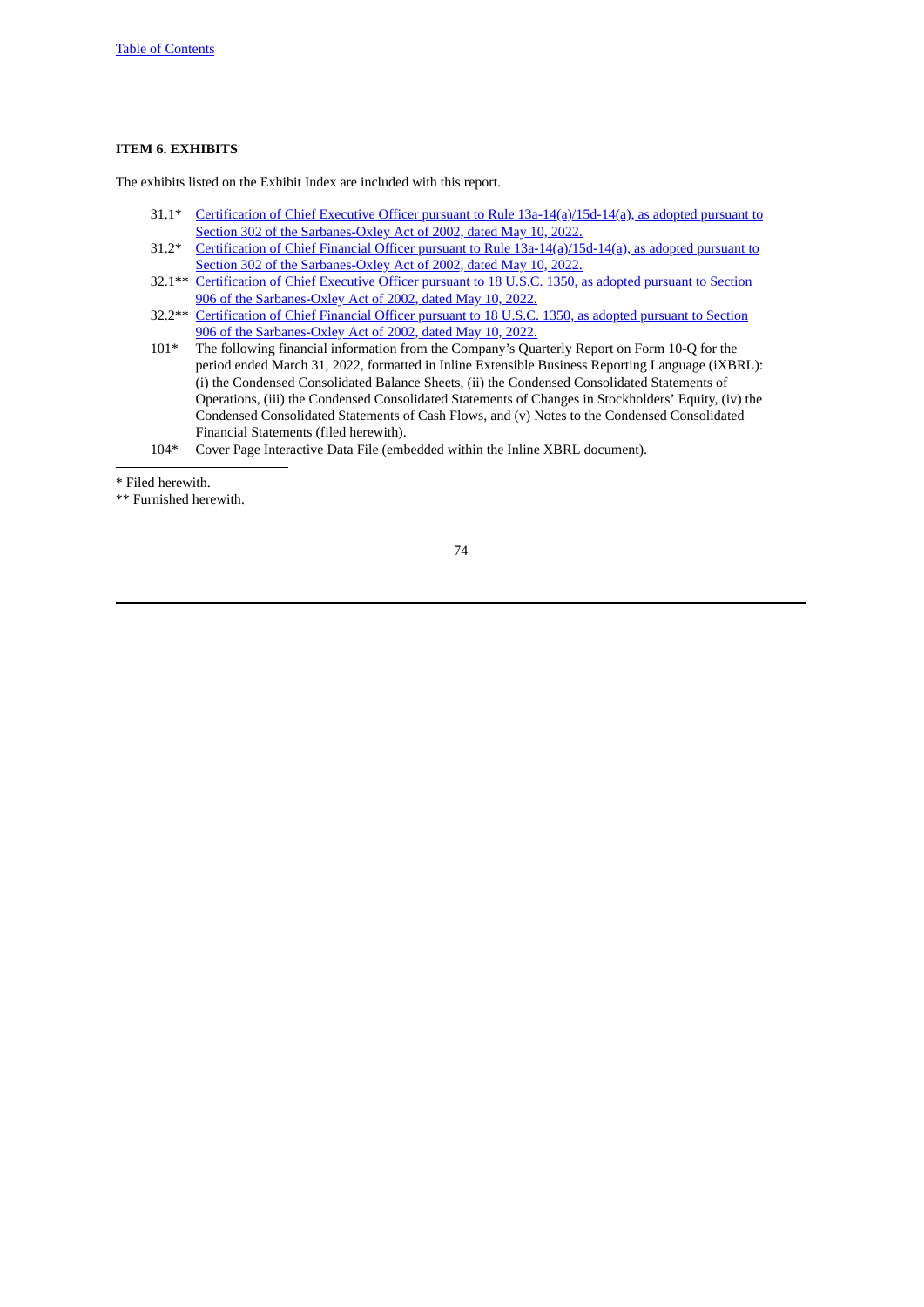# **SIGNATURES**

Pursuant to the requirements of the Securities Exchange Act of 1934, the registrant has duly caused this report to be signed on its behalf by the undersigned thereunto duly authorized.

TG THERAPEUTICS, INC.

Date: May 10, 2022 By: /s/ Sean A. Power

Sean A. Power Chief Financial Officer Principal Financial and Accounting Officer

75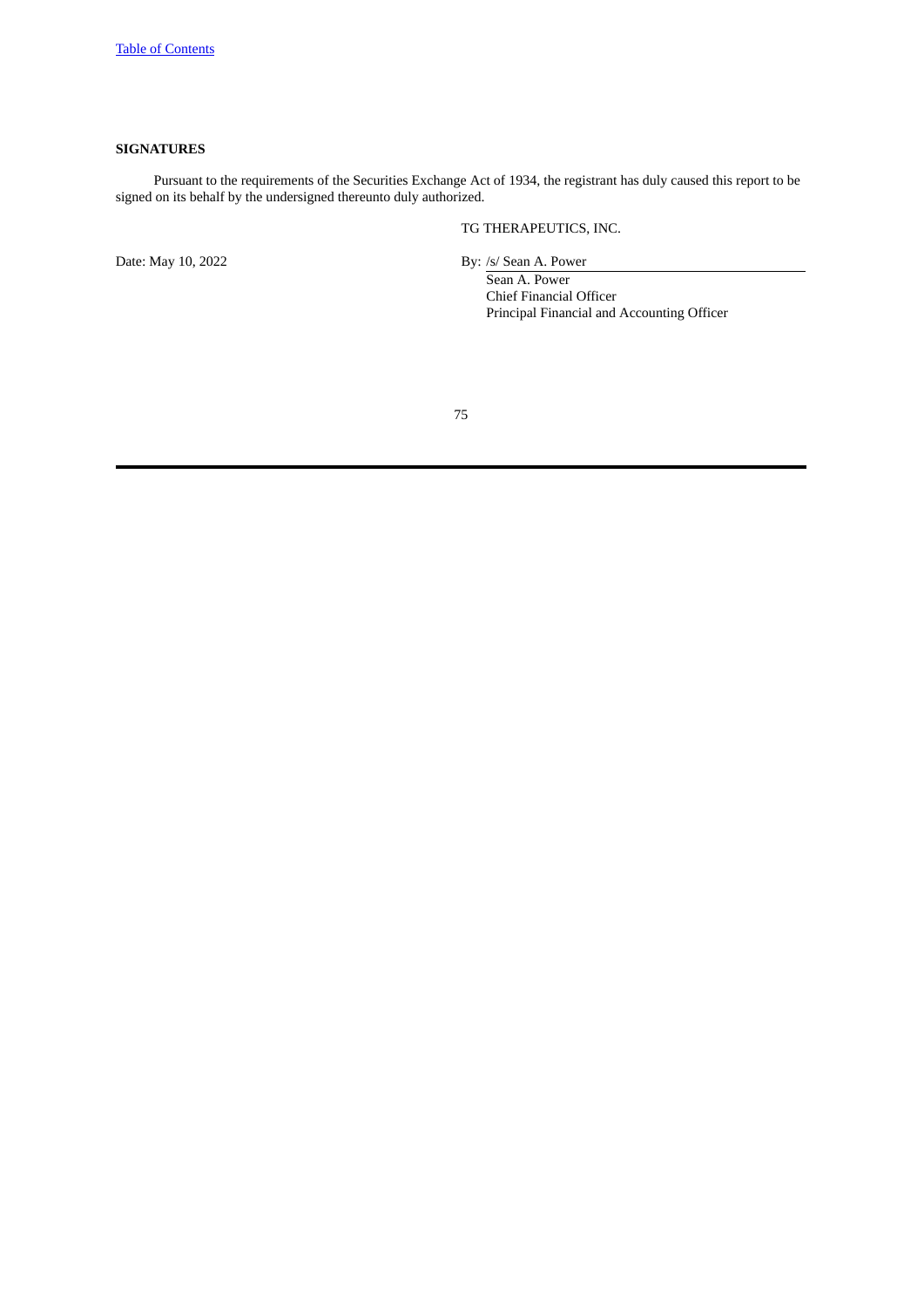### **CERTIFICATION OF PERIODIC REPORT PURSUANT TO SECTION 302 OF THE SARBANES-OXLEY ACT OF 2002**

<span id="page-75-0"></span>I, Michael S. Weiss, certify that:

- 1. I have reviewed this quarterly report on Form 10-Q of TG Therapeutics, Inc.;
- 2. Based on my knowledge, this report does not contain any untrue statement of a material fact or omit to state a material fact necessary to make the statements made, in light of the circumstances under which such statements were made, not misleading with respect to the period covered by this report;
- 3. Based on my knowledge, the financial statements, and other financial information included in this report, fairly present in all material respects the financial condition, results of operations and cash flows of the registrant as of, and for, the periods presented in this report;
- 4. The registrant's other certifying officer(s) and I are responsible for establishing and maintaining disclosure controls and procedures (as defined in Exchange Act Rules 13a-15(e) and 15d-15(e)) and internal control over financial reporting (as defined in Exchange Act Rules 13a-15(f) and 15d-15(f)) for the registrant and have:
	- a) Designed such disclosure controls and procedures, or caused such disclosure controls and procedures to be designed under our supervision, to ensure that material information relating to the registrant, including its consolidated subsidiaries, is made known to us by others within those entities, particularly during the period in which this report is being prepared;
	- b) Designed such internal control over financial reporting, or caused such internal control over financial reporting to be designed under our supervision, to provide reasonable assurance regarding the reliability of financial reporting and the preparation of financial statements for external purposes in accordance with generally accepted accounting principles;
	- c) Evaluated the effectiveness of the registrant's disclosure controls and procedures and presented in this report our conclusions about the effectiveness of the disclosure controls and procedures, as of the end of the period covered by this report based on such evaluation; and
	- d) Disclosed in this report any change in the registrant's internal control over financial reporting that occurred during the registrant's most recent fiscal quarter (the registrant's fourth fiscal quarter in the case of an annual report) that has materially affected, or is reasonably likely to materially affect, the registrant's internal control over financial reporting; and
- 5. The registrant's other certifying officer(s) and I have disclosed, based on our most recent evaluation of internal control over financial reporting, to the registrant's auditors and the audit committee of the registrant's board of directors (or persons performing the equivalent functions):
	- a) All significant deficiencies and material weaknesses in the design or operation of internal control over financial reporting which are reasonably likely to adversely affect the registrant's ability to record, process, summarize and report financial information; and
	- b) Any fraud, whether or not material, that involves management or other employees who have a significant role in the registrant's internal control over financial reporting.

Date: May 10, 2022 /s/ Michael S. Weiss

Michael S. Weiss Chairman, Chief Executive Officer and President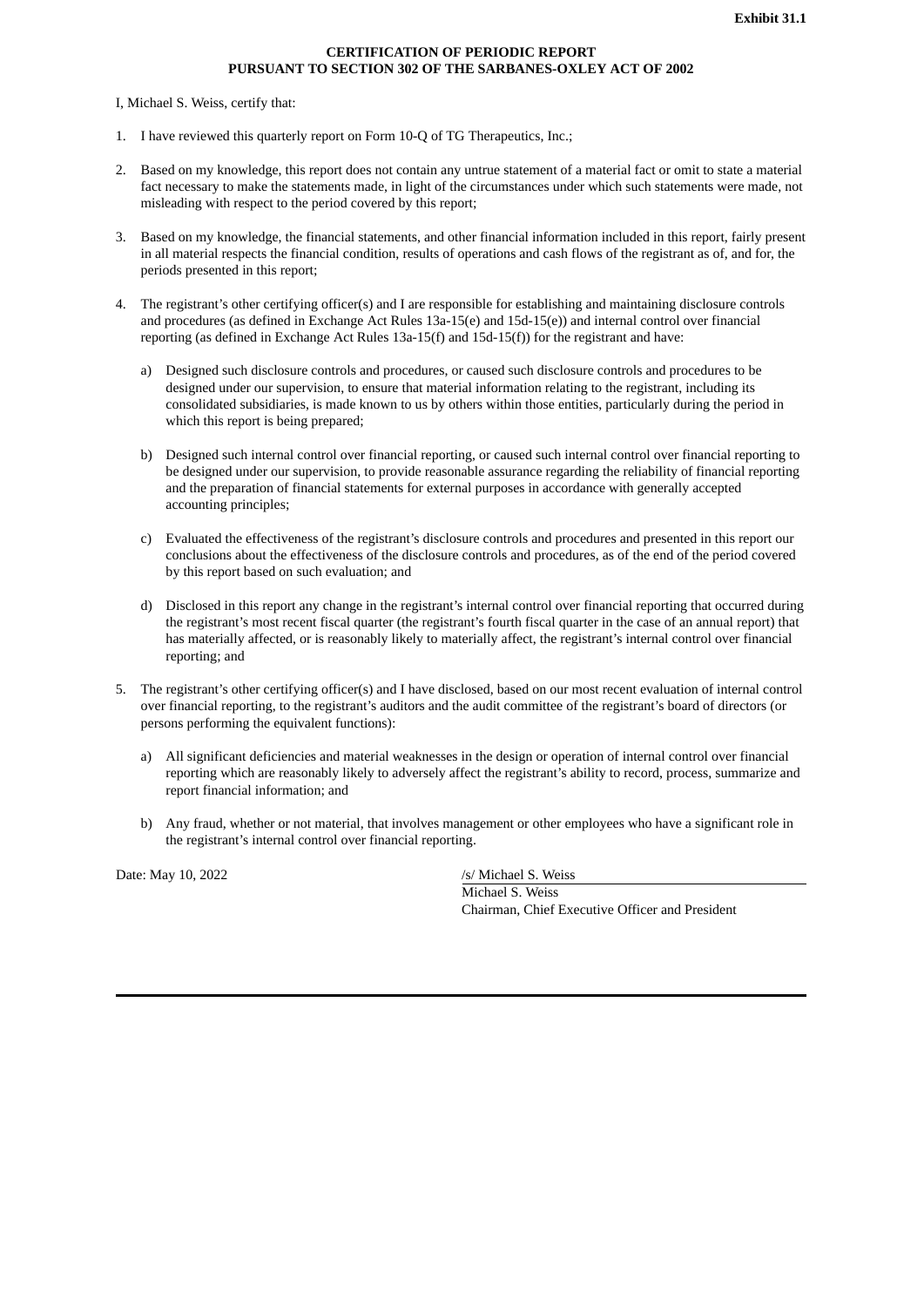### **CERTIFICATION OF PERIODIC REPORT PURSUANT TO SECTION 302 OF THE SARBANES-OXLEY ACT OF 2002**

- <span id="page-76-0"></span>I, Sean A. Power, certify that:
- 1. I have reviewed this quarterly report on Form 10-Q of TG Therapeutics, Inc.;
- 2. Based on my knowledge, this report does not contain any untrue statement of a material fact or omit to state a material fact necessary to make the statements made, in light of the circumstances under which such statements were made, not misleading with respect to the period covered by this report;
- 3. Based on my knowledge, the financial statements, and other financial information included in this report, fairly present in all material respects the financial condition, results of operations and cash flows of the registrant as of, and for, the periods presented in this report;
- 4. The registrant's other certifying officer(s) and I are responsible for establishing and maintaining disclosure controls and procedures (as defined in Exchange Act Rules 13a-15(e) and 15d-15(e)) and internal control over financial reporting (as defined in Exchange Act Rules 13a-15(f) and 15d-15(f)) for the registrant and have:
	- a) Designed such disclosure controls and procedures, or caused such disclosure controls and procedures to be designed under our supervision, to ensure that material information relating to the registrant, including its consolidated subsidiaries, is made known to us by others within those entities, particularly during the period in which this report is being prepared;
	- b) Designed such internal control over financial reporting, or caused such internal control over financial reporting to be designed under our supervision, to provide reasonable assurance regarding the reliability of financial reporting and the preparation of financial statements for external purposes in accordance with generally accepted accounting principles;
	- c) Evaluated the effectiveness of the registrant's disclosure controls and procedures and presented in this report our conclusions about the effectiveness of the disclosure controls and procedures, as of the end of the period covered by this report based on such evaluation; and
	- d) Disclosed in this report any change in the registrant's internal control over financial reporting that occurred during the registrant's most recent fiscal quarter (the registrant's fourth fiscal quarter in the case of an annual report) that has materially affected, or is reasonably likely to materially affect, the registrant's internal control over financial reporting; and
- 5. The registrant's other certifying officer(s) and I have disclosed, based on our most recent evaluation of internal control over financial reporting, to the registrant's auditors and the audit committee of the registrant's board of directors (or persons performing the equivalent functions):
	- a) All significant deficiencies and material weaknesses in the design or operation of internal control over financial reporting which are reasonably likely to adversely affect the registrant's ability to record, process, summarize and report financial information; and
	- b) Any fraud, whether or not material, that involves management or other employees who have a significant role in the registrant's internal control over financial reporting.

Date: May 10, 2022 /s/ Sean A. Power

Sean A. Power Chief Financial Officer Principal Financial and Accounting Officer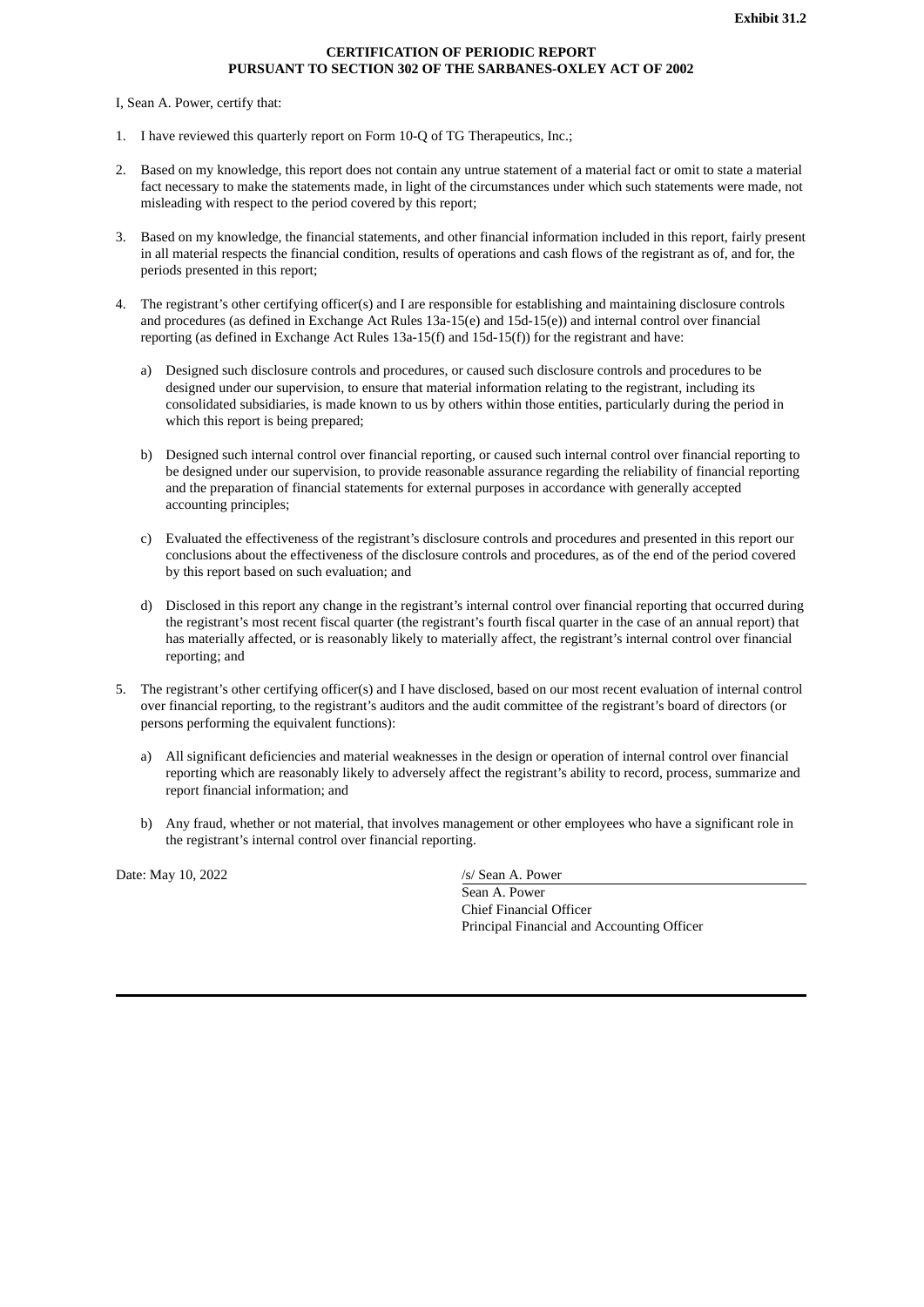**Exhibit 32.1**

#### **STATEMENT OF CHIEF EXECUTIVE OFFICER OF**

### **TG THERAPEUTICS, INC.**

# **PURSUANT TO 18 U.S.C. SECTION 1350,**

### **AS ADOPTED PURSUANT TO**

### **SECTION 906 OF THE SARBANES-OXLEY ACT OF 2002**

<span id="page-77-0"></span>In connection with the quarterly report of TG Therapeutics, Inc. (the "Company") on Form 10-Q for the period ended March 31, 2022 as filed with the Securities and Exchange Commission (the "Report"), I, Michael S. Weiss, Chairman, Chief Executive Officer and President of the Company, certify, pursuant to 18 U.S.C. §1350, as adopted pursuant to §906 of the Sarbanes-Oxley Act of 2002, that, based on my knowledge:

- 1) The Report fully complies with the requirements of Section 13(a) or 15(d) of the Securities Exchange Act of 1934, as amended; and
- 2) The information contained in the Report fairly presents, in all material respects, the financial condition and results of operations of the Company.

Date: May 10, 2022 /s/ Michael S. Weiss

Michael S. Weiss

Chairman, Chief Executive Officer and President